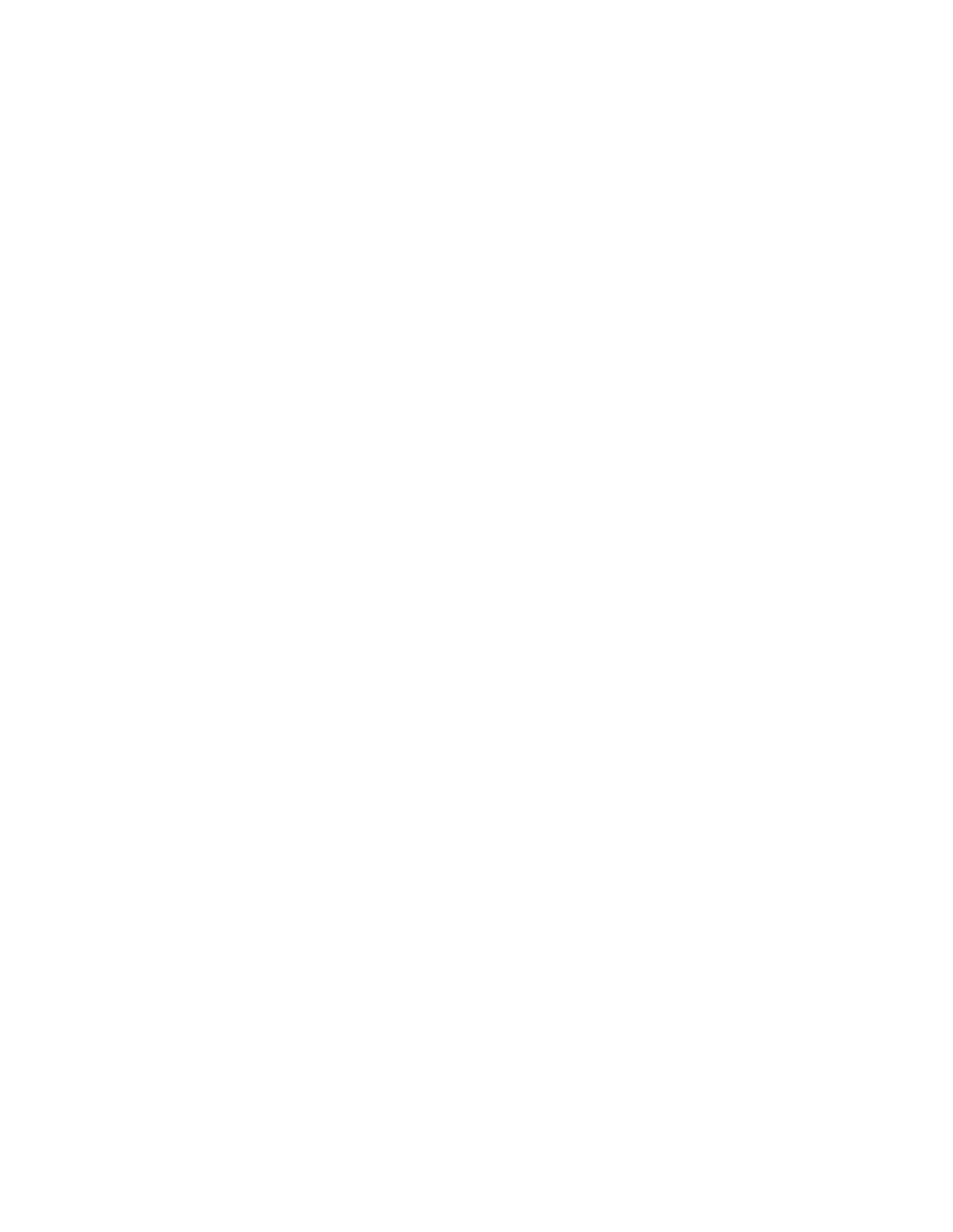#### **FLORIDA REVENUE ESTIMATING CONFERENCE**

#### **Volume 26 (Fall 2010)**

## **Long-Term Revenue Analysis FY 1970-71 Through FY 2019-20**

#### **TABLE OF CONTENTS**

**Page 2012 Page 2013** 

|    |    | <b>INTRODUCTION</b>                                                                                                                                                                                                                                                   | -ii                              |
|----|----|-----------------------------------------------------------------------------------------------------------------------------------------------------------------------------------------------------------------------------------------------------------------------|----------------------------------|
| Τ. |    | State Revenues 1970-71 through 2019-20                                                                                                                                                                                                                                | 1                                |
|    |    | A. Summary - Classification of State Receipts 2006-07 through FY 2009-10 (Figure 1)                                                                                                                                                                                   | 3                                |
|    | В. | Major Summary Statistics by Fund (Table 1.1)                                                                                                                                                                                                                          | 4                                |
|    | C. | Percentage Change in Total Revenues by Fund (Table 1.2)                                                                                                                                                                                                               | 10                               |
|    | D. | General Revenue Fund (Table 1.3)                                                                                                                                                                                                                                      | 13                               |
|    | Е. | Trust Fund Revenue for State Use (Table 1.4)                                                                                                                                                                                                                          | 20                               |
|    | F. | Revenue Shared with Local Government & School Districts (Table 1.5)                                                                                                                                                                                                   | 26                               |
|    | G. | Donations and Federal Assistance (Table 1.6)                                                                                                                                                                                                                          | 33                               |
|    | Н. | State Infrastructure Fund (Table 1.7)                                                                                                                                                                                                                                 | 40                               |
|    | I. | Total Direct Revenue (Table 1.8)                                                                                                                                                                                                                                      | 41                               |
| Ш. |    | Appendices<br>Appendix A - Major Economic and Demographic Factors<br>Appendix B - Total Direct Revenue by Detailed Fund Type<br>Appendix C - Footnotes<br>Appendix D - Communications Services Tax (CST)<br>Appendix E - Sections 216.133 - 216.138, Florida Statutes | 47<br>49<br>50<br>71<br>74<br>75 |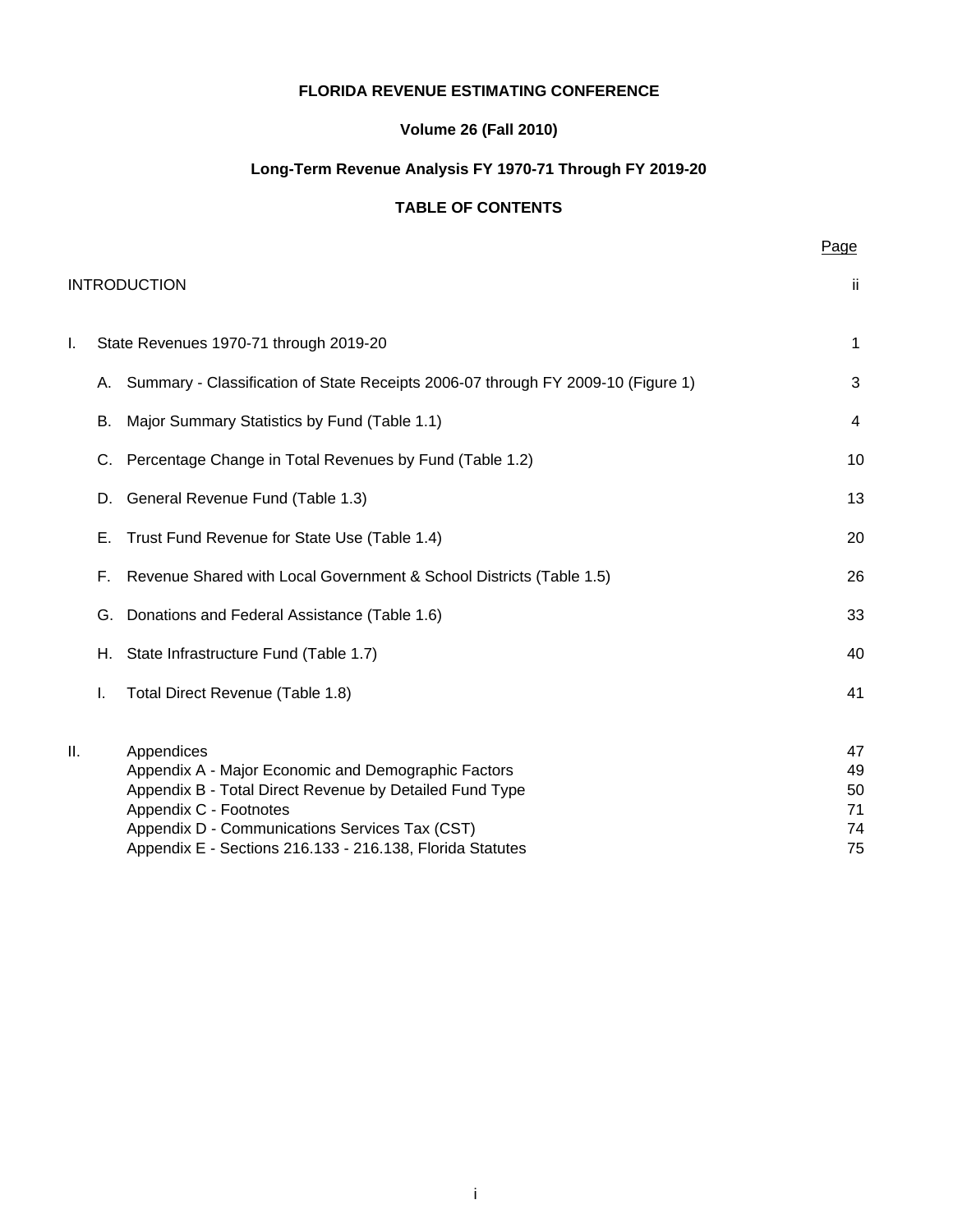#### **INTRODUCTION**

Economic, demographic, resource‐demand and revenue forecasts are essential for a variety of governmental planning and budgeting functions. Most importantly, revenue and resource‐ demand estimates are needed to ensure that the state meets the constitutional balanced budget requirement. In this regard, the various forecasts are primarily used in the development of the constitutionally required Long‐Range Financial Outlook, the Governor's budget recommendations and the General Appropriations Act. Economic and demographic forecasts are also used to support estimates of revenues and demands for state services.

Florida's revenue forecasting system is founded on a base forecast which typically assumes a "current law, current administration" structure in which no changes are allowed to the legal setting and practices known at the time of the forecast. The multi‐stage process begins with the adoption of a national economic forecast based on information from a private forecasting firm, and the subsequent development of a Florida‐specific economic forecast based on the major elements of the national forecast. Key state economic variables are then used to model the likely paths of individual revenue sources. They are further adjusted by recent revenue collection trends and calibrated to current receipts. $1$  This process determines the baseline forecasts, and proposed law changes are modeled as deviations from the projected base. In the next round of forecasts, the process begins again, and the baseline is updated to account for any new or changed information, such as data revisions and law changes. All revenue estimates are made on a "cash" basis where revenues are assigned to the fiscal year in which they are likely to be received. The resource-demand conferences follow a similar process, and most rely heavily on the shape of the Florida‐specific economic forecast.

Rather than constitutional or statutory guidance, the classification of recurring and non‐ recurring revenues is based on institutional forecasting conventions developed over time by the principals of the Revenue Estimating Conference. Typically, the forecasted revenue level for each baseline year is deemed to be the "recurring" amount of funds for that year, regardless of the projected levels in subsequent years. Narrow exceptions are made for one-time events such as hurricanes and the receipt of special federal funds, as well as time‐limited statutory provisions. Recent estimates have included at least three complete fiscal years in the forecast adopted at the conference. Moreover, the annual Long‐Term Revenue Analysis (Book 2) adopted each Fall contains 10‐year forecasts for revenues.

Consensus estimating administratively began in 1970 and was limited to forecasts of the General Revenue Fund. However, the law formally establishing the conference process in statute did not pass until 1985 (85‐26, LOF). The use of consensus forecasting to support the planning and budgeting process has expanded in the years since, and there are now ten estimating conferences formally identified in statute:

- 1. Economic Estimating Conference
	- a. Florida Economic
	- b. National Economic

 $\overline{a}$ 

- 2. Florida Demographic Estimating Conference
- 3. Revenue Estimating Conference

Designated principals also use independent (but informed) judgment to alter the forecast.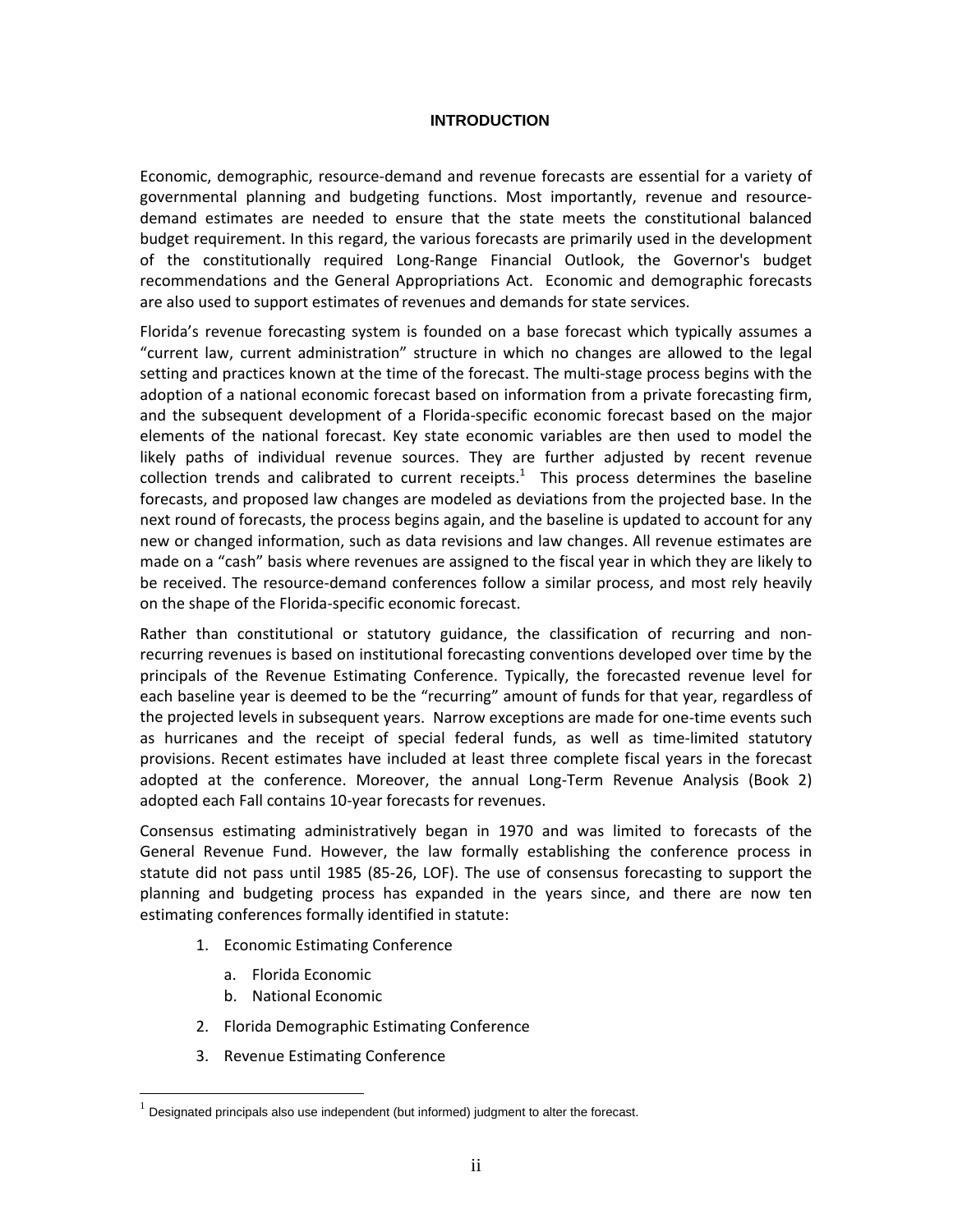- a. Abandoned Property/(Principal) State School Trust Fund
- b. Ad Valorem
- c. Article V Fees & Transfers
- d. Documentary Stamp Tax
- e. General Revenue
- f. Gross Receipts/Communications Services Tax
- g. Highway Safety Fees
- h. Indian Gaming
- i. Long Term Revenue Analysis
- j. Lottery
- k. Public Education Capital Outlay (PECO)
- l. Slot Machines
- m. Tobacco Settlement
- n. Tobacco Tax and Surcharge
- o. Transportation Revenue
- 4. Education Estimating Conference
	- a. Public Schools Enrollment
	- b. Florida College System Enrollment
	- c. Post Secondary Financial Aid
- 5. Criminal Justice Estimating Conference
- 6. Social Services Estimating Conference
	- a. TANF/WAGES
	- b. Medicaid Caseloads
	- c. Medicaid Expenditures
	- d. Kidcare
- 7. Workforce Estimating Conference
- 8. Early Learning Programs Estimating Conference
	- a. School Readiness Program
	- b. Voluntary Prekindergarten Education Program
- 9. Self-Insurance Estimating Conference
	- a. Risk Management Trust Fund
	- b. State Employees Health Insurance
- 10. Florida Retirement System Actuarial Assumptions Estimating Conference
	- a. Florida Retirement System
	- b. Retiree Health Insurance Subsidy Benefit

While references to specific conferences exist in several places within the Florida Statutes, general statutory authority for the consensus process is provided in s. 216.133 through s. 216.138, F.S., which specifies the duties of each conference and designates the conference principals and participants. Conference principals can call conferences and are generally responsible for developing and choosing the forecasts. Participants may be requested to provide alternative forecasts and to generate supporting information. All conferences are open, public meetings.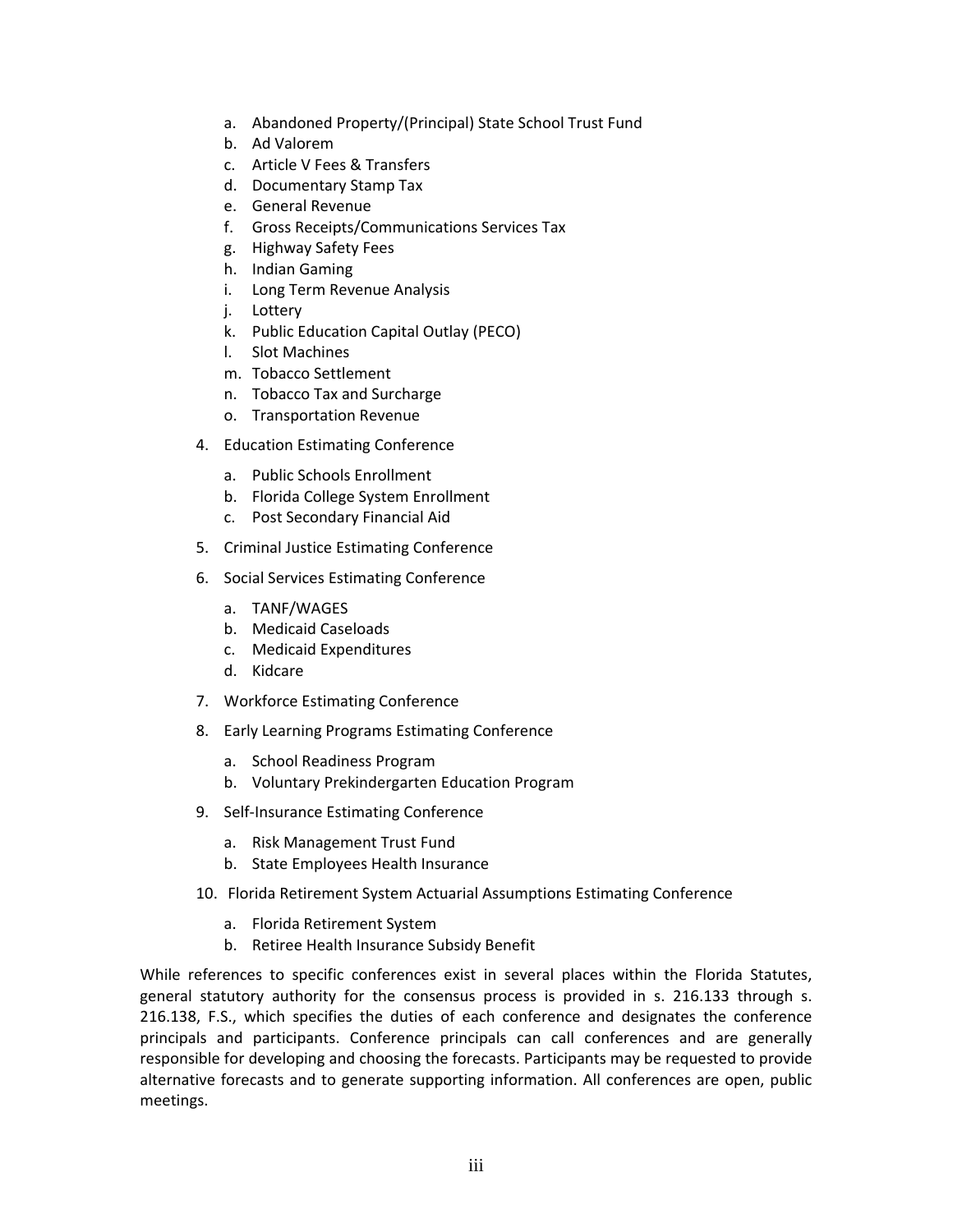The four principals for the Revenue Estimating Conference are designated professional staff. The staff members represent the Governor's Office, Senate, House of Representatives and Legislative Office of Economic and Demographic Research. Historically, the revenue representatives of the House and Senate have been the staff directors of the tax committees, and the policy coordinator overseeing tax issues has represented the Governor's Office. In the other conferences, the principals represent the same offices, but they are specifically chosen for their subject‐matter expertise in the area represented by the conference. An exception is made for the Coordinator of the Legislative Office of Economic and Demographic Research who – by law – sits as a principal on all conferences.

Consensus forecasting requires the conference principals to arrive at agreed‐upon forecasts. The procedure is truly by consensus with each principal having a veto. Section 216.133(3), F.S., defines "consensus" as "the unanimous consent of all of the principals." All parties must agree on the forecasts before they are finalized. Each state agency and the judicial branch must use the official results of the conference in carrying out their duties under the state planning and budgeting process; however, the Legislature is not bound to use the official consensus forecasts. Nevertheless, since 1970, the Florida Legislature has consistently used the results of these conferences in its official duties.

The principals generally meet in a series of regularly scheduled Consensus Estimating Conferences to provide the forecasts needed to support the planning and budgeting process. Impact conferences are held when estimates are needed to determine the impact of changes or proposed changes to current law or current administration. Current law does not specify the methods, techniques, or approaches for developing estimates or forecasts; however, the impact conferences typically use static analyses with modest adjustments for likely behavioral changes when conditions warrant their inclusion.

A special case of the estimating conference process has been developed for evaluating the fiscal impact of petition initiatives. In 2004, a constitutional amendment passed that requires initiative petitions be filed with the Secretary of State by February 1st of each general election year in order to be eligible for ballot consideration. Section 15.21, Florida Statutes, requires the Secretary of State to "immediately submit an initiative petition to the Attorney General and to the Financial Impact Estimating Conference" once the certified forms "equal...10 percent of the number of electors statewide and in at least one‐fourth of the congressional districts required by s. 3, Art XI of the State Constitution." At the point an initiative petition is received, the Financial Impact Estimating Conference (FIEC) has 45 days to complete an analysis and financial impact statement to be placed on the ballot (s.100.371, Florida Statutes). The statement must include the estimated increase or decrease in any revenues or costs to state or local governments resulting from the proposed initiative. The Financial Impact Estimating Conference consists of four principals: one person from the Executive Office of the Governor; the coordinator of the Office of Economic and Demographic Research, or his or her designee; one person from the professional staff of the Senate; and one person from the professional staff of the House of Representatives. Each principal must have appropriate fiscal expertise in the subject matter of the initiative. A separate Financial Impact Estimating Conference may be appointed for each initiative.

This publication documents the long term revenue forecast beginning with the Fall of 2010, and reflects the results of the Fall conferences. This document, as well as other information can be found on our website at "**http://edr.state.fl.us/Content/**".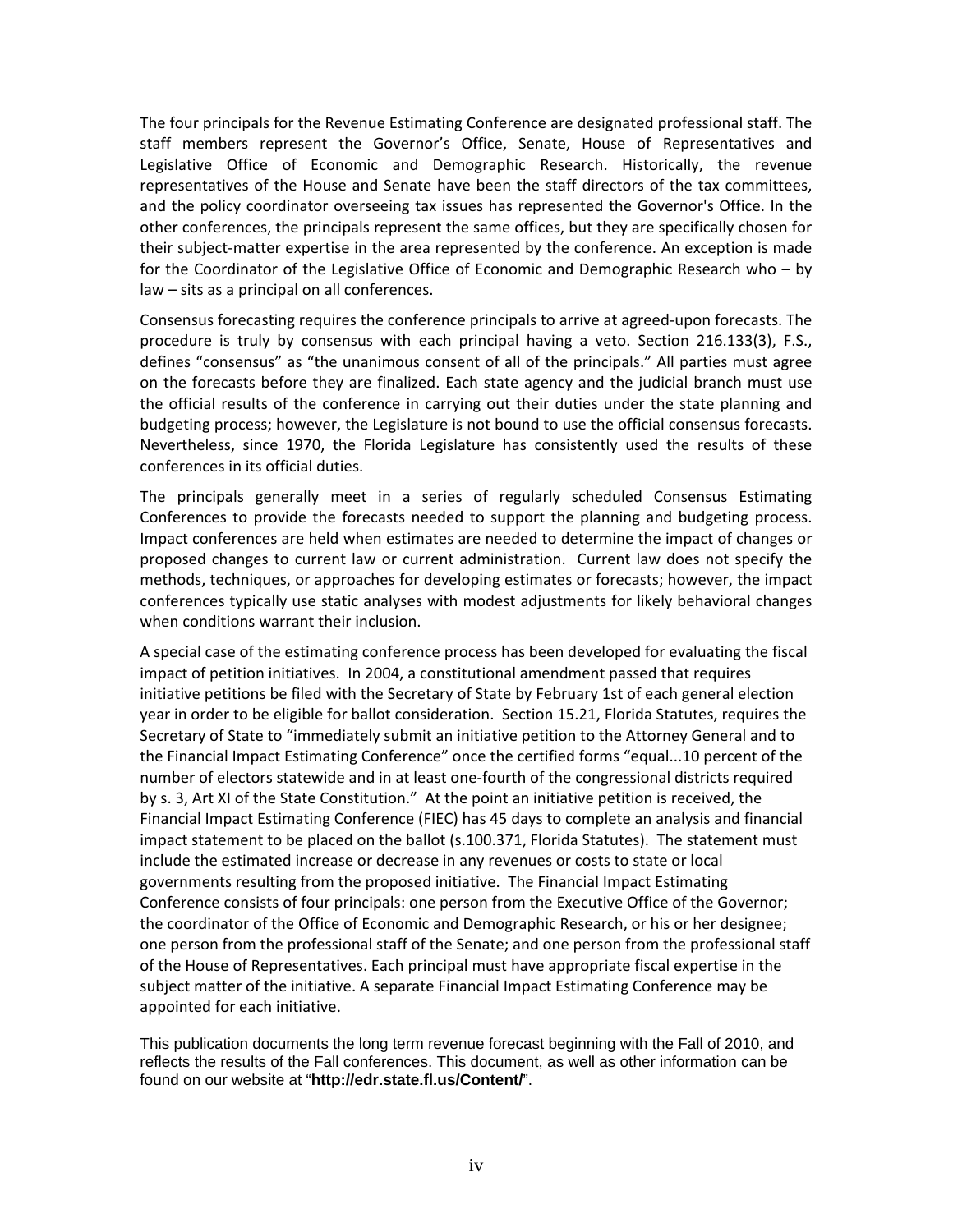**I. State Revenues 1970-71 Through 2019-20**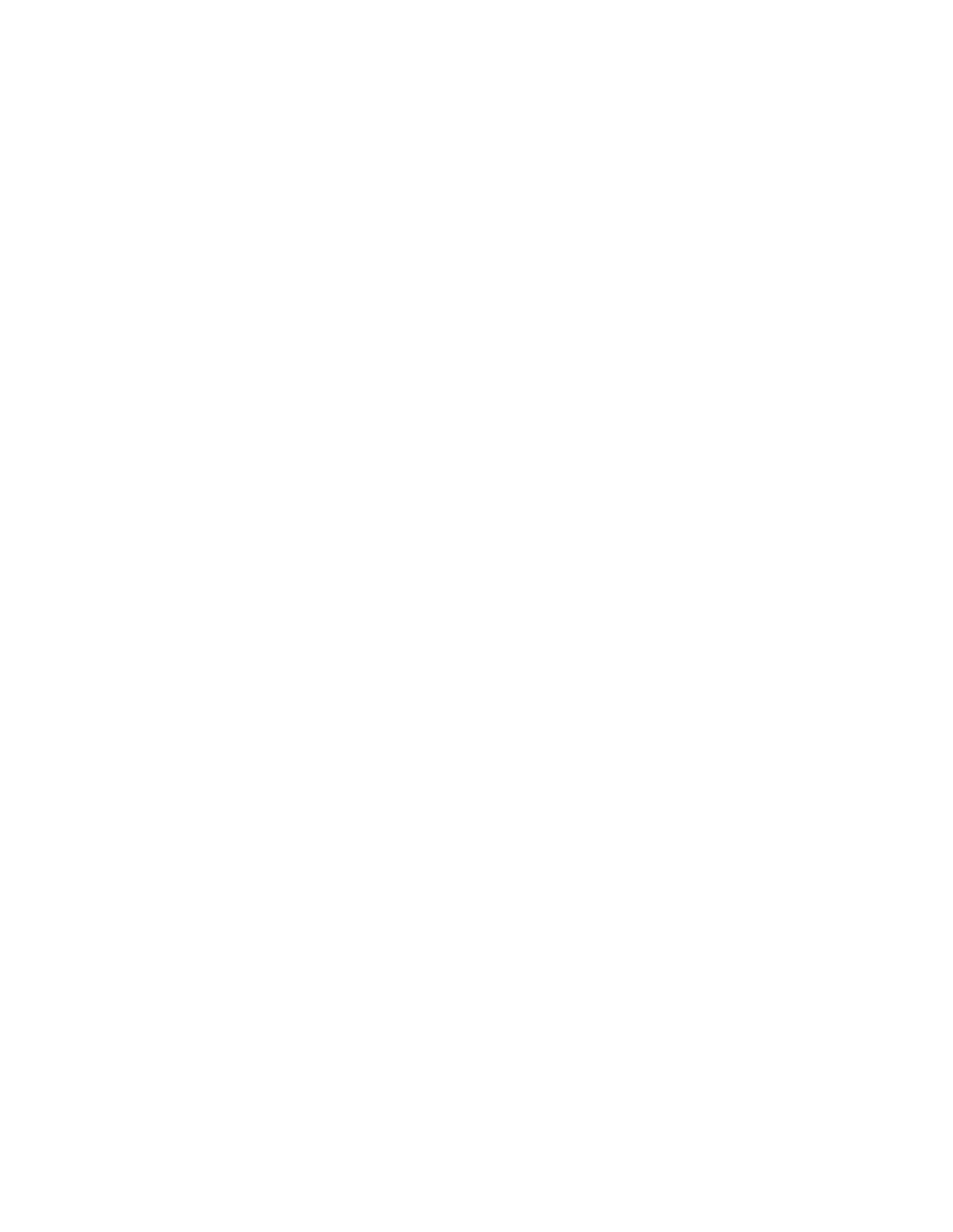

*FIGURE 1*

 $\boldsymbol{\omega}$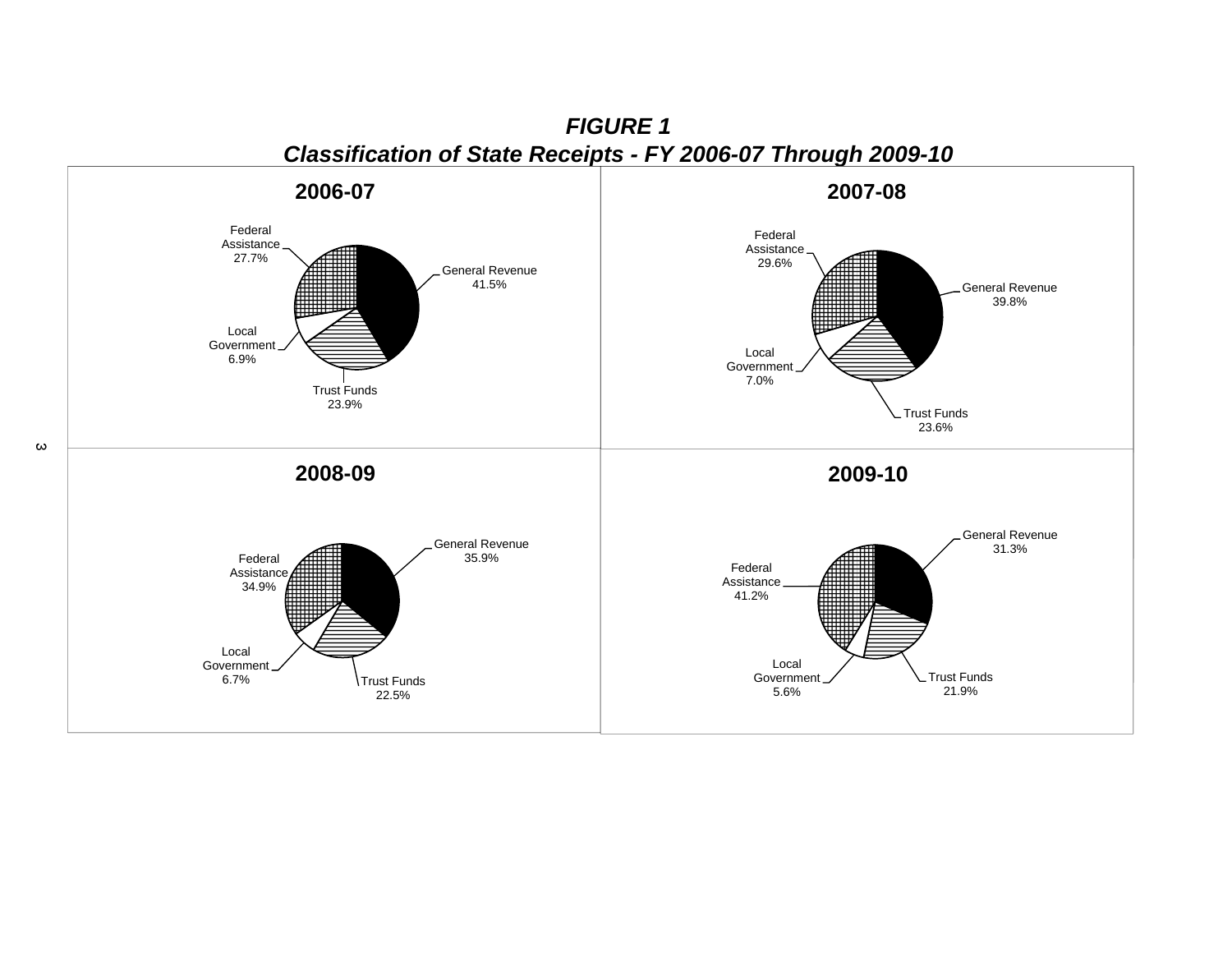|                                          | <u>70-71</u> | <u>71-72</u> | <u>72-73</u> | 73-74   | <u>74-75</u> | <u>75-76</u> | <u>76-77</u> | <u>77-78</u> | <u>78-79</u> |
|------------------------------------------|--------------|--------------|--------------|---------|--------------|--------------|--------------|--------------|--------------|
| TOTAL GR COLLECTIONS                     | 1,188.4      | 1,510.5      | 1,812.1      | 2,083.4 | 2,085.1      | 2,130.9      | 2,402.3      | 2,772.2      | 3,209.4      |
| AS A % OF FLORIDA INCOME                 | 4.1          | 4.6          | 4.7          | 4.7     | 4.3          | 4.0          | 4.1          | 4.2          | 4.2          |
| REAL \$ PER CAPITA (2000\$)              | 697.8        | 806.8        | 878.0        | 885.3   | 781.4        | 738.8        | 773.4        | 816.4        | 850.9        |
| AS A % OF TOTAL DIRECT REVENUE           | 47.7         | 48.5         | 48.8         | 50.7    | 47.2         | 44.7         | 44.0         | 44.1         | 45.1         |
| TOTAL TRUST FUNDS <sup>2</sup>           | 481.0        | 591.5        | 665.8        | 712.3   | 742.5        | 942.8        | 1,169.8      | 1,496.4      | 1,749.6      |
| AS A % OF FLORIDA INCOME                 | 1.7          | 1.8          | 1.7          | 1.6     | 1.5          | 1.8          | 2.0          | 2.2          | 2.3          |
| REAL \$ PER CAPITA (2000\$)              | 282.4        | 316.0        | 322.6        | 302.7   | 278.2        | 326.9        | 376.6        | 440.7        | 463.9        |
| AS A % OF TOTAL DIRECT REVENUE           | 19.3         | 19.0         | 17.9         | 17.4    | 16.8         | 19.8         | 21.4         | 23.8         | 24.6         |
| <b>TRANSPORTATION TRUST FUNDS</b>        | 141.9        | 154.9        | 173.7        | 178.6   | 180.9        | 184.6        | 192.0        | 270.5        | 285.7        |
| AS A % OF FLORIDA INCOME                 | 0.5          | 0.5          | 0.5          | 0.4     | 0.4          | 0.3          | 0.3          | 0.4          | 0.4          |
| REAL \$ PER CAPITA (2000\$)              | 83.3         | 82.7         | 84.2         | 75.9    | 67.8         | 64.0         | 61.8         | 79.7         | 75.8         |
| AS A % OF TOTAL DIRECT REVENUE           | 5.7          | 5.0          | 4.7          | 4.4     | 4.1          | 3.9          | 3.5          | 4.3          | 4.0          |
| <b>WORKERS' INSURANCE TRUST FUNDS</b>    | 44.5         | 55.1         | 70.4         | 81.0    | 95.2         | 163.1        | 265.4        | 344.0        | 426.3        |
| AS A % OF FLORIDA INCOME                 | 0.2          | 0.2          | 0.2          | 0.2     | 0.2          | 0.3          | 0.5          | 0.5          | 0.6          |
| REAL \$ PER CAPITA (2000\$)              | 26.1         | 29.4         | 34.1         | 34.4    | 35.7         | 56.6         | 85.4         | 101.3        | 113.0        |
| AS A % OF TOTAL DIRECT REVENUE           | 1.8          | 1.8          | 1.9          | 2.0     | 2.2          | 3.4          | 4.9          | 5.5          | 6.0          |
| <b>LAND CONSERVATION TRUST FUNDS</b>     | 5.9          | 9.9          | 14.8         | 15.7    | 15.3         | 21.9         | 24.1         | 39.2         | 29.4         |
| AS A % OF FLORIDA INCOME                 | 0.0          | 0.0          | 0.0          | 0.0     | 0.0          | 0.0          | 0.0          | 0.1          | 0.0          |
| REAL \$ PER CAPITA (2000\$)              | 3.5          | 5.3          | 7.2          | 6.7     | 5.7          | 7.6          | 7.7          | 11.6         | 7.8          |
| AS A % OF TOTAL DIRECT REVENUE           | 0.2          | 0.3          | 0.4          | 0.4     | 0.3          | 0.5          | 0.4          | 0.6          | 0.4          |
| <b>EDUCATION FEES TRUST FUNDS</b>        | 10.5         | 16.5         | 24.8         | 31.2    | 32.9         | 38.7         | 42.6         | 43.0         | 41.0         |
| AS A % OF FLORIDA INCOME                 | 0.0          | 0.1          | 0.1          | 0.1     | 0.1          | 0.1          | 0.1          | 0.1          | 0.1          |
| REAL \$ PER CAPITA (2000\$)              | 6.2          | 8.8          | 12.0         | 13.3    | 12.3         | 13.4         | 13.7         | 12.7         | 10.9         |
| AS A % OF TOTAL DIRECT REVENUE           | 0.4          | 0.5          | 0.7          | 0.8     | 0.7          | 0.8          | 0.8          | 0.7          | 0.6          |
| ADMINISTRATIVE TRUST FUNDS               | 58.6         | 66.7         | 67.8         | 82.2    | 78.5         | 82.7         | 93.5         | 86.3         | 104.8        |
| AS A % OF FLORIDA INCOME                 | 0.2          | 0.2          | 0.2          | 0.2     | 0.2          | 0.2          | 0.2          | 0.1          | 0.1          |
| REAL \$ PER CAPITA (2000\$)              | 34.4         | 35.6         | 32.9         | 34.9    | 29.4         | 28.7         | 30.1         | 25.4         | 27.8         |
| AS A % OF TOTAL DIRECT REVENUE           | 2.3          | 2.1          | 1.8          | 2.0     | 1.8          | 1.7          | 1.7          | 1.4          | 1.5          |
| OTHER TRUST FUNDS                        | 219.6        | 288.3        | 314.3        | 323.6   | 339.7        | 451.8        | 552.2        | 713.3        | 862.3        |
| AS A % OF FLORIDA INCOME                 | 0.8          | 0.9          | 0.8          | 0.7     | 0.7          | 0.9          | 1.0          | 1.1          | 1.1          |
| REAL \$ PER CAPITA (2000\$)              | 128.9        | 154.0        | 152.3        | 137.5   | 127.3        | 156.7        | 177.8        | 210.1        | 228.6        |
| AS A % OF TOTAL DIRECT REVENUE           | 8.8          | 9.3          | 8.5          | 7.9     | 7.7          | 9.5          | 10.1         | 11.4         | 12.1         |
| TRANSFERS TO LOCAL GOVERNMENT            | 292.8        | 355.1        | 447.4        | 508.8   | 532.5        | 558.6        | 592.1        | 622.6        | 708.4        |
| AS A % OF FLORIDA INCOME                 | 1.0          | 1.1          | 1.2          | $1.2$   | 1.1          | 1.1          | 1.0          | 0.9          | 0.9          |
| REAL \$ PER CAPITA (2000\$)              | 171.9        | 189.7        | 216.8        | 216.2   | 199.6        | 193.7        | 190.6        | 183.3        | 187.8        |
| AS A % OF TOTAL DIRECT REVENUE           | 11.7         | 11.4         | 12.0         | 12.4    | 12.0         | 11.7         | 10.8         | 9.9          | 10.0         |
| FEDERAL AND LOCAL ASSISTANCE             | 530.8        | 655.5        | 789.9        | 801.0   | 1,061.3      | 1,138.5      | 1,301.4      | 1,390.3      | 1,446.3      |
| AS A % OF FLORIDA INCOME                 | 1.8          | 2.0          | 2.1          | 1.8     | 2.2          | 2.2          | 2.2          | 2.1          | 1.9          |
| REAL \$ PER CAPITA (2000\$)              | 311.7        | 350.1        | 382.7        | 340.4   | 397.7        | 394.8        | 419.0        | 409.4        | 383.5        |
| AS A % OF TOTAL DIRECT REVENUE           | 21.3         | 21.1         | 21.3         | 19.5    | 24.0         | 23.9         | 23.8         | 22.1         | 20.3         |
| TOTAL STATE INFRASTRUCTURE FUND          | 0.0          | 0.0          | 0.0          | 0.0     | 0.0          | 0.0          | 0.0          | 0.0          | 0.0          |
| AS A % OF FLORIDA INCOME                 | 0.0          | 0.0          | 0.0          | 0.0     | 0.0          | 0.0          | 0.0          | 0.0          | 0.0          |
| REAL \$ PER CAPITA (2000\$)              | 0.0          | 0.0          | 0.0          | 0.0     | 0.0          | 0.0          | 0.0          | 0.0          | 0.0          |
| AS A % OF TOTAL DIRECT REVENUE           | 0.0          | 0.0          | 0.0          | 0.0     | 0.0          | 0.0          | 0.0          | 0.0          | 0.0          |
| TOTAL ALL FUNDS                          | 2,492.9      | 3,112.6      | 3,715.1      | 4,105.5 | 4,421.4      | 4,770.8      | 5,465.5      | 6,281.4      | 7,113.6      |
| AS A % OF FLORIDA INCOME <sup>1</sup>    | 8.6          | 9.5          | 9.7          | 9.3     | 9.1          | 9.0          | 9.4          | 9.4          | 9.3          |
| REAL \$ PER CAPITA (2000\$) <sup>1</sup> | 1,463.9      | 1,662.6      | 1,800.0      | 1,744.5 | 1,656.9      | 1,654.2      | 1,759.5      | 1,849.9      | 1,886.1      |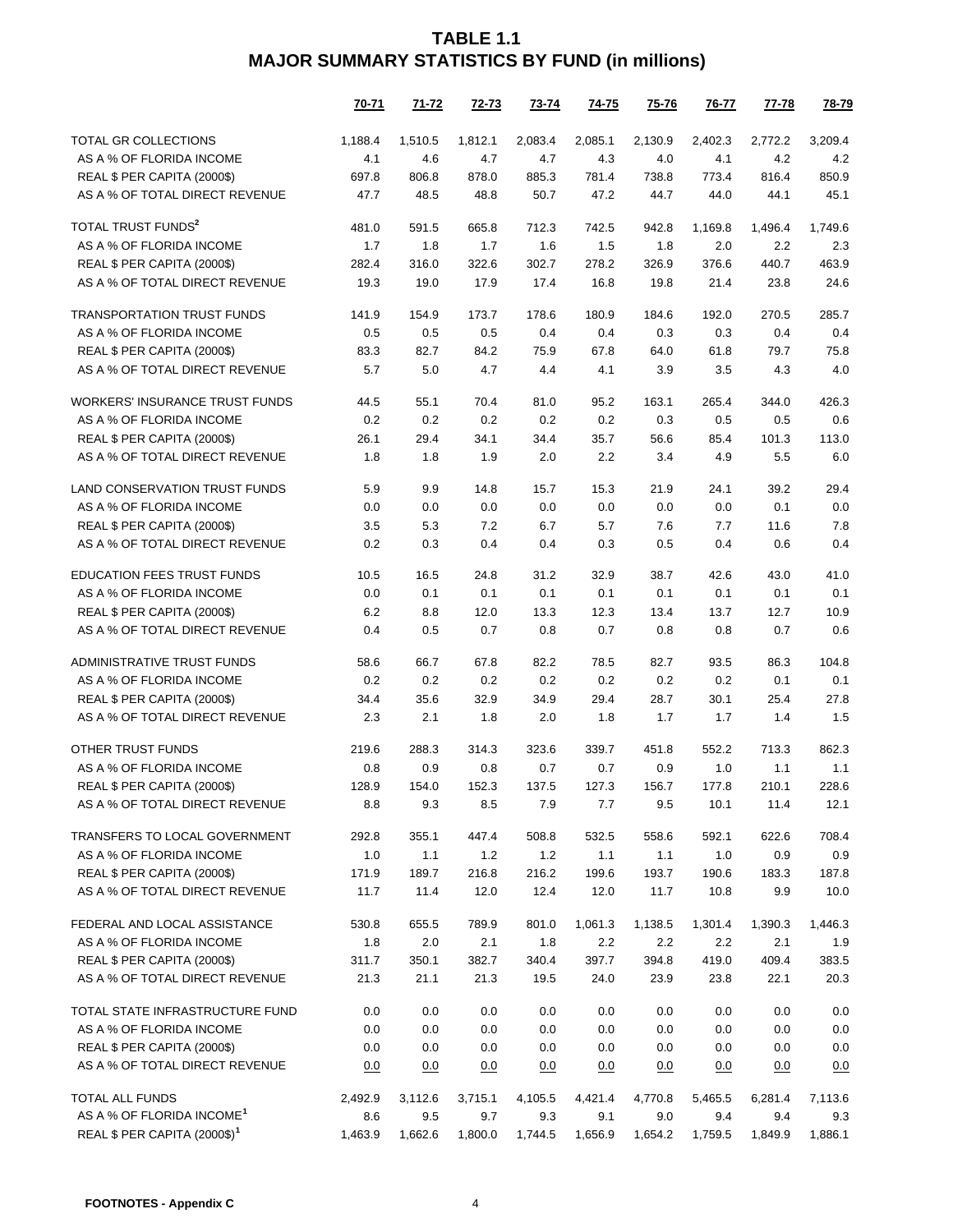|                                          | 79-80   | 80-81   | 81-82   | 82-83   | 83-84    | 84-85    | 85-86    | <u>86-87</u> | 87-88    |
|------------------------------------------|---------|---------|---------|---------|----------|----------|----------|--------------|----------|
| TOTAL GR COLLECTIONS                     | 3,699.4 | 4,202.3 | 4,398.5 | 4,971.4 | 5.778.4  | 6,268.1  | 6,919.4  | 7,528.4      | 8,769.9  |
| AS A % OF FLORIDA INCOME                 | 4.1     | 4.0     | 3.7     | 3.9     | 4.0      | 3.9      | 4.0      | 4.1          | 4.3      |
| REAL \$ PER CAPITA (2000\$)              | 861.5   | 854.6   | 812.3   | 854.0   | 929.0    | 945.4    | 985.1    | 1,013.2      | 1,105.4  |
| AS A % OF TOTAL DIRECT REVENUE           | 45.8    | 49.7    | 51.4    | 51.0    | 51.3     | 49.9     | 48.8     | 48.9         | 48.4     |
| TOTAL TRUST FUNDS <sup>2</sup>           | 1,823.8 | 1,436.4 | 1,429.0 | 1,724.0 | 2,045.1  | 2,497.1  | 3,120.4  | 3,454.2      | 4,169.1  |
| AS A % OF FLORIDA INCOME                 | 2.0     | 1.4     | 1.2     | 1.3     | 1.4      | 1.6      | 1.8      | 1.9          | 2.0      |
| REAL \$ PER CAPITA (2000\$)              | 424.7   | 292.1   | 263.9   | 296.2   | 328.8    | 376.6    | 444.2    | 464.9        | 525.5    |
| AS A % OF TOTAL DIRECT REVENUE           | 22.6    | 17.0    | 16.7    | 17.7    | 18.2     | 19.9     | 22.0     | 22.4         | 23.0     |
| <b>TRANSPORTATION TRUST FUNDS</b>        | 284.1   | 283.1   | 358.8   | 391.5   | 543.3    | 552.1    | 592.4    | 619.4        | 695.2    |
| AS A % OF FLORIDA INCOME                 | 0.3     | 0.3     | 0.3     | 0.3     | 0.4      | 0.3      | 0.3      | 0.3          | 0.3      |
| REAL \$ PER CAPITA (2000\$)              | 66.2    | 57.6    | 66.3    | 67.3    | 87.3     | 83.3     | 84.3     | 83.4         | 87.6     |
| AS A % OF TOTAL DIRECT REVENUE           | 3.5     | 3.3     | 4.2     | 4.0     | 4.8      | 4.4      | 4.2      | 4.0          | 3.8      |
| <b>WORKERS' INSURANCE TRUST FUNDS</b>    | 321.0   | 242.2   | 235.3   | 258.2   | 382.7    | 450.3    | 420.1    | 396.1        | 381.1    |
| AS A % OF FLORIDA INCOME                 | 0.4     | 0.2     | 0.2     | 0.2     | 0.3      | 0.3      | 0.2      | 0.2          | 0.2      |
| REAL \$ PER CAPITA (2000\$)              | 74.8    | 49.3    | 43.5    | 44.4    | 61.5     | 67.9     | 59.8     | 53.3         | 48.0     |
| AS A % OF TOTAL DIRECT REVENUE           | 4.0     | 2.9     | 2.8     | 2.6     | 3.4      | 3.6      | 3.0      | 2.6          | 2.1      |
| <b>LAND CONSERVATION TRUST FUNDS</b>     | 72.7    | 57.8    | 78.8    | 37.8    | 95.0     | 79.2     | 91.5     | 119.9        | 101.1    |
| AS A % OF FLORIDA INCOME                 | 0.1     | 0.1     | 0.1     | 0.0     | 0.1      | 0.0      | 0.1      | 0.1          | 0.0      |
| REAL \$ PER CAPITA (2000\$)              | 16.9    | 11.8    | 14.5    | 6.5     | 15.3     | 11.9     | 13.0     | 16.1         | 12.7     |
| AS A % OF TOTAL DIRECT REVENUE           | 0.9     | 0.7     | 0.9     | 0.4     | 0.8      | 0.6      | 0.6      | 0.8          | 0.6      |
| <b>EDUCATION FEES TRUST FUNDS</b>        | 40.3    | 43.9    | 50.2    | 49.4    | 62.6     | 79.6     | 118.4    | 142.8        | 393.2    |
| AS A % OF FLORIDA INCOME                 | 0.0     | 0.0     | 0.0     | 0.0     | 0.0      | 0.1      | 0.1      | 0.1          | 0.2      |
| REAL \$ PER CAPITA (2000\$)              | 9.4     | 8.9     | 9.3     | 8.5     | 10.1     | 12.0     | 16.9     | 19.2         | 49.6     |
| AS A % OF TOTAL DIRECT REVENUE           | 0.5     | 0.5     | 0.6     | 0.5     | 0.6      | 0.6      | 0.8      | 0.9          | 2.2      |
| ADMINISTRATIVE TRUST FUNDS               | 110.4   | 113.0   | 143.2   | 164.0   | 163.3    | 184.3    | 222.9    | 268.3        | 348.1    |
| AS A % OF FLORIDA INCOME                 | 0.1     | 0.1     | 0.1     | 0.1     | 0.1      | 0.1      | 0.1      | 0.1          | 0.2      |
| REAL \$ PER CAPITA (2000\$)              | 25.7    | 23.0    | 26.5    | 28.2    | 26.2     | 27.8     | 31.7     | 36.1         | 43.9     |
| AS A % OF TOTAL DIRECT REVENUE           | 1.4     | 1.3     | 1.7     | 1.7     | 1.4      | 1.5      | 1.6      | 1.7          | 1.9      |
| OTHER TRUST FUNDS                        | 995.3   | 696.4   | 562.7   | 823.0   | 798.3    | 1,151.6  | 1,675.1  | 1,907.8      | 2,250.3  |
| AS A % OF FLORIDA INCOME                 | 1.1     | 0.7     | 0.5     | 0.6     | 0.6      | 0.7      | 1.0      | 1.0          | 1.1      |
| REAL \$ PER CAPITA (2000\$)              | 231.8   | 141.6   | 103.9   | 141.4   | 128.4    | 173.7    | 238.5    | 256.8        | 283.6    |
| AS A % OF TOTAL DIRECT REVENUE           | 12.3    | 8.2     | 6.6     | 8.4     | 7.1      | 9.2      | 11.8     | 12.4         | 12.4     |
| TRANSFERS TO LOCAL GOVERNMENT            | 747.4   | 811.1   | 795.9   | 1,036.8 | 1,244.5  | 1,362.0  | 1,430.4  | 1,526.2      | 1,748.7  |
| AS A % OF FLORIDA INCOME                 | 0.8     | 0.8     | 0.7     | 0.8     | 0.9      | 0.9      | 0.8      | 0.8          | 0.9      |
| REAL \$ PER CAPITA (2000\$)              | 174.0   | 165.0   | 147.0   | 178.1   | 200.1    | 205.4    | 203.6    | 205.4        | 220.4    |
| AS A % OF TOTAL DIRECT REVENUE           | 9.3     | 9.6     | 9.3     | 10.6    | 11.0     | 10.8     | 10.1     | 9.9          | 9.7      |
| FEDERAL AND LOCAL ASSISTANCE             | 1,808.9 | 2,010.7 | 1,928.5 | 2,013.3 | 2,194.9  | 2,437.8  | 2,701.9  | 2,891.2      | 3,229.4  |
| AS A % OF FLORIDA INCOME                 | 2.0     | 1.9     | 1.6     | 1.6     | 1.5      | 1.5      | 1.6      | 1.6          | 1.6      |
| REAL \$ PER CAPITA (2000\$)              | 421.2   | 408.9   | 356.2   | 345.9   | 352.9    | 367.7    | 384.7    | 389.1        | 407.1    |
| AS A % OF TOTAL DIRECT REVENUE           | 22.4    | 23.8    | 22.6    | 20.7    | 19.5     | 19.4     | 19.1     | 18.8         | 17.8     |
| TOTAL STATE INFRASTRUCTURE FUND          | 0.0     | 0.0     | 0.0     | 0.0     | 0.0      | 0.0      | 0.0      | 0.0          | 202.5    |
| AS A % OF FLORIDA INCOME                 | 0.0     | 0.0     | 0.0     | 0.0     | 0.0      | 0.0      | 0.0      | 0.0          | 0.1      |
| REAL \$ PER CAPITA (2000\$)              | 0.0     | 0.0     | 0.0     | 0.0     | 0.0      | 0.0      | 0.0      | 0.0          | 22.9     |
| AS A % OF TOTAL DIRECT REVENUE           | 0.0     | 0.0     | 0.0     | 0.0     | 0.0      | 0.0      | 0.0      | 0.0          | 1.1      |
| TOTAL ALL FUNDS                          | 8,079.4 | 8,460.6 | 8,552.0 | 9,745.4 | 11,262.9 | 12,565.0 | 14,172.1 | 15,400.0     | 18,119.5 |
| AS A % OF FLORIDA INCOME <sup>1</sup>    | 9.0     | 8.0     | 7.2     | 7.6     | 7.8      | 7.9      | 8.2      | 8.3          | 8.9      |
| REAL \$ PER CAPITA (2000\$) <sup>1</sup> | 1,881.5 | 1,720.6 | 1,579.4 | 1,674.2 | 1,810.8  | 1,895.1  | 2,017.6  | 2,072.7      | 2,283.9  |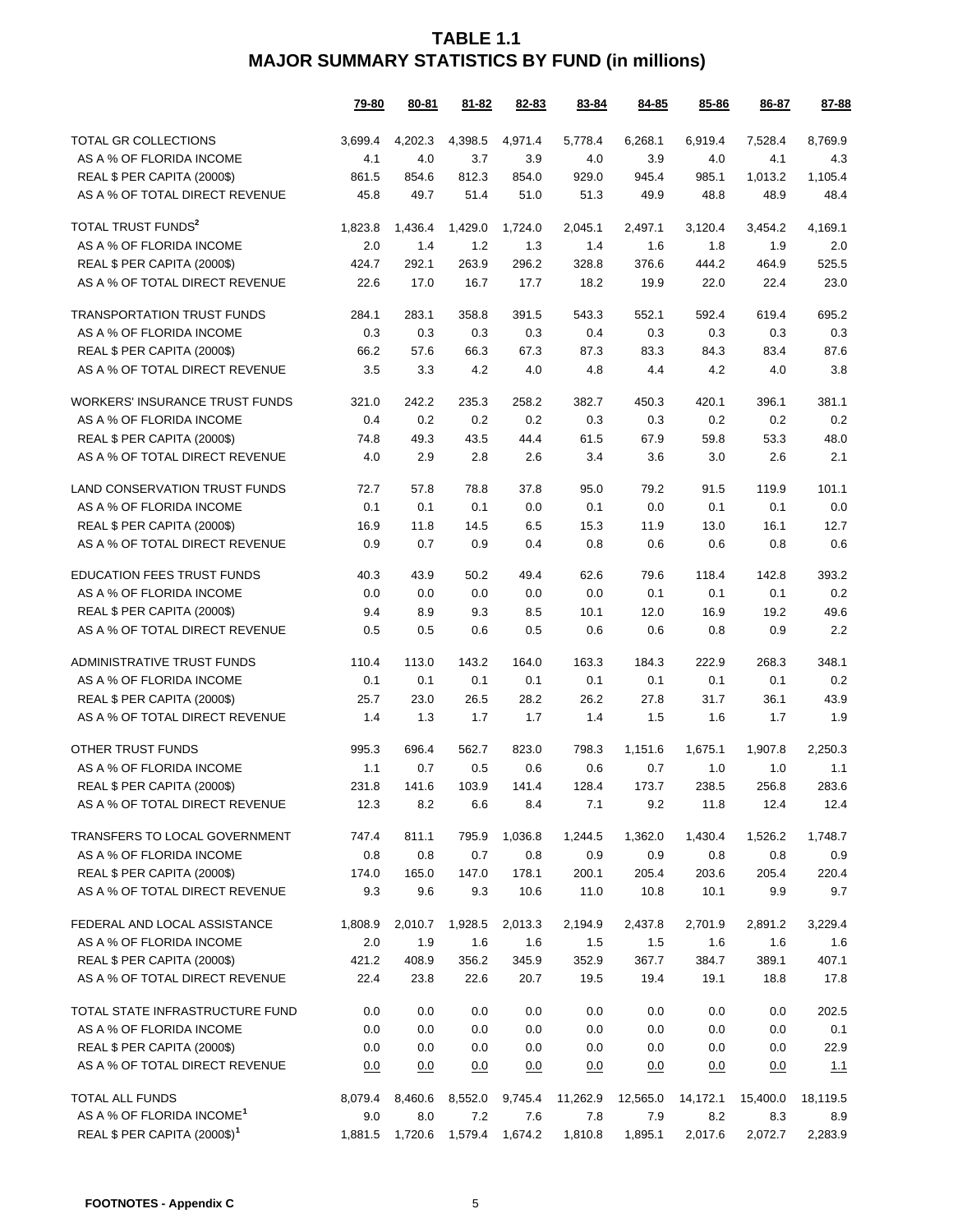|                                          | 88-89    | 89-90    | $90 - 91$ | <u>91-92</u> | 92-93    | 93-94    | 94-95    | $95 - 96$ | 96-97    |
|------------------------------------------|----------|----------|-----------|--------------|----------|----------|----------|-----------|----------|
| TOTAL GR COLLECTIONS                     | 9,288.8  | 9.789.1  | 9,906.4   | 10.850.8     | 11,925.2 | 12,844.2 | 13,494.6 | 14,533.4  | 15,565.3 |
| AS A % OF FLORIDA INCOME                 | 4.1      | 4.0      | 3.8       | 4.0          | 4.1      | 4.2      | 4.2      | 4.2       | 4.2      |
| REAL \$ PER CAPITA (2000\$)              | 1,092.1  | 1,080.7  | 1,021.1   | 1,063.8      | 1,120.3  | 1,159.1  | 1,164.6  | 1,205.0   | 1,236.5  |
| AS A % OF TOTAL DIRECT REVENUE           | 43.9     | 42.6     | 41.7      | 42.4         | 40.9     | 41.7     | 41.9     | 43.0      | 44.6     |
| TOTAL TRUST FUNDS <sup>2</sup>           | 5,783.2  | 6,517.3  | 6,510.0   | 7,136.0      | 7,897.8  | 8,253.2  | 8,368.8  | 8,330.5   | 8,418.8  |
| AS A % OF FLORIDA INCOME                 | 2.6      | 2.7      | 2.5       | 2.6          | 2.7      | 2.7      | 2.6      | 2.4       | 2.3      |
| REAL \$ PER CAPITA (2000\$)              | 680.0    | 719.5    | 671.0     | 699.6        | 741.9    | 744.8    | 722.3    | 690.7     | 668.8    |
| AS A % OF TOTAL DIRECT REVENUE           | 27.4     | 28.4     | 27.4      | 27.9         | 27.1     | 26.8     | 26.0     | 24.7      | 24.1     |
| TRANSPORTATION TRUST FUNDS               | 711.6    | 814.5    | 1,158.5   | 1,329.4      | 1,493.3  | 1,556.2  | 1,602.3  | 1,663.1   | 1,755.9  |
| AS A % OF FLORIDA INCOME                 | 0.3      | 0.3      | 0.4       | 0.5          | 0.5      | 0.5      | 0.5      | 0.5       | 0.5      |
| REAL \$ PER CAPITA (2000\$)              | 83.7     | 89.9     | 119.4     | 130.3        | 140.3    | 140.4    | 138.3    | 137.9     | 139.5    |
| AS A % OF TOTAL DIRECT REVENUE           | 3.4      | 3.5      | 4.9       | 5.2          | 5.1      | 5.0      | 5.0      | 4.9       | 5.0      |
| <b>WORKERS' INSURANCE TRUST FUNDS</b>    | 374.8    | 377.1    | 424.2     | 548.3        | 735.9    | 889.5    | 980.3    | 979.6     | 891.0    |
| AS A % OF FLORIDA INCOME                 | 0.2      | 0.2      | 0.2       | 0.2          | 0.3      | 0.3      | 0.3      | 0.3       | 0.2      |
| REAL \$ PER CAPITA (2000\$)              | 44.1     | 41.6     | 43.7      | 53.8         | 69.1     | 80.3     | 84.6     | 81.2      | 70.8     |
| AS A % OF TOTAL DIRECT REVENUE           | 1.8      | 1.6      | 1.8       | 2.1          | 2.5      | 2.9      | 3.0      | 2.9       | 2.6      |
| <b>LAND CONSERVATION TRUST FUNDS</b>     | 115.7    | 144.0    | 162.6     | 147.9        | 503.0    | 538.3    | 502.6    | 474.6     | 517.9    |
| AS A % OF FLORIDA INCOME                 | 0.1      | 0.1      | 0.1       | 0.1          | 0.2      | 0.2      | 0.2      | 0.1       | 0.1      |
| REAL \$ PER CAPITA (2000\$)              | 13.6     | 15.9     | 16.8      | 14.5         | 47.3     | 48.6     | 43.4     | 39.3      | 41.1     |
| AS A % OF TOTAL DIRECT REVENUE           | 0.5      | 0.6      | 0.7       | 0.6          | 1.7      | 1.7      | 1.6      | 1.4       | 1.5      |
| <b>EDUCATION FEES TRUST FUNDS</b>        | 819.9    | 981.4    | 1,063.4   | 1,119.5      | 1,161.0  | 1,177.3  | 1,195.1  | 1,148.0   | 1,182.7  |
| AS A % OF FLORIDA INCOME                 | 0.4      | 0.4      | 0.4       | 0.4          | 0.4      | 0.4      | 0.4      | 0.3       | 0.3      |
| REAL \$ PER CAPITA (2000\$)              | 96.4     | 108.3    | 109.6     | 109.8        | 109.1    | 106.2    | 103.1    | 95.2      | 94.0     |
| AS A % OF TOTAL DIRECT REVENUE           | 3.9      | 4.3      | 4.5       | 4.4          | 4.0      | 3.8      | 3.7      | 3.4       | 3.4      |
| ADMINISTRATIVE TRUST FUNDS               | 561.9    | 598.2    | 622.7     | 605.9        | 614.3    | 671.3    | 690.9    | 728.5     | 755.3    |
| AS A % OF FLORIDA INCOME                 | 0.2      | 0.2      | 0.2       | 0.2          | 0.2      | 0.2      | 0.2      | 0.2       | 0.2      |
| REAL \$ PER CAPITA (2000\$)              | 66.1     | 66.0     | 64.2      | 59.4         | 57.7     | 60.6     | 59.6     | 60.4      | 60.0     |
| AS A % OF TOTAL DIRECT REVENUE           | 2.7      | 2.6      | 2.6       | 2.4          | 2.1      | 2.2      | 2.1      | 2.2       | 2.2      |
| OTHER TRUST FUNDS                        | 3,199.3  | 3,602.2  | 3,078.6   | 3,385.0      | 3,390.3  | 3,420.6  | 3,397.6  | 3,336.7   | 3,316.0  |
| AS A % OF FLORIDA INCOME                 | 1.4      | 1.5      | 1.2       | 1.3          | 1.2      | 1.1      | 1.0      | 1.0       | 0.9      |
| REAL \$ PER CAPITA (2000\$)              | 376.2    | 397.7    | 317.3     | 331.9        | 318.5    | 308.7    | 293.2    | 276.7     | 263.4    |
| AS A % OF TOTAL DIRECT REVENUE           | 15.1     | 15.7     | 13.0      | 13.2         | 11.6     | 11.1     | 10.5     | 9.9       | 9.5      |
| TRANSFERS TO LOCAL GOVERNMENT            | 1,803.6  | 1,931.9  | 1,927.7   | 1,975.1      | 2,163.9  | 2,304.2  | 2,398.4  | 2,542.5   | 2,649.3  |
| AS A % OF FLORIDA INCOME                 | 0.8      | 0.8      | 0.7       | 0.7          | 0.8      | 0.8      | 0.7      | 0.7       | 0.7      |
| REAL \$ PER CAPITA (2000\$)              | 212.1    | 213.3    | 198.7     | 193.6        | 203.3    | 207.9    | 207.0    | 210.8     | 210.5    |
| AS A % OF TOTAL DIRECT REVENUE           | 8.5      | 8.4      | 8.1       | 7.7          | 7.4      | 7.5      | 7.4      | 7.5       | 7.6      |
| FEDERAL AND LOCAL ASSISTANCE             | 3,769.1  | 4,235.6  | 4,892.5   | 5,641.8      | 7,205.4  | 7,414.6  | 7,946.1  | 8,375.6   | 8,228.0  |
| AS A % OF FLORIDA INCOME                 | 1.7      | 1.7      | 1.9       | 2.1          | 2.5      | 2.4      | 2.5      | 2.4       | 2.2      |
| REAL \$ PER CAPITA (2000\$)              | 443.2    | 467.6    | 504.3     | 553.1        | 676.9    | 669.1    | 685.8    | 694.5     | 653.6    |
| AS A % OF TOTAL DIRECT REVENUE           | 17.8     | 18.4     | 20.6      | 22.0         | 24.7     | 24.1     | 24.7     | 24.8      | 23.6     |
| TOTAL STATE INFRASTRUCTURE FUND          | 500.0    | 500.2    | 501.0     | 0.0          | 0.0      | 0.0      | 0.0      | 0.0       | 0.0      |
| AS A % OF FLORIDA INCOME                 | 0.2      | 0.2      | 0.2       | 0.0          | 0.0      | 0.0      | 0.0      | 0.0       | 0.0      |
| REAL \$ PER CAPITA (2000\$)              | 52.7     | 49.5     | 46.3      | 0.0          | 0.0      | 0.0      | 0.0      | 0.0       | 0.0      |
| AS A % OF TOTAL DIRECT REVENUE           | 2.4      | 2.2      | 2.1       | 0.0          | 0.0      | 0.0      | 0.0      | 0.0       | 0.0      |
| TOTAL ALL FUNDS                          | 21,144.8 | 22,974.1 | 23,737.6  | 25,603.8     | 29,192.3 | 30,816.3 | 32,207.9 | 33,782.0  | 34,861.4 |
| AS A % OF FLORIDA INCOME <sup>1</sup>    | 9.4      | 9.4      | 9.2       | 9.5          | 10.1     | 10.2     | 9.9      | 9.8       | 9.5      |
| REAL \$ PER CAPITA (2000\$) <sup>1</sup> | 2,486.1  | 2,536.3  | 2,446.6   | 2,510.3      | 2,742.3  | 2,780.9  | 2,779.7  | 2,801.0   | 2,769.3  |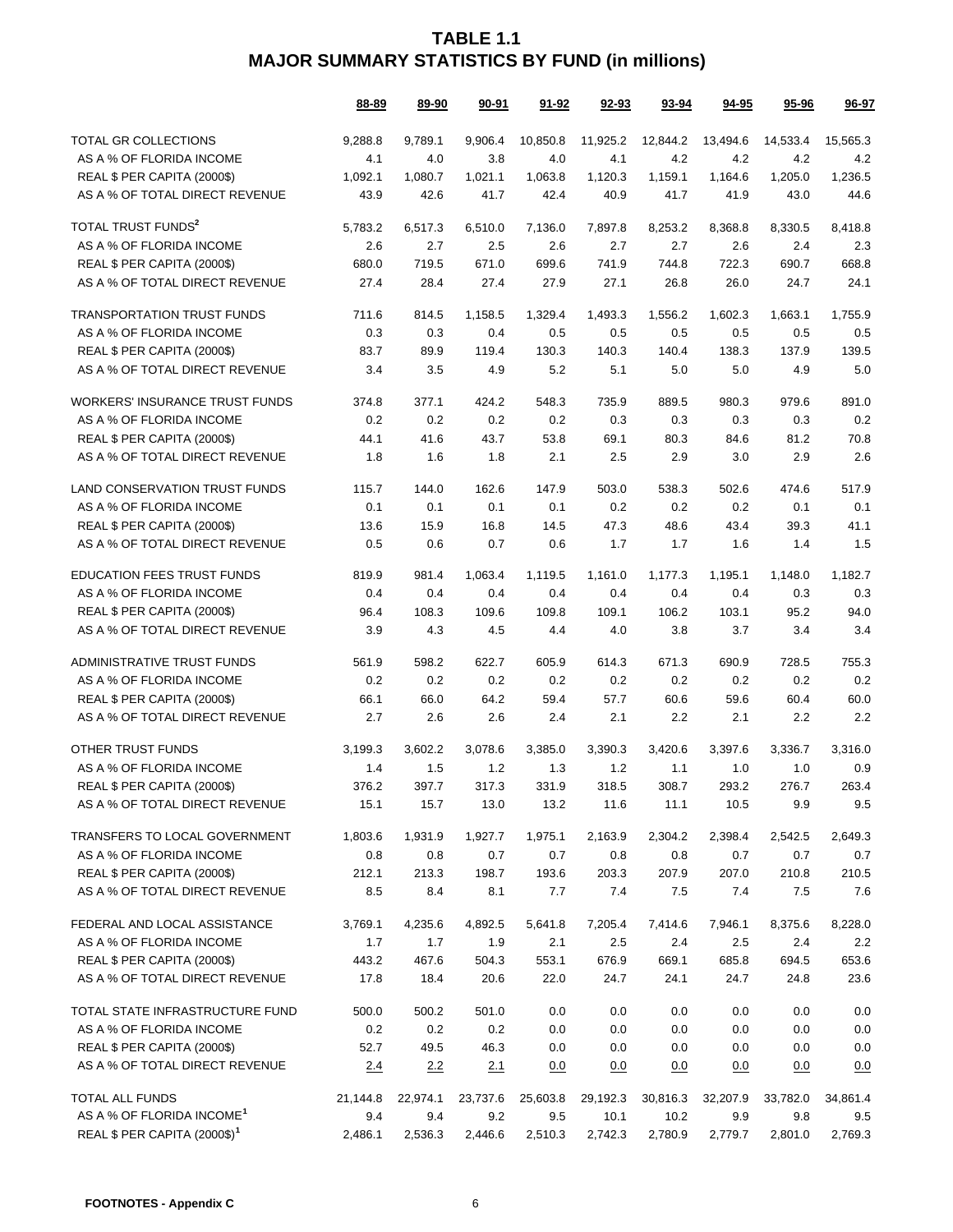|                                          | 97-98    | 98-99    | 99-00    | 00-01    | 01-02    | 02-03    | 03-04    | 04-05    |
|------------------------------------------|----------|----------|----------|----------|----------|----------|----------|----------|
| TOTAL GR COLLECTIONS                     | 16.772.7 | 17,789.4 | 18,752.5 | 19,159.8 | 19,385.3 | 19,982.5 | 21,747.8 | 24,798.1 |
| AS A % OF FLORIDA INCOME                 | 4.3      | 4.2      | 4.2      | 4.0      | 3.9      | 3.9      | 3.9      | 4.1      |
| REAL \$ PER CAPITA (2000\$)              | 1.289.7  | 1.323.3  | 1,331.5  | 1,298.7  | 1.271.5  | 1,256.5  | 1,305.1  | 1.414.1  |
| AS A % OF TOTAL DIRECT REVENUE           | 45.3     | 44.9     | 44.0     | 42.5     | 40.0     | 39.1     | 39.9     | 41.8     |
| TOTAL TRUST FUNDS <sup>2</sup>           | 8,944.4  | 9,399.8  | 10,207.2 | 10,715.0 | 11,375.3 | 12,290.0 | 12,306.9 | 12,983.0 |
| AS A % OF FLORIDA INCOME                 | 2.3      | 2.2      | 2.3      | 2.2      | 2.3      | 2.4      | 2.2      | 2.1      |
| REAL \$ PER CAPITA (2000\$)              | 687.7    | 699.2    | 724.7    | 726.3    | 746.1    | 772.8    | 738.5    | 740.3    |
| AS A % OF TOTAL DIRECT REVENUE           | 24.1     | 23.7     | 24.0     | 23.8     | 23.5     | 24.0     | 22.6     | 21.9     |
| <b>TRANSPORTATION TRUST FUNDS</b>        | 1,826.9  | 1.918.4  | 2.009.9  | 2,127.9  | 2,201.4  | 2,288.9  | 2,441.4  | 2.534.0  |
| AS A % OF FLORIDA INCOME                 | 0.5      | 0.5      | 0.4      | 0.4      | 0.4      | 0.4      | 0.4      | 0.4      |
| REAL \$ PER CAPITA (2000\$)              | 140.5    | 142.7    | 142.7    | 144.2    | 144.4    | 143.9    | 146.5    | 144.5    |
| AS A % OF TOTAL DIRECT REVENUE           | 4.9      | 4.8      | 4.7      | 4.7      | 4.5      | 4.5      | 4.5      | 4.3      |
| <b>WORKERS' INSURANCE TRUST FUNDS</b>    | 761.7    | 753.7    | 754.5    | 792.0    | 926.1    | 1,022.7  | 1,257.7  | 1,485.0  |
| AS A % OF FLORIDA INCOME                 | 0.2      | 0.2      | 0.2      | 0.2      | 0.2      | 0.2      | 0.2      | 0.2      |
| REAL \$ PER CAPITA (2000\$)              | 58.6     | 56.1     | 53.6     | 53.7     | 60.7     | 64.3     | 75.5     | 84.7     |
| AS A % OF TOTAL DIRECT REVENUE           | 2.1      | 1.9      | 1.8      | 1.8      | 1.9      | 2.0      | 2.3      | 2.5      |
| <b>LAND CONSERVATION TRUST FUNDS</b>     | 625.7    | 714.6    | 773.8    | 835.0    | 977.5    | 1,156.3  | 1,436.3  | 1,720.7  |
| AS A % OF FLORIDA INCOME                 | 0.2      | 0.2      | 0.2      | 0.2      | 0.2      | 0.2      | 0.3      | 0.3      |
| REAL \$ PER CAPITA (2000\$)              | 48.1     | 53.2     | 54.9     | 56.6     | 64.1     | 72.7     | 86.2     | 98.1     |
| AS A % OF TOTAL DIRECT REVENUE           | 1.7      | 1.8      | 1.8      | 1.9      | 2.0      | 2.3      | 2.6      | 2.9      |
| <b>EDUCATION FEES TRUST FUNDS</b>        | 1,227.8  | 1,292.7  | 1,406.2  | 1,466.7  | 1,579.6  | 1,708.9  | 1,473.6  | 1,028.7  |
| AS A % OF FLORIDA INCOME                 | 0.3      | 0.3      | 0.3      | 0.3      | 0.3      | 0.3      | 0.3      | 0.2      |
| REAL \$ PER CAPITA (2000\$)              | 94.4     | 96.2     | 99.8     | 99.4     | 103.6    | 107.5    | 88.4     | 58.7     |
| AS A % OF TOTAL DIRECT REVENUE           | 3.3      | 3.3      | 3.3      | 3.3      | 3.3      | 3.3      | 2.7      | 1.7      |
| ADMINISTRATIVE TRUST FUNDS               | 774.7    | 750.1    | 773.9    | 778.2    | 820.5    | 929.5    | 937.4    | 889.6    |
| AS A % OF FLORIDA INCOME                 | 0.2      | 0.2      | 0.2      | 0.2      | 0.2      | 0.2      | 0.2      | 0.1      |
| REAL \$ PER CAPITA (2000\$)              | 59.6     | 55.8     | 55.0     | 52.7     | 53.8     | 58.4     | 56.3     | 50.7     |
| AS A % OF TOTAL DIRECT REVENUE           | 2.1      | 1.9      | 1.8      | 1.7      | 1.7      | 1.8      | 1.7      | 1.5      |
| OTHER TRUST FUNDS                        | 3,727.6  | 3,970.4  | 4,488.9  | 4,715.2  | 4,870.3  | 5,183.8  | 4,760.5  | 5,325.0  |
| AS A % OF FLORIDA INCOME                 | 0.9      | 0.9      | 1.0      | 1.0      | 1.0      | 1.0      | 0.9      | 0.9      |
| REAL \$ PER CAPITA (2000\$)              | 286.6    | 295.3    | 318.7    | 319.6    | 319.4    | 325.9    | 285.7    | 303.6    |
| AS A % OF TOTAL DIRECT REVENUE           | 10.1     | 10.0     | 10.5     | 10.5     | 10.1     | 10.1     | 8.7      | 9.0      |
| TRANSFERS TO LOCAL GOVERNMENT            | 2,886.6  | 3,040.5  | 3,130.5  | 3,192.1  | 3,314.6  | 3,426.8  | 3,711.1  | 3,950.8  |
| AS A % OF FLORIDA INCOME                 | 0.7      | 0.7      | 0.7      | 0.7      | 0.7      | 0.7      | 0.7      | 0.6      |
| REAL \$ PER CAPITA (2000\$)              | 222.0    | 226.2    | 222.3    | 216.4    | 217.4    | 215.5    | 222.7    | 225.3    |
| AS A % OF TOTAL DIRECT REVENUE           | 7.8      | 7.7      | 7.3      | 7.1      | 6.8      | 6.7      | 6.8      | 6.7      |
| FEDERAL AND LOCAL ASSISTANCE             | 8,440.7  | 9,351.1  | 10,526.3 | 11,971.8 | 14,371.6 | 15,455.0 | 16,713.4 | 17,549.9 |
| AS A % OF FLORIDA INCOME                 | 2.1      | 2.2      | 2.3      | 2.5      | 2.9      | 3.0      | 3.0      | 2.9      |
| REAL \$ PER CAPITA (2000\$)              | 649.0    | 695.6    | 747.4    | 811.5    | 942.6    | 971.8    | 1,003.0  | 1,000.7  |
| AS A % OF TOTAL DIRECT REVENUE           | 22.8     | 23.6     | 24.7     | 26.6     | 29.7     | 30.2     | 30.7     | 29.6     |
| TOTAL STATE INFRASTRUCTURE FUND          | 0.0      | 0.0      | 0.0      | 0.0      | 0.0      | 0.0      | 0.0      | 0.0      |
| AS A % OF FLORIDA INCOME                 | 0.0      | 0.0      | 0.0      | 0.0      | $0.0\,$  | 0.0      | 0.0      | $0.0\,$  |
| REAL \$ PER CAPITA (2000\$)              | 0.0      | 0.0      | 0.0      | 0.0      | 0.0      | 0.0      | 0.0      | 0.0      |
| AS A % OF TOTAL DIRECT REVENUE           | 0.0      | 0.0      | 0.0      | 0.0      | 0.0      | 0.0      | 0.0      | 0.0      |
| TOTAL ALL FUNDS                          | 37,044.3 | 39,580.9 | 42,616.6 | 45,038.7 | 48,446.8 | 51,154.3 | 54,479.2 | 59,281.7 |
| AS A % OF FLORIDA INCOME <sup>1</sup>    | 9.4      | 9.4      | 9.5      | 9.4      | 9.7      | 9.9      | 9.8      | 9.7      |
| REAL \$ PER CAPITA (2000\$) <sup>1</sup> | 2,848.4  | 2,944.2  | 3,025.9  | 3,052.8  | 3,177.6  | 3,216.5  | 3,269.3  | 3,380.4  |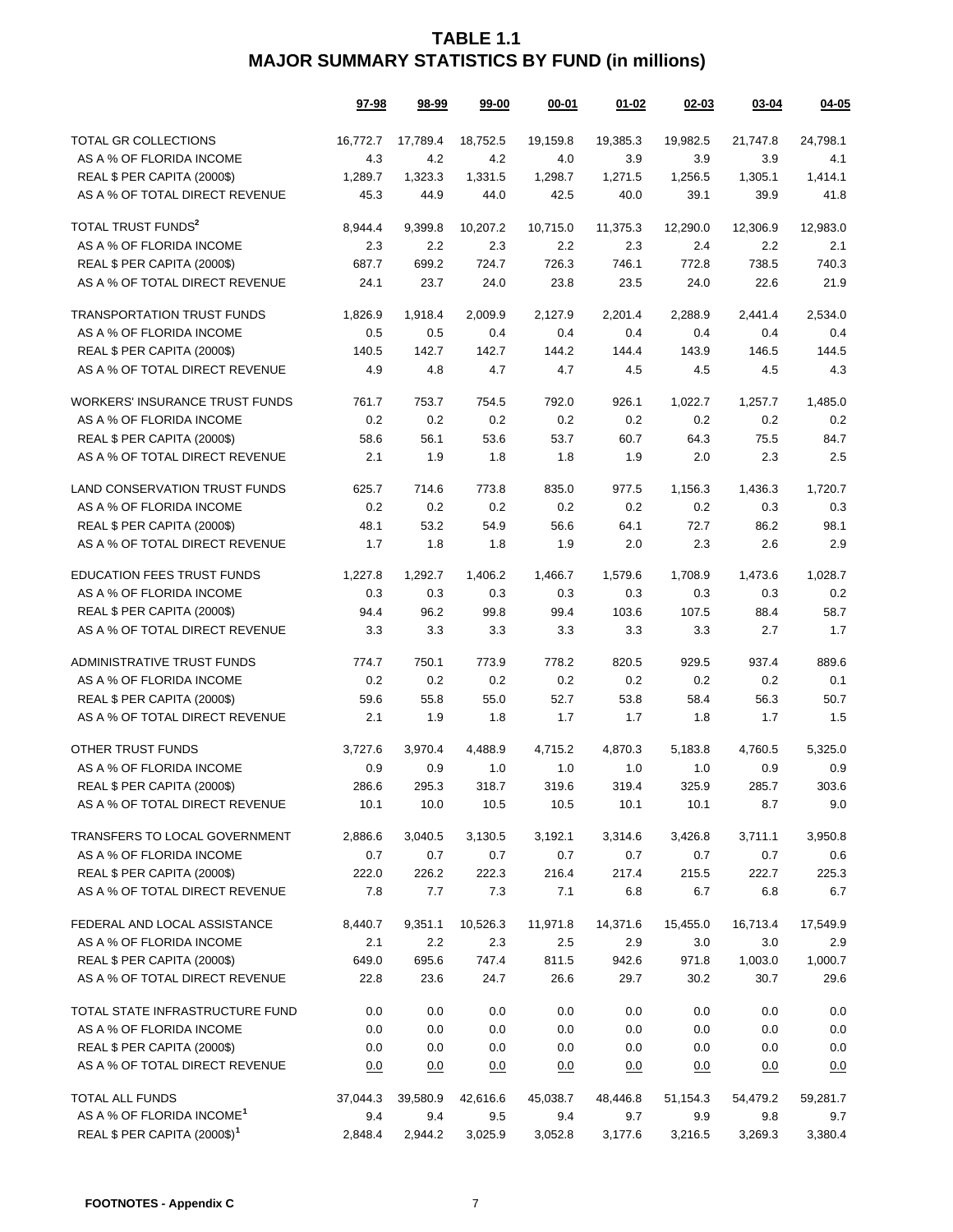|                                          | 05-06    | 06-07    | $07 - 08$ | $08 - 09$ | 09-10    | 10-11    | $11 - 12$ | $12 - 13$ |
|------------------------------------------|----------|----------|-----------|-----------|----------|----------|-----------|-----------|
| TOTAL GR COLLECTIONS                     | 26,849.8 | 26,330.5 | 24,215.3  | 21,319.1  | 21,625.7 | 22,283.4 | 23,910.2  | 25,657.2  |
| AS A % OF FLORIDA INCOME                 | 4.0      | 3.7      | 3.3       | 2.9       | 3.0      | 3.0      | 3.1       | 3.1       |
| REAL \$ PER CAPITA (2000\$)              | 1,449.3  | 1,361.0  | 1,199.4   | 1,041.6   | 1,043.8  | 1,057.4  | 1,110.5   | 1,157.5   |
| AS A % OF TOTAL DIRECT REVENUE           | 41.9     | 41.5     | 39.8      | 35.9      | 31.3     | 31.1     | 34.7      | 36.8      |
| TOTAL TRUST FUNDS <sup>2</sup>           | 15,049.1 | 15,165.2 | 14,397.5  | 13,381.5  | 15,116.0 | 15,685.6 | 16,869.4  | 17,703.7  |
| AS A % OF FLORIDA INCOME                 | 2.3      | 2.1      | 2.0       | 1.8       | 2.1      | 2.1      | 2.2       | 2.2       |
| REAL \$ PER CAPITA (2000\$)              | 812.3    | 783.9    | 713.1     | 653.8     | 729.6    | 744.3    | 783.5     | 798.7     |
| AS A % OF TOTAL DIRECT REVENUE           | 23.5     | 23.9     | 23.6      | 22.5      | 21.9     | 21.9     | 24.5      | 25.4      |
| <b>TRANSPORTATION TRUST FUNDS</b>        | 2,731.7  | 2,799.3  | 2,751.4   | 2,648.0   | 3,039.6  | 3,141.8  | 3,266.7   | 3,413.7   |
| AS A % OF FLORIDA INCOME                 | 0.4      | 0.4      | 0.4       | 0.4       | 0.4      | 0.4      | 0.4       | 0.4       |
| REAL \$ PER CAPITA (2000\$)              | 147.5    | 144.7    | 136.3     | 129.4     | 146.7    | 149.1    | 151.7     | 154.0     |
| AS A % OF TOTAL DIRECT REVENUE           | 4.3      | 4.4      | 4.5       | 4.5       | 4.4      | 4.4      | 4.7       | 4.9       |
| <b>WORKERS' INSURANCE TRUST FUNDS</b>    | 1,552.9  | 1,330.5  | 1,097.5   | 1,040.6   | 1,287.5  | 1,675.6  | 2,593.2   | 2,984.4   |
| AS A % OF FLORIDA INCOME                 | 0.2      | 0.2      | 0.1       | 0.1       | 0.2      | 0.2      | 0.3       | 0.4       |
| REAL \$ PER CAPITA (2000\$)              | 83.8     | 68.8     | 54.4      | 50.8      | 62.1     | 79.5     | 120.4     | 134.6     |
| AS A % OF TOTAL DIRECT REVENUE           | 2.4      | 2.1      | 1.8       | 1.8       | 1.9      | 2.3      | 3.8       | 4.3       |
| LAND CONSERVATION TRUST FUNDS            | 2,741.4  | 2,369.7  | 1.767.1   | 1,070.9   | 965.1    | 969.1    | 1.073.1   | 1,209.1   |
| AS A % OF FLORIDA INCOME                 | 0.4      | 0.3      | 0.2       | 0.1       | 0.1      | 0.1      | 0.1       | 0.1       |
| REAL \$ PER CAPITA (2000\$)              | 148.0    | 122.5    | 87.5      | 52.3      | 46.6     | 46.0     | 49.8      | 54.5      |
| AS A % OF TOTAL DIRECT REVENUE           | 4.3      | 3.7      | 2.9       | 1.8       | 1.4      | 1.4      | 1.6       | 1.7       |
| <b>EDUCATION FEES TRUST FUNDS</b>        | 1,218.5  | 1,304.5  | 1,399.4   | 1,388.9   | 1,383.8  | 1,306.3  | 1,326.8   | 1,346.1   |
| AS A % OF FLORIDA INCOME                 | 0.2      | 0.2      | 0.2       | 0.2       | 0.2      | 0.2      | 0.2       | 0.2       |
| REAL \$ PER CAPITA (2000\$)              | 65.8     | 67.4     | 69.3      | 67.9      | 66.8     | 62.0     | 61.6      | 60.7      |
| AS A % OF TOTAL DIRECT REVENUE           | 1.9      | 2.1      | 2.3       | 2.3       | 2.0      | 1.8      | 1.9       | 1.9       |
| ADMINISTRATIVE TRUST FUNDS               | 972.4    | 972.4    | 913.8     | 962.5     | 895.3    | 922.3    | 921.1     | 948.0     |
| AS A % OF FLORIDA INCOME                 | 0.1      | 0.1      | 0.1       | 0.1       | 0.1      | 0.1      | 0.1       | 0.1       |
| REAL \$ PER CAPITA (2000\$)              | 52.5     | 50.3     | 45.3      | 47.0      | 43.2     | 43.8     | 42.8      | 42.8      |
| AS A % OF TOTAL DIRECT REVENUE           | 1.5      | 1.5      | 1.5       | 1.6       | 1.3      | 1.3      | 1.3       | 1.4       |
| OTHER TRUST FUNDS                        | 5,832.2  | 6,388.7  | 6,468.3   | 6,270.5   | 7,544.8  | 7,670.5  | 7,688.5   | 7,802.4   |
| AS A % OF FLORIDA INCOME                 | 0.9      | 0.9      | 0.9       | 0.9       | 1.0      | 1.0      | 1.0       | 1.0       |
| REAL \$ PER CAPITA (2000\$)              | 314.8    | 330.2    | 320.4     | 306.4     | 364.2    | 364.0    | 357.1     | 352.0     |
| AS A % OF TOTAL DIRECT REVENUE           | 9.1      | 10.1     | 10.6      | 10.6      | 10.9     | 10.7     | 11.2      | 11.2      |
| TRANSFERS TO LOCAL GOVERNMENT            | 4,330.7  | 4,401.7  | 4,255.4   | 3,955.8   | 3,841.5  | 3,922.2  | 4,110.2   | 4,352.7   |
| AS A % OF FLORIDA INCOME                 | 0.7      | 0.6      | 0.6       | 0.5       | 0.5      | 0.5      | 0.5       | 0.5       |
| REAL \$ PER CAPITA (2000\$)              | 233.8    | 227.5    | 210.8     | 193.3     | 185.4    | 186.1    | 190.9     | 196.4     |
| AS A % OF TOTAL DIRECT REVENUE           | 6.8      | 6.9      | 7.0       | 6.7       | 5.6      | 5.5      | 6.0       | 6.2       |
| FEDERAL AND LOCAL ASSISTANCE             | 17,912.1 | 17,621.3 | 18,011.5  | 20,702.7  | 28,431.4 | 29,861.1 | 23,960.6  | 22,090.5  |
| AS A % OF FLORIDA INCOME                 | 2.7      | 2.5      | $2.5\,$   | 2.8       | 3.9      | 4.0      | 3.1       | 2.7       |
| REAL \$ PER CAPITA (2000\$)              | 966.9    | 910.8    | 892.1     | 1,011.5   | 1,372.3  | 1,416.9  | 1,112.9   | 996.6     |
| AS A % OF TOTAL DIRECT REVENUE           | 27.9     | 27.7     | 29.6      | 34.9      | 41.2     | 41.6     | 34.8      | 31.6      |
| TOTAL STATE INFRASTRUCTURE FUND          | 0.0      | 0.0      | $0.0\,$   | 0.0       | 0.0      | 0.0      | 0.0       | 0.0       |
| AS A % OF FLORIDA INCOME                 | 0.0      | 0.0      | $0.0\,$   | 0.0       | 0.0      | 0.0      | 0.0       | 0.0       |
| REAL \$ PER CAPITA (2000\$)              | 0.0      | 0.0      | 0.0       | 0.0       | 0.0      | 0.0      | 0.0       | 0.0       |
| AS A % OF TOTAL DIRECT REVENUE           | 0.0      | 0.0      | 0.0       | 0.0       | 0.0      | 0.0      | 0.0       | 0.0       |
| TOTAL ALL FUNDS                          | 64,141.7 | 63,518.8 | 60,879.7  | 59,359.1  | 69,014.5 | 71,752.3 | 68,850.3  | 69,804.1  |
| AS A % OF FLORIDA INCOME <sup>1</sup>    | 9.7      | 9.0      | 8.3       | 8.1       | 9.5      | 9.6      | 8.9       | 8.5       |
| REAL \$ PER CAPITA (2000\$) <sup>1</sup> | 3,462.3  | 3,283.2  | 3,015.4   | 2,900.2   | 3,331.2  | 3,404.7  | 3,197.8   | 3,149.0   |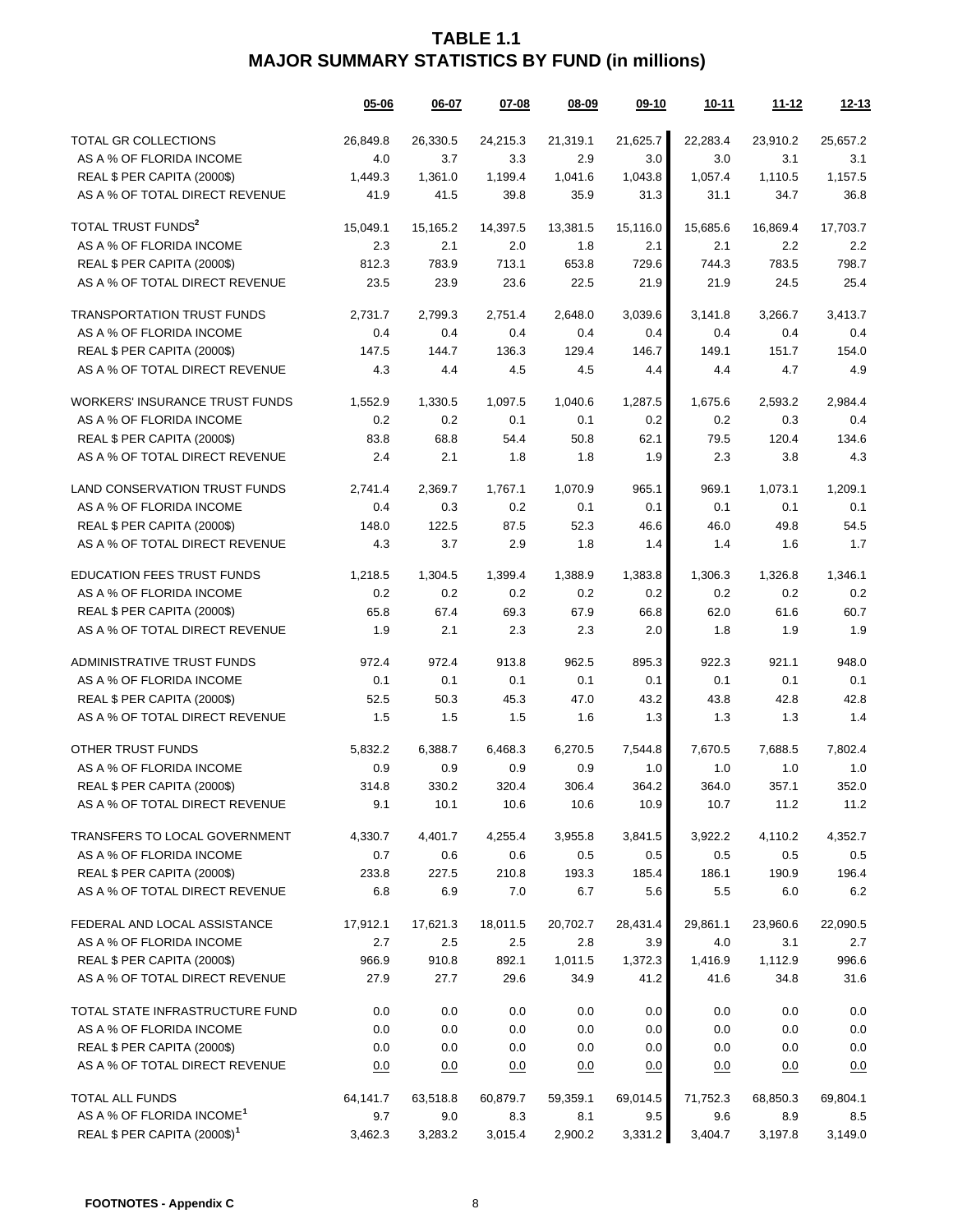|                                          | <u>13-14</u> | <u>14-15</u> | $15 - 16$ | <u>16-17</u> | <u>17-18</u> | 18-19      | 19-20    |
|------------------------------------------|--------------|--------------|-----------|--------------|--------------|------------|----------|
| TOTAL GR COLLECTIONS                     | 27,354.9     | 28,984.5     | 30,594.5  | 32,254.9     | 33,907.5     | 35,607.0   | 37,413.0 |
| AS A % OF FLORIDA INCOME                 | 3.2          | 3.1          | 3.1       | 3.1          | 3.1          | 3.1        | 3.1      |
| REAL \$ PER CAPITA (2000\$)              | 1,192.6      | 1,218.9      | 1,242.3   | 1,266.1      | 1,287.0      | 1,307.9    | 1,331.6  |
| AS A % OF TOTAL DIRECT REVENUE           | 37.7         | 38.9         | 39.7      | 40.4         | 40.9         | 41.5       | 42.0     |
| TOTAL TRUST FUNDS <sup>2</sup>           | 17,933.2     | 17,878.4     | 17,769.4  | 17,950.3     | 18,093.2     | 18,239.2   | 18,484.5 |
| AS A % OF FLORIDA INCOME                 | 2.1          | 1.9          | 1.8       | 1.7          | 1.6          | 1.6        | 1.5      |
| REAL \$ PER CAPITA (2000\$)              | 781.8        | 751.9        | 721.5     | 704.6        | 686.8        | 670.0      | 657.9    |
| AS A % OF TOTAL DIRECT REVENUE           | 24.7         | 24.0         | 23.1      | 22.5         | 21.8         | 21.3       | 20.8     |
| <b>TRANSPORTATION TRUST FUNDS</b>        | 3,561.0      | 3,705.5      | 3,846.3   | 3,982.3      | 4,114.1      | 4,241.1    | 4,382.3  |
| AS A % OF FLORIDA INCOME                 | 0.4          | 0.4          | 0.4       | 0.4          | 0.4          | 0.4        | 0.4      |
| REAL \$ PER CAPITA (2000\$)              | 155.2        | 155.8        | 156.2     | 156.3        | 156.2        | 155.8      | 156.0    |
| AS A % OF TOTAL DIRECT REVENUE           | 4.9          | 5.0          | 5.0       | 5.0          | 5.0          | 4.9        | 4.9      |
| WORKERS' INSURANCE TRUST FUNDS           | 2,946.0      | 2,515.4      | 2,069.6   | 1,891.9      | 1,754.6      | 1,598.6    | 1,558.0  |
| AS A % OF FLORIDA INCOME                 | 0.3          | 0.3          | 0.2       | 0.2          | 0.2          | 0.1        | 0.1      |
| REAL \$ PER CAPITA (2000\$)              | 128.4        | 105.8        | 84.0      | 74.3         | 66.6         | 58.7       | 55.5     |
| AS A % OF TOTAL DIRECT REVENUE           | 4.1          | 3.4          | 2.7       | 2.4          | 2.1          | 1.9        | 1.7      |
| <b>LAND CONSERVATION TRUST FUNDS</b>     | 1,118.3      | 1,166.5      | 1,221.5   | 1,249.8      | 1,280.3      | 1,308.0    | 1,334.8  |
| AS A % OF FLORIDA INCOME                 | 0.1          | 0.1          | 0.1       | 0.1          | 0.1          | 0.1        | 0.1      |
| REAL \$ PER CAPITA (2000\$)              | 48.8         | 49.1         | 49.6      | 49.1         | 48.6         | 48.0       | 47.5     |
| AS A % OF TOTAL DIRECT REVENUE           | 1.5          | 1.6          | 1.6       | 1.6          | 1.5          | 1.5        | 1.5      |
| <b>EDUCATION FEES TRUST FUNDS</b>        | 1,381.3      | 1,403.2      | 1,424.1   | 1,443.9      | 1,463.1      | 1,481.9    | 1,500.6  |
| AS A % OF FLORIDA INCOME                 | 0.2          | 0.2          | 0.1       | 0.1          | 0.1          | 0.1        | 0.1      |
| REAL \$ PER CAPITA (2000\$)              | 60.2         | 59.0         | 57.8      | 56.7         | 55.5         | 54.4       | 53.4     |
| AS A % OF TOTAL DIRECT REVENUE           | 1.9          | 1.9          | 1.8       | 1.8          | 1.8          | 1.7        | 1.7      |
| ADMINISTRATIVE TRUST FUNDS               | 946.6        | 976.4        | 976.3     | 1,006.4      | 1,005.4      | 1,035.3    | 1,034.2  |
| AS A % OF FLORIDA INCOME                 | 0.1          | 0.1          | 0.1       | 0.1          | 0.1          | 0.1        | 0.1      |
| REAL \$ PER CAPITA (2000\$)              | 41.3         | 41.1         | 39.6      | 39.5         | 38.2         | 38.0       | 36.8     |
| AS A % OF TOTAL DIRECT REVENUE           | 1.3          | 1.3          | 1.3       | 1.3          | 1.2          | 1.2        | 1.2      |
| OTHER TRUST FUNDS                        | 7,980.1      | 8,111.5      | 8,231.6   | 8,376.0      | 8,475.7      | 8,574.2    | 8,674.6  |
| AS A % OF FLORIDA INCOME                 | 0.9          | 0.9          | 0.8       | 0.8          | 0.8          | 0.7        | 0.7      |
| REAL \$ PER CAPITA (2000\$)              | 347.9        | 341.1        | 334.2     | 328.8        | 321.7        | 314.9      | 308.8    |
| AS A % OF TOTAL DIRECT REVENUE           | 11.0         | 10.9         | 10.7      | 10.5         | 10.2         | 10.0       | 9.7      |
| TRANSFERS TO LOCAL GOVERNMENT            | 4,582.8      | 4,829.6      | 5,090.4   | 5,332.1      | 5,568.7      | 5,808.3    | 6,056.1  |
| AS A % OF FLORIDA INCOME                 | $0.5\,$      | 0.5          | 0.5       | 0.5          | 0.5          | 0.5        | 0.5      |
| REAL \$ PER CAPITA (2000\$)              | 199.8        | 203.1        | 206.7     | 209.3        | 211.4        | 213.3      | 215.6    |
| AS A % OF TOTAL DIRECT REVENUE           | 6.3          | 6.5          | 6.6       | 6.7          | 6.7          | 6.8        | 6.8      |
| FEDERAL AND LOCAL ASSISTANCE             | 22,747.7     | 22,752.6     | 23,559.8  | 24,394.9     | 25,261.6     | 26,163.3   | 27,103.5 |
| AS A % OF FLORIDA INCOME                 | 2.6          | 2.5          | 2.4       | 2.3          | 2.3          | 2.3        | 2.2      |
| REAL \$ PER CAPITA (2000\$)              | 991.7        | 956.8        | 956.6     | 957.6        | 958.9        | 961.0      | 964.7    |
| AS A % OF TOTAL DIRECT REVENUE           | 31.3         | 30.6         | 30.6      | 30.5         | 30.5         | 30.5       | 30.4     |
| TOTAL STATE INFRASTRUCTURE FUND          | 0.0          | 0.0          | 0.0       | 0.0          | 0.0          | 0.0        | 0.0      |
| AS A % OF FLORIDA INCOME                 | 0.0          | 0.0          | 0.0       | 0.0          | 0.0          | 0.0        | 0.0      |
| REAL \$ PER CAPITA (2000\$)              | 0.0          | 0.0          | 0.0       | 0.0          | 0.0          | 0.0        | 0.0      |
| AS A % OF TOTAL DIRECT REVENUE           | 0.0          | <u>0.0</u>   | 0.0       | 0.0          | <u>0.0</u>   | <u>0.0</u> | 0.0      |
| TOTAL ALL FUNDS                          | 72,618.6     | 74,445.1     | 77,014.1  | 79,932.2     | 82,830.9     | 85,817.8   | 89,057.2 |
| AS A % OF FLORIDA INCOME <sup>1</sup>    | 8.4          | 8.1          | 7.8       | 7.7          | 7.5          | 7.4        | 7.3      |
| REAL \$ PER CAPITA (2000\$) <sup>1</sup> | 3,166.0      | 3,130.8      | 3,127.1   | 3,137.7      | 3,144.0      | 3,152.2    | 3,169.8  |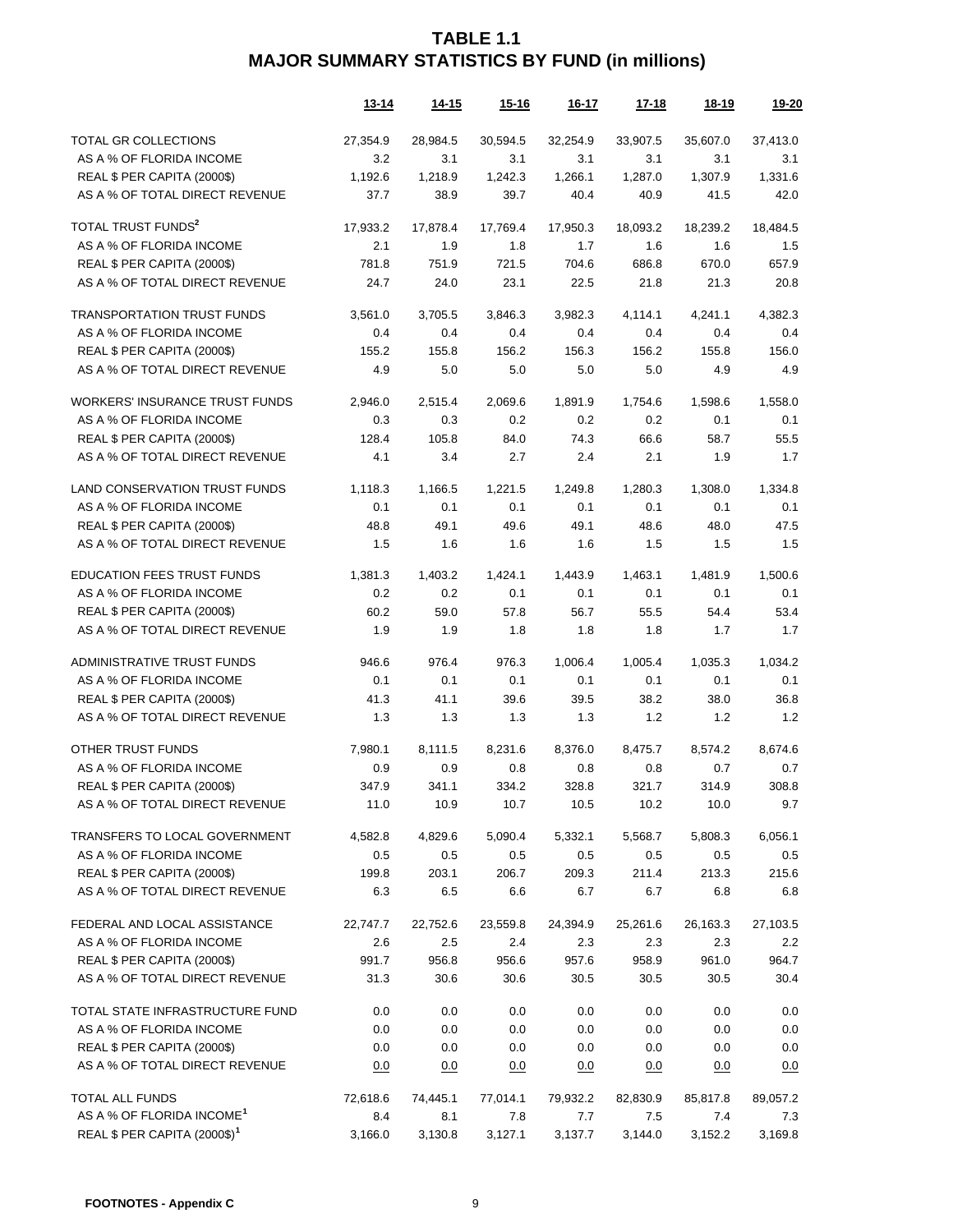## **TABLE 1.2 PERCENT CHANGE IN TOTAL REVENUES BY FUND**

|                                  | 70-71<br><b>TO</b><br>$71 - 72$ | 71-72<br><b>TO</b><br>$72 - 73$ | 72-73<br><b>TO</b><br>73-74 | 73-74<br>TO<br>$74 - 75$    | 74-75<br>TO<br>$75 - 76$    | 75-76<br>TO<br><b>76-77</b> | 76-77<br>TO<br><u>77-78</u> | 77-78<br>TO<br>78-79 | 78-79<br><b>TO</b><br>79-80 | 79-80<br>TO<br>$80 - 81$ |
|----------------------------------|---------------------------------|---------------------------------|-----------------------------|-----------------------------|-----------------------------|-----------------------------|-----------------------------|----------------------|-----------------------------|--------------------------|
| <b>GENERAL REVENUE</b>           | 27.1                            | 20.0                            | 15.0                        | 0.1                         | 2.2                         | 12.7                        | 15.4                        | 15.8                 | 15.3                        | 13.6                     |
| TRUST FUNDS <sup>2</sup>         | 23.0                            | 12.6                            | 7.0                         | 4.2                         | 27.0                        | 24.1                        | 27.9                        | 16.9                 | 4.2                         | $-21.2$                  |
| <b>TRANSPORTATION</b>            | 9.2                             | 12.1                            | 2.8                         | 1.3                         | 2.0                         | 4.0                         | 40.9                        | 5.6                  | $-0.6$                      | $-0.4$                   |
| <b>WORKERS INSURANCE</b>         | 23.8                            | 27.8                            | 15.1                        | 17.5                        | 71.3                        | 62.7                        | 29.6                        | 23.9                 | $-24.7$                     | $-24.5$                  |
| <b>LAND CONSERVATION</b>         | 67.3                            | 48.5                            | 6.4                         | $-2.4$                      | 43.0                        | 9.8                         | 63.1                        | $-25.1$              | 147.1                       | $-20.4$                  |
| <b>EDUCATION FEES</b>            | 57.1                            | 50.3                            | 25.8                        | 5.4                         | 17.6                        | 10.1                        | 0.9                         | $-4.7$               | $-1.7$                      | 8.9                      |
| <b>ADMINISTRATIVE FUNDS</b>      | 13.9                            | 1.7                             | 21.2                        | $-4.5$                      | 5.4                         | 13.1                        | $-7.7$                      | 21.4                 | 5.3                         | 2.3                      |
| OTHER TRUST FUNDS                | 31.3                            | 9.0                             | 3.0                         | 5.0                         | 33.0                        | 22.2                        | 29.2                        | 20.9                 | 15.4                        | $-30.0$                  |
| <b>LOCAL GOVERNMENT</b>          | 21.3                            | 26.0                            | 13.7                        | 4.7                         | 4.9                         | 6.0                         | 5.2                         | 13.8                 | 5.5                         | 8.5                      |
| DONATIONS AND FEDERAL ASSISTANCE | 23.5                            | 20.5                            | 1.4                         | 32.5                        | 7.3                         | 14.3                        | 6.8                         | 4.0                  | 25.1                        | 11.2                     |
| STATE INFRASTRUCTURE FUND        | 0.0                             | 0.0                             | 0.0                         | 0.0                         | 0.0                         | 0.0                         | 0.0                         | 0.0                  | 0.0                         | 0.0                      |
| TOTAL ALL FUNDS                  | 24.9                            | 19.4                            | 10.5                        | 7.7                         | 7.9                         | 14.6                        | 14.9                        | 13.2                 | 13.6                        | 4.7                      |
|                                  |                                 |                                 |                             |                             |                             |                             |                             |                      |                             |                          |
|                                  | 80-81<br>TO<br>$81 - 82$        | 81-82<br>TO<br>82-83            | 82-83<br><b>TO</b><br>83-84 | 83-84<br><b>TO</b><br>84-85 | 84-85<br><b>TO</b><br>85-86 | 85-86<br><b>TO</b><br>86-87 | 86-87<br>TO<br>87-88        | 87-88<br>TO<br>88-89 | 88-89<br><b>TO</b><br>89-90 | 89-90<br>TO<br>90-91     |
| <b>GENERAL REVENUE</b>           | 4.7                             | 13.0                            | 16.2                        | 8.5                         | 10.4                        | 8.8                         | 16.5                        | 5.9                  | 5.4                         | 1.2                      |
| TRUST FUNDS <sup>2</sup>         | $-0.5$                          | 20.6                            | 18.6                        | 22.1                        | 25.0                        | 10.7                        | 20.7                        | 38.7                 | 12.7                        | $-0.1$                   |
| <b>TRANSPORTATION</b>            | 26.7                            | 9.1                             | 38.8                        | 1.6                         | 7.3                         | 4.6                         | 12.3                        | 2.3                  | 14.5                        | 42.2                     |
| <b>WORKERS INSURANCE</b>         | $-2.8$                          | 9.7                             | 48.2                        | 17.7                        | $-6.7$                      | $-5.7$                      | $-3.8$                      | $-1.6$               | 0.6                         | 12.5                     |
| <b>LAND CONSERVATION</b>         | 36.2                            | $-52.0$                         | 151.0                       | $-16.6$                     | 15.5                        | 31.0                        | $-15.7$                     | 14.5                 | 24.4                        | 12.9                     |
| <b>EDUCATION FEES</b>            | 14.4                            | $-1.5$                          | 26.5                        | 27.3                        | 48.7                        | 20.6                        | 175.3                       | 108.5                | 19.7                        | 8.4                      |
| ADMINISTRATIVE FUNDS             | 26.8                            | 14.5                            | $-0.5$                      | 12.9                        | 20.9                        | 20.4                        | 29.8                        | 61.4                 | 6.5                         | 4.1                      |
| OTHER TRUST FUNDS                | $-19.2$                         | 46.3                            | $-3.0$                      | 44.3                        | 45.5                        | 13.9                        | 18.0                        | 42.2                 | 12.6                        | $-14.5$                  |
| <b>LOCAL GOVERNMENT</b>          | $-1.9$                          | 30.3                            | 20.0                        | 9.4                         | 5.0                         | 6.7                         | 14.6                        | 3.1                  | 7.1                         | $-0.2$                   |
| DONATIONS AND FEDERAL ASSISTANCE | $-4.1$                          | 4.4                             | 9.0                         | 11.1                        | 10.8                        | 7.0                         | 11.7                        | 16.7                 | 12.4                        | 15.5                     |
| STATE INFRASTRUCTURE FUND        | 0.0                             | 0.0                             | 0.0                         | 0.0                         | 0.0                         | 0.0                         | 0.0                         | 146.9                | 0.0                         | 0.2                      |

**FOOTNOTES - Appendix C** 10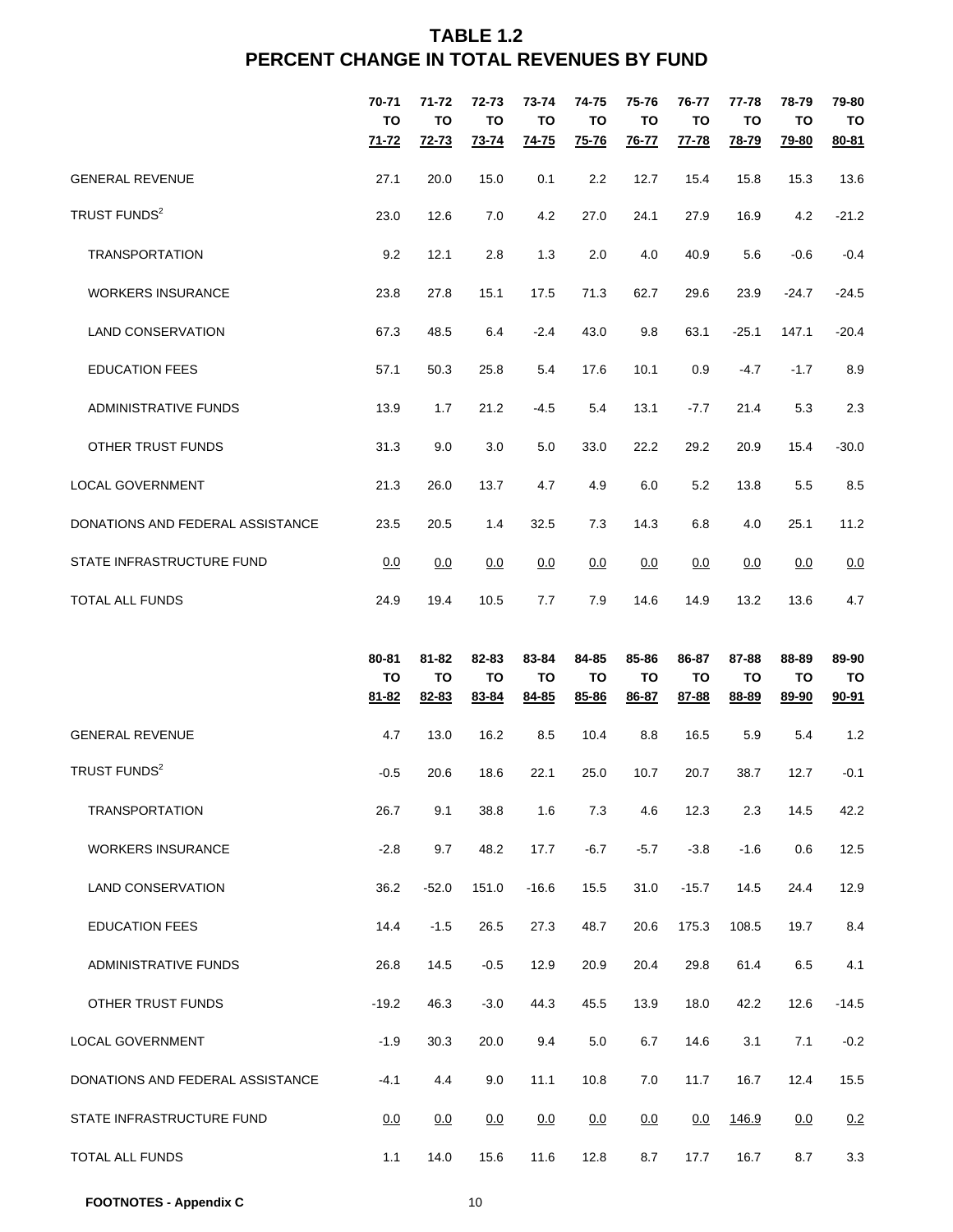## **TABLE 1.2 PERCENT CHANGE IN TOTAL REVENUES BY FUND**

|                                  | 90-91<br>TO<br>$91 - 92$     | 91-92<br>TO<br>92-93         | 92-93<br><b>TO</b><br>93-94 | 93-94<br>TO<br>94-95     | 94-95<br>TO<br>95-96 | 95-96<br><b>TO</b><br>96-97     | 96-97<br>TO<br>97-98     | 97-98<br>TO<br>98-99 | 98-99<br><b>TO</b><br>$99 - 00$ | 99-00<br>TO<br>$00 - 01$ |
|----------------------------------|------------------------------|------------------------------|-----------------------------|--------------------------|----------------------|---------------------------------|--------------------------|----------------------|---------------------------------|--------------------------|
| <b>GENERAL REVENUE</b>           | 9.5                          | 9.9                          | 7.7                         | 5.1                      | 7.7                  | 7.1                             | 7.8                      | 6.1                  | 5.4                             | 2.2                      |
| TRUST FUNDS <sup>2</sup>         | 9.6                          | 10.7                         | 4.5                         | 1.4                      | $-0.5$               | 1.1                             | 6.2                      | 5.1                  | 8.6                             | 5.0                      |
| TRANSPORTATION                   | 14.7                         | 12.3                         | 4.2                         | 3.0                      | 3.8                  | 5.6                             | 4.0                      | 5.0                  | 4.8                             | 5.9                      |
| <b>WORKERS INSURANCE</b>         | 29.2                         | 34.2                         | 20.9                        | 10.2                     | $-0.1$               | $-9.0$                          | $-14.5$                  | $-1.1$               | 0.1                             | 5.0                      |
| <b>LAND CONSERVATION</b>         | $-9.0$                       | 240.0                        | 7.0                         | $-6.6$                   | $-5.6$               | 9.1                             | 20.8                     | 14.2                 | 8.3                             | 7.9                      |
| <b>EDUCATION FEES</b>            | 5.3                          | 3.7                          | 1.4                         | 1.5                      | $-3.9$               | 3.0                             | 3.8                      | 5.3                  | 8.8                             | 4.3                      |
| <b>ADMINISTRATIVE FUNDS</b>      | $-2.7$                       | 1.4                          | 9.3                         | 2.9                      | 5.4                  | 3.7                             | 2.6                      | $-3.2$               | 3.2                             | 0.5                      |
| OTHER TRUST FUNDS                | 10.0                         | 0.2                          | 0.9                         | $-0.7$                   | $-1.8$               | $-0.6$                          | 12.4                     | 6.5                  | 13.1                            | 5.0                      |
| <b>LOCAL GOVERNMENT</b>          | 2.5                          | 9.6                          | 6.5                         | 4.1                      | 6.0                  | 4.2                             | 9.0                      | 5.3                  | 3.0                             | 2.0                      |
| DONATIONS AND FEDERAL ASSISTANCE | 15.3                         | 27.7                         | 2.9                         | 7.2                      | 5.4                  | $-1.8$                          | 2.6                      | 10.8                 | 12.6                            | 13.7                     |
| STATE INFRASTRUCTURE FUND        | 0.0                          | 0.0                          | 0.0                         | 0.0                      | 0.0                  | 0.0                             | 0.0                      | 0.0                  | 0.0                             | 0.0                      |
| TOTAL ALL FUNDS                  | 7.9                          | 14.0                         | 5.6                         | 4.5                      | 4.9                  | 3.2                             | 6.3                      | 6.8                  | 7.7                             | 5.7                      |
|                                  |                              |                              |                             |                          |                      |                                 |                          |                      |                                 |                          |
|                                  | $00 - 01$<br>TO<br>$01 - 02$ | $01 - 02$<br>TO<br>$02 - 03$ | 02-03<br>TO<br>03-04        | 03-04<br>TO<br>$04 - 05$ | 04-05<br>то<br>05-06 | 05-06<br><b>TO</b><br>$06 - 07$ | 06-07<br>TO<br>$07 - 08$ | 07-08<br>TO<br>08-09 | 08-09<br>TO<br>$09-10$          | 09-10<br>TO<br>$10 - 11$ |
| <b>GENERAL REVENUE</b>           | 1.2                          | 3.1                          | 8.8                         | 14.0                     | 8.3                  | $-1.9$                          | $-8.0$                   | $-12.0$              | 1.4                             | 3.0                      |
| TRUST FUNDS <sup>2</sup>         | 6.2                          | 8.0                          | 0.1                         | 5.5                      | 15.9                 | 0.8                             | $-5.1$                   | $-7.1$               | 13.0                            | 3.8                      |
| <b>TRANSPORTATION</b>            | 3.5                          | 4.0                          | 6.7                         | 3.8                      | 7.8                  | 2.5                             | $-1.7$                   | $-3.8$               | 14.8                            | 3.4                      |
| <b>WORKERS INSURANCE</b>         | 16.9                         | 10.4                         | 23.0                        | 18.1                     | 4.6                  | $-14.3$                         | $-17.5$                  | $-5.2$               | 23.7                            | 30.1                     |
| <b>LAND CONSERVATION</b>         | 17.1                         | 18.3                         | 24.2                        | 19.8                     | 59.3                 | $-13.6$                         | $-25.4$                  | $-39.4$              | $-9.9$                          | 0.4                      |
| <b>EDUCATION FEES</b>            | 7.7                          | 8.2                          | $-13.8$                     | $-30.2$                  | 18.5                 | 7.1                             | 7.3                      | $-0.8$               | $-0.4$                          | $-5.6$                   |
| <b>ADMINISTRATIVE FUNDS</b>      | 5.4                          | 13.3                         | 0.9                         | $-5.1$                   | 9.3                  | 0.0                             | $-6.0$                   | 5.3                  | $-7.0$                          | 3.0                      |
| OTHER TRUST FUNDS                | 3.3                          | 6.4                          | $-8.2$                      | 11.9                     | 9.5                  | 9.5                             | 1.2                      | $-3.1$               | 20.3                            | 1.7                      |
| LOCAL GOVERNMENT                 | 3.8                          | 3.4                          | 8.3                         | 6.5                      | 9.6                  | 1.6                             | $-3.3$                   | $-7.0$               | $-2.9$                          | 2.1                      |
| DONATIONS AND FEDERAL ASSISTANCE | 20.0                         | 7.5                          | 8.1                         | $5.0\,$                  | 2.1                  | $-1.6$                          | 2.2                      | 14.9                 | 37.3                            | 5.0                      |
| STATE INFRASTRUCTURE FUND        | 0.0                          | 0.0                          | 0.0                         | 0.0                      | 0.0                  | 0.0                             | 0.0                      | 0.0                  | 0.0                             | 0.0                      |

**FOOTNOTES - Appendix C** 11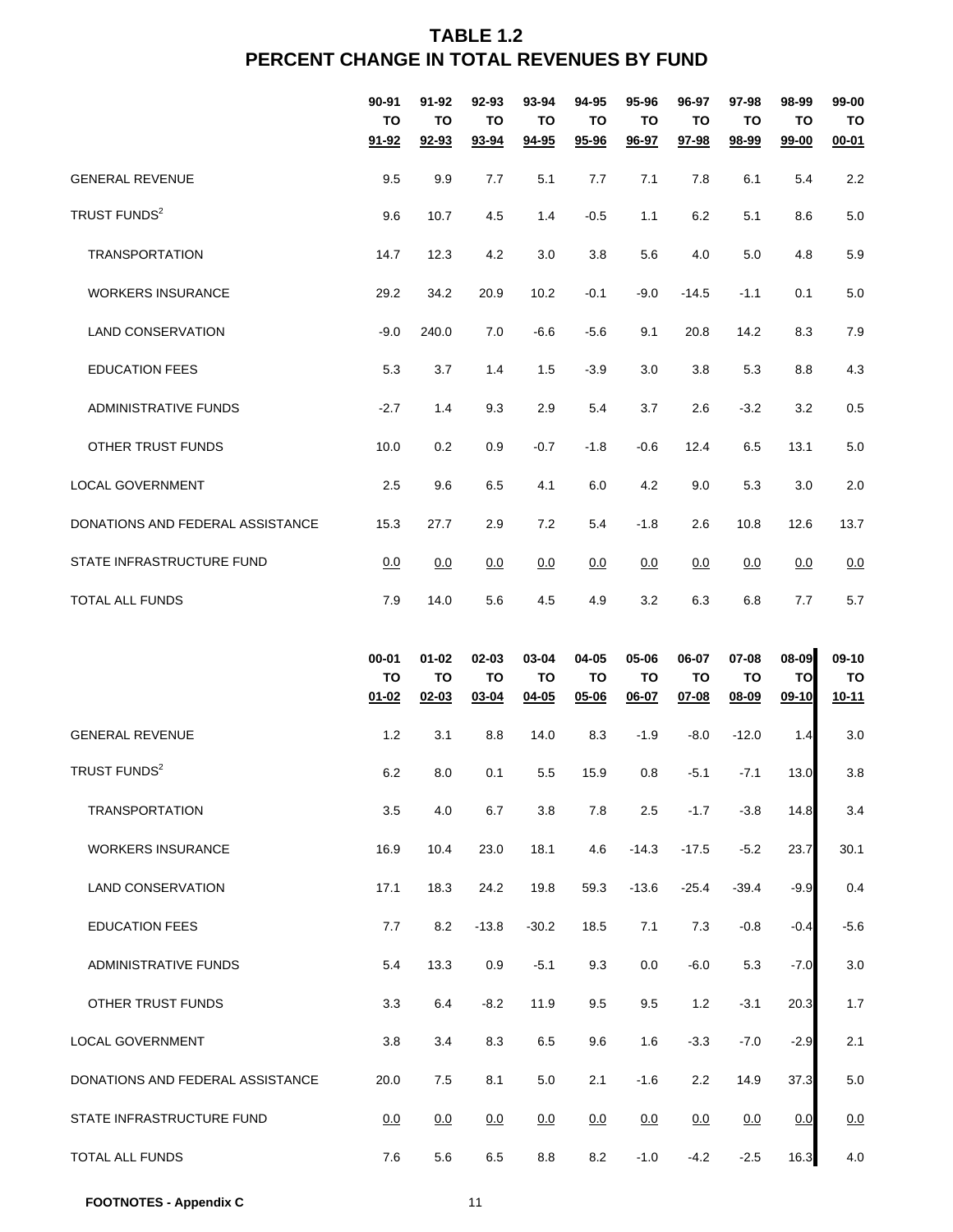## **TABLE 1.2 PERCENT CHANGE IN TOTAL REVENUES BY FUND**

|                                  | $10 - 11$<br><b>TO</b><br>$11 - 12$ | $11 - 12$<br><b>TO</b><br><u>12-13</u> | $12 - 13$<br><b>TO</b><br>$13 - 14$ | $13 - 14$<br>TO<br><u>14-15</u> | $14 - 15$<br>TO<br>$15 - 16$ | $15 - 16$<br><b>TO</b><br>$16 - 17$ | $16 - 17$<br>TO<br><u>17-18</u> | $17 - 18$<br><b>TO</b><br><u>18-19</u> | $18 - 19$<br><b>TO</b><br><u>19-20</u> | <b>AVG</b><br>70-71<br>TO<br>$09-10$ |
|----------------------------------|-------------------------------------|----------------------------------------|-------------------------------------|---------------------------------|------------------------------|-------------------------------------|---------------------------------|----------------------------------------|----------------------------------------|--------------------------------------|
| <b>GENERAL REVENUE</b>           | 7.3                                 | 7.3                                    | 6.6                                 | 6.0                             | 5.6                          | 5.4                                 | 5.1                             | 5.0                                    | 5.1                                    | 7.9                                  |
| TRUST FUNDS <sup>2</sup>         | 7.5                                 | 4.9                                    | 1.3                                 | $-0.3$                          | $-0.6$                       | 1.0                                 | 0.8                             | 0.8                                    | 1.3                                    | 9.5                                  |
| <b>TRANSPORTATION</b>            | 4.0                                 | 4.5                                    | 4.3                                 | 4.1                             | 3.8                          | 3.5                                 | 3.3                             | 3.1                                    | 3.3                                    | 8.4                                  |
| <b>WORKERS INSURANCE</b>         | 54.8                                | 15.1                                   | $-1.3$                              | $-14.6$                         | $-17.7$                      | $-8.6$                              | $-7.3$                          | $-8.9$                                 | $-2.5$                                 | 9.3                                  |
| <b>LAND CONSERVATION</b>         | 10.7                                | 12.7                                   | $-7.5$                              | 4.3                             | 4.7                          | 2.3                                 | 2.4                             | 2.2                                    | 2.1                                    | 14.3                                 |
| <b>EDUCATION FEES</b>            | 1.6                                 | 1.4                                    | 2.6                                 | 1.6                             | 1.5                          | 1.4                                 | 1.3                             | 1.3                                    | 1.3                                    | 13.7                                 |
| <b>ADMINISTRATIVE FUNDS</b>      | $-0.1$                              | 2.9                                    | $-0.2$                              | 3.1                             | 0.0                          | 3.1                                 | $-0.1$                          | 3.0                                    | $-0.1$                                 | 7.4                                  |
| <b>OTHER TRUST FUNDS</b>         | 0.2                                 | 1.5                                    | 2.3                                 | 1.6                             | 1.5                          | 1.8                                 | 1.2                             | 1.2                                    | 1.2                                    | 9.8                                  |
| <b>LOCAL GOVERNMENT</b>          | 4.8                                 | 5.9                                    | 5.3                                 | 5.4                             | 5.4                          | 4.7                                 | 4.4                             | 4.3                                    | 4.3                                    | 7.0                                  |
| DONATIONS AND FEDERAL ASSISTANCE | $-19.8$                             | $-7.8$                                 | 3.0                                 | 0.0                             | 3.5                          | 3.5                                 | 3.6                             | 3.6                                    | 3.6                                    | 11.0                                 |
| STATE INFRASTRUCTURE FUND        | 0.0                                 | 0.0                                    | 0.0                                 | 0.0                             | 0.0                          | 0.0                                 | 0.0                             | 0.0                                    | 0.0                                    | 0.0                                  |
| <b>TOTAL ALL FUNDS</b>           | $-4.0$                              | 1.4                                    | 4.0                                 | 2.5                             | 3.5                          | 3.8                                 | 3.6                             | 3.6                                    | 3.8                                    | 9.1                                  |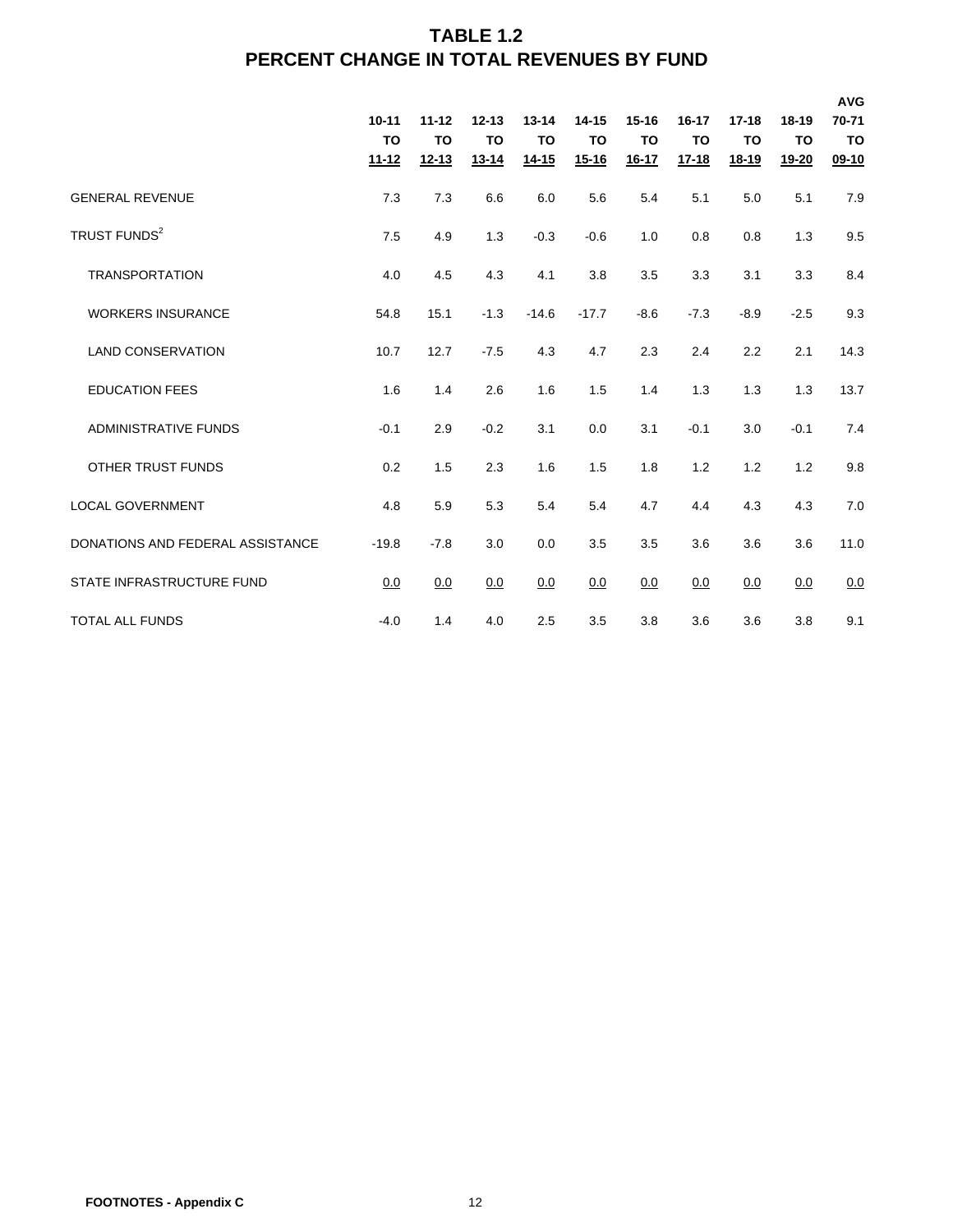|                                                    | $70 - 71$ | $71 - 72$ | $72 - 73$ | $73 - 74$ | $74 - 75$ | $75 - 76$ | 76-77   | $77 - 78$ |
|----------------------------------------------------|-----------|-----------|-----------|-----------|-----------|-----------|---------|-----------|
| SALES AND USE TAX                                  | 715.2     | 875.8     | 1,041.1   | 1,196.3   | 1,199.5   | 1,254.1   | 1,398.6 | 1,644.7   |
| BEVERAGE LICENSES AND TAXES                        | 128.6     | 145.0     | 160.4     | 174.8     | 178.8     | 186.6     | 193.7   | 252.2     |
| <b>CORPORATION INCOME TAX</b>                      | 0.0       | 27.8      | 147.7     | 188.8     | 180.3     | 180.7     | 194.2   | 256.2     |
|                                                    |           |           |           |           |           |           |         |           |
| DOCUMENTARY STAMP TAX                              | 39.9      | 58.6      | 81.4      | 84.3      | 63.0      | 68.8      | 82.7    | 108.2     |
| CAPITAL STOCK TAX (REPEALED)                       | 4.6       | 3.0       | 0.2       | 0.0       | 0.0       | 0.0       | 0.0     | 0.0       |
| CORPORATION PRIVILEGE TAX (REPEALED)               | 0.0       | 10.4      | 0.8       | 0.7       | 0.8       | 1.0       | 1.0     | 1.7       |
| <b>CORPORATE FILING FEES</b>                       | 1.1       | 1.2       | 2.6       | 2.3       | 2.2       | 2.4       | 2.7     | 3.0       |
| CORPORATION CHARTER TAX (REPEALED)                 | 1.0       | 1.1       | 1.9       | 1.9       | 1.3       | 1.5       | 2.0     | 2.0       |
| MTR VEHICLE INSPECTION FEES (REPEALED)             | 2.2       | 2.0       | 2.1       | 2.3       | 2.1       | 2.1       | 2.2     | 2.4       |
|                                                    |           |           |           |           |           | 30.9      |         |           |
| TOBACCO TAX                                        | 49.0      | 55.4      | 39.8      | 30.2      | 29.7      |           | 31.8    | 72.5      |
| <b>INSURANCE PREMIUM TAX</b>                       | 34.6      | 31.2      | 30.6      | 31.5      | 35.4      | 41.2      | 48.5    | 61.6      |
| <b>INDIAN GAMING</b>                               | 0.0       | 0.0       | 0.0       | 0.0       | 0.0       | 0.0       | 0.0     | 0.0       |
| PARI-MUTUEL FEES, LICENSES AND TAXES <sup>19</sup> | 23.7      | 28.5      | 37.4      | 43.2      | 46.9      | 48.4      | 51.0    | 54.5      |
| SLOT MACHINE LICENSES GR                           | 0.0       | 0.0       | 0.0       | 0.0       | 0.0       | 0.0       | 0.0     | 0.0       |
| INTANGIBLE PERSONAL PROPERTY TAX <sup>16</sup>     | 23.3      | 65.0      | 39.3      | 47.4      | 28.4      | 32.1      | 38.8    | 44.4      |
| MTR VEHICLE AND MOBILE HOME LICENSES               | 87.2      | 98.4      | 108.8     | 100.8     | 105.0     | 105.9     | 175.8   | 53.3      |
| <b>MOTOR VEHICLE CHARGES</b>                       | 0.0       | 0.0       | 0.0       | 0.0       | 0.0       | 0.0       | 0.0     | 0.0       |
| AUTO TITLE AND LIEN FEES                           | 5.7       | 6.7       | 7.6       | 7.3       | 6.7       | 8.7       | 9.4     | 9.5       |
| DRIVERS LICENSES AND FEES                          | 10.8      | 14.7      | 15.6      | 17.3      | 19.4      | 20.4      | 22.6    | 21.4      |
| OTHER HSMV FEES AND LICENSES                       | 0.0       | 0.0       | 0.0       | 0.0       | 0.0       | 0.0       | 0.0     | 0.0       |
| <b>EARNINGS ON INVESTMENTS</b>                     | 15.1      | 13.6      | 25.7      | 65.6      | 81.8      | 36.6      | 26.2    | 35.6      |
| ESTATE TAX <sup>21</sup>                           | 18.4      | 31.3      | 32.9      | 40.9      | 34.3      | 37.9      | 49.3    | 45.8      |
| OIL AND GAS SEVERANCE TAX                          | 0.4       | 0.8       | 4.0       | 9.3       | 16.5      | 21.2      | 21.1    | 37.1      |
| SOLID MINERAL SEVERANCE TAX                        | 0.0       | 0.6       | 1.3       | 1.7       | 4.9       | 10.5      | 10.3    | 31.0      |
|                                                    |           |           |           |           |           |           |         |           |
| AUTO ROAD TAX (REPEALED)                           | 0.6       | 0.5       | 0.5       | 0.7       | 0.6       | 0.5       | 0.1     | 0.1       |
| <b>MOTOR FUEL TAX</b>                              | 0.0       | 14.3      | 4.5       | 0.0       | 0.0       | 0.0       | 0.0     | 0.0       |
| ARTICLE V FEES & TRANSFERS <sup>6</sup>            | 0.0       | 0.0       | 0.0       | 0.0       | 0.0       | 0.0       | 0.0     | 0.0       |
| MEDICAL AND HOSPITAL FEES                          | 11.1      | 13.4      | 13.1      | 14.3      | 15.7      | 14.0      | 14.7    | 12.8      |
| FINES/FORFEITURES/JUDGEMENTS GR                    | 0.0       | 0.0       | 0.0       | 0.0       | 0.0       | 0.0       | 0.0     | 0.0       |
| OTHER FEES LICENSE AND TAXES GR <sup>3</sup>       | 15.8      | 11.2      | 12.7      | 21.9      | 31.8      | 25.5      | 25.6    | 22.3      |
| OTHER NONOPERATING GR3                             | 0.0       | 0.0       | 0.0       | 0.0       | 0.0       | 0.0       | 0.0     | 0.0       |
|                                                    |           |           |           |           |           |           |         |           |
| TOTAL GR COLLECTIONS AND TRANSFERS                 | 1,188.4   | 1,510.5   | 1,812.1   | 2,083.4   | 2,085.1   | 2,130.9   | 2,402.3 | 2,772.2   |
| PLUS SERVICE CHARGES TO GR                         | 11.8      | 12.3      | 17.0      | 18.6      | 19.1      | 19.5      | 20.9    | 23.1      |
| PLUS S.I.F. TRANSFER FROM TRUST                    | 0.0       | 0.0       | 0.0       | 0.0       | 0.0       | 0.0       | 0.0     | 0.0       |
| LESS REFUNDS OF GR                                 | $-3.3$    | $-3.9$    | $-6.4$    | $-15.4$   | $-16.9$   | $-26.9$   | $-25.2$ | $-22.2$   |
| NET GR COLLECTIONS AND TRANSFERS                   | 1,196.9   | 1,518.9   | 1,822.7   | 2,086.6   | 2,087.3   | 2,123.5   | 2,398.0 | 2,773.1   |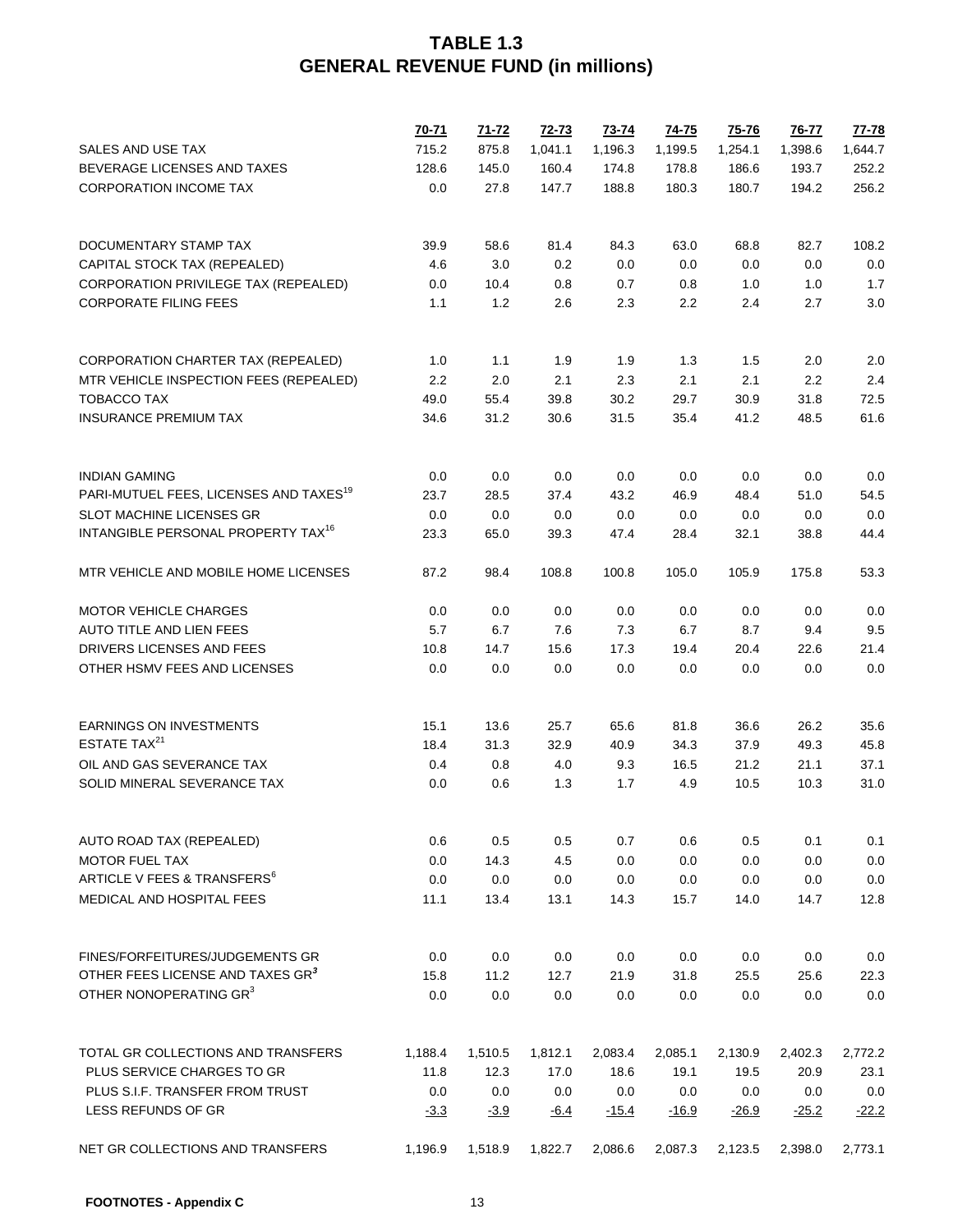|                                                    | 78-79   | 79-80   | $80 - 81$ | $81 - 82$ | 82-83   | 83-84   | 84-85   | 85-86   |
|----------------------------------------------------|---------|---------|-----------|-----------|---------|---------|---------|---------|
| SALES AND USE TAX                                  | 1,947.0 | 2,252.1 | 2,542.9   | 2,805.7   | 3,343.8 | 3,983.7 | 4,239.6 | 4,589.6 |
| BEVERAGE LICENSES AND TAXES                        | 275.6   | 289.6   | 307.7     | 318.2     | 328.0   | 412.0   | 429.8   | 435.2   |
| <b>CORPORATION INCOME TAX</b>                      | 314.4   | 371.4   | 402.5     | 419.5     | 424.1   | 471.1   | 555.0   | 644.0   |
|                                                    |         |         |           |           |         |         |         |         |
| DOCUMENTARY STAMP TAX                              | 134.2   | 144.3   | 174.4     | 154.3     | 176.9   | 233.8   | 237.9   | 264.1   |
| CAPITAL STOCK TAX (REPEALED)                       | 0.0     | 0.0     | 0.0       | 0.0       | 0.0     | 0.0     | 0.0     | 0.0     |
| CORPORATION PRIVILEGE TAX (REPEALED)               | 2.2     | 2.1     | 2.7       | 0.0       | 0.0     | 0.0     | 0.0     | 0.0     |
| <b>CORPORATE FILING FEES</b>                       | 3.6     | 4.2     | 5.5       | 7.9       | 11.1    | 12.7    | 13.6    | 11.6    |
| CORPORATION CHARTER TAX (REPEALED)                 | 2.4     | 2.9     | 3.0       | 0.0       | 0.0     | 0.0     | 0.0     | 0.0     |
| MTR VEHICLE INSPECTION FEES (REPEALED)             | 2.5     | 2.6     | 2.5       | 0.1       | 0.0     | 0.0     | 0.0     | 0.0     |
| TOBACCO TAX                                        | 76.3    | 79.0    | 86.5      | 87.2      | 80.6    | 60.2    | 78.4    | 99.4    |
| <b>INSURANCE PREMIUM TAX</b>                       | 50.9    | 60.0    | 67.5      | 71.9      | 88.4    | 99.0    | 112.9   | 134.0   |
| <b>INDIAN GAMING</b>                               | 0.0     | 0.0     | 0.0       | 0.0       | 0.0     | 0.0     | 0.0     | 0.0     |
| PARI-MUTUEL FEES, LICENSES AND TAXES <sup>19</sup> | 65.8    | 61.8    | 73.4      | 70.0      | 72.2    | 74.6    | 82.1    | 79.0    |
| <b>SLOT MACHINE LICENSES GR</b>                    | 0.0     | 0.0     | 0.0       | 0.0       | 0.0     | 0.0     | 0.0     | 0.0     |
| INTANGIBLE PERSONAL PROPERTY TAX <sup>16</sup>     | 7.9     | 13.7    | 14.2      | 40.5      | 83.3    | 103.4   | 110.7   | 127.8   |
| MTR VEHICLE AND MOBILE HOME LICENSES               | 60.6    | 69.8    | 69.3      | 4.1       | 0.3     | 0.3     | 0.3     | 0.8     |
| <b>MOTOR VEHICLE CHARGES</b>                       | 0.0     | 0.0     | 0.0       | 0.0       | 0.0     | 0.0     | 0.0     | 0.0     |
| <b>AUTO TITLE AND LIEN FEES</b>                    | 9.6     | 9.5     | 10.6      | 10.3      | 12.9    | 16.2    | 17.0    | 18.6    |
| DRIVERS LICENSES AND FEES                          | 20.2    | 24.3    | 27.9      | 26.3      | 25.5    | 29.7    | 32.7    | 44.9    |
| OTHER HSMV FEES AND LICENSES                       | 0.0     | 0.0     | 0.0       | 0.0       | 0.0     | 0.0     | 0.0     | 0.0     |
| <b>EARNINGS ON INVESTMENTS</b>                     | 67.7    | 106.5   | 137.9     | 129.6     | 77.8    | 69.7    | 91.5    | 80.9    |
| ESTATE TAX <sup>21</sup>                           | 55.9    | 69.9    | 70.6      | 78.6      | 83.0    | 82.4    | 102.9   | 132.9   |
| OIL AND GAS SEVERANCE TAX                          | 42.9    | 37.7    | 84.1      | 53.6      | 37.5    | 15.2    | 10.7    | 7.9     |
| SOLID MINERAL SEVERANCE TAX                        | 36.8    | 43.1    | 53.9      | 49.2      | 42.2    | 44.5    | 54.4    | 50.9    |
| AUTO ROAD TAX (REPEALED)                           | 0.1     | 0.1     | 0.0       | 0.0       | 0.0     | 0.0     | 0.0     | 0.0     |
| <b>MOTOR FUEL TAX</b>                              | 0.0     | 0.0     | 0.0       | 0.0       | 0.0     | 0.0     | 0.0     | 37.5    |
| ARTICLE V FEES & TRANSFERS <sup>6</sup>            | 0.0     | 0.0     | 0.0       | 0.0       | 0.0     | 0.0     | 0.0     | 0.0     |
| <b>MEDICAL AND HOSPITAL FEES</b>                   | 8.2     | 30.8    | 25.8      | 31.8      | 35.0    | 37.8    | 37.0    | 45.0    |
| FINES/FORFEITURES/JUDGEMENTS GR                    | 0.0     | 0.0     | 0.0       | 0.0       | 0.0     | 0.0     | 0.0     | 0.0     |
| OTHER FEES LICENSE AND TAXES GR <sup>3</sup>       | 24.4    | 23.9    | 39.4      | 39.8      | 48.9    | 32.0    | 61.6    | 115.3   |
| OTHER NONOPERATING GR3                             | 0.0     | 0.0     | 0.0       | 0.0       | 0.0     | 0.0     | 0.0     | 0.0     |
|                                                    |         |         |           |           |         |         |         |         |
| TOTAL GR COLLECTIONS AND TRANSFERS                 | 3,209.4 | 3,699.4 | 4,202.3   | 4,398.5   | 4,971.4 | 5,778.4 | 6,268.1 | 6,919.4 |
| PLUS SERVICE CHARGES TO GR                         | 25.1    | 25.5    | 26.5      | 26.6      | 28.3    | 63.4    | 72.3    | 83.5    |
| PLUS S.I.F. TRANSFER FROM TRUST                    | 0.0     | 0.0     | 0.0       | 0.0       | 0.0     | 0.0     | 0.0     | 0.0     |
| LESS REFUNDS OF GR                                 | $-20.1$ | $-24.9$ | $-41.1$   | $-62.9$   | $-43.0$ | $-82.7$ | $-49.3$ | $-78.1$ |
| NET GR COLLECTIONS AND TRANSFERS                   | 3,214.4 | 3,700.0 | 4,187.7   | 4,362.2   | 4,956.7 | 5,759.1 | 6,291.1 | 6,924.9 |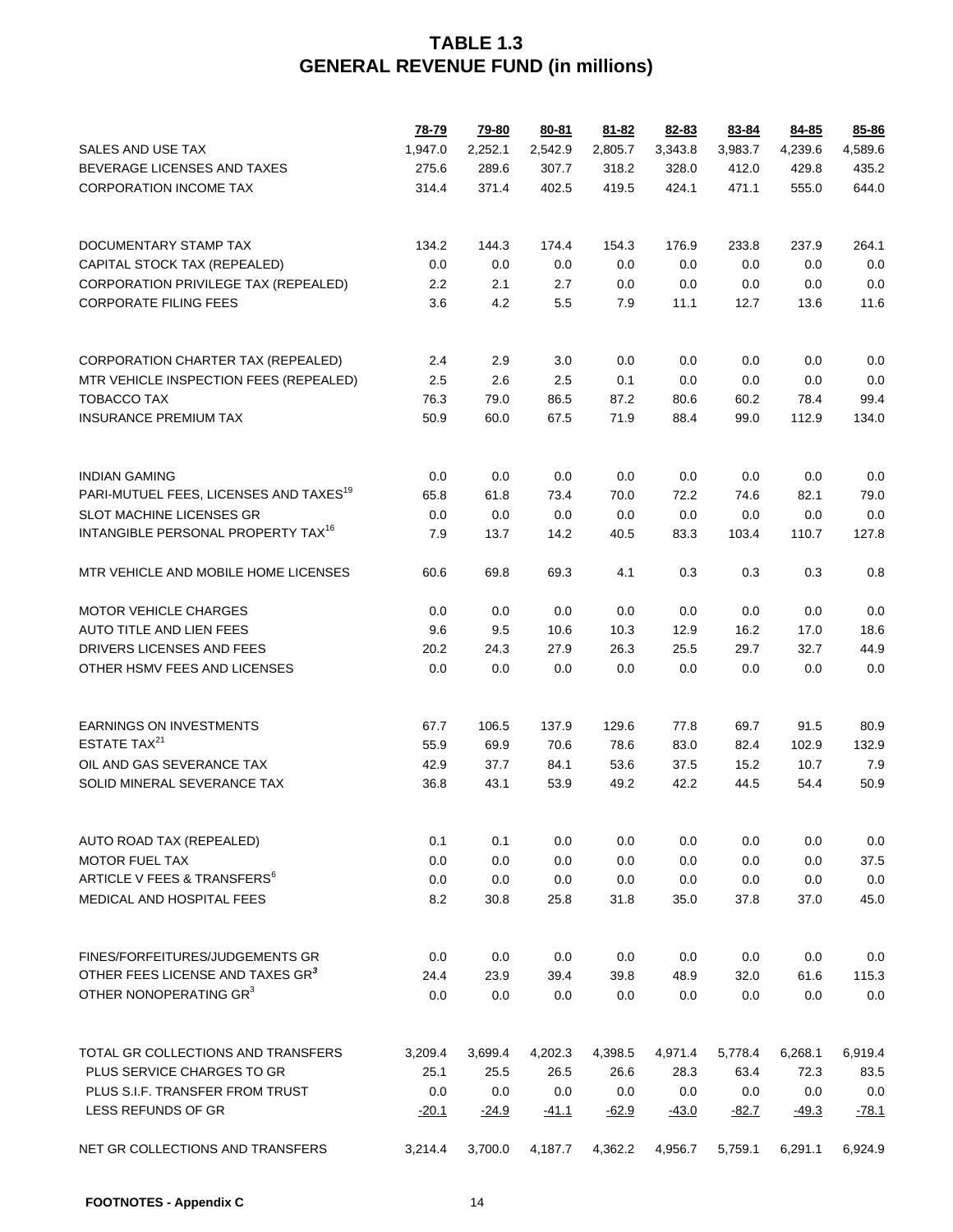|                                                    | 86-87    | 87-88    | 88-89    | 89-90    | $90 - 91$ | $91 - 92$ | $92 - 93$ | 93-94    |
|----------------------------------------------------|----------|----------|----------|----------|-----------|-----------|-----------|----------|
| SALES AND USE TAX                                  | 5,054.2  | 6,103.4  | 6,531.0  | 7,036.6  | 6,950.1   | 7,635.6   | 8,380.0   | 9,006.9  |
| BEVERAGE LICENSES AND TAXES                        | 436.2    | 442.8    | 445.4    | 450.6    | 527.7     | 516.9     | 527.7     | 476.2    |
| <b>CORPORATION INCOME TAX</b>                      | 738.3    | 798.6    | 898.5    | 808.1    | 701.6     | 801.3     | 846.6     | 1,047.4  |
|                                                    |          |          |          |          |           |           |           |          |
| DOCUMENTARY STAMP TAX                              | 304.6    | 267.9    | 271.4    | 261.1    | 305.8     | 359.1     | 369.9     | 431.8    |
| CAPITAL STOCK TAX (REPEALED)                       | 0.0      | 0.0      | 0.0      | 0.0      | 0.0       | 0.0       | 0.0       | 0.0      |
| CORPORATION PRIVILEGE TAX (REPEALED)               | 0.0      | 0.0      | 0.0      | 0.0      | 0.0       | 0.0       | 0.0       | 0.0      |
| <b>CORPORATE FILING FEES</b>                       | 17.3     | 15.2     | 16.9     | 20.9     | 27.8      | 31.5      | 92.0      | 101.3    |
|                                                    |          |          |          |          |           |           |           |          |
| CORPORATION CHARTER TAX (REPEALED)                 | 0.0      | 0.0      | 0.0      | 0.0      | 0.0       | 0.0       | 0.0       | 0.0      |
| MTR VEHICLE INSPECTION FEES (REPEALED)             | 0.0      | 0.0      | 0.0      | 0.0      | 0.0       | 0.0       | 0.0       | 0.0      |
| <b>TOBACCO TAX</b>                                 | 137.9    | 143.2    | 142.3    | 141.8    | 135.0     | 129.6     | 133.7     | 131.9    |
| <b>INSURANCE PREMIUM TAX</b>                       | 152.0    | 215.9    | 153.0    | 198.0    | 199.2     | 213.1     | 231.5     | 250.6    |
| <b>INDIAN GAMING</b>                               | 0.0      | 0.0      | 0.0      | 0.0      | 0.0       | 0.0       | 0.0       | 0.0      |
| PARI-MUTUEL FEES, LICENSES AND TAXES <sup>19</sup> | 89.3     | 87.5     | 74.8     | 69.9     | 66.6      | 58.3      | 67.5      | 63.9     |
| <b>SLOT MACHINE LICENSES GR</b>                    | 0.0      | 0.0      | 0.0      | 0.0      | 0.0       | 0.0       | 0.0       | 0.0      |
| INTANGIBLE PERSONAL PROPERTY TAX <sup>16</sup>     | 174.7    | 158.0    | 173.0    | 178.0    | 290.0     | 324.5     | 492.4     | 529.5    |
| MTR VEHICLE AND MOBILE HOME LICENSES               | 0.8      | 0.9      | 0.7      | 0.7      | 0.9       | 0.9       | 0.8       | 0.8      |
| <b>MOTOR VEHICLE CHARGES</b>                       | 0.0      | 0.0      | 0.0      | 0.0      | 0.0       | 87.7      | 67.5      | 60.3     |
| AUTO TITLE AND LIEN FEES                           | 19.3     | 21.2     | 20.9     | 22.2     | 21.5      | 19.7      | 21.6      | 21.9     |
| DRIVERS LICENSES AND FEES                          | 45.3     | 56.3     | 52.3     | 36.8     | 40.7      | 60.5      | 56.0      | 54.8     |
| OTHER HSMV FEES AND LICENSES                       | 0.0      | 0.0      | 0.0      | 0.0      | 0.0       | 0.0       | 0.0       | 0.0      |
|                                                    |          |          |          |          |           |           |           |          |
| <b>EARNINGS ON INVESTMENTS</b>                     | 63.6     | 78.5     | 107.3    | 108.6    | 106.6     | 89.4      | 96.1      | 83.9     |
| ESTATE TAX <sup>21</sup>                           | 157.5    | 183.4    | 198.1    | 257.8    | 301.0     | 291.4     | 307.5     | 359.0    |
| OIL AND GAS SEVERANCE TAX                          | 5.8      | 7.0      | 7.7      | 8.2      | 8.5       | 5.5       | 7.0       | 6.0      |
| SOLID MINERAL SEVERANCE TAX                        | 22.5     | 60.8     | 52.0     | 29.2     | 26.8      | 30.7      | 22.2      | 13.0     |
| AUTO ROAD TAX (REPEALED)                           | 0.0      | 0.0      | 0.0      | 0.0      | 0.0       | 0.0       | 0.0       | 0.0      |
| <b>MOTOR FUEL TAX</b>                              | 3.7      | 0.0      | 0.0      | 0.0      | 0.0       | 0.0       | 0.0       | 0.0      |
| ARTICLE V FEES & TRANSFERS <sup>6</sup>            | 0.0      | 0.0      | 0.0      | 0.0      | 0.0       | 0.0       | 0.0       | 0.0      |
| MEDICAL AND HOSPITAL FEES                          | 36.5     | 53.9     | 57.8     | 70.5     | 108.0     | 102.9     | 114.5     | 113.9    |
|                                                    |          |          |          |          |           |           |           |          |
| FINES/FORFEITURES/JUDGEMENTS GR                    | 0.0      | 0.0      | 0.0      | 0.0      | 0.0       | 0.0       | 0.0       | 0.0      |
| OTHER FEES LICENSE AND TAXES GR <sup>3</sup>       | 68.8     | 75.4     | 85.9     | 90.2     | 88.4      | 92.2      | 90.6      | 91.1     |
| OTHER NONOPERATING GR3                             | 0.0      | 0.0      | 0.0      | 0.0      | 0.0       | 0.0       | 0.0       | 0.0      |
| TOTAL GR COLLECTIONS AND TRANSFERS                 | 7,528.4  | 8,769.9  | 9,288.8  | 9,789.1  | 9,906.4   | 10,850.8  | 11,925.2  | 12,844.2 |
| PLUS SERVICE CHARGES TO GR                         | 98.9     | 102.4    | 106.2    | 110.9    | 204.4     | 262.0     | 295.4     | 351.4    |
| PLUS S.I.F. TRANSFER FROM TRUST                    | 0.0      | 0.0      | 0.0      | 150.0    | 150.0     | 0.0       | 0.0       | 0.0      |
| LESS REFUNDS OF GR                                 | $-105.3$ | $-131.9$ | $-135.6$ | $-143.1$ | $-150.2$  | $-201.3$  | $-162.0$  | $-152.4$ |
| NET GR COLLECTIONS AND TRANSFERS                   | 7,522.0  | 8,740.3  | 9,259.4  | 9,906.9  | 10,110.6  | 10,911.5  | 12,058.6  | 13,043.2 |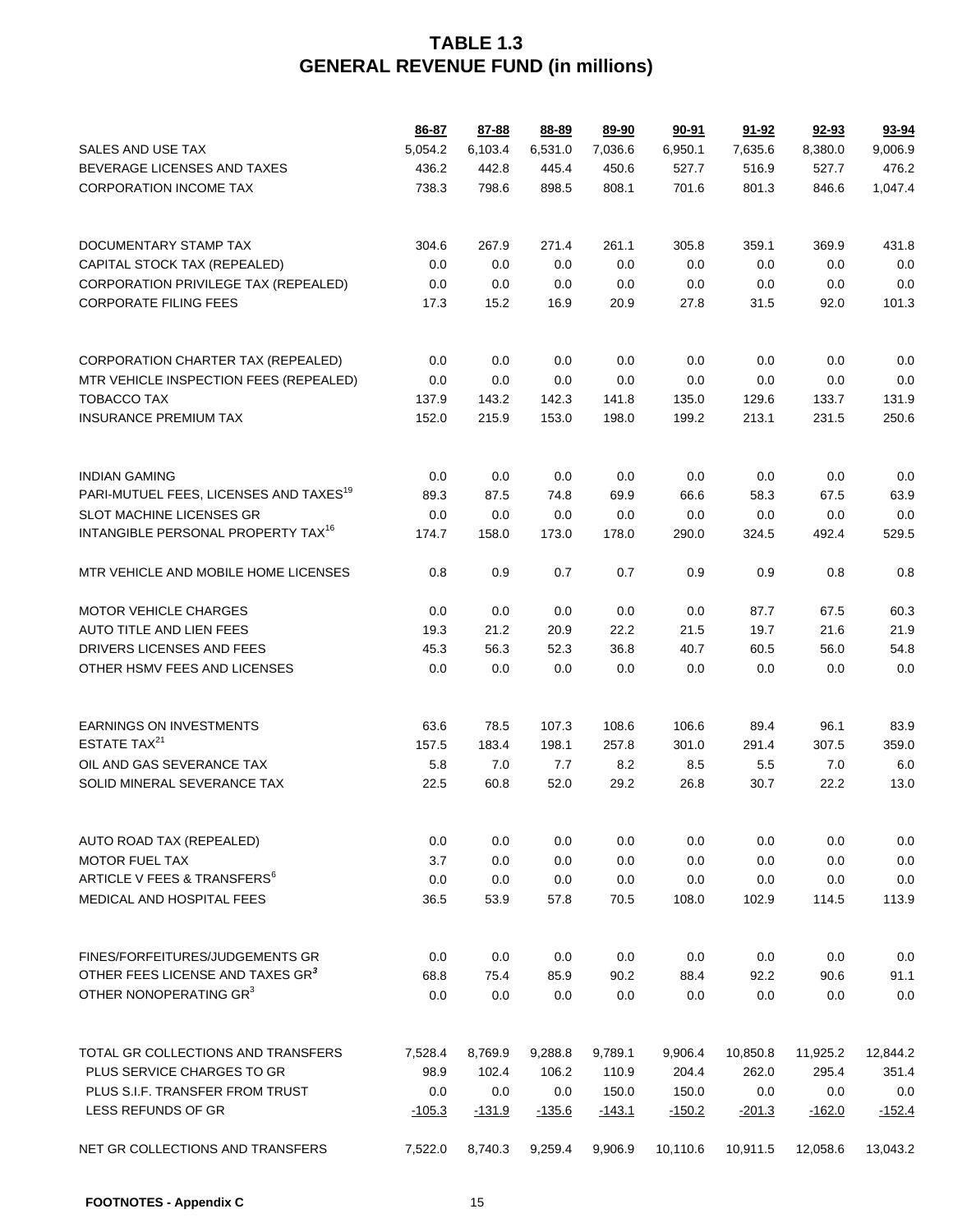|                                                               | $94 - 95$       | 95-96           | 96-97           | 97-98           | 98-99           | 99-00                                        | $00 - 01$       | $01 - 02$       |
|---------------------------------------------------------------|-----------------|-----------------|-----------------|-----------------|-----------------|----------------------------------------------|-----------------|-----------------|
| SALES AND USE TAX                                             | 9,578.3         | 10,455.9        | 11,031.2        | 11,841.1        | 12,706.5        | 13,766.7 13,952.2                            |                 | 14,148.0        |
| BEVERAGE LICENSES AND TAXES                                   | 522.3           | 527.1           | 540.3           | 550.1           | 562.1           | 556.6                                        | 523.3           | 526.0           |
| <b>CORPORATION INCOME TAX</b>                                 | 1,063.5         | 1,162.7         | 1,362.3         | 1,395.7         | 1,472.2         | 1,406.5                                      | 1,344.8         | 1,218.5         |
|                                                               |                 |                 |                 |                 |                 |                                              |                 |                 |
| DOCUMENTARY STAMP TAX                                         | 359.3           | 329.7           | 349.4           | 429.6           | 479.9           | 453.8                                        | 479.2           | 602.9           |
| CAPITAL STOCK TAX (REPEALED)                                  | 0.0             | 0.0             | 0.0             | 0.0             | 0.0             | 0.0                                          | 0.0             | 0.0             |
| CORPORATION PRIVILEGE TAX (REPEALED)                          | 0.0             | 0.0             | 0.0             | 0.0             | 0.0             | 0.0                                          | 0.0             | 0.0             |
| <b>CORPORATE FILING FEES</b>                                  | 110.3           | 99.9            | 99.1            | 101.8           | 95.4            | 99.9                                         | 107.5           | 113.7           |
| CORPORATION CHARTER TAX (REPEALED)                            | 0.0             | 0.0             | 0.0             | 0.0             | 0.0             | 0.0                                          | 0.0             | 0.0             |
| MTR VEHICLE INSPECTION FEES (REPEALED)                        | 0.0             | 0.0             | 0.0             | 0.0             | 0.0             | 0.0                                          | 0.0             | 0.0             |
| <b>TOBACCO TAX</b>                                            | 136.2           | 138.2           | 134.1           | 142.1           | 132.6           | 125.3                                        | 273.5           | 275.5           |
| <b>INSURANCE PREMIUM TAX</b>                                  | 234.4           | 269.5           | 283.6           | 295.5           | 257.9           | 285.2                                        | 283.1           | 331.0           |
| <b>INDIAN GAMING</b>                                          | 0.0             | 0.0             | 0.0             | 0.0             | 0.0             | 0.0                                          | 0.0             | 0.0             |
| PARI-MUTUEL FEES, LICENSES AND TAXES <sup>19</sup>            | 52.6            | 46.0            | 31.8            | 25.6            | 14.0            | 13.0                                         | 16.6            | 18.6            |
| <b>SLOT MACHINE LICENSES GR</b>                               | 0.0             | 0.0             | 0.0             | 0.0             | 0.0             | 0.0                                          | 0.0             | 0.0             |
| INTANGIBLE PERSONAL PROPERTY TAX <sup>16</sup>                | 520.1           | 557.4           | 600.4           | 756.0           | 751.2           | 578.5                                        | 660.8           | 726.8           |
| MTR VEHICLE AND MOBILE HOME LICENSES                          | 0.8             | 0.8             | 0.8             | 0.8             | 0.8             | 0.7                                          | 0.5             | 0.7             |
| <b>MOTOR VEHICLE CHARGES</b>                                  | 52.5            | 37.8            | 39.8            | 41.3            | 41.8            | 44.1                                         | 44.4            | 39.1            |
| AUTO TITLE AND LIEN FEES                                      | 22.9            | 23.5            | 24.7            | 24.0            | 24.3            | 30.3                                         | 28.6            | 27.7            |
| DRIVERS LICENSES AND FEES                                     | 52.9            | 49.8            | 52.7            | 61.2            | 62.2            | 63.5                                         | 63.0            | 58.7            |
| OTHER HSMV FEES AND LICENSES                                  | 0.0             | 0.0             | 0.0             | 0.0             | 0.0             | 0.0                                          | 10.5            | 7.3             |
| <b>EARNINGS ON INVESTMENTS</b>                                | 115.9           | 145.5           | 158.8           | 217.9           | 216.5           | 230.8                                        | 300.6           | 227.0           |
| ESTATE TAX <sup>21</sup>                                      | 420.0           | 421.7           | 546.9           | 595.0           | 674.1           | 778.7                                        | 767.1           | 751.3           |
| OIL AND GAS SEVERANCE TAX                                     | 6.1             | $5.0\,$         | 8.3             | 6.4             | 3.2             | 4.0                                          | 4.7             | 5.3             |
| SOLID MINERAL SEVERANCE TAX                                   | 17.4            | 26.9            | 31.0            | 29.0            | 30.1            | 24.9                                         | 15.8            | 12.4            |
| AUTO ROAD TAX (REPEALED)                                      | 0.0             | 0.0             | 0.0             | 0.0             | 0.0             | 0.0                                          | 0.0             | 0.0             |
| <b>MOTOR FUEL TAX</b>                                         | 0.0             | 0.0             | 0.0             | 0.0             | 0.0             | 0.0                                          | 0.0             | 0.0             |
| ARTICLE V FEES & TRANSFERS <sup>6</sup>                       | 0.0             | 0.0             | 0.0             | 0.0             | 0.0             | 0.0                                          | 0.0             | 0.0             |
| MEDICAL AND HOSPITAL FEES                                     | 118.8           | 114.0           | 129.6           | 99.8            | 104.5           | 118.9                                        | 127.4           | 134.5           |
| FINES/FORFEITURES/JUDGEMENTS GR                               | 0.0             | 0.0             | 0.0             | 0.0             | 0.0             | 1.0                                          | 1.7             | 3.9             |
| OTHER FEES LICENSE AND TAXES GR <sup>3</sup>                  | 110.5           | 122.0           | 140.5           | 159.7           | 160.3           | 170.2                                        | 154.5           | 156.3           |
| OTHER NONOPERATING GR3                                        | 0.0             | 0.0             | 0.0             | 0.0             | 0.0             | 0.0                                          | 0.0             | 0.0             |
|                                                               |                 |                 |                 |                 |                 |                                              |                 |                 |
| TOTAL GR COLLECTIONS AND TRANSFERS                            | 13,494.6        | 14,533.4        | 15,565.3        |                 |                 | 16,772.7 17,789.4 18,752.5 19,159.8 19,385.3 |                 |                 |
| PLUS SERVICE CHARGES TO GR<br>PLUS S.I.F. TRANSFER FROM TRUST | 330.0           | 345.2           | 359.0           | 383.8           | 401.5           | 409.7                                        | 364.7           | 347.0           |
| LESS REFUNDS OF GR                                            | 0.0<br>$-184.9$ | 0.0<br>$-226.9$ | 0.0<br>$-224.1$ | 0.0<br>$-204.6$ | 0.0<br>$-321.9$ | 0.0<br>$-362.2$                              | 0.0<br>$-339.9$ | 0.0<br>$-391.6$ |
|                                                               |                 |                 |                 |                 |                 |                                              |                 |                 |
| NET GR COLLECTIONS AND TRANSFERS                              | 13,639.7        | 14,651.7        | 15,700.2        |                 |                 | 16,951.8 17,869.0 18,800.0 19,184.6 19,340.7 |                 |                 |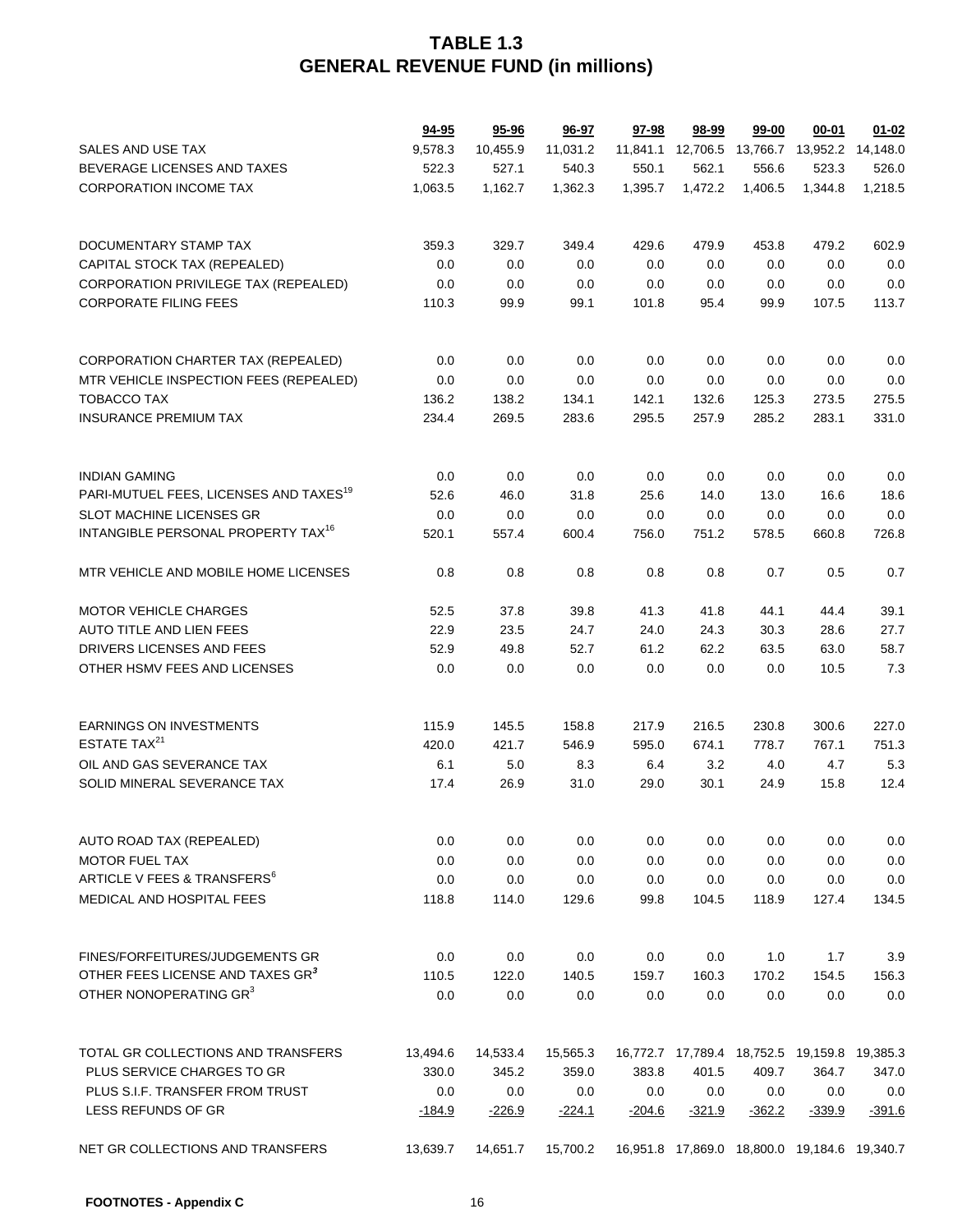|                                                    | 02-03    | 03-04             | 04-05    | 05-06                                                 | 06-07    | 07-08                                                 | 08-09             | 09-10    |
|----------------------------------------------------|----------|-------------------|----------|-------------------------------------------------------|----------|-------------------------------------------------------|-------------------|----------|
| <b>SALES AND USE TAX</b>                           |          | 14,487.5 15,753.8 |          | 17,628.9  19,367.4  19,435.2                          |          | 18,428.9                                              | 16,531.4          | 16,014.7 |
| BEVERAGE LICENSES AND TAXES                        | 539.0    | 572.5             | 575.7    | 590.4                                                 | 637.5    | 609.2                                                 | 582.1             | 585.7    |
| <b>CORPORATION INCOME TAX</b>                      | 1,228.1  | 1,344.8           | 1,729.7  | 2,405.4                                               | 2,443.7  | 2,216.8                                               | 1,833.4           | 1,790.0  |
|                                                    |          |                   |          |                                                       |          |                                                       |                   |          |
| DOCUMENTARY STAMP TAX                              | 840.9    | 1,181.0           | 1,601.2  | 1,241.8                                               | 625.5    | 203.4                                                 | 130.2             | 143.3    |
| CAPITAL STOCK TAX (REPEALED)                       | 0.0      | 0.0               | 0.0      | 0.0                                                   | 0.0      | 0.0                                                   | 0.0               | 0.0      |
| CORPORATION PRIVILEGE TAX (REPEALED)               | 0.0      | 0.0               | 0.0      | 0.0                                                   | 0.0      | 0.0                                                   | 0.0               | 0.0      |
| <b>CORPORATE FILING FEES</b>                       | 120.8    | 184.8             | 199.2    | 214.3                                                 | 218.8    | 242.9                                                 | 239.9             | 238.1    |
| CORPORATION CHARTER TAX (REPEALED)                 | 0.0      | 0.0               | 0.0      | 0.0                                                   | 0.0      | 0.0                                                   | 0.0               | 0.0      |
| MTR VEHICLE INSPECTION FEES (REPEALED)             | 0.0      | 0.0               | 0.0      | 0.0                                                   | 0.0      | 0.0                                                   | 0.0               | 0.0      |
| TOBACCO TAX                                        | 272.8    | 276.2             | 287.4    | 277.6                                                 | 279.2    | 271.1                                                 | 278.9             | 205.8    |
| <b>INSURANCE PREMIUM TAX</b>                       | 411.1    | 492.1             | 545.7    | 611.7                                                 | 697.4    | 672.1                                                 | 614.7             | 649.2    |
| <b>INDIAN GAMING</b>                               | 0.0      | 0.0               | 0.0      | 0.0                                                   | 0.0      | 0.0                                                   | 0.0               | 287.5    |
| PARI-MUTUEL FEES, LICENSES AND TAXES <sup>19</sup> | 17.1     | 23.7              | 18.4     | 16.0                                                  | 32.1     | 22.4                                                  | 15.1              | 15.7     |
| SLOT MACHINE LICENSES GR                           | 0.0      | 0.0               | 0.0      | 0.0                                                   | 0.0      | 4.5                                                   | 4.9               | 12.0     |
| INTANGIBLE PERSONAL PROPERTY TAX <sup>16</sup>     | 765.4    | 795.0             | 981.1    | 1,085.0                                               | 772.6    | 436.3                                                 | 200.0             | 158.7    |
| MTR VEHICLE AND MOBILE HOME LICENSES               | 0.8      | 0.8               | 0.8      | 0.8                                                   | 0.8      | 0.8                                                   | 0.7               | 311.0    |
| <b>MOTOR VEHICLE CHARGES</b>                       | 40.0     | 42.8              | 44.3     | 1.9                                                   | 0.0      | 0.0                                                   | 0.0               | 75.1     |
| AUTO TITLE AND LIEN FEES                           | 28.1     | 31.5              | 32.7     | 34.5                                                  | 33.1     | 29.0                                                  | 24.2              | 182.3    |
| DRIVERS LICENSES AND FEES                          | 61.3     | 66.5              | 73.6     | 74.4                                                  | 71.5     | 71.3                                                  | 82.8              | 172.8    |
| OTHER HSMV FEES AND LICENSES                       | 31.1     | 24.9              | 15.0     | 17.9                                                  | 18.0     | 16.7                                                  | 16.9              | 4.7      |
| <b>EARNINGS ON INVESTMENTS</b>                     | 272.0    | 194.3             | 261.9    | 320.8                                                 | 473.1    | 446.3                                                 | 126.8             | 118.1    |
| ESTATE TAX <sup>21</sup>                           | 558.4    | 382.7             | 324.4    | 71.4                                                  | 43.4     | 0.0                                                   | 0.0               | 0.0      |
| OIL AND GAS SEVERANCE TAX                          | 4.0      | 4.3               | 5.4      | 7.2                                                   | 7.2      | 9.0                                                   | 4.4               | 2.2      |
| SOLID MINERAL SEVERANCE TAX                        | 16.8     | 0.5               | 15.3     | 15.3                                                  | 10.3     | 12.4                                                  | 13.6              | 10.8     |
| AUTO ROAD TAX (REPEALED)                           | 0.0      | 0.0               | 0.0      | 0.0                                                   | 0.0      | 0.0                                                   | 0.0               | 0.0      |
| <b>MOTOR FUEL TAX</b>                              | 0.0      | 0.0               | 0.0      | 0.0                                                   | 0.0      | 0.0                                                   | 0.0               | 0.0      |
| ARTICLE V FEES & TRANSFERS <sup>6</sup>            | 0.0      | 0.0               | 0.0      | 117.2                                                 | 133.0    | 142.4                                                 | 258.2             | 190.6    |
| MEDICAL AND HOSPITAL FEES                          | 140.9    | 165.9             | 181.2    | 181.0                                                 | 172.6    | 165.9                                                 | 138.1             | 210.2    |
| FINES/FORFEITURES/JUDGEMENTS GR                    | 2.8      | 23.2              | 37.9     | 4.3                                                   | 9.2      | 7.4                                                   | 18.6              | 18.2     |
| OTHER FEES LICENSE AND TAXES GR <sup>3</sup>       | 143.7    | 186.5             | 64.9     | 63.7                                                  | 54.6     | 70.8                                                  | 52.0              | 49.1     |
| OTHER NONOPERATING GR3                             | 0.0      | 0.0               | 173.4    | 129.7                                                 | 161.9    | 135.8                                                 | 151.9             | 179.6    |
| TOTAL GR COLLECTIONS AND TRANSFERS                 |          |                   |          | 19,982.5 21,747.8 24,798.1 26,849.8 26,330.5 24,215.3 |          |                                                       | 21,319.1          | 21,625.7 |
| PLUS SERVICE CHARGES TO GR                         | 386.4    | 432.8             | 494.0    | 532.1                                                 | 440.5    | 362.6                                                 | 304.7             | 435.2    |
| PLUS S.I.F. TRANSFER FROM TRUST                    | 0.0      | 0.0               | 0.0      | 0.0                                                   | 0.0      | 0.0                                                   | 0.0               | 0.0      |
| LESS REFUNDS OF GR                                 | $-393.5$ | $-371.3$          | $-293.6$ | <u>-317.3</u>                                         | $-366.9$ | $-465.8$                                              | $-598.2$          | $-537.8$ |
| NET GR COLLECTIONS AND TRANSFERS                   |          |                   |          |                                                       |          | 19,975.5 21,809.4 24,998.5 27,064.5 26,404.1 24,112.1 | 21,025.6 21,523.1 |          |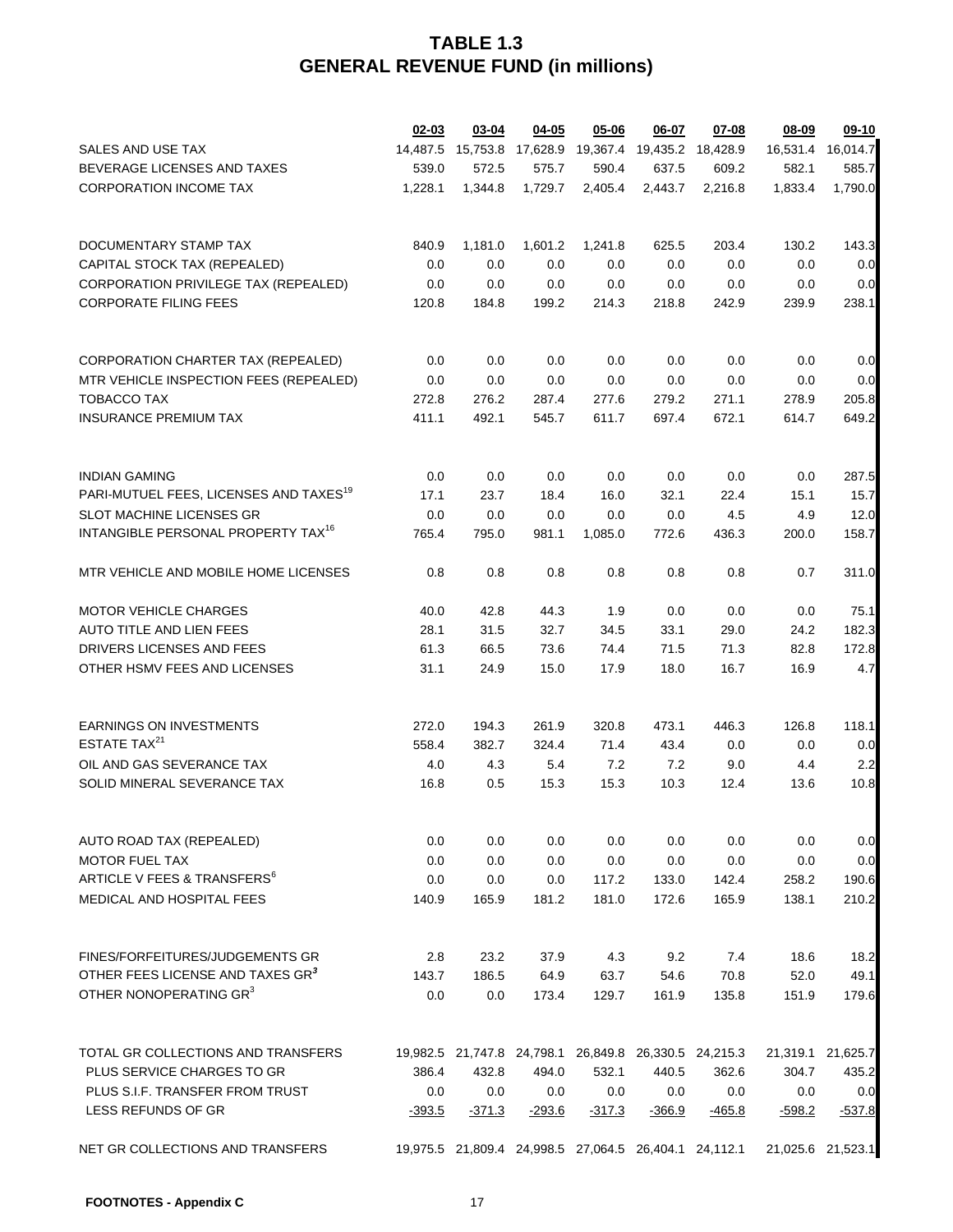|                                                    | $10 - 11$ | $11 - 12$                                                               | $12 - 13$     | $13 - 14$                                    | $14 - 15$ | $15 - 16$ | <u>16-17</u> | $17 - 18$ |
|----------------------------------------------------|-----------|-------------------------------------------------------------------------|---------------|----------------------------------------------|-----------|-----------|--------------|-----------|
| SALES AND USE TAX                                  | 16,509.2  |                                                                         |               | 17,607.0 18,975.0 20,274.8 21,724.5 23,285.3 |           |           | 24,729.9     | 26,142.5  |
| BEVERAGE LICENSES AND TAXES                        | 527.5     | 516.7                                                                   | 495.5         | 466.1                                        | 422.1     | 355.3     | 306.2        | 314.7     |
| <b>CORPORATION INCOME TAX</b>                      | 1,986.9   | 2,198.9                                                                 | 2,228.4       | 2,283.3                                      | 2,335.7   | 2,366.1   | 2,393.3      | 2,430.1   |
|                                                    |           |                                                                         |               |                                              |           |           |              |           |
| DOCUMENTARY STAMP TAX                              | 150.6     | 219.9                                                                   | 315.7         | 552.1                                        | 631.6     | 718.4     | 773.0        | 828.7     |
| CAPITAL STOCK TAX (REPEALED)                       | 0.0       | 0.0                                                                     | 0.0           | 0.0                                          | 0.0       | 0.0       | 0.0          | 0.0       |
| CORPORATION PRIVILEGE TAX (REPEALED)               | 0.0       | 0.0                                                                     | 0.0           | 0.0                                          | 0.0       | 0.0       | 0.0          | 0.0       |
| <b>CORPORATE FILING FEES</b>                       | 252.5     | 250.0                                                                   | 254.7         | 260.4                                        | 265.6     | 270.3     | 274.5        | 277.9     |
|                                                    |           |                                                                         |               |                                              |           |           |              |           |
| CORPORATION CHARTER TAX (REPEALED)                 | 0.0       | 0.0                                                                     | 0.0           | 0.0                                          | 0.0       | 0.0       | 0.0          | 0.0       |
| MTR VEHICLE INSPECTION FEES (REPEALED)             | 0.0       | 0.0                                                                     | 0.0           | 0.0                                          | 0.0       | 0.0       | 0.0          | 0.0       |
| TOBACCO TAX                                        | 214.9     | 214.0                                                                   | 213.5         | 213.5                                        | 213.4     | 213.1     | 212.7        | 212.1     |
| <b>INSURANCE PREMIUM TAX</b>                       | 605.0     | 624.8                                                                   | 657.3         | 682.2                                        | 688.5     | 724.0     | 760.7        | 798.9     |
| <b>INDIAN GAMING</b>                               | 139.7     | 145.5                                                                   | 221.2         | 226.0                                        | 227.0     | 89.3      | 90.3         | 90.3      |
| PARI-MUTUEL FEES, LICENSES AND TAXES <sup>19</sup> | 14.2      | 14.5                                                                    | 12.8          | 14.7                                         | 14.7      | 14.8      | 14.9         | 15.0      |
| SLOT MACHINE LICENSES GR                           | 8.0       | 7.8                                                                     | 7.8           | 7.7                                          | 7.7       | 7.7       | 7.7          | 7.7       |
| INTANGIBLE PERSONAL PROPERTY TAX <sup>16</sup>     | 162.4     | 200.7                                                                   | 236.5         | 264.4                                        | 288.7     | 312.9     | 335.9        | 356.9     |
| MTR VEHICLE AND MOBILE HOME LICENSES               | 421.4     | 431.7                                                                   | 446.8         | 461.5                                        | 474.5     | 486.9     | 498.6        | 509.8     |
| <b>MOTOR VEHICLE CHARGES</b>                       | 97.5      | 104.1                                                                   | 113.4         | 122.8                                        | 129.2     | 134.1     | 138.7        | 141.8     |
| AUTO TITLE AND LIEN FEES                           | 221.4     | 233.3                                                                   | 247.7         | 259.3                                        | 269.1     | 277.2     | 283.8        | 290.3     |
| DRIVERS LICENSES AND FEES                          | 185.2     | 193.2                                                                   | 186.8         | 166.5                                        | 144.4     | 125.6     | 172.4        | 180.7     |
| OTHER HSMV FEES AND LICENSES                       | 34.9      | 71.4                                                                    | 91.8          | 107.5                                        | 117.4     | 104.2     | 97.5         | 98.8      |
| <b>EARNINGS ON INVESTMENTS</b>                     | 128.4     | 106.8                                                                   | 158.5         | 246.0                                        | 282.4     | 333.8     | 362.7        | 382.0     |
| ESTATE TAX <sup>21</sup>                           | 0.0       | 0.0                                                                     | 0.0           | 0.0                                          | 0.0       | 0.0       | 0.0          | 0.0       |
| OIL AND GAS SEVERANCE TAX                          | 4.7       | 5.2                                                                     | 5.6           | 5.9                                          | 6.2       | 6.5       | 6.7          | 6.9       |
| SOLID MINERAL SEVERANCE TAX                        | 11.5      | 10.2                                                                    | 10.0          | 10.0                                         | 10.0      | 15.5      | 15.5         | 15.5      |
|                                                    |           |                                                                         |               |                                              |           |           |              |           |
| AUTO ROAD TAX (REPEALED)                           | 0.0       | 0.0                                                                     | 0.0           | 0.0                                          | 0.0       | 0.0       | 0.0          | 0.0       |
| <b>MOTOR FUEL TAX</b>                              | 0.0       | 0.0                                                                     | 0.0           | 0.0                                          | 0.0       | 0.0       | 0.0          | 0.0       |
| ARTICLE V FEES & TRANSFERS <sup>6</sup>            | 187.5     | 186.0                                                                   | 181.6         | 174.4                                        | 173.8     | 173.0     | 175.3        | 177.6     |
| MEDICAL AND HOSPITAL FEES                          | 208.9     | 357.3                                                                   | 386.0         | 347.7                                        | 346.6     | 366.0     | 386.9        | 408.7     |
| <b>FINES/FORFEITURES/JUDGEMENTS GR</b>             | 18.2      | 18.4                                                                    | 18.6          | 18.9                                         | 19.2      | 19.5      | 19.7         | 20.0      |
| OTHER FEES LICENSE AND TAXES GR <sup>3</sup>       | 48.7      | 48.3                                                                    | 48.1          | 48.0                                         | 48.7      | 49.5      | 50.1         | 50.8      |
| OTHER NONOPERATING GR3                             |           |                                                                         |               |                                              |           |           |              |           |
|                                                    | 144.1     | 144.4                                                                   | 143.9         | 141.4                                        | 143.6     | 145.7     | 147.7        | 149.7     |
| TOTAL GR COLLECTIONS AND TRANSFERS                 |           | 22,283.4 23,910.2 25,657.2 27,354.9 28,984.5 30,594.5 32,254.9 33,907.5 |               |                                              |           |           |              |           |
| PLUS SERVICE CHARGES TO GR                         | 459.4     | 480.1                                                                   | 496.9         | 504.9                                        | 513.8     | 488.4     | 498.8        | 508.0     |
| PLUS S.I.F. TRANSFER FROM TRUST                    | 0.0       | 0.0                                                                     | 0.0           | 0.0                                          | 0.0       | 0.0       | 0.0          | 0.0       |
| LESS REFUNDS OF GR                                 | $-361.5$  | $-329.8$                                                                | <u>-345.9</u> | $-356.8$                                     | $-369.1$  | $-383.9$  | $-397.8$     | $-410.0$  |
| NET GR COLLECTIONS AND TRANSFERS                   |           | 22,381.3 24,060.5 25,808.1 27,503.1 29,129.2 30,699.0 32,355.9 34,005.5 |               |                                              |           |           |              |           |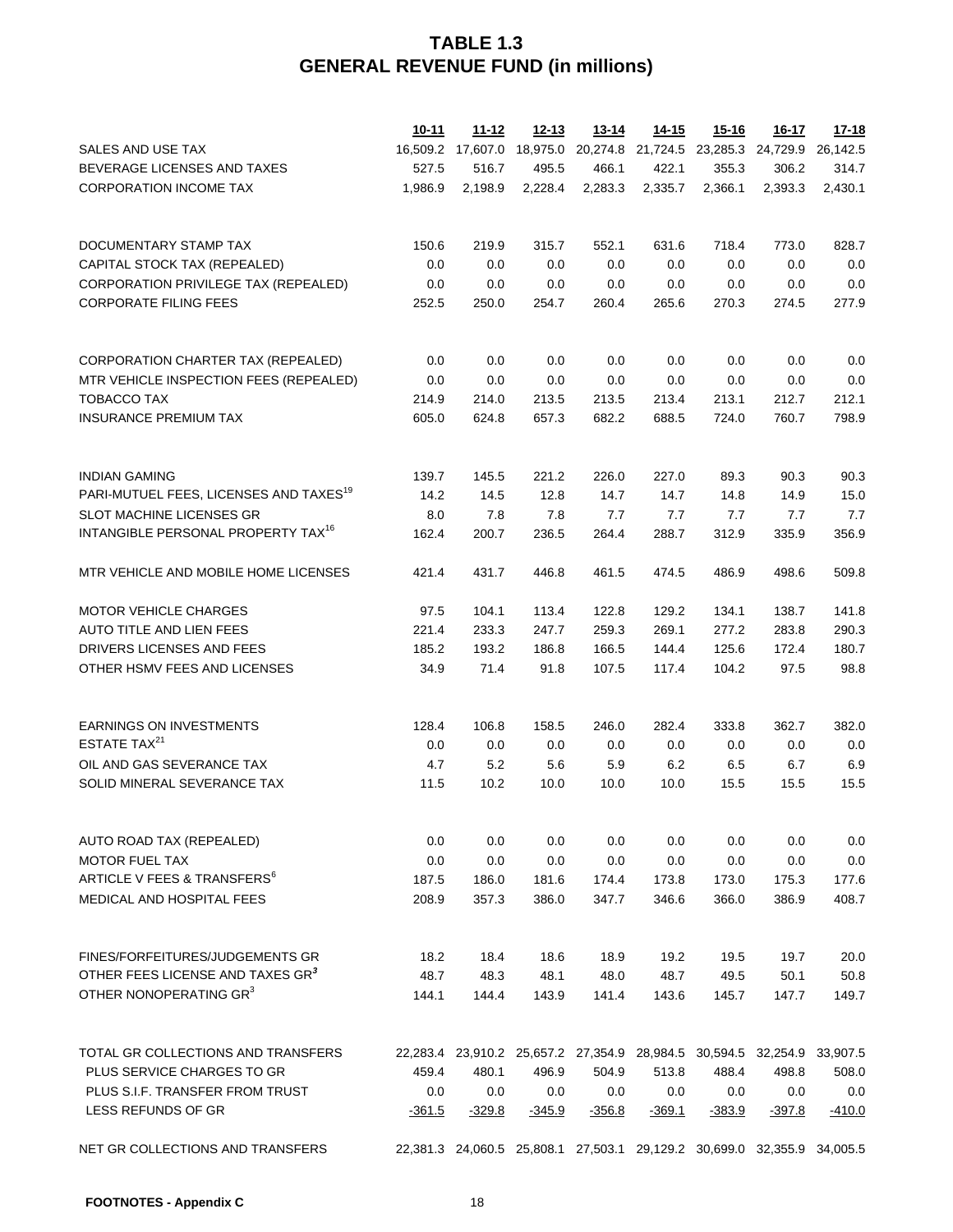|                                                    | 18-19   | 19-20             |
|----------------------------------------------------|---------|-------------------|
| SALES AND USE TAX                                  |         | 27,581.5 29,106.4 |
| BEVERAGE LICENSES AND TAXES                        | 323.0   | 331.2             |
| <b>CORPORATION INCOME TAX</b>                      | 2,497.3 | 2,592.4           |
|                                                    |         |                   |
| DOCUMENTARY STAMP TAX                              | 880.1   | 929.2             |
| CAPITAL STOCK TAX (REPEALED)                       | 0.0     | 0.0               |
| CORPORATION PRIVILEGE TAX (REPEALED)               | 0.0     | 0.0               |
| <b>CORPORATE FILING FEES</b>                       | 281.1   | 284.4             |
| CORPORATION CHARTER TAX (REPEALED)                 | 0.0     | 0.0               |
| MTR VEHICLE INSPECTION FEES (REPEALED)             | 0.0     | 0.0               |
| TOBACCO TAX                                        | 211.6   | 212.0             |
| <b>INSURANCE PREMIUM TAX</b>                       | 838.8   | 880.6             |
|                                                    |         |                   |
| <b>INDIAN GAMING</b>                               | 90.3    | 90.3              |
| PARI-MUTUEL FEES, LICENSES AND TAXES <sup>19</sup> | 15.1    | 15.2              |
| <b>SLOT MACHINE LICENSES GR</b>                    | 7.7     | 7.7               |
| INTANGIBLE PERSONAL PROPERTY TAX <sup>16</sup>     | 373.1   | 388.7             |
| MTR VEHICLE AND MOBILE HOME LICENSES               | 520.6   | 530.7             |
| <b>MOTOR VEHICLE CHARGES</b>                       | 144.7   | 147.4             |
| <b>AUTO TITLE AND LIEN FEES</b>                    | 296.8   | 303.3             |
| DRIVERS LICENSES AND FEES                          | 186.7   | 186.6             |
| OTHER HSMV FEES AND LICENSES                       | 100.0   | 101.3             |
| <b>EARNINGS ON INVESTMENTS</b>                     | 400.9   | 419.0             |
| ESTATE TAX <sup>21</sup>                           | 0.0     | 0.0               |
| OIL AND GAS SEVERANCE TAX                          | 6.9     | 6.6               |
| SOLID MINERAL SEVERANCE TAX                        | 15.5    | 15.5              |
|                                                    |         |                   |
| AUTO ROAD TAX (REPEALED)                           | 0.0     | 0.0               |
| <b>MOTOR FUEL TAX</b>                              | 0.0     | 0.0               |
| ARTICLE V FEES & TRANSFERS <sup>6</sup>            | 179.9   | 182.1             |
| <b>MEDICAL AND HOSPITAL FEES</b>                   | 432.0   | 456.3             |
| FINES/FORFEITURES/JUDGEMENTS GR                    | 20.3    | 20.5              |
| OTHER FEES LICENSE AND TAXES GR <sup>3</sup>       | 51.5    | 52.1              |
| OTHER NONOPERATING GR <sup>3</sup>                 | 151.6   | 153.5             |
|                                                    |         |                   |
| TOTAL GR COLLECTIONS AND TRANSFERS                 |         | 35,607.0 37,413.0 |
| PLUS SERVICE CHARGES TO GR                         | 517.8   | 526.0             |
| PLUS S.I.F. TRANSFER FROM TRUST                    | 0.0     | 0.0               |
| LESS REFUNDS OF GR                                 | -422.0  | -436.8            |
| NET GR COLLECTIONS AND TRANSFERS                   |         | 35,702.8 37,502.2 |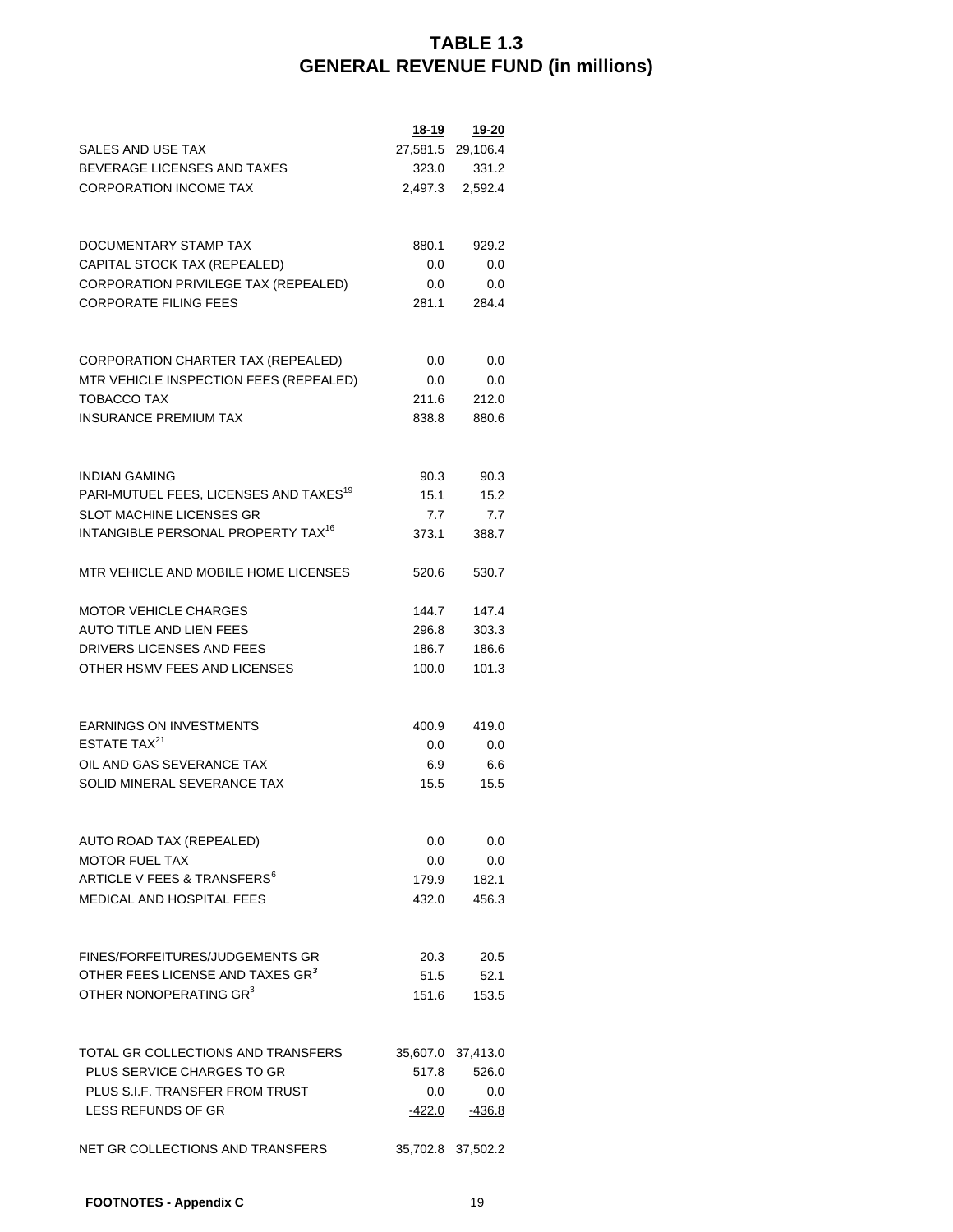|                                                                                                  | 70-71  | <u>71-72</u> | <u>72-73</u> | <u>73-74</u> | 74-75  | <u>75-76</u> | 76-77   | 77-78   | <u>78-79</u> | <u>79-80</u> |
|--------------------------------------------------------------------------------------------------|--------|--------------|--------------|--------------|--------|--------------|---------|---------|--------------|--------------|
| MAJOR TRANSPORTATION REVENUES:                                                                   |        |              |              |              |        |              |         |         |              |              |
| AUTO TITLE AND LIEN FEES <sup>10</sup>                                                           | 0.0    | 0.0          | 0.0          | 0.0          | 0.0    | 0.0          | 0.0     | 0.0     | 0.0          | 0.0          |
| <b>MOTOR FUEL TAX</b>                                                                            | 141.9  | 154.9        | 173.7        | 178.6        | 180.9  | 184.6        | 192.0   | 203.0   | 214.8        | 208.4        |
| MOTOR VEHICLE AND MOBILE HOME LICENSES                                                           | 0.0    | 0.0          | 0.0          | 0.0          | 0.0    | 0.0          | 0.0     | 67.5    | 70.9         | 75.7         |
| <b>MOTOR VEHICLE CHARGES</b>                                                                     | 0.0    | 0.0          | 0.0          | 0.0          | 0.0    | 0.0          | 0.0     | 0.0     | 0.0          | 0.0          |
| <b>SUBTOTAL</b>                                                                                  | 141.9  | 154.9        | 173.7        | 178.6        | 180.9  | 184.6        | 192.0   | 270.5   | 285.7        | 284.1        |
| <b>WORKERS INSURANCE TAX:</b>                                                                    |        |              |              |              |        |              |         |         |              |              |
| WORKERS COMPENSATION ASSESSMENTS                                                                 | 3.4    | 3.8          | 5.0          | 6.4          | 7.0    | 7.4          | 9.4     | 13.9    | 17.6         | 11.4         |
| WORKERS COMPENSATION SPECIAL DISABILITY                                                          | 0.9    | 1.7          | 2.9          | 3.9          | 4.3    | 8.0          | 10.2    | 10.7    | 18.7         | 17.5         |
| UNEMPLOYMENT COMPENSATION TAX                                                                    | 40.2   | 49.6         | 62.5         | 70.7         | 83.9   | 147.7        | 245.8   | 319.4   | 390.0        | 292.1        |
| <b>SUBTOTAL</b>                                                                                  | 44.5   | 55.1         | 70.4         | 81.0         | 95.2   | 163.1        | 265.4   | 344.0   | 426.3        | 321.0        |
| <b>CONSERVATION AND RECREATIONAL LANDS:</b>                                                      |        |              |              |              |        |              |         |         |              |              |
| DOCUMENTARY STAMP TAX                                                                            | 0.0    | 0.0          | 0.0          | 0.0          | 0.0    | 0.0          | 0.0     | 0.0     | 0.0          | 31.4         |
| SOLID MINERAL SEVERANCE TAX                                                                      | 0.0    | 0.6          | 1.4          | 1.7          | 4.9    | 10.5         | 10.3    | 21.0    | 5.8          | 20.8         |
| OIL AND GAS SEVERANCE TAX                                                                        | 0.0    | 0.0          | 0.0          | 0.0          | 0.0    | 0.0          | 0.0     | 0.0     | 0.0          | 12.3         |
| LAND ACQUISITION TAX (REPEALED)                                                                  | 5.9    | 9.3          | 13.4         | 14.0         | 10.4   | 11.4         | 13.7    | 18.2    | 23.6         | 8.1          |
| SALES AND USE TAX <sup>4</sup>                                                                   | 0.0    | 0.0          | 0.0          | 0.0          | 0.0    | 0.0          | 0.0     | 0.0     | 0.0          | 0.0          |
| <b>SUBTOTAL</b>                                                                                  | 5.9    | 9.9          | 14.8         | 15.7         | 15.3   | 21.9         | 24.1    | 39.2    | 29.4         | 72.7         |
|                                                                                                  |        |              |              |              |        |              |         |         |              |              |
| <b>EDUCATION - TUITION, FEES AND CHARGES:</b>                                                    |        |              |              |              |        |              |         |         |              |              |
| SLOT MACHINE TAX TO EDUCATION                                                                    | 0.0    | 0.0          | 0.0          | 0.0          | 0.0    | 0.0          | 0.0     | 0.0     | 0.0          | 0.0          |
| EDUCATIONAL FEES, LICENSES AND TAXES                                                             | 10.5   | 16.5         | 24.8         | 31.2         | 32.9   | 38.7         | 42.6    | 43.0    | 41.0         | 40.3         |
| LOTTERY TO EDUCATION<br><b>SUBTOTAL</b>                                                          | 0.0    | 0.0          | 0.0          | 0.0          | 0.0    | 0.0          | 0.0     | 0.0     | 0.0          | 0.0          |
|                                                                                                  | 10.5   | 16.5         | 24.8         | 31.2         | 32.9   | 38.7         | 42.6    | 43.0    | 41.0         | 40.3         |
| <b>AGENCIES ADMINISTRATIVE TRUST FUNDS:</b>                                                      |        |              |              |              |        |              |         |         |              |              |
| AUTO ROAD TAX (REPEALED)                                                                         | 0.6    | 0.4          | 0.3          | 0.2          | 0.0    | 0.3          | 0.7     | 0.8     | 0.9          | 1.1          |
| INTANGIBLE PERSONAL PROPERTY TAX                                                                 | 3.1    | 10.7         | 11.4         | 11.0         | 8.1    | 7.2          | 7.1     | 5.7     | 0.6          | $-4.4$       |
| BEVERAGE LICENSES AND TAXES                                                                      | 0.0    | 0.0          | 0.0          | 0.0          | 0.0    | 0.0          | 0.0     | 0.0     | 0.0          | 0.0          |
| <b>INSURANCE PREMIUM TAX</b>                                                                     | 2.5    | 1.7          | 3.9          | 6.2          | 4.9    | 7.7          | 11.9    | 6.3     | 18.3         | 14.7         |
| GENERAL INSPECTION FEES AND LICENSES                                                             | 14.4   | 8.8          | 9.5          | 9.2          | 9.2    | 9.4          | 9.5     | 10.0    | 10.8         | 10.9         |
| CITRUS INSPECTION FEES AND LICENSES                                                              | 0.0    | 6.4          | 6.2          | 8.1          | 8.0    | 8.7          | 8.7     | 9.3     | 10.2         | 11.7         |
| OTHER D.O.S. FEES, LICENSES AND TAXES <sup>14</sup>                                              | 2.2    | 4.1          | 4.1          | 3.9          | 4.3    | 4.7          | 5.7     | 5.6     | 6.6          | 6.9          |
| <b>CORPORATE FILING FEES</b>                                                                     | $-1.1$ | $-1.2$       | $-2.6$       | $-2.3$       | $-2.2$ | $-2.4$       | $-2.7$  | $-3.0$  | $-3.6$       | $-4.2$       |
| D.F.S. AND TREAS FEES, LICENSES & TAXES <sup>13</sup>                                            | 2.2    | 2.2          | 1.7          | 3.1          | 5.2    | 5.9          | 6.8     | 7.8     | 8.9          | 10.7         |
| <b>CITRUS TAXES</b>                                                                              | 20.5   | 18.1         | 22.6         | 27.9         | 23.7   | 24.7         | 26.2    | 23.3    | 29.4         | 30.5         |
|                                                                                                  |        |              |              |              |        |              |         |         |              |              |
| HUNTING AND FISHING LICENSES <sup>18</sup><br>PARI-MUTUEL FEES, LICENSES AND TAXES <sup>19</sup> | 4.4    | 4.5          | 5.0          | 5.3          | 5.5    | 5.2          | 5.1     | 5.5     | 6.2          | 8.5          |
|                                                                                                  | 2.4    | 3.2          | 0.3          | 3.7          | 4.4    | 3.7          | 4.1     | 4.0     | 4.3          | 11.1         |
| OCCUPATIONAL LICENSES (REPEALED)                                                                 | 3.7    | 4.0          | 0.0          | 0.0          | 0.0    | 0.0          | 0.0     | 0.0     | 0.0          | 0.0          |
| PROFESSIONAL FEES AND LICENSES                                                                   | 3.7    | 3.9          | 5.4          | 5.9          | 7.4    | 7.6          | 10.4    | 11.1    | 12.3         | 12.9         |
| CORPORATION CHARTER TAX (REPEALED)                                                               | 0.0    | 0.0          | 0.0          | 0.0          | 0.0    | 0.0          | 0.0     | 0.0     | 0.0          | 0.0          |
| DRIVERS' LICENSES AND FEES                                                                       | 0.0    | 0.0          | 0.0          | 0.0          | 0.0    | 0.0          | 0.0     | 0.0     | 0.0          | 0.0          |
| SLOT MACHINE LICENSES AND FEES                                                                   | 0.0    | 0.0          | 0.0          | 0.0          | 0.0    | 0.0          | 0.0     | 0.0     | 0.0          | 0.0          |
| LOTTERY TO ADMINISTRATION                                                                        | 0.0    | 0.0          | 0.0          | 0.0          | 0.0    | 0.0          | 0.0     | 0.0     | 0.0          | <u>0.0</u>   |
| <b>SUBTOTAL</b>                                                                                  | 58.6   | 66.7         | 67.8         | 82.2         | 78.5   | 82.7         | 93.5    | 86.3    | 104.8        | 110.4        |
| OTHER TRUST FUND REVENUES FOR STATE USE:                                                         |        |              |              |              |        |              |         |         |              |              |
| <b>TOBACCO TAX</b>                                                                               | 0.0    | 0.0          | 0.0          | 0.0          | 0.0    | 0.0          | 0.0     | 0.0     | 0.0          | 0.0          |
| <b>LOTTERY PRIZES</b>                                                                            | 0.0    | 0.0          | 0.0          | 0.0          | 0.0    | 0.0          | 0.0     | 0.0     | 0.0          | 0.0          |
| TOBACCO FINES/FORFEITURES/JUDGEMENTS TRUST                                                       | 0.0    | 0.0          | 0.0          | 0.0          | 0.0    | 0.0          | 0.0     | 0.0     | 0.0          | 0.0          |
| OTHER FINES/FORFEITURES/JUDGEMENTS TRUST                                                         | 0.0    | 0.0          | 0.0          | 0.0          | 0.0    | 0.0          | 0.0     | 0.0     | 0.0          | 0.0          |
| <b>ARTICLE V FEES</b>                                                                            | 0.0    | 0.0          | 0.0          | 0.0          | 0.0    | 0.0          | 0.0     | 0.0     | 0.0          | 0.0          |
| <b>EARNINGS ON INVESTMENTS</b>                                                                   | 53.5   | 63.7         | 79.9         | 104.3        | 121.1  | 151.2        | 179.1   | 215.5   | 261.9        | 333.3        |
| MISCELLANEOUS REVENUES <sup>20</sup>                                                             | 82.5   | 111.7        | 115.9        | 108.5        | 108.2  | 149.1        | 183.6   | 241.1   | 290.5        | 328.9        |
| OTHER TRUST <sup>3</sup>                                                                         | 83.6   | 112.9        | <u>118.5</u> | 110.8        | 110.4  | <u>151.5</u> | 189.5   | 256.7   | 309.9        | 333.1        |
| <b>SUBTOTAL</b>                                                                                  | 219.6  | 288.3        | 314.3        | 323.6        | 339.7  | 451.8        | 552.2   | 713.3   | 862.3        | 995.3        |
| TOTAL TRUST FUND REVENUE <sup>2</sup>                                                            | 481.0  | 591.5        | 665.8        | 712.3        | 742.5  | 942.8        | 1,169.8 | 1,496.4 | 1,749.6      | 1,823.8      |
| LESS TRUST TRANSFER TO S.I.F.                                                                    | 0.0    | 0.0          | 0.0          | 0.0          | 0.0    | 0.0          | 0.0     | 0.0     | 0.0          | 0.0          |
| NET TRUST FUND REVENUE <sup>2</sup>                                                              | 481.0  | 591.5        | 665.8        | 712.3        | 742.5  | 942.8        | 1,169.8 | 1,496.4 | 1,749.6      | 1,823.8      |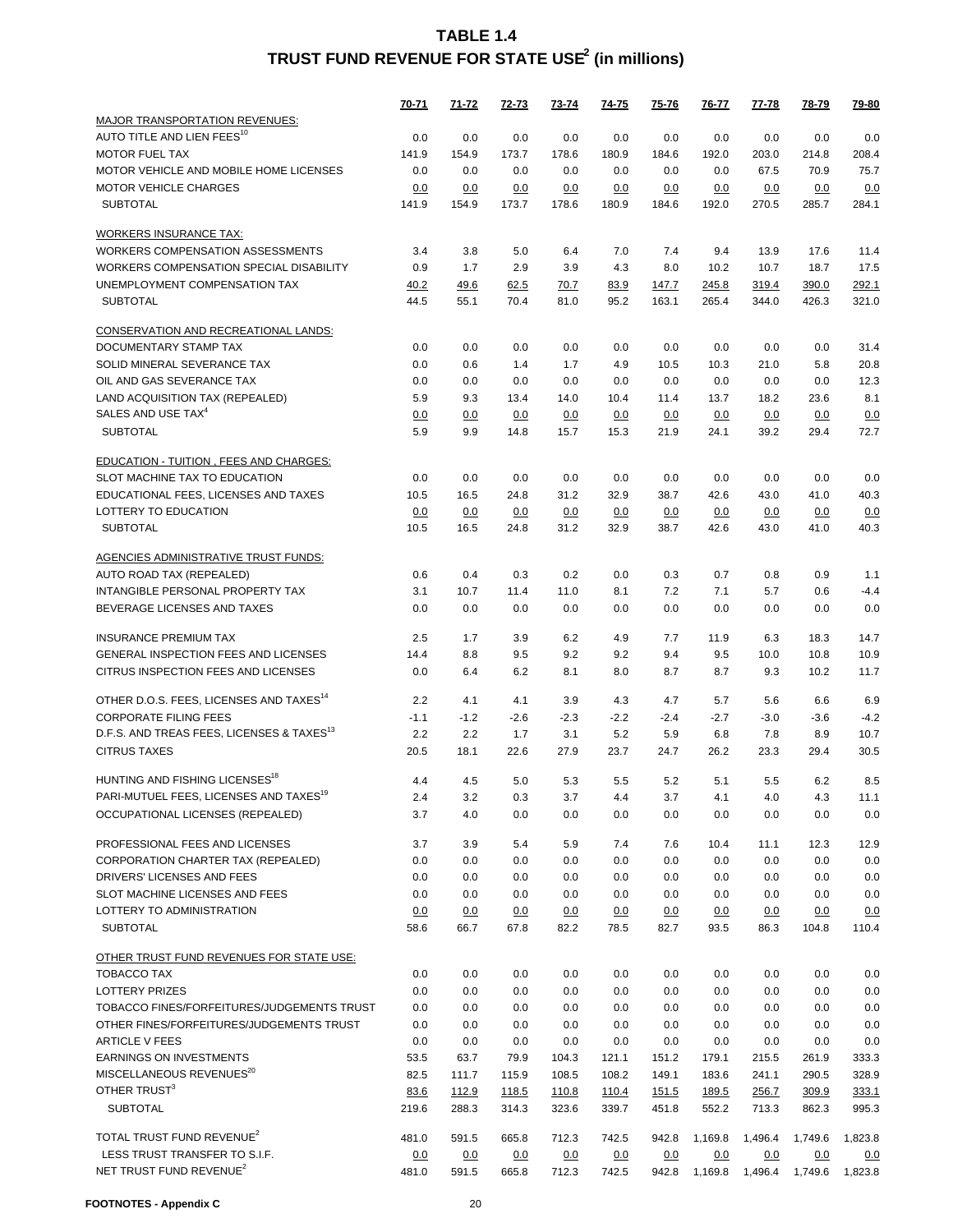|                                                                         | 80-81      | 81-82        | 82-83        | 83-84      | 84-85      | 85-86        | 86-87      | 87-88        | 88-89      | 89-90        |
|-------------------------------------------------------------------------|------------|--------------|--------------|------------|------------|--------------|------------|--------------|------------|--------------|
| MAJOR TRANSPORTATION REVENUES:                                          |            |              |              |            |            |              |            |              |            |              |
| AUTO TITLE AND LIEN FEES <sup>10</sup>                                  | 0.0        | 0.0          | 0.0          | 0.0        | 0.0        | 0.0          | 0.0        | 0.0          | 0.0        | 0.0          |
| <b>MOTOR FUEL TAX</b>                                                   | 208.6      | 212.7        | 218.6        | 335.0      | 345.6      | 365.5        | 385.2      | 451.6        | 441.9      | 461.1        |
| MOTOR VEHICLE AND MOBILE HOME LICENSES                                  | 74.5       | 146.1        | 172.9        | 208.3      | 206.5      | 226.9        | 234.2      | 243.6        | 269.7      | 306.4        |
| <b>MOTOR VEHICLE CHARGES</b>                                            | 0.0        | 0.0          | 0.0          | 0.0        | 0.0        | 0.0          | 0.0        | 0.0          | 0.0        | 46.9         |
| <b>SUBTOTAL</b>                                                         | 283.1      | 358.8        | 391.5        | 543.3      | 552.1      | 592.4        | 619.4      | 695.2        | 711.6      | 814.5        |
| <b>WORKERS INSURANCE TAX:</b>                                           |            |              |              |            |            |              |            |              |            |              |
| <b>WORKERS COMPENSATION ASSESSMENTS</b>                                 | 8.4        | 20.8         | 17.7         | 23.9       | 31.6       | 35.5         | 36.5       | 33.5         | 33.9       | 38.9         |
| WORKERS COMPENSATION SPECIAL DISABILITY                                 | 15.1       | 7.7          | 8.7          | 15.0       | 28.1       | 32.7         | 36.9       | 31.3         | 29.4       | 48.1         |
| UNEMPLOYMENT COMPENSATION TAX                                           | 218.7      | 206.8        | 231.8        | 343.8      | 390.6      | 351.9        | 322.7      | 316.3        | 311.5      | 290.1        |
| <b>SUBTOTAL</b>                                                         | 242.2      | 235.3        | 258.2        | 382.7      | 450.3      | 420.1        | 396.1      | 381.1        | 374.8      | 377.1        |
|                                                                         |            |              |              |            |            |              |            |              |            |              |
| <b>CONSERVATION AND RECREATIONAL LANDS:</b>                             |            |              |              |            |            |              |            |              |            |              |
| DOCUMENTARY STAMP TAX                                                   | 35.3       | 35.1         | 18.3         | 48.4       | 46.9       | 44.2         | 72.4       | 97.4         | 109.1      | 104.9        |
| SOLID MINERAL SEVERANCE TAX                                             | 20.0       | 29.0         | 14.4         | 38.1       | 25.2       | 40.2         | 40.9       | 2.7          | 0.0        | 23.1         |
| OIL AND GAS SEVERANCE TAX                                               | 2.4        | 14.6         | 5.1          | 8.4        | 7.1        | 7.1          | 6.6        | 1.0          | 0.0        | $-0.1$       |
| LAND ACQUISITION TAX (REPEALED)                                         | 0.1        | 0.0          | 0.0          | 0.0        | 0.0        | 0.0          | 0.0        | 0.0          | 0.0        | 0.0          |
| SALES AND USE TAX <sup>4</sup>                                          | 0.0        | 0.0          | 0.0          | 0.0        | 0.0        | 0.0          | 0.0        | 0.0          | 6.6        | 16.1         |
| <b>SUBTOTAL</b>                                                         | 57.8       | 78.8         | 37.8         | 95.0       | 79.2       | 91.5         | 119.9      | 101.1        | 115.7      | 144.0        |
| EDUCATION - TUITION, FEES AND CHARGES:                                  |            |              |              |            |            |              |            |              |            |              |
| SLOT MACHINE TAX TO EDUCATION                                           | 0.0        | 0.0          | 0.0          | 0.0        | 0.0        | 0.0          | 0.0        | 0.0          | 0.0        | 0.0          |
| EDUCATIONAL FEES, LICENSES AND TAXES                                    | 43.9       | 50.2         | 49.4         | 62.6       | 79.6       | 118.4        | 142.8      | 158.9        | 198.3      | 210.9        |
| LOTTERY TO EDUCATION                                                    | 0.0        | 0.0          | 0.0          | 0.0        | 0.0        | 0.0          | 0.0        | 234.3        | 621.6      | 770.5        |
| <b>SUBTOTAL</b>                                                         | 43.9       | 50.2         | 49.4         | 62.6       | 79.6       | 118.4        | 142.8      | 393.2        | 819.9      | 981.4        |
|                                                                         |            |              |              |            |            |              |            |              |            |              |
| <b>AGENCIES ADMINISTRATIVE TRUST FUNDS:</b><br>AUTO ROAD TAX (REPEALED) | 0.0        | 0.0          | 0.0          | 0.0        | 0.0        | 0.0          | 0.0        | 0.0          | 0.0        | 0.0          |
| INTANGIBLE PERSONAL PROPERTY TAX                                        | 2.7        | 8.7          | 24.4         | 2.8        | 3.2        | 40.6         | 51.3       | 9.4          | 24.4       | 17.3         |
| BEVERAGE LICENSES AND TAXES                                             | 0.0        | 0.0          | 0.0          | 0.0        | 0.0        | 0.0          | 13.1       | 12.5         | 12.7       | 13.9         |
|                                                                         |            |              |              |            |            |              |            |              |            |              |
| <b>INSURANCE PREMIUM TAX</b>                                            | 14.2       | 13.0         | 13.7         | 14.9       | 16.6       | 24.7         | 35.0       | 34.5         | 46.2       | 47.6         |
| GENERAL INSPECTION FEES AND LICENSES                                    | 9.4        | 11.7         | 11.7         | 13.1       | 14.3       | 16.8         | 18.2       | 19.1         | 19.8       | 19.9         |
| CITRUS INSPECTION FEES AND LICENSES                                     | 14.2       | 11.4         | 12.7         | 13.9       | 14.9       | 13.6         | 15.0       | 16.3         | 18.1       | 18.5         |
| OTHER D.O.S. FEES, LICENSES AND TAXES <sup>14</sup>                     | 9.3        | 12.6         | 4.5          | 14.2       | 20.9       | 18.8         | 21.4       | 31.5         | 34.9       | 40.9         |
| <b>CORPORATE FILING FEES</b>                                            | $-5.5$     | 1.7          | $-0.7$       | $-0.9$     | 0.8        | 4.0          | 0.2        | 6.8          | 8.2        | 12.9         |
| D.F.S. AND TREAS FEES, LICENSES & TAXES <sup>13</sup>                   | 12.3       | 13.3         | 14.7         | 20.0       | 20.9       | 25.3         | 27.2       | 30.9         | 35.3       | 36.1         |
| <b>CITRUS TAXES</b>                                                     | 28.8       | 34.5         | 41.2         | 41.6       | 50.6       | 31.8         | 39.2       | 46.0         | 58.0       | 42.4         |
|                                                                         |            |              |              |            |            |              |            |              |            |              |
| HUNTING AND FISHING LICENSES <sup>18</sup>                              | 8.9        | 8.9          | 9.4          | 9.6        | 10.0       | 10.1         | 11.8       | 12.3         | 12.7       | 14.5         |
| PARI-MUTUEL FEES, LICENSES AND TAXES <sup>19</sup>                      | 2.6        | 9.6          | 9.4          | 11.5       | 8.1        | 10.4         | 5.9        | 10.3         | 9.9        | 10.8         |
| OCCUPATIONAL LICENSES (REPEALED)                                        | 0.0        | 0.0          | 0.0          | 0.0        | 0.0        | 0.0          | 0.0        | 0.0          | 0.0        | 0.0          |
| PROFESSIONAL FEES AND LICENSES                                          | 16.1       | 14.6         | 19.9         | 18.9       | 20.3       | 22.8         | 24.9       | 31.8         | 40.1       | 47.5         |
| CORPORATION CHARTER TAX (REPEALED)                                      | 0.0        | 3.3          | 3.1          | 3.7        | 3.7        | 4.0          | 4.3        | 0.1          | 0.1        | 0.0          |
| DRIVERS' LICENSES AND FEES                                              | 0.0        | 0.0          | 0.0          | 0.0        | 0.0        | 0.0          | 0.8        | 0.7          | 2.9        | 5.8          |
| SLOT MACHINE LICENSES AND FEES                                          | 0.0        | 0.0          | 0.0          | 0.0        | 0.0        | 0.0          | 0.0        | 0.0          | 0.0        | 0.0          |
| LOTTERY TO ADMINISTRATION                                               | 0.0        | <u>0.0</u>   | 0.0          | 0.0        | 0.0        | 0.0          | 0.0        | 85.9         | 238.8      | 270.3        |
| <b>SUBTOTAL</b>                                                         | 113.0      | 143.2        | 164.0        | 163.3      | 184.3      | 222.9        | 268.3      | 348.1        | 561.9      | 598.2        |
|                                                                         |            |              |              |            |            |              |            |              |            |              |
| OTHER TRUST FUND REVENUES FOR STATE USE:                                |            |              |              |            |            |              |            |              |            |              |
| <b>TOBACCO TAX</b>                                                      | 0.0        | 0.0          | 8.7          | 25.0       | 11.3       | 0.0          | 0.0        | 0.0          | 0.0        | 0.0          |
| <b>LOTTERY PRIZES</b>                                                   | 0.0        | 0.0          | 0.0          | 0.0        | 0.0        | 0.0          | 0.0<br>0.0 | 330.7        | 899.7      | 1,014.3      |
| TOBACCO FINES/FORFEITURES/JUDGEMENTS TRUST                              | 0.0        | 0.0          | 0.0          | 0.0        | 0.0        | 0.0          |            | 0.0          | 0.0        | 0.0          |
| OTHER FINES/FORFEITURES/JUDGEMENTS TRUST<br><b>ARTICLE V FEES</b>       | 0.0<br>0.0 | 0.0          | 0.0          | 0.0<br>0.0 | 0.0<br>0.0 | 0.0          | 0.0<br>0.0 | 0.0          | 0.0<br>0.0 | 0.0          |
| <b>EARNINGS ON INVESTMENTS</b>                                          | 53.3       | 0.0<br>152.6 | 0.0<br>161.4 | 153.7      | 198.9      | 0.0<br>190.0 | 331.6      | 0.0<br>384.7 | 404.8      | 0.0<br>446.2 |
| MISCELLANEOUS REVENUES <sup>20</sup>                                    | 318.8      | 195.8        | 285.1        | 269.7      | 418.6      | 658.1        | 616.2      | 586.4        | 718.8      | 791.2        |
| OTHER TRUST <sup>3</sup>                                                | 324.3      | 214.3        | 367.8        | 349.9      | 522.8      | 827.1        | 960.0      | 948.5        | 1,176.0    | 1,350.4      |
| <b>SUBTOTAL</b>                                                         | 696.4      | 562.7        | 823.0        | 798.3      | 1,151.6    | 1,675.1      | 1,907.8    | 2,250.3      | 3,199.3    | 3,602.2      |
|                                                                         |            |              |              |            |            |              |            |              |            |              |
| TOTAL TRUST FUND REVENUE <sup>2</sup>                                   | 1,436.4    | 1,429.0      | 1,724.0      | 2,045.1    | 2,497.1    | 3,120.4      | 3,454.2    | 4,169.1      | 5,783.2    | 6,517.3      |
| LESS TRUST TRANSFER TO S.I.F.<br>NET TRUST FUND REVENUE <sup>2</sup>    | 0.0        | 0.0          | 0.0          | 0.0        | 0.0        | 0.0          | 0.0        | 0.0          | 0.0        | $-150.0$     |
|                                                                         | 1,436.4    | 1,429.0      | 1,724.0      | 2,045.1    | 2,497.1    | 3,120.4      | 3,454.2    | 4,169.1      | 5,783.2    | 6,367.3      |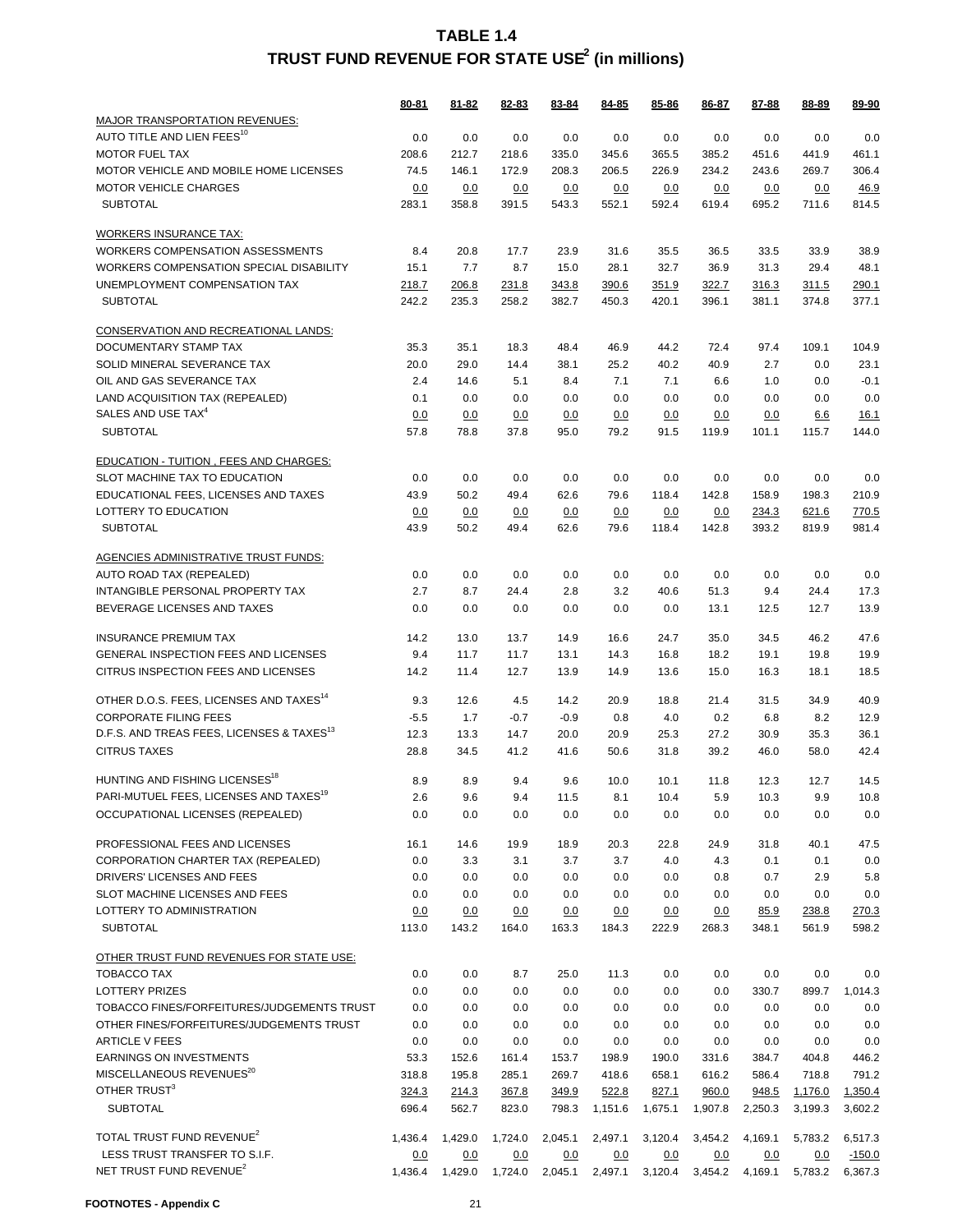|                                                             | 90-91          | 91-92          | 92-93          | 93-94          | 94-95          | 95-96          | 96-97          | 97-98          | 98-99          | 99-00            |
|-------------------------------------------------------------|----------------|----------------|----------------|----------------|----------------|----------------|----------------|----------------|----------------|------------------|
| MAJOR TRANSPORTATION REVENUES:                              |                |                |                |                |                |                |                |                |                |                  |
| AUTO TITLE AND LIEN FEES <sup>10</sup>                      | 32.7           | 69.0           | 75.1           | 75.8           | 80.8           | 81.9           | 84.8           | 85.5           | 89.4           | 88.0             |
| <b>MOTOR FUEL TAX</b>                                       | 653.0          | 847.0          | 921.9          | 971.3          | 1,052.7        | 1,070.7        | 1,124.0        | 1,178.3        | 1,256.1        | 1,309.9          |
| MOTOR VEHICLE AND MOBILE HOME LICENSES                      | 264.4          | 280.1          | 292.3          | 312.7          | 290.1          | 329.2          | 342.8          | 361.6          | 368.9          | 399.9            |
| <b>MOTOR VEHICLE CHARGES</b>                                | 208.3          | 133.3          | 204.1          | 196.4          | 178.7          | 181.3          | 204.3          | 201.5          | 204.0          | 212.1            |
| <b>SUBTOTAL</b>                                             | 1,158.5        | 1,329.4        | 1,493.3        | 1,556.2        | 1,602.3        | 1,663.1        | 1,755.9        | 1,826.9        | 1,918.4        | 2,009.9          |
|                                                             |                |                |                |                |                |                |                |                |                |                  |
| <b>WORKERS INSURANCE TAX:</b>                               |                |                |                |                |                |                |                |                |                |                  |
| <b>WORKERS COMPENSATION ASSESSMENTS</b>                     | 52.4           | 48.6           | 47.1           | 57.3           | 80.7           | 99.7           | 90.0           | 77.8           | 74.4           | 96.5             |
| <b>WORKERS COMPENSATION SPECIAL DISABILITY</b>              | 64.5           | 62.0           | 82.8           | 116.3          | 148.2          | 173.7          | 136.8          | 133.6          | 129.1          | 135.3            |
| UNEMPLOYMENT COMPENSATION TAX                               | 307.4          | 437.8          | 605.9          | 716.0          | 751.4          | 706.3          | 664.3          | 550.4          | 550.2          | 522.6            |
| <b>SUBTOTAL</b>                                             | 424.2          | 548.3          | 735.9          | 889.5          | 980.3          | 979.6          | 891.0          | 761.7          | 753.7          | 754.5            |
| <b>CONSERVATION AND RECREATIONAL LANDS:</b>                 |                |                |                |                |                |                |                |                |                |                  |
| DOCUMENTARY STAMP TAX                                       | 114.8          | 116.7          | 236.5          | 304.8          | 295.3          | 404.3          | 451.5          | 559.7          | 641.8          | 704.9            |
| SOLID MINERAL SEVERANCE TAX                                 | 31.5           | 14.5           | 18.5           | 21.6           | 21.4           | 37.9           | 29.6           | 28.3           | 27.9           | 21.2             |
| OIL AND GAS SEVERANCE TAX                                   | 0.0            | 0.0            | 0.4            | $-0.4$         | 1.4            | 1.8            | 0.5            | $-0.3$         | 0.3            | 1.6              |
| LAND ACQUISITION TAX (REPEALED)                             | 0.0            | 0.0            | 0.0            | 0.0            | 0.0            | 0.0            | 0.0            | 0.0            | 0.0            | 0.0              |
| SALES AND USE TAX <sup>4</sup>                              | 16.3           | 16.7           | 247.5          | 212.3          | 184.5          | 30.6           | 36.3           | 38.0           | 44.6           | 46.0             |
| <b>SUBTOTAL</b>                                             | 162.6          | 147.9          | 503.0          | 538.3          | 502.6          | 474.6          | 517.9          | 625.7          | 714.6          | 773.8            |
|                                                             |                |                |                |                |                |                |                |                |                |                  |
| <b>EDUCATION - TUITION, FEES AND CHARGES:</b>               |                |                |                |                |                |                |                |                |                |                  |
| SLOT MACHINE TAX TO EDUCATION                               | 0.0            | 0.0            | 0.0            | 0.0            | 0.0            | 0.0            | 0.0            | 0.0            | 0.0            | 0.0              |
| EDUCATIONAL FEES, LICENSES AND TAXES                        | 242.6          | 284.1          | 330.3          | 355.6          | 339.7          | 359.9          | 390.4          | 442.6          | 489.8          | 545.0            |
| LOTTERY TO EDUCATION<br><b>SUBTOTAL</b>                     | 820.8          | 835.4          | 830.7          | 821.7          | 855.4          | 788.1          | 792.3          | 785.2          | 802.9          | 861.2            |
|                                                             | 1,063.4        | 1,119.5        | 1,161.0        | 1,177.3        | 1,195.1        | 1,148.0        | 1,182.7        | 1,227.8        | 1,292.7        | 1,406.2          |
| <b>AGENCIES ADMINISTRATIVE TRUST FUNDS:</b>                 |                |                |                |                |                |                |                |                |                |                  |
| AUTO ROAD TAX (REPEALED)                                    | 0.0            | 0.0            | 0.0            | 0.0            | 0.0            | 0.0            | 0.0            | 0.0            | 0.0            | 0.0              |
| INTANGIBLE PERSONAL PROPERTY TAX                            | 4.3            | 37.4           | 33.7           | 19.0           | 36.8           | 54.8           | 49.3           | 59.8           | 45.6           | 46.7             |
| BEVERAGE LICENSES AND TAXES                                 | 18.0           | 29.9           | 28.7           | 71.6           | 29.7           | 33.4           | 31.9           | 34.6           | 33.5           | 37.2             |
|                                                             |                |                |                |                |                |                |                |                |                |                  |
| <b>INSURANCE PREMIUM TAX</b>                                | 36.1           | 20.6           | 11.0           | 17.2           | 46.9           | 45.6           | 36.6           | 40.8           | 37.3           | 22.0             |
| GENERAL INSPECTION FEES AND LICENSES                        | 20.8           | 25.6           | 30.2           | 31.5           | 34.8           | 32.3           | 34.6           | 36.7           | 38.6           | 41.0             |
| CITRUS INSPECTION FEES AND LICENSES                         | 20.8           | 21.5           | 22.9           | 23.5           | 25.7           | 25.6           | 27.5           | 24.5           | 27.1           | 28.2             |
| OTHER D.O.S. FEES, LICENSES AND TAXES <sup>14</sup>         | 56.8           | 7.3            | 11.1           | 15.6           | 12.4           | 10.1           | 12.0           | 10.0           | 12.0           | 13.5             |
| <b>CORPORATE FILING FEES</b>                                | 19.0           | 17.5           | 20.7           | 16.7           | 12.0           | 23.9           | 23.2           | 12.6           | 24.6           | 21.1             |
| D.F.S. AND TREAS FEES, LICENSES & TAXES <sup>13</sup>       | 31.3           | 31.5           | 49.7           | 57.3           | 57.5           | 79.7           | 81.5           | 81.6           | 82.6           | 86.5             |
| <b>CITRUS TAXES</b>                                         | 56.1           | 47.9           | 60.4           | 53.8           | 56.8           | 48.9           | 68.4           | 65.0           | 54.1           | 64.8             |
|                                                             |                |                |                |                |                |                |                |                |                |                  |
| HUNTING AND FISHING LICENSES <sup>18</sup>                  | 15.8           | 15.4           | 14.6           | 14.7           | 14.8           | 14.2           | 15.5           | 31.0           | 29.8           | 29.0             |
| PARI-MUTUEL FEES, LICENSES AND TAXES <sup>19</sup>          | 10.1           | 13.8           | 17.0           | 8.7            | 12.0           | 13.7           | 11.9           | 13.6           | 15.8           | 14.6             |
| OCCUPATIONAL LICENSES (REPEALED)                            | 0.0            | 0.0            | 0.0            | 0.0            | 0.0            | 0.0            | 0.0            | 0.0            | 0.0            | 0.0              |
|                                                             |                |                |                |                |                |                |                |                |                |                  |
| PROFESSIONAL FEES AND LICENSES                              | 47.0           | 56.0           | 49.8           | 62.4           | 76.1           | 75.0           | 75.2           | 83.9           | 73.3           | 49.4             |
| CORPORATION CHARTER TAX (REPEALED)                          | 0.0            | 0.0            | 0.0            | 0.0            | 0.0            | 0.0            | 0.0            | 0.0            | 0.0            | 0.0              |
| DRIVERS' LICENSES AND FEES                                  | 16.9           | 17.8           | 17.4           | 19.6           | 21.0           | 21.0           | 22.2           | 22.3           | 22.6           | 21.9             |
| SLOT MACHINE LICENSES AND FEES<br>LOTTERY TO ADMINISTRATION | 0.0            | 0.0            | 0.0            | 0.0            | 0.0            | 0.0            | 0.0            | 0.0            | 0.0            | 0.0              |
| <b>SUBTOTAL</b>                                             | 269.9<br>622.7 | 263.9<br>605.9 | 247.1<br>614.3 | 259.7<br>671.3 | 254.3<br>690.9 | 250.2<br>728.5 | 265.4<br>755.3 | 258.2<br>774.7 | 253.3<br>750.1 | 298.3<br>773.9   |
|                                                             |                |                |                |                |                |                |                |                |                |                  |
| OTHER TRUST FUND REVENUES FOR STATE USE:                    |                |                |                |                |                |                |                |                |                |                  |
| TOBACCO TAX                                                 | 155.2          | 148.7          | 152.4          | 150.1          | 152.8          | 155.3          | 150.1          | 157.8          | 158.5          | 160.0            |
| <b>LOTTERY PRIZES</b>                                       | 1,069.6        | 1,091.4        | 1,055.3        | 1,071.1        | 1,128.4        | 1,023.2        | 1,027.5        | 1,022.1        | 1,056.8        | 1,107.0          |
| TOBACCO FINES/FORFEITURES/JUDGEMENTS TRUST                  | 0.0            | 0.0            | 0.0            | 0.0            | 0.0            | 0.0            | 0.0            | 0.0            | 0.0            | 640.9            |
| OTHER FINES/FORFEITURES/JUDGEMENTS TRUST                    | 0.0            | 0.0            | 0.0            | 0.0            | 0.0            | 0.0            | 0.0            | 0.0            | 0.0            | 222.6            |
| <b>ARTICLE V FEES</b>                                       | 0.0            | 0.0            | 0.0            | 0.0            | 0.0            | 0.0            | 0.0            | 0.0            | 0.0            | 0.0              |
| EARNINGS ON INVESTMENTS                                     | 496.3          | 428.8          | 438.4          | 353.5          | 398.4          | 466.3          | 446.4          | 531.0          | 572.5          | 459.5            |
| MISCELLANEOUS REVENUES <sup>20</sup>                        | 864.9          | 721.8          | 560.1          | 558.8          | 486.1          | 475.4          | 430.7          | 795.7          | 943.9          | 551.9            |
| OTHER TRUST <sup>3</sup>                                    | 492.6          | 994.4          | 1,184.1        | 1,287.2        | 1,231.9        | 1,216.5        | 1,261.2        | 1,220.9        | 1,238.7        | 1,347.0          |
| <b>SUBTOTAL</b>                                             | 3,078.6        | 3,385.0        | 3,390.3        | 3,420.6        | 3,397.6        | 3,336.7        | 3,316.0        | 3,727.6        | 3,970.4        | 4,488.9          |
| TOTAL TRUST FUND REVENUE <sup>2</sup>                       | 6,510.0        | 7,136.0        | 7,897.8        | 8,253.2        | 8,368.8        | 8,330.5        | 8,418.8        | 8,944.4        |                | 9,399.8 10,207.2 |
| LESS TRUST TRANSFER TO S.I.F.                               | $-150.0$       | 0.0            | 0.0            | 0.0            | 0.0            | 0.0            | 0.0            | 0.0            | 0.0            | 0.0              |
| NET TRUST FUND REVENUE <sup>2</sup>                         | 6,360.0        | 7,136.0        | 7,897.8        | 8,253.2        | 8,368.8        | 8,330.5        | 8,418.8        | 8,944.4        |                | 9,399.8 10,207.2 |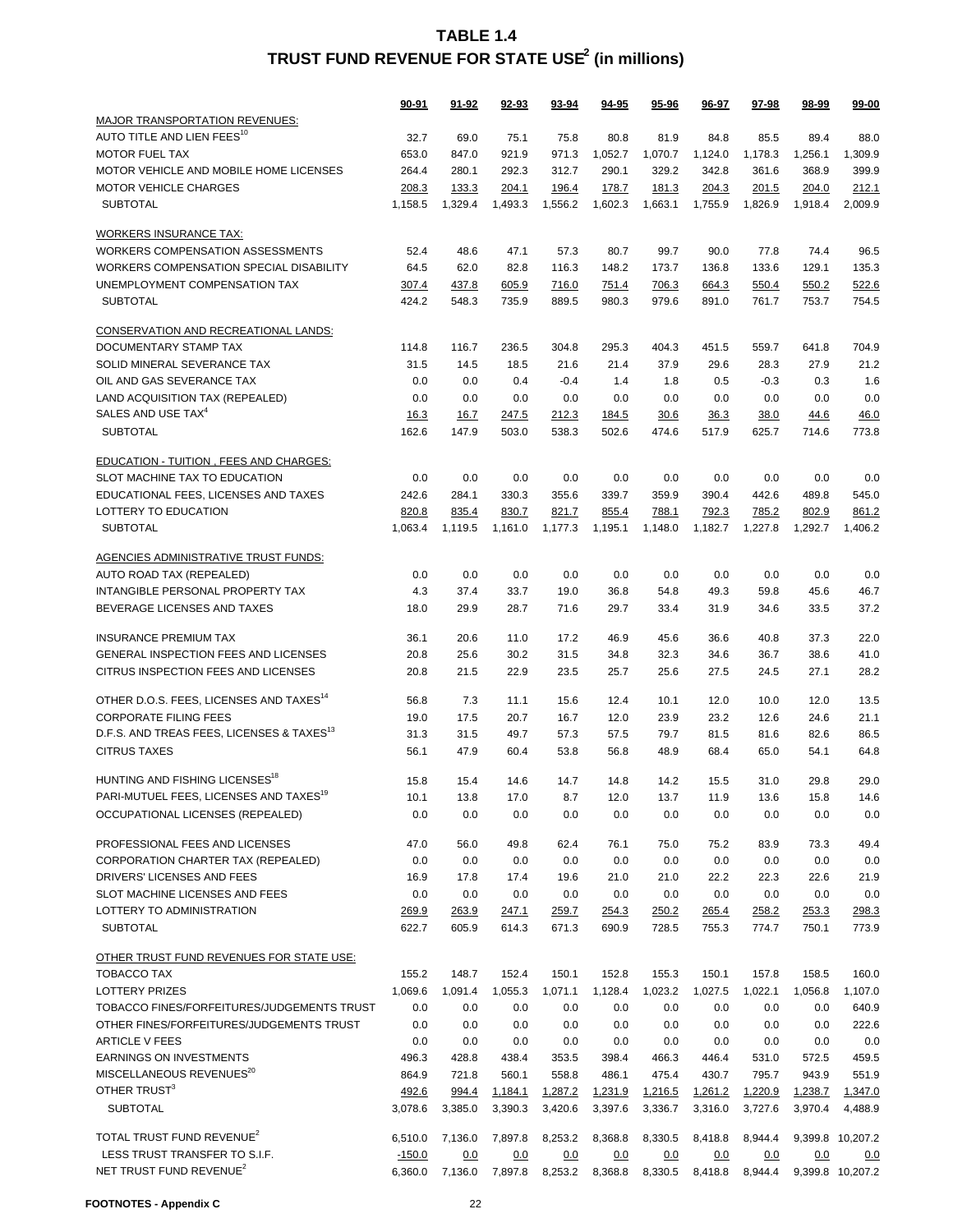|                                                                         | 00-01    | $01 - 02$ | 02-03    | 03-04    | 04-05      | 05-06      | 06-07    | 07-08      | 08-09      |
|-------------------------------------------------------------------------|----------|-----------|----------|----------|------------|------------|----------|------------|------------|
| MAJOR TRANSPORTATION REVENUES:                                          |          |           |          |          |            |            |          |            |            |
| AUTO TITLE AND LIEN FEES <sup>10</sup>                                  | 114.0    | 98.7      | 101.2    | 108.3    | 110.9      | 114.8      | 109.7    | 100.9      | 86.9       |
| <b>MOTOR FUEL TAX</b>                                                   | 1,379.7  | 1,441.2   | 1,519.0  | 1,616.3  | 1,669.4    | 1,814.4    | 1,871.1  | 1,867.4    | 1,824.3    |
| MOTOR VEHICLE AND MOBILE HOME LICENSES                                  | 411.4    | 450.7     | 454.2    | 494.0    | 514.3      | 554.4      | 572.3    | 536.3      | 499.9      |
| <b>MOTOR VEHICLE CHARGES</b>                                            | 222.7    | 210.8     | 214.5    | 222.7    | 239.3      | 248.0      | 246.2    | 246.8      | 236.9      |
| <b>SUBTOTAL</b>                                                         | 2,127.9  | 2,201.4   | 2,288.9  | 2,441.4  | 2,534.0    | 2,731.7    | 2,799.3  | 2,751.4    | 2,648.0    |
|                                                                         |          |           |          |          |            |            |          |            |            |
| <b>WORKERS INSURANCE TAX:</b>                                           |          |           |          |          |            |            |          |            |            |
| <b>WORKERS COMPENSATION ASSESSMENTS</b>                                 | 110.6    | 135.7     | 150.7    | 127.4    | 108.3      | 71.0       | 53.4     | 33.6       | 17.1       |
| WORKERS COMPENSATION SPECIAL DISABILITY                                 | 161.9    | 171.2     | 177.9    | 199.2    | 224.7      | 248.7      | 239.5    | 189.3      | 144.1      |
| UNEMPLOYMENT COMPENSATION TAX                                           | 519.5    | 619.2     | 694.2    | 931.1    | 1,152.0    | 1,233.3    | 1,037.6  | 874.6      | 879.5      |
| <b>SUBTOTAL</b>                                                         | 792.0    | 926.1     | 1,022.7  | 1,257.7  | 1,485.0    | 1,552.9    | 1,330.5  | 1,097.5    | 1,040.6    |
| <b>CONSERVATION AND RECREATIONAL LANDS:</b>                             |          |           |          |          |            |            |          |            |            |
| DOCUMENTARY STAMP TAX                                                   | 764.0    | 908.9     | 1,084.3  | 1,351.5  | 1,636.1    | 2,658.4    | 2,286.9  | 1,678.2    | 956.3      |
| SOLID MINERAL SEVERANCE TAX                                             | 18.7     | 18.0      | 19.2     | 28.6     | 23.6       | 19.0       | 18.0     | 22.3       | 51.8       |
| OIL AND GAS SEVERANCE TAX                                               | 2.8      | $-1.0$    | 0.6      | 1.2      | 2.0        | 1.1        | 0.9      | 2.7        | 2.1        |
| LAND ACQUISITION TAX (REPEALED)                                         | 0.0      | 0.0       | 0.0      | 0.0      | 0.0        | 0.0        | 0.0      | 0.0        | 0.0        |
| SALES AND USE TAX <sup>4</sup>                                          | 49.5     | 51.6      | 52.2     | 55.0     | 59.0       | 62.9       | 63.9     | 63.9       | 60.7       |
| <b>SUBTOTAL</b>                                                         | 835.0    | 977.5     | 1,156.3  | 1,436.3  | 1,720.7    | 2,741.4    | 2,369.7  | 1,767.1    | 1.070.9    |
|                                                                         |          |           |          |          |            |            |          |            |            |
| <b>EDUCATION - TUITION, FEES AND CHARGES:</b>                           |          |           |          |          |            |            |          |            |            |
| SLOT MACHINE TAX TO EDUCATION                                           | 0.0      | 0.0       | 0.0      | 0.0      | 0.0        | 0.0        | 48.2     | 122.3      | 104.1      |
| EDUCATIONAL FEES, LICENSES AND TAXES                                    | 593.6    | 687.9     | 742.6    | 502.9    | 0.1        | 0.0        | 0.0      | 0.0        | 0.0        |
| LOTTERY TO EDUCATION                                                    | 873.1    | 891.7     | 966.3    | 970.7    | 1,028.6    | 1,218.5    | 1,256.4  | 1,277.1    | 1,284.8    |
| <b>SUBTOTAL</b>                                                         | 1,466.7  | 1.579.6   | 1.708.9  | 1,473.6  | 1,028.7    | 1,218.5    | 1,304.5  | 1,399.4    | 1,388.9    |
|                                                                         |          |           |          |          |            |            |          |            |            |
| <b>AGENCIES ADMINISTRATIVE TRUST FUNDS:</b><br>AUTO ROAD TAX (REPEALED) | 0.0      | 0.0       | 0.0      | 0.0      | 0.0        | 0.0        | 0.0      | 0.0        | 0.0        |
| INTANGIBLE PERSONAL PROPERTY TAX                                        | 20.3     | 55.0      | 60.1     | 60.6     | 0.0        | 0.0        | 0.0      | 0.0        | 0.0        |
| BEVERAGE LICENSES AND TAXES                                             | 40.7     | 41.4      | 43.2     | 40.9     | 69.3       | 75.5       | 39.7     | 23.3       | 30.7       |
|                                                                         |          |           |          |          |            |            |          |            |            |
| <b>INSURANCE PREMIUM TAX</b>                                            | 38.7     | 31.5      | 41.7     | 58.3     | 53.0       | 57.8       | 80.0     | 36.2       | 43.7       |
| GENERAL INSPECTION FEES AND LICENSES                                    | 40.6     | 45.5      | 48.1     | 50.0     | 52.0       | 50.6       | 52.5     | 53.3       | 61.0       |
| CITRUS INSPECTION FEES AND LICENSES                                     | 29.3     | 30.5      | 23.8     | 22.9     | 19.3       | 20.8       | 19.7     | 19.0       | 18.2       |
|                                                                         |          |           |          |          |            |            |          |            |            |
| OTHER D.O.S. FEES, LICENSES AND TAXES <sup>14</sup>                     | 17.5     | 15.5      | 6.1      | 1.8      | 2.0        | 0.0        | 0.0      | 0.0        | 0.0        |
| <b>CORPORATE FILING FEES</b>                                            | 21.1     | 19.6      | 22.0     | 0.0      | 0.0        | 0.0        | 0.0      | 0.0        | 0.0        |
| D.F.S. AND TREAS FEES, LICENSES & TAXES <sup>13</sup>                   | 94.0     | 111.1     | 128.5    | 105.4    | 110.4      | 124.0      | 135.0    | 138.1      | 160.6      |
| <b>CITRUS TAXES</b>                                                     | 60.2     | 54.2      | 48.4     | 48.6     | 30.5       | 33.5       | 41.8     | 53.2       | 49.0       |
| HUNTING AND FISHING LICENSES <sup>18</sup>                              | 30.8     | 34.0      | 33.9     | 37.2     | 35.1       | 36.5       | 36.2     | 44.3       | 45.1       |
| PARI-MUTUEL FEES, LICENSES AND TAXES <sup>19</sup>                      | 18.1     | 16.5      | 15.3     | 8.3      | 13.6       | 17.6       | 1.8      | 11.4       | 14.1       |
| OCCUPATIONAL LICENSES (REPEALED)                                        | 0.0      | 0.0       | 0.0      | 0.0      | 0.0        | 0.0        | 0.0      | 0.0        | 0.0        |
|                                                                         |          |           |          |          |            |            |          |            |            |
| PROFESSIONAL FEES AND LICENSES                                          | 53.7     | 46.7      | 66.1     | 66.5     | 80.9       | 75.5       | 71.2     | 56.0       | 69.2       |
| CORPORATION CHARTER TAX (REPEALED)                                      | 0.0      | 0.0       | 0.0      | 0.0      | 0.0        | 0.0        | 0.0      | 0.0        | 0.0        |
| DRIVERS' LICENSES AND FEES                                              | 28.9     | 29.7      | 30.9     | 45.7     | 58.6       | 59.8       | 56.4     | 50.5       | 51.2       |
| SLOT MACHINE LICENSES AND FEES                                          | 0.0      | 0.0       | 0.0      | 0.0      | 0.0        | 0.0        | 13.4     | 5.6        | 5.0        |
| LOTTERY TO ADMINISTRATION                                               | 284.2    | 289.3     | 361.3    | 391.2    | 364.8      | 420.8      | 424.6    | 422.9      | 414.6      |
| <b>SUBTOTAL</b>                                                         | 778.2    | 820.5     | 929.5    | 937.4    | 889.6      | 972.4      | 972.4    | 913.8      | 962.5      |
| OTHER TRUST FUND REVENUES FOR STATE USE:                                |          |           |          |          |            |            |          |            |            |
| TOBACCO TAX                                                             | 157.3    | 159.8     | 158.3    | 159.1    | 170.1      | 167.8      | 163.6    | 161.8      | 157.0      |
| <b>LOTTERY PRIZES</b>                                                   | 1,140.5  | 1,165.8   | 1,555.8  | 1,724.5  | 2,094.2    | 2,349.3    | 2,461.6  | 2,504.0    | 2,260.8    |
| TOBACCO FINES/FORFEITURES/JUDGEMENTS TRUST                              | 743.3    | 765.8     | 546.5    | 364.0    | 378.3      | 389.7      | 396.4    | 398.4      | 388.8      |
| OTHER FINES/FORFEITURES/JUDGEMENTS TRUST                                | 204.3    | 258.3     | 281.6    | 188.4    | 209.1      | 270.8      | 256.2    | 299.9      | 276.2      |
| <b>ARTICLE V FEES</b>                                                   | 0.0      | 0.0       | 0.0      | 0.0      | 0.0        | 10.4       | $-5.5$   | $-1.2$     | 1.3        |
| <b>EARNINGS ON INVESTMENTS</b>                                          | 639.7    | 512.7     | 456.7    | 331.5    | 303.1      | 351.0      | 535.7    | 615.8      | 311.5      |
| MISCELLANEOUS REVENUES <sup>20</sup>                                    | 474.5    | 433.3     | 469.0    | 132.5    | 137.2      | 162.9      | 169.2    | 187.6      | 176.6      |
| OTHER TRUST <sup>3</sup>                                                | 1,355.7  | 1,574.6   | 1,715.8  | 1,860.5  | 2,032.9    | 2,130.5    | 2,411.5  | 2,302.0    | 2,698.4    |
| <b>SUBTOTAL</b>                                                         | 4,715.2  | 4,870.3   | 5,183.8  | 4,760.5  | 5,325.0    | 5,832.2    | 6,388.7  | 6,468.3    | 6,270.5    |
|                                                                         |          |           |          |          |            |            |          |            |            |
| TOTAL TRUST FUND REVENUE <sup>2</sup>                                   | 10,715.0 | 11,375.3  | 12,290.0 | 12,306.9 | 12,983.0   | 15,049.1   | 15,165.2 | 14,397.5   | 13,381.5   |
| LESS TRUST TRANSFER TO S.I.F.                                           | 0.0      | 0.0       | 0.0      | 0.0      | <u>0.0</u> | <u>0.0</u> | 0.0      | <u>0.0</u> | <u>0.0</u> |
| NET TRUST FUND REVENUE <sup>2</sup>                                     | 10,715.0 | 11,375.3  | 12,290.0 | 12,306.9 | 12,983.0   | 15,049.1   | 15,165.2 | 14,397.5   | 13,381.5   |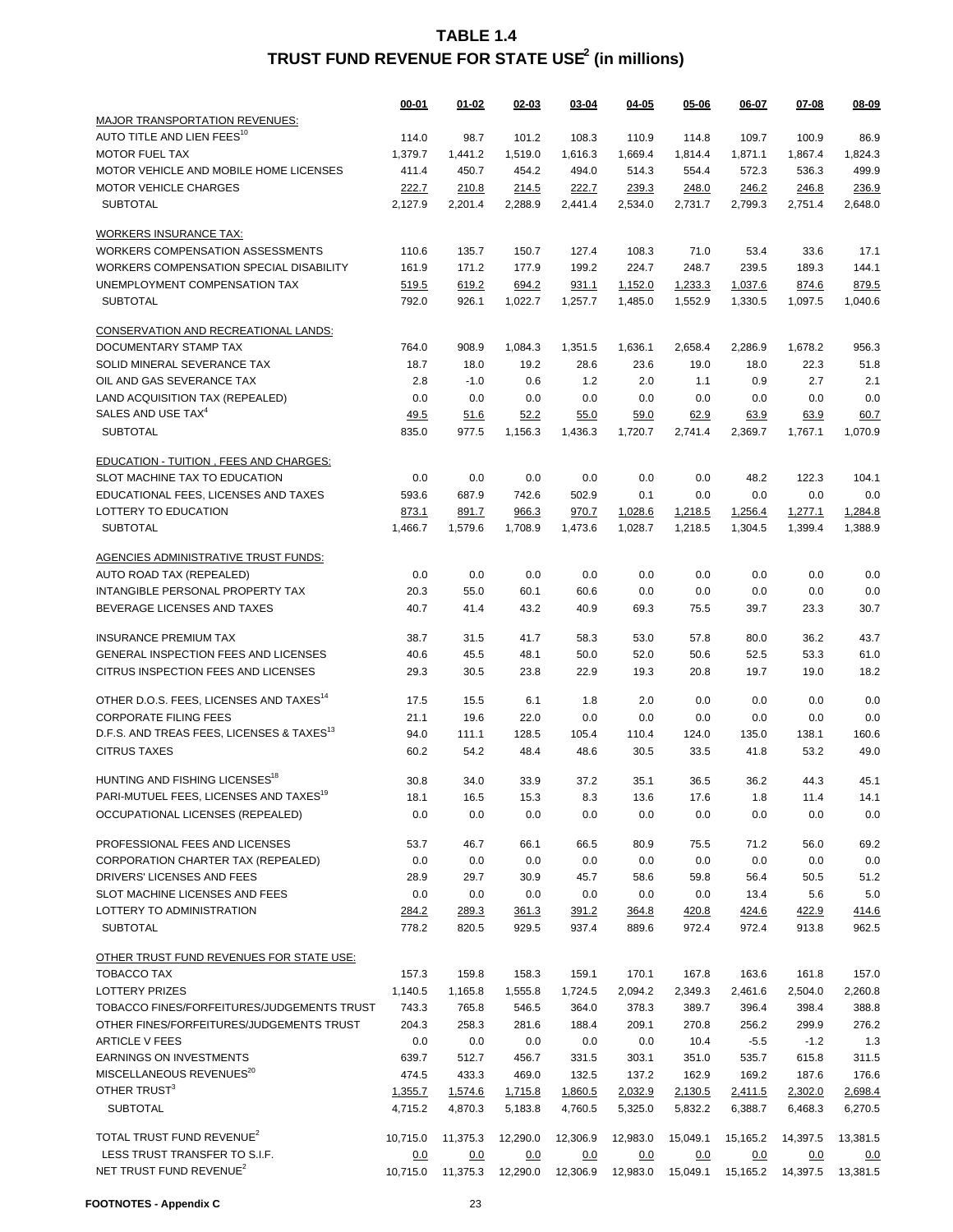|                                                       | 09-10    | 10-11      | 11-12    | 12-13    | 13-14    | 14-15    | $15 - 16$ | 16-17    |
|-------------------------------------------------------|----------|------------|----------|----------|----------|----------|-----------|----------|
| MAJOR TRANSPORTATION REVENUES:                        |          |            |          |          |          |          |           |          |
| AUTO TITLE AND LIEN FEES <sup>10</sup>                | 118.1    | 123.4      | 130.1    | 138.1    | 144.6    | 150.0    | 154.6     | 158.2    |
| <b>MOTOR FUEL TAX</b>                                 | 1,855.4  | 1,865.7    | 1,950.9  | 2,043.8  | 2,137.2  | 2,236.8  | 2,336.8   | 2,434.7  |
| MOTOR VEHICLE AND MOBILE HOME LICENSES                | 777.2    | 939.7      | 962.5    | 995.6    | 1,029.5  | 1,058.4  | 1,086.2   | 1,112.3  |
| <b>MOTOR VEHICLE CHARGES</b>                          | 289.0    | 213.0      | 223.2    | 236.2    | 249.7    | 260.2    | 268.9     | 277.0    |
| <b>SUBTOTAL</b>                                       | 3,039.6  | 3,141.8    | 3,266.7  | 3,413.7  | 3,561.0  | 3,705.5  | 3,846.3   | 3,982.3  |
| <b>WORKERS INSURANCE TAX:</b>                         |          |            |          |          |          |          |           |          |
| <b>WORKERS COMPENSATION ASSESSMENTS</b>               | 19.5     | 20.1       | 21.0     | 22.0     | 23.1     | 24.2     | 25.3      | 26.4     |
| WORKERS COMPENSATION SPECIAL DISABILITY               | 112.4    | 60.7       | 14.8     | 14.8     | 14.8     | 14.8     | 14.8      | 14.8     |
| UNEMPLOYMENT COMPENSATION TAX                         | 1,155.5  | 1,594.8    | 2,557.4  | 2,947.6  | 2,908.2  | 2,476.5  | 2,029.6   | 1,850.7  |
| <b>SUBTOTAL</b>                                       | 1,287.5  | 1,675.6    | 2,593.2  | 2,984.4  | 2,946.0  | 2,515.4  | 2,069.6   | 1,891.9  |
| <b>CONSERVATION AND RECREATIONAL LANDS:</b>           |          |            |          |          |          |          |           |          |
| DOCUMENTARY STAMP TAX                                 | 900.7    | 923.9      | 1,036.2  | 1,172.4  | 1,081.7  | 1,129.9  | 1,178.5   | 1,206.7  |
| SOLID MINERAL SEVERANCE TAX                           | 39.4     | 20.6       | 12.2     | 11.9     | 11.9     | 11.9     | 18.2      | 18.2     |
| OIL AND GAS SEVERANCE TAX                             | 1.3      | 0.9        | 0.9      | 1.0      | 1.0      | 1.0      | 1.1       | 1.2      |
| LAND ACQUISITION TAX (REPEALED)                       | 0.0      | 0.0        | 0.0      | 0.0      | 0.0      | 0.0      | 0.0       | 0.0      |
| SALES AND USE TAX <sup>4</sup>                        | 23.7     | 23.7       | 23.7     | 23.7     | 23.6     | 23.7     | 23.7      | 23.7     |
| <b>SUBTOTAL</b>                                       | 965.1    | 969.1      | 1,073.1  | 1,209.1  | 1,118.3  | 1.166.5  | 1,221.5   | 1,249.8  |
| EDUCATION - TUITION, FEES AND CHARGES:                |          |            |          |          |          |          |           |          |
| SLOT MACHINE TAX TO EDUCATION                         | 136.4    | 125.5      | 140.8    | 145.5    | 162.0    | 164.7    | 167.2     | 169.6    |
| EDUCATIONAL FEES, LICENSES AND TAXES                  | 0.0      | 0.0        | 0.0      | 0.0      | 0.0      | 0.0      | 0.0       | 0.0      |
| LOTTERY TO EDUCATION                                  | 1,247.3  | 1,180.8    | 1,186.0  | 1,200.6  | 1,219.3  | 1,238.5  | 1,256.8   | 1,274.3  |
| <b>SUBTOTAL</b>                                       | 1,383.8  | 1,306.3    | 1,326.8  | 1,346.1  | 1.381.3  | 1.403.2  | 1,424.1   | 1,443.9  |
|                                                       |          |            |          |          |          |          |           |          |
| <b>AGENCIES ADMINISTRATIVE TRUST FUNDS:</b>           |          |            |          |          |          |          |           |          |
| AUTO ROAD TAX (REPEALED)                              | 0.0      | 0.0        | 0.0      | 0.0      | 0.0      | 0.0      | 0.0       | 0.0      |
| INTANGIBLE PERSONAL PROPERTY TAX                      | 0.0      | 0.0        | 0.0      | 0.0      | 0.0      | 0.0      | 0.0       | 0.0      |
| BEVERAGE LICENSES AND TAXES                           | 27.6     | 34.7       | 35.1     | 35.6     | 36.3     | 36.9     | 37.4      | 38.0     |
| <b>INSURANCE PREMIUM TAX</b>                          | 51.0     | 53.3       | 54.7     | 56.7     | 58.5     | 59.5     | 61.9      | 64.4     |
| GENERAL INSPECTION FEES AND LICENSES                  | 57.4     | 57.7       | 58.1     | 58.8     | 59.7     | 60.6     | 61.5      | 62.4     |
| CITRUS INSPECTION FEES AND LICENSES                   | 14.8     | 15.9       | 16.5     | 17.2     | 17.9     | 18.5     | 18.9      | 19.3     |
| OTHER D.O.S. FEES, LICENSES AND TAXES <sup>14</sup>   | 0.0      | 0.0        | 0.0      | 0.0      | 0.0      | 0.0      | 0.0       | 0.0      |
| <b>CORPORATE FILING FEES</b>                          | 0.0      | 0.0        | 0.0      | 0.0      | 0.0      | 0.0      | 0.0       | 0.0      |
| D.F.S. AND TREAS FEES, LICENSES & TAXES <sup>13</sup> | 116.7    | 122.3      | 123.1    | 124.8    | 126.6    | 128.8    | 130.5     | 132.5    |
| <b>CITRUS TAXES</b>                                   | 41.4     | 43.7       | 48.3     | 49.5     | 50.8     | 52.0     | 53.1      | 54.1     |
|                                                       |          |            |          |          |          |          |           |          |
| HUNTING AND FISHING LICENSES <sup>18</sup>            | 47.5     | 47.7       | 48.0     | 48.6     | 49.4     | 50.2     | 50.9      | 51.6     |
| PARI-MUTUEL FEES, LICENSES AND TAXES <sup>19</sup>    | 10.9     | 13.7       | 14.0     | 13.9     | 14.1     | 14.2     | 14.2      | 14.2     |
| OCCUPATIONAL LICENSES (REPEALED)                      | 0.0      | 0.0        | 0.0      | 0.0      | 0.0      | 0.0      | 0.0       | 0.0      |
| PROFESSIONAL FEES AND LICENSES                        | 61.2     | 75.9       | 61.6     | 76.9     | 62.6     | 78.1     | 63.5      | 79.2     |
| CORPORATION CHARTER TAX (REPEALED)                    | 0.0      | 0.0        | 0.0      | 0.0      | 0.0      | 0.0      | 0.0       | 0.0      |
| DRIVERS' LICENSES AND FEES                            | 125.1    | 140.5      | 141.0    | 141.4    | 141.0    | 143.1    | 145.2     | 147.1    |
| SLOT MACHINE LICENSES AND FEES                        | 4.6      | 6.0        | 6.0      | 6.0      | 6.0      | 6.0      | 6.0       | 6.0      |
| LOTTERY TO ADMINISTRATION                             | 337.1    | 310.9      | 314.8    | 318.7    | 323.7    | 328.6    | 333.2     | 337.6    |
| <b>SUBTOTAL</b>                                       | 895.3    | 922.3      | 921.1    | 948.0    | 946.6    | 976.4    | 976.3     | 1,006.4  |
| OTHER TRUST FUND REVENUES FOR STATE USE:              |          |            |          |          |          |          |           |          |
| <b>TOBACCO TAX</b>                                    | 1,129.1  | 1,122.8    | 1,115.9  | 1,110.5  | 1,107.1  | 1,104.9  | 1,101.7   | 1,097.6  |
| <b>LOTTERY PRIZES</b>                                 | 2,324.7  | 2,438.1    | 2,465.0  | 2,495.6  | 2,535.1  | 2,574.9  | 2,613.1   | 2,649.4  |
| TOBACCO FINES/FORFEITURES/JUDGEMENTS TRUST            | 363.7    | 347.0      | 349.1    | 349.5    | 351.1    | 354.1    | 358.1     | 363.0    |
| OTHER FINES/FORFEITURES/JUDGEMENTS TRUST              | 279.7    | 280.8      | 282.8    | 286.3    | 290.8    | 295.4    | 299.8     | 304.0    |
| <b>ARTICLE V FEES</b>                                 | 453.5    | 475.6      | 467.9    | 454.9    | 440.9    | 442.9    | 444.6     | 450.6    |
| EARNINGS ON INVESTMENTS                               | 153.0    | 153.3      | 135.1    | 197.3    | 300.6    | 338.4    | 369.1     | 423.9    |
| MISCELLANEOUS REVENUES <sup>20</sup>                  | 157.2    | 157.9      | 159.0    | 160.9    | 163.5    | 166.0    | 168.5     | 170.8    |
| OTHER TRUST <sup>3</sup>                              | 2,683.9  | 2,695.0    | 2,713.8  | 2,747.4  | 2,791.0  | 2,834.7  | 2,876.8   | 2,916.8  |
| <b>SUBTOTAL</b>                                       | 7,544.8  | 7,670.5    | 7,688.5  | 7,802.4  | 7,980.1  | 8,111.5  | 8,231.6   | 8,376.0  |
| TOTAL TRUST FUND REVENUE <sup>2</sup>                 | 15,116.0 | 15,685.6   | 16,869.4 | 17,703.7 | 17,933.2 | 17,878.4 | 17,769.4  | 17,950.3 |
| LESS TRUST TRANSFER TO S.I.F.                         | 0.0      | <u>0.0</u> | 0.0      | 0.0      | 0.0      | 0.0      | 0.0       | 0.0      |
| NET TRUST FUND REVENUE <sup>2</sup>                   | 15,116.0 | 15,685.6   | 16,869.4 | 17,703.7 | 17,933.2 | 17,878.4 | 17,769.4  | 17,950.3 |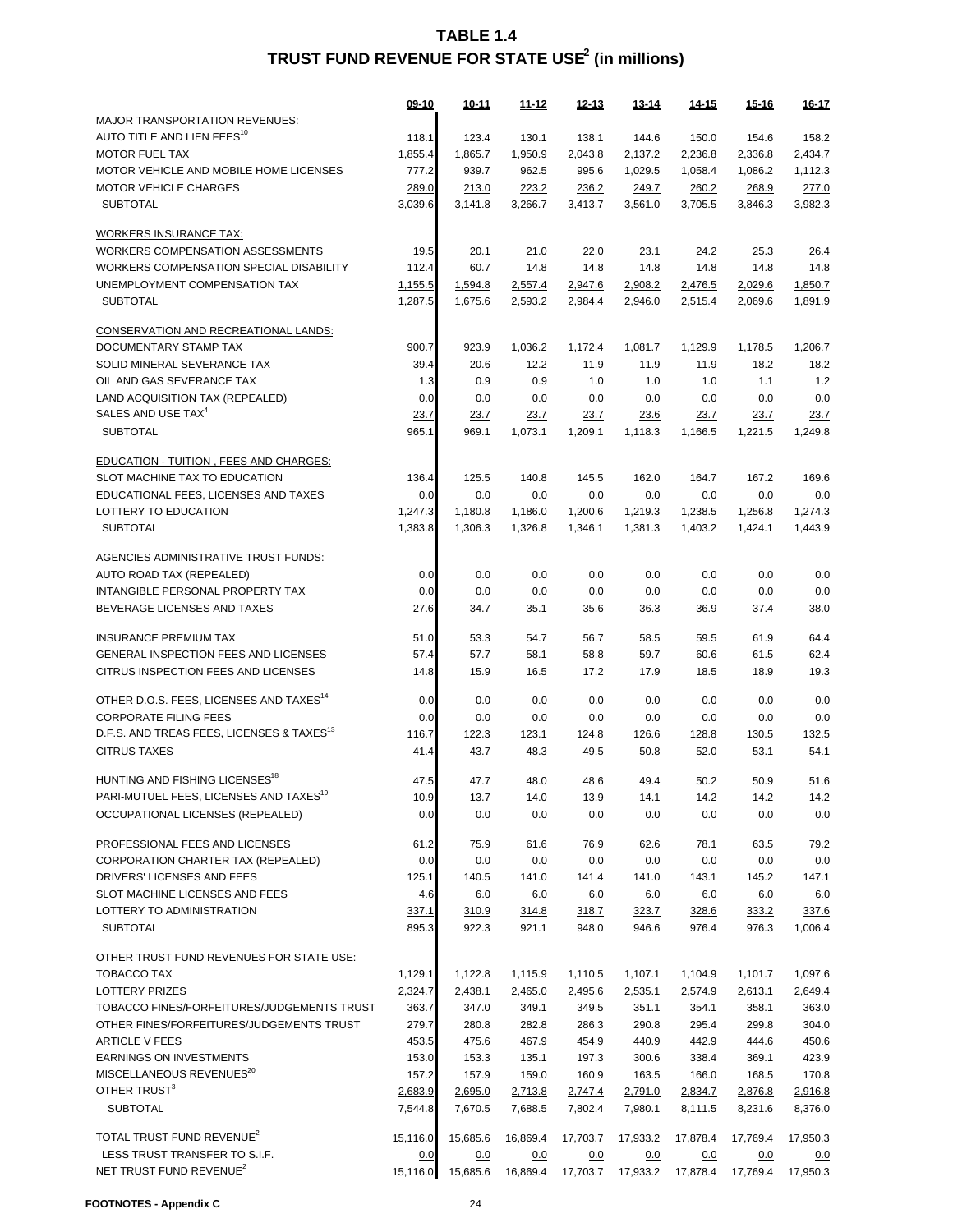|                                                       | 17-18          | 18-19        | 19-20      |
|-------------------------------------------------------|----------------|--------------|------------|
| <u>MAJOR TRANSPORTATION REVENUES:</u>                 |                |              |            |
| AUTO TITLE AND LIEN FEES <sup>10</sup>                | 161.8          | 165.5        | 169.1      |
| <b>MOTOR FUEL TAX</b>                                 | 2,531.2        | 2,623.9      | 2,732.7    |
| MOTOR VEHICLE AND MOBILE HOME LICENSES                | 1,137.3        | 1,161.2      | 1,183.8    |
| <b>MOTOR VEHICLE CHARGES</b>                          | <u> 283.8</u>  | <u>290.5</u> | 296.7      |
| <b>SUBTOTAL</b>                                       | 4.114.1        | 4,241.1      | 4,382.3    |
|                                                       |                |              |            |
| <b>WORKERS INSURANCE TAX:</b>                         |                |              |            |
| <b>WORKERS COMPENSATION ASSESSMENTS</b>               | 27.5           | 28.7         | 29.9       |
| WORKERS COMPENSATION SPECIAL DISABILITY               | 14.8           | 14.8         | 14.8       |
| UNEMPLOYMENT COMPENSATION TAX                         | 1,712.3        | 1,555.2      | 1,513.3    |
| <b>SUBTOTAL</b>                                       | 1,754.6        | 1,598.6      | 1,558.0    |
| <u>CONSERVATION AND RECREATIONAL LANDS:</u>           |                |              |            |
| DOCUMENTARY STAMP TAX                                 | 1,237.3        | 1,265.1      | 1,291.7    |
| SOLID MINERAL SEVERANCE TAX                           | 18.2           | 18.1         | 18.1       |
| OIL AND GAS SEVERANCE TAX                             | 1.1            | 1.1          | 1.3        |
| LAND ACQUISITION TAX (REPEALED)                       | 0.0            | 0.0          | 0.0        |
| SALES AND USE TAX <sup>4</sup>                        | 23.7           | 23.7         | 23.7       |
| <b>SUBTOTAL</b>                                       | 1.280.3        | 1,308.0      | 1,334.8    |
|                                                       |                |              |            |
| <u> EDUCATION - TUITION , FEES AND CHARGES:</u>       |                |              |            |
| SLOT MACHINE TAX TO EDUCATION                         | 172.0          | 174.3        | 176.6      |
| EDUCATIONAL FEES, LICENSES AND TAXES                  | 0.0            | 0.0          | 0.0        |
| LOTTERY TO EDUCATION                                  | 1,291.1        | 1,307.6      | 1,324.0    |
| <b>SUBTOTAL</b>                                       | 1,463.1        | 1,481.9      | 1,500.6    |
|                                                       |                |              |            |
| AGENCIES ADMINISTRATIVE TRUST FUNDS:                  |                |              |            |
| AUTO ROAD TAX (REPEALED)                              | 0.0            | 0.0          | 0.0        |
| INTANGIBLE PERSONAL PROPERTY TAX                      | 0.0            | 0.0          | 0.0        |
| BEVERAGE LICENSES AND TAXES                           | 38.5           | 39.0         | 39.4       |
| <b>INSURANCE PREMIUM TAX</b>                          | 67.0           | 69.7         | 72.5       |
| <b>GENERAL INSPECTION FEES AND LICENSES</b>           | 63.2           | 64.0         | 64.8       |
| CITRUS INSPECTION FEES AND LICENSES                   | 19.7           | 20.1         | 20.5       |
|                                                       |                |              |            |
| OTHER D.O.S. FEES, LICENSES AND TAXES <sup>14</sup>   | 0.0            | 0.0          | 0.0        |
| <b>CORPORATE FILING FEES</b>                          | 0.0            | 0.0          | 0.0        |
| D.F.S. AND TREAS FEES, LICENSES & TAXES <sup>13</sup> | 134.1          | 136.0        | 137.5      |
| <b>CITRUS TAXES</b>                                   | 55.2           | 56.3         | 57.4       |
|                                                       |                |              |            |
| HUNTING AND FISHING LICENSES <sup>18</sup>            | 52.3           | 53.0         | 53.6       |
| PARI-MUTUEL FEES, LICENSES AND TAXES <sup>19</sup>    | 14.2           | 14.1         | 14.1       |
| OCCUPATIONAL LICENSES (REPEALED)                      | 0.0            | 0.0          | 0.0        |
|                                                       |                |              |            |
| PROFESSIONAL FEES AND LICENSES                        | 64.4           | 80.2         | 65.2       |
| CORPORATION CHARTER TAX (REPEALED)                    | 0.0            | 0.0          | 0.0        |
| DRIVERS' LICENSES AND FEES                            | 149.0          | 150.9        | 152.8      |
| SLOT MACHINE LICENSES AND FEES                        | 6.0            | 6.0          | 6.0        |
| LOTTERY TO ADMINISTRATION                             | <u>341.9</u>   | <u>346.1</u> | 350.2      |
| <b>SUBTOTAL</b>                                       | 1,005.4        | 1,035.3      | 1,034.2    |
| <u>OTHER TRUST FUND REVENUES FOR STATE USE:</u>       |                |              |            |
| TOBACCO TAX                                           | 1,093.1        | 1,089.2      | 1,086.4    |
| <b>LOTTERY PRIZES</b>                                 | 2,684.4        | 2,718.7      | 2,752.7    |
| TOBACCO FINES/FORFEITURES/JUDGEMENTS TRUST            | 368.2          | 373.5        | 378.7      |
| OTHER FINES/FORFEITURES/JUDGEMENTS TRUST              | 308.0          | 311.9        | 315.8      |
| <b>ARTICLE V FEES</b>                                 | 456.4          | 462.2        | 467.9      |
| <b>EARNINGS ON INVESTMENTS</b>                        | 437.1          | 450.4        | 465.0      |
| MISCELLANEOUS REVENUES <sup>20</sup>                  | 173.1          | 175.3        | 177.5      |
| OTHER TRUST <sup>3</sup>                              | <u>2,955.3</u> | 2,993.1      | 3,030.5    |
| <b>SUBTOTAL</b>                                       | 8,475.7        | 8,574.2      | 8,674.6    |
|                                                       |                |              |            |
| TOTAL TRUST FUND REVENUE <sup>2</sup>                 | 18,093.2       | 18,239.2     | 18,484.5   |
| LESS TRUST TRANSFER TO S.I.F.                         | <u>0.0</u>     | <u>0.0</u>   | <u>0.0</u> |
| NET TRUST FUND REVENUE <sup>2</sup>                   | 18,093.2       | 18,239.2     | 18,484.5   |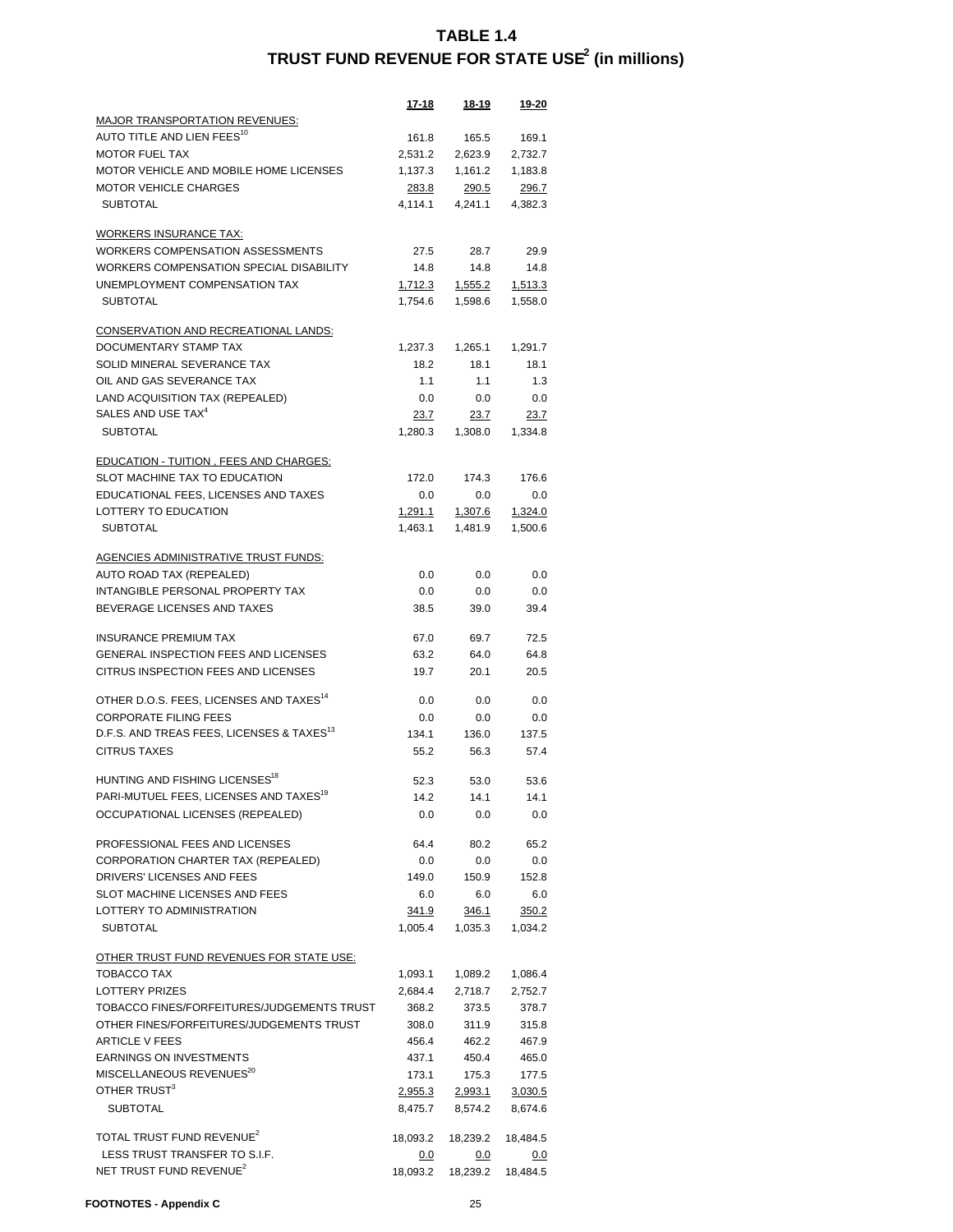|                                                   | 70-71 | 71-72 | 72-73 | 73-74 | 74-75 | 75-76 | 76-77 | <u>77-78</u> |
|---------------------------------------------------|-------|-------|-------|-------|-------|-------|-------|--------------|
| SALES AND USE TAX <sup>5, 7</sup>                 | 0.0   | 0.0   | 0.0   | 0.0   | 0.0   | 0.0   | 0.0   | 0.0          |
| BEVERAGE LICENSES AND TAXES                       | 2.2   | 5.3   | 5.5   | 5.5   | 5.8   | 6.0   | 6.1   | 6.3          |
| DOCUMENTARY STAMP TAX                             | 0.0   | 0.0   | 0.0   | 0.0   | 0.0   | 0.0   | 0.0   | 0.0          |
| AUTO ROAD TAX (REPEALED)                          | 1.1   | 0.5   | 1.0   | 2.0   | 1.6   | 1.3   | 1.5   | 1.5          |
| <b>INSURANCE PREMIUM TAX</b>                      | 5.9   | 7.0   | 8.2   | 8.1   | 10.1  | 10.3  | 13.7  | 12.2         |
| ARTICLE V FEES <sup>6</sup>                       | 0.0   | 0.0   | 0.0   | 0.0   | 0.0   | 0.0   | 0.0   | 0.0          |
| PARI-MUTUEL FEES, LICENSES AND TAXES <sup>8</sup> | 29.9  | 29.9  | 29.9  | 29.9  | 29.9  | 29.9  | 29.9  | 29.9         |
| INTANGIBLE PERSONAL PROPERTY TAX <sup>8</sup>     | 21.5  | 24.1  | 40.7  | 36.1  | 36.0  | 39.3  | 47.4  | 54.3         |
| <b>MOTOR FUEL TAX</b>                             | 104.9 | 137.7 | 170.4 | 179.0 | 181.6 | 185.1 | 192.4 | 203.6        |
| OIL AND GAS SEVERANCE TAX                         | 0.1   | 0.2   | 0.9   | 2.9   | 3.7   | 5.2   | 5.3   | 5.7          |
| SOLID MINERAL SEVERANCE TAX                       | 0.0   | 0.0   | 0.0   | 0.0   | 0.0   | 0.0   | 0.0   | 0.0          |
| <b>GROSS RECEIPTS TAX<sup>11</sup></b>            | 21.1  | 24.0  | 28.8  | 35.5  | 45.3  | 55.3  | 60.8  | 70.8         |
| MOTOR VEHICLE AND MOBILE HOME LICENSES            | 32.6  | 35.2  | 41.4  | 65.3  | 70.6  | 74.0  | 79.8  | 77.7         |
| <b>TOBACCO TAXES</b>                              | 73.1  | 90.9  | 120.3 | 144.0 | 147.3 | 151.7 | 154.6 | 160.0        |
| OTHER FEES, LICENSES AND TAXES <sup>12</sup>      | 0.3   | 0.3   | 0.3   | 0.4   | 0.6   | 0.5   | 0.5   | 0.5          |
| <b>TOTAL LOCAL GOVERNMENT</b>                     | 292.8 | 355.1 | 447.4 | 508.8 | 532.5 | 558.6 | 592.1 | 622.6        |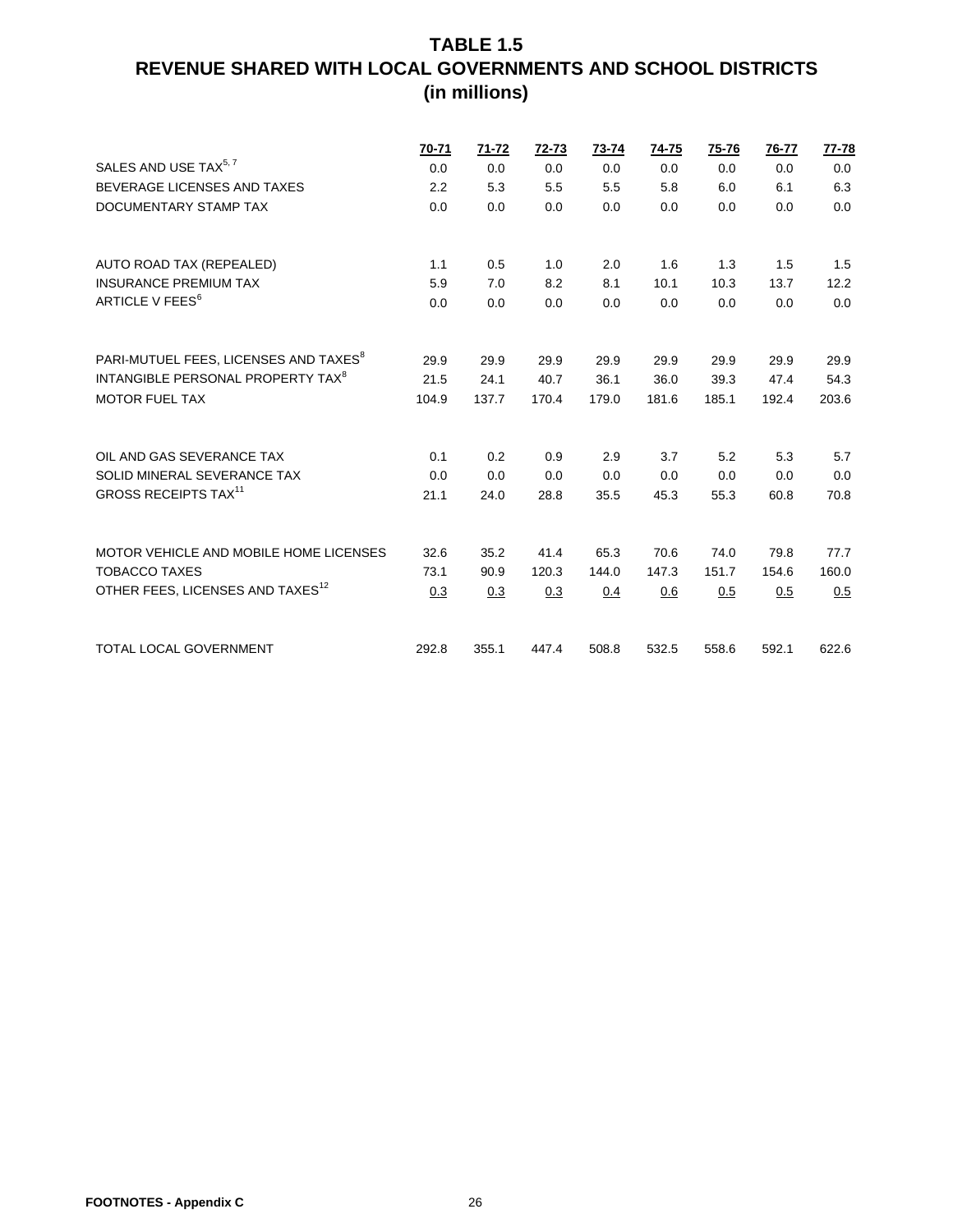|                                                   | <u>78-79</u> | <u>79-80</u> | 80-81 | 81-82 | 82-83   | 83-84   | 84-85   | 85-86   |
|---------------------------------------------------|--------------|--------------|-------|-------|---------|---------|---------|---------|
| SALES AND USE TAX <sup>5, 7</sup>                 | 0.0          | 0.0          | 0.0   | 0.0   | 254.5   | 373.0   | 437.9   | 461.2   |
| BEVERAGE LICENSES AND TAXES                       | 6.6          | 7.2          | 7.5   | 14.4  | 5.2     | 9.1     | 9.2     | 9.3     |
| DOCUMENTARY STAMP TAX                             | 0.0          | 0.0          | 0.0   | 0.0   | 12.4    | 15.5    | 20.7    | 31.6    |
|                                                   |              |              |       |       |         |         |         |         |
| AUTO ROAD TAX (REPEALED)                          | 1.6          | 1.7          | 0.0   | 0.0   | 0.0     | 0.0     | 0.0     | 0.0     |
| <b>INSURANCE PREMIUM TAX</b>                      | 16.5         | 17.6         | 15.3  | 19.2  | 19.7    | 22.2    | 26.6    | 28.2    |
| ARTICLE V FEES <sup>6</sup>                       | 0.0          | 0.0          | 0.0   | 0.0   | 0.0     | 0.0     | 0.0     | 0.0     |
| PARI-MUTUEL FEES, LICENSES AND TAXES <sup>8</sup> |              |              |       |       |         |         |         |         |
| INTANGIBLE PERSONAL PROPERTY TAX <sup>8</sup>     | 29.9         | 29.9         | 29.9  | 29.9  | 29.9    | 29.9    | 29.9    | 29.9    |
|                                                   | 109.7        | 124.7        | 140.9 | 109.8 | 80.8    | 138.6   | 143.9   | 143.6   |
| <b>MOTOR FUEL TAX</b>                             | 215.3        | 208.8        | 208.6 | 212.6 | 216.5   | 229.6   | 235.8   | 243.4   |
| OIL AND GAS SEVERANCE TAX                         | 6.4          | 7.3          | 8.7   | 11.2  | 8.2     | 5.2     | 3.8     | 2.5     |
| SOLID MINERAL SEVERANCE TAX                       | 0.0          | 0.0          | 0.0   | 0.0   | 3.1     | 3.6     | 4.4     | 3.3     |
| <b>GROSS RECEIPTS TAX<sup>11</sup></b>            | 80.3         | 91.6         | 137.4 | 132.6 | 136.7   | 149.6   | 165.2   | 202.3   |
| MOTOR VEHICLE AND MOBILE HOME LICENSES            | 77.9         | 81.0         | 82.6  | 82.3  | 83.0    | 74.2    | 86.9    | 85.1    |
|                                                   |              |              |       |       |         |         |         |         |
| <b>TOBACCO TAXES</b>                              | 163.6        | 176.9        | 179.7 | 183.1 | 185.8   | 192.7   | 196.4   | 187.0   |
| OTHER FEES, LICENSES AND TAXES <sup>12</sup>      | 0.6          | 0.7          | 0.5   | 0.9   | 1.0     | 1.3     | 1.3     | 3.1     |
| <b>TOTAL LOCAL GOVERNMENT</b>                     | 708.4        | 747.4        | 811.1 | 795.9 | 1,036.8 | 1,244.5 | 1,362.0 | 1,430.4 |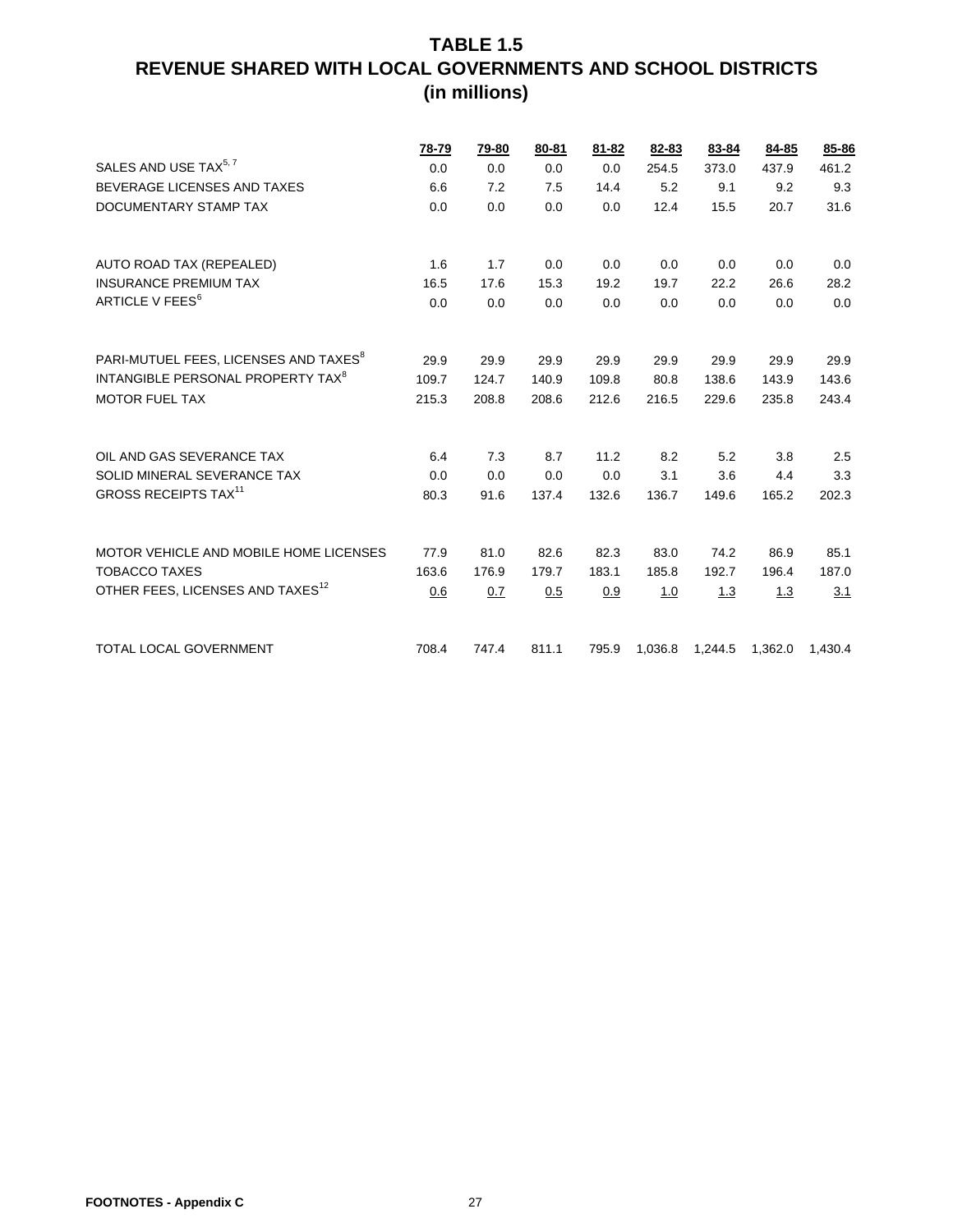|                                                   | 86-87   | 87-88   | 88-89   | 89-90 | 90-91                   | $91 - 92$ | 92-93 | 93-94           |
|---------------------------------------------------|---------|---------|---------|-------|-------------------------|-----------|-------|-----------------|
| SALES AND USE TAX <sup>5, 7</sup>                 | 507.0   | 617.3   | 669.6   | 697.9 | 706.0                   | 723.3     | 798.5 | 853.4           |
| BEVERAGE LICENSES AND TAXES                       | 9.6     | 10.1    | 9.9     | 9.8   | 10.0                    | 5.2       | 9.2   | 15.2            |
| DOCUMENTARY STAMP TAX                             | 39.2    | 52.5    | 40.1    | 37.9  | 29.0                    | 28.2      | 32.6  | 38.3            |
| AUTO ROAD TAX (REPEALED)                          | 0.0     | 0.0     | 0.0     | 0.0   | 0.0                     | 0.0       | 0.0   | 0.0             |
| <b>INSURANCE PREMIUM TAX</b>                      | 31.6    | 45.3    | 41.1    | 48.2  | 45.3                    | 45.7      | 45.9  | 51.0            |
| ARTICLE V FEES <sup>6</sup>                       | 0.0     | 0.0     | 0.0     | 0.0   | 0.0                     | 0.0       | 0.0   | 0.0             |
| PARI-MUTUEL FEES, LICENSES AND TAXES <sup>8</sup> | 29.9    | 29.9    | 29.9    | 29.9  | 29.9                    | 29.9      | 29.9  | 29.9            |
| INTANGIBLE PERSONAL PROPERTY TAX <sup>8</sup>     | 154.8   | 199.5   | 206.7   | 222.9 | 224.4                   | 224.4     | 257.3 | 287.5           |
| <b>MOTOR FUEL TAX</b>                             | 253.7   | 268.6   | 280.1   | 293.1 | 274.6                   | 257.7     | 266.9 | 297.9           |
| OIL AND GAS SEVERANCE TAX                         | 2.3     | 1.3     | 1.2     | 1.4   | 0.8                     | 1.5       | 1.0   | 0.9             |
| SOLID MINERAL SEVERANCE TAX                       | 4.7     | 3.4     | 1.9     | 4.2   | 4.5                     | 4.9       | 5.3   | 3.7             |
| <b>GROSS RECEIPTS TAX<sup>11</sup></b>            | 204.3   | 217.9   | 227.6   | 290.0 | 333.6                   | 391.4     | 447.8 | 459.4           |
| MOTOR VEHICLE AND MOBILE HOME LICENSES            | 86.9    | 89.5    | 93.1    | 97.6  | 102.6                   | 103.8     | 106.6 | 108.4           |
| <b>TOBACCO TAXES</b>                              | 193.4   | 207.6   | 202.4   | 199.0 | 167.1                   | 159.1     | 162.9 | 158.8           |
| OTHER FEES, LICENSES AND TAXES <sup>12</sup>      | 8.8     | 5.8     | 0.0     | 0.0   | 0.0                     | 0.0       | 0.0   | 0.0             |
| TOTAL LOCAL GOVERNMENT                            | 1,526.2 | 1,748.7 | 1,803.6 |       | 1,931.9 1,927.7 1,975.1 |           |       | 2,163.9 2,304.2 |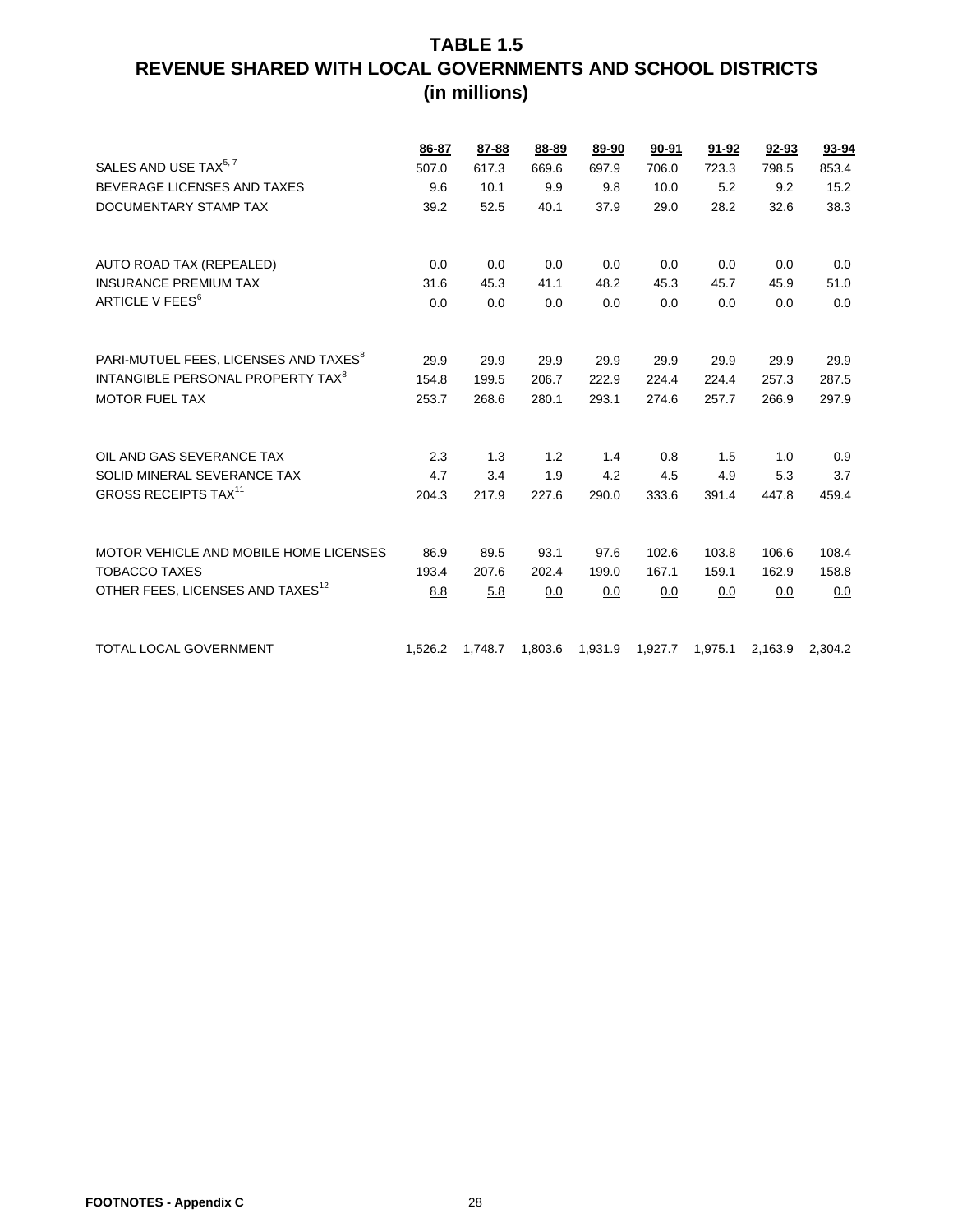|                                                   | 94-95   | 95-96   | 96-97       | 97-98   | 98-99   | 99-00       | 00-01   | $01 - 02$ |
|---------------------------------------------------|---------|---------|-------------|---------|---------|-------------|---------|-----------|
| SALES AND USE TAX <sup>5, 7</sup>                 | 909.2   | 975.3   | 1,021.2     | 1,095.5 | 1,166.5 | 1,264.1     | 1,800.9 | 1,845.8   |
| BEVERAGE LICENSES AND TAXES                       | 10.2    | 9.0     | 9.2         | 9.7     | 9.9     | 10.9        | 11.3    | 10.8      |
| DOCUMENTARY STAMP TAX                             | 40.7    | 41.2    | 43.3        | 56.1    | 63.5    | 64.7        | 70.0    | 60.7      |
| AUTO ROAD TAX (REPEALED)                          |         |         |             |         |         |             | 0.0     | 0.0       |
| <b>INSURANCE PREMIUM TAX</b>                      | 0.0     | 0.0     | 0.0<br>73.5 | 0.0     | 0.0     | 0.0<br>85.7 | 87.4    |           |
| ARTICLE V FEES <sup>6</sup>                       | 54.9    | 63.8    |             | 67.9    | 83.8    |             |         | 98.8      |
|                                                   | 0.0     | 0.0     | 0.0         | 0.0     | 0.0     | 0.0         | 0.0     | 0.0       |
| PARI-MUTUEL FEES, LICENSES AND TAXES <sup>8</sup> | 29.9    | 29.9    | 29.9        | 29.9    | 29.9    | 29.9        | 0.0     | 0.0       |
| INTANGIBLE PERSONAL PROPERTY TAX <sup>8</sup>     | 261.1   | 283.6   | 302.7       | 368.8   | 413.2   | 369.5       | 36.2    | 1.5       |
| <b>MOTOR FUEL TAX</b>                             | 304.1   | 311.8   | 310.8       | 328.8   | 343.6   | 353.3       | 358.7   | 369.3     |
| OIL AND GAS SEVERANCE TAX                         | 0.9     | 0.9     | 1.3         | 1.1     | 0.5     | 0.7         | 0.8     | 0.9       |
| SOLID MINERAL SEVERANCE TAX                       | 4.0     | 4.7     | 5.2         | 5.0     | 5.1     | 4.5         | 4.5     | 4.6       |
| <b>GROSS RECEIPTS TAX<sup>11</sup></b>            | 508.4   | 543.3   | 575.7       | 634.2   | 639.6   | 666.2       | 686.4   | 769.8     |
|                                                   |         |         |             |         |         |             |         |           |
| MOTOR VEHICLE AND MOBILE HOME LICENSES            | 111.6   | 114.2   | 116.9       | 121.4   | 122.6   | 123.3       | 124.0   | 127.2     |
| <b>TOBACCO TAXES</b>                              | 163.3   | 164.8   | 159.4       | 168.2   | 162.2   | 157.8       | 12.0    | 11.2      |
| OTHER FEES, LICENSES AND TAXES <sup>12</sup>      | 0.0     | 0.0     | 0.0         | 0.0     | 0.0     | 0.0         | 0.0     | 14.1      |
| <b>TOTAL LOCAL GOVERNMENT</b>                     | 2,398.4 | 2,542.5 | 2,649.3     | 2,886.6 | 3,040.5 | 3,130.5     | 3,192.1 | 3,314.6   |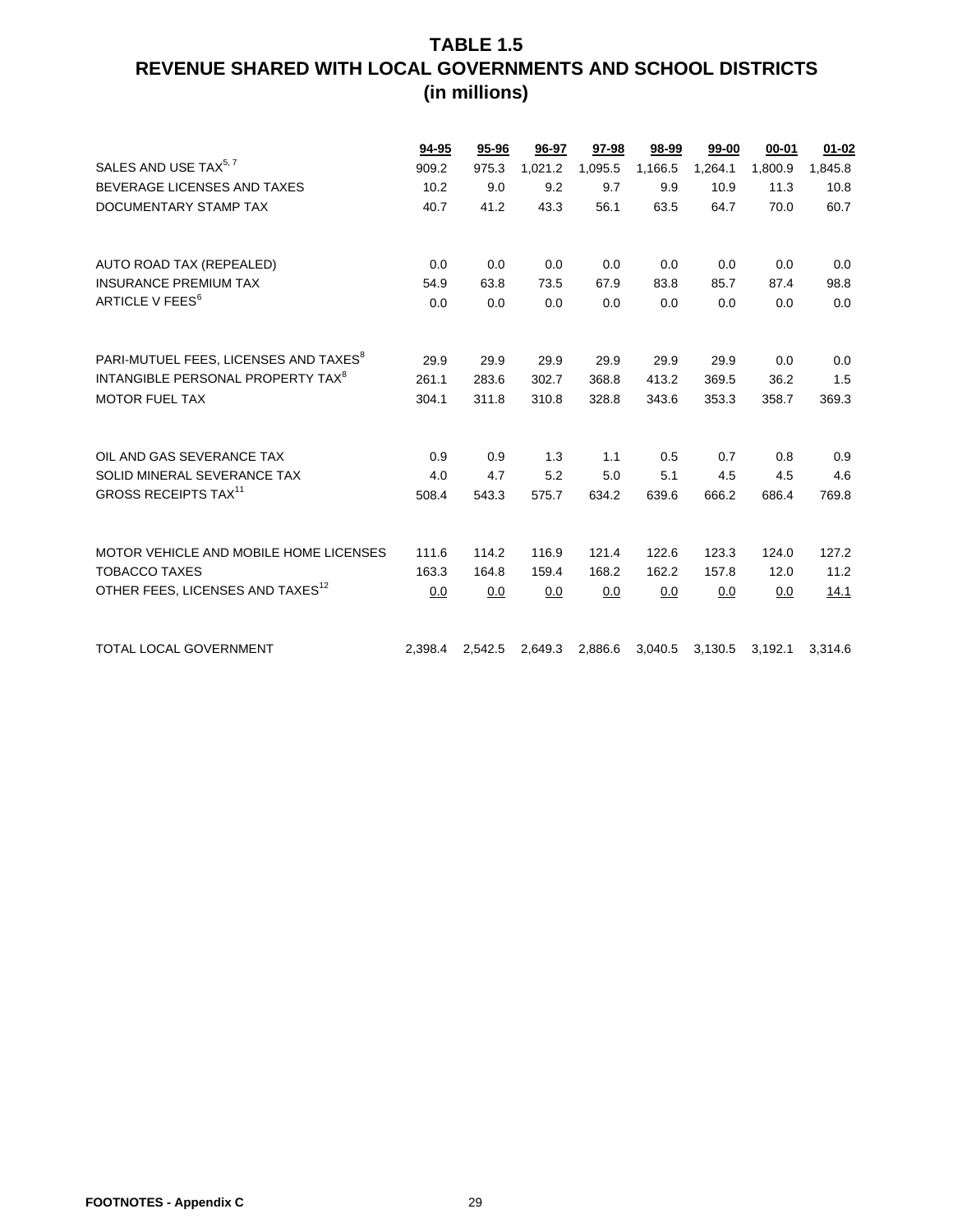|                                                   | 02-03   | 03-04   | 04-05   | 05-06   | 06-07   | 07-08   | 08-09   | 09-10   |
|---------------------------------------------------|---------|---------|---------|---------|---------|---------|---------|---------|
| SALES AND USE TAX <sup>5, 7</sup>                 | 1,892.0 | 2,057.9 | 2,182.4 | 2,382.1 | 2,378.0 | 2,228.5 | 2,017.4 | 1,953.6 |
| BEVERAGE LICENSES AND TAXES                       | 10.9    | 12.7    | 12.3    | 12.9    | 13.4    | 13.5    | 14.1    | 13.7    |
| DOCUMENTARY STAMP TAX                             | 76.4    | 99.6    | 127.9   | 158.1   | 120.4   | 73.4    | 36.2    | 34.6    |
|                                                   |         |         |         |         |         |         |         |         |
|                                                   |         |         |         |         |         |         |         |         |
| AUTO ROAD TAX (REPEALED)                          | 0.0     | 0.0     | 0.0     | 0.0     | 0.0     | 0.0     | 0.0     | 0.0     |
| <b>INSURANCE PREMIUM TAX</b>                      | 113.7   | 127.5   | 133.6   | 146.1   | 168.1   | 175.1   | 156.3   | 156.4   |
| ARTICLE V FEES <sup>6</sup>                       | 0.0     | 0.0     | 0.0     | 19.3    | 19.8    | 21.9    | 19.4    | 0.0     |
|                                                   |         |         |         |         |         |         |         |         |
|                                                   |         |         |         |         |         |         |         |         |
| PARI-MUTUEL FEES, LICENSES AND TAXES <sup>8</sup> | 0.0     | 0.0     | 0.0     | 0.0     | 0.0     | 0.0     | 0.0     | 0.0     |
| INTANGIBLE PERSONAL PROPERTY TAX <sup>8</sup>     | 1.2     | 1.6     | 0.0     | 0.0     | 0.0     | 0.0     | 0.0     | 0.0     |
| <b>MOTOR FUEL TAX</b>                             | 377.7   | 394.5   | 414.0   | 421.7   | 419.4   | 406.4   | 387.7   | 388.4   |
|                                                   |         |         |         |         |         |         |         |         |
|                                                   |         |         |         |         |         |         |         |         |
| OIL AND GAS SEVERANCE TAX                         | 0.6     | 0.7     | 0.9     | 1.2     | 1.2     | 1.6     | 1.3     | 0.4     |
| SOLID MINERAL SEVERANCE TAX                       | 5.4     | 7.4     | 11.7    | 11.7    | 8.3     | 8.5     | 8.0     | 8.4     |
| <b>GROSS RECEIPTS TAX<sup>11</sup></b>            | 787.8   | 829.0   | 882.2   | 975.8   | 1,067.6 | 1,126.0 | 1,126.2 | 1,097.7 |
|                                                   |         |         |         |         |         |         |         |         |
|                                                   |         |         |         |         |         |         |         |         |
| MOTOR VEHICLE AND MOBILE HOME LICENSES            | 129.7   | 133.8   | 134.9   | 138.2   | 140.6   | 133.2   | 119.4   | 124.7   |
| <b>TOBACCO TAXES</b>                              | 10.2    | 11.1    | 10.7    | 11.4    | 11.2    | 10.9    | 11.1    | 8.0     |
| OTHER FEES, LICENSES AND TAXES <sup>12</sup>      | 21.1    | 35.2    | 40.2    | 52.2    | 53.7    | 56.6    | 58.5    | 55.6    |
|                                                   |         |         |         |         |         |         |         |         |
|                                                   |         |         |         |         |         |         |         |         |
| TOTAL LOCAL GOVERNMENT                            | 3,426.8 | 3,711.1 | 3,950.8 | 4,330.7 | 4,401.7 | 4,255.4 | 3,955.8 | 3,841.5 |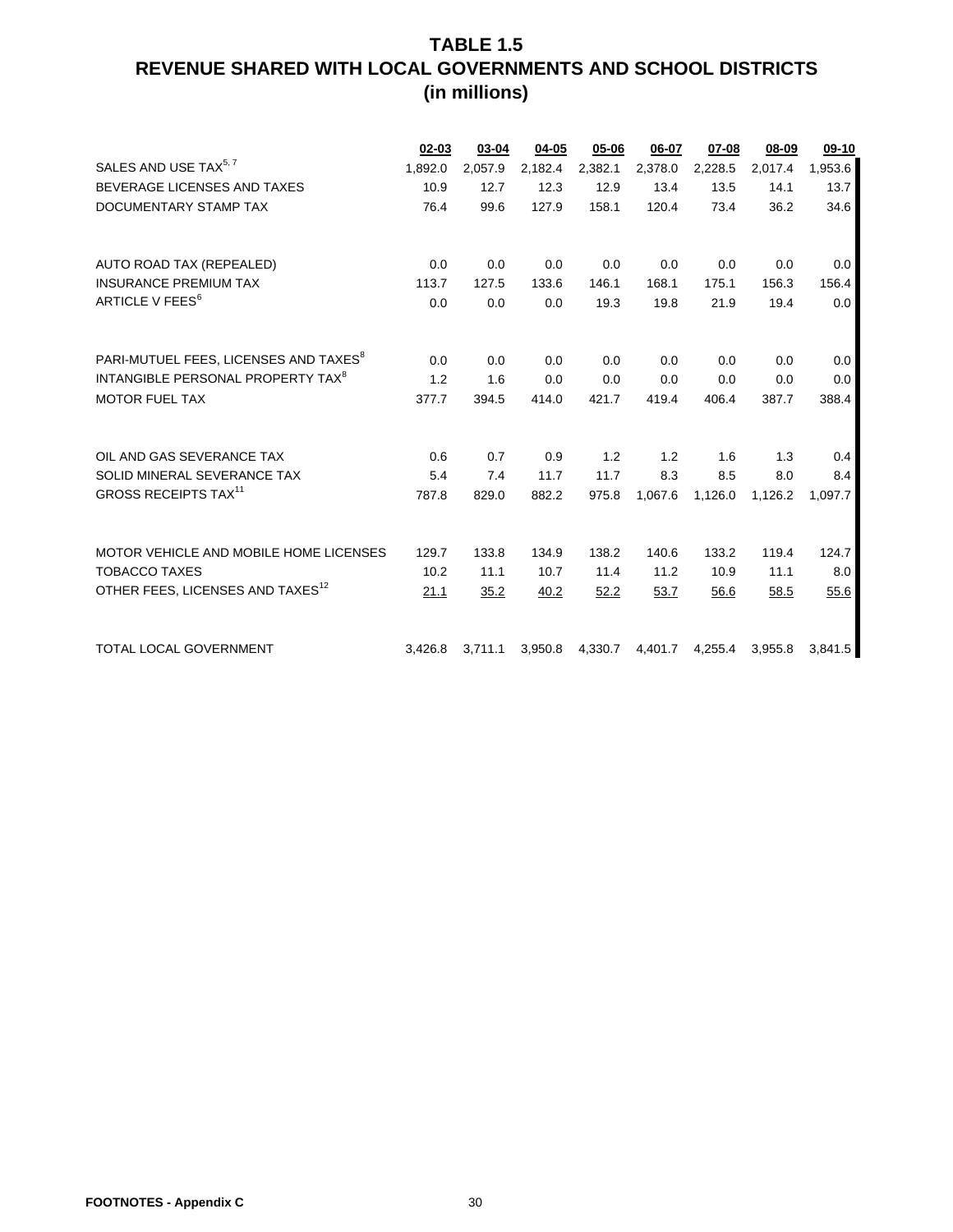#### **TABLE 1.5 REVENUE SHARED WITH LOCAL GOVERNMENTS AND SCHOOL DISTRICTS (in millions)**

|                                                   | $10 - 11$ | 11-12   | $12 - 13$ | $13 - 14$ | 14-15   | $15 - 16$ | 16-17   | <u>17-18</u> |
|---------------------------------------------------|-----------|---------|-----------|-----------|---------|-----------|---------|--------------|
| SALES AND USE TAX <sup>5, 7</sup>                 | 2.017.0   | 2,149.4 | 2,314.5   | 2,471.6   | 2,647.0 | 2,834.1   | 3,007.3 | 3,176.8      |
| BEVERAGE LICENSES AND TAXES                       | 13.8      | 13.9    | 14.1      | 14.3      | 14.5    | 14.7      | 14.9    | 15.1         |
| DOCUMENTARY STAMP TAX                             | 42.8      | 50.1    | 59.4      | 61.1      | 61.0    | 61.0      | 60.8    | 60.8         |
|                                                   |           |         |           |           |         |           |         |              |
| AUTO ROAD TAX (REPEALED)                          | 0.0       | 0.0     | 0.0       | 0.0       | 0.0     | 0.0       | 0.0     | 0.0          |
| <b>INSURANCE PREMIUM TAX</b>                      | 157.7     | 162.9   | 169.0     | 176.0     | 184.3   | 193.6     | 203.3   | 213.3        |
| ARTICLE V FEES <sup>6</sup>                       | 0.0       | 0.0     | 0.0       | 0.0       | 0.0     | 0.0       | 0.0     | 0.0          |
|                                                   |           |         |           |           |         |           |         |              |
| PARI-MUTUEL FEES, LICENSES AND TAXES <sup>8</sup> | 0.0       | 0.0     | 0.0       | 0.0       | 0.0     | 0.0       | 0.0     | 0.0          |
| INTANGIBLE PERSONAL PROPERTY TAX <sup>8</sup>     | 0.0       | 0.0     | 0.0       | 0.0       | 0.0     | 0.0       | 0.0     | 0.0          |
| <b>MOTOR FUEL TAX</b>                             | 396.7     | 408.1   | 421.0     | 431.9     | 442.3   | 451.9     | 461.2   | 470.5        |
|                                                   |           |         |           |           |         |           |         |              |
| OIL AND GAS SEVERANCE TAX                         | 1.0       | 1.1     | 1.2       | 1.3       | 1.4     | 1.5       | 1.5     | 1.6          |
| SOLID MINERAL SEVERANCE TAX                       | 6.5       | 6.4     | 6.2       | 6.2       | 6.2     | 9.8       | 9.8     | 9.8          |
| <b>GROSS RECEIPTS TAX<sup>11</sup></b>            | 1.095.4   | 1.122.4 | 1,165.1   | 1,212.0   | 1,258.9 | 1.304.1   | 1.348.0 | 1.390.2      |
| MOTOR VEHICLE AND MOBILE HOME LICENSES            | 126.5     | 129.6   | 134.2     | 138.6     | 142.5   | 146.2     | 149.7   | 153.1        |
| <b>TOBACCO TAXES</b>                              | 8.3       | 8.3     | 8.2       | 8.2       | 8.1     | 8.1       | 8.0     | 8.0          |
| OTHER FEES, LICENSES AND TAXES <sup>12</sup>      | 56.7      | 58.1    | 59.9      | 61.7      | 63.5    | 65.4      | 67.4    | 69.4         |
|                                                   |           |         |           |           |         |           |         |              |
| TOTAL LOCAL GOVERNMENT                            | 3,922.2   | 4,110.2 | 4,352.7   | 4,582.8   | 4,829.6 | 5,090.4   | 5,332.1 | 5,568.7      |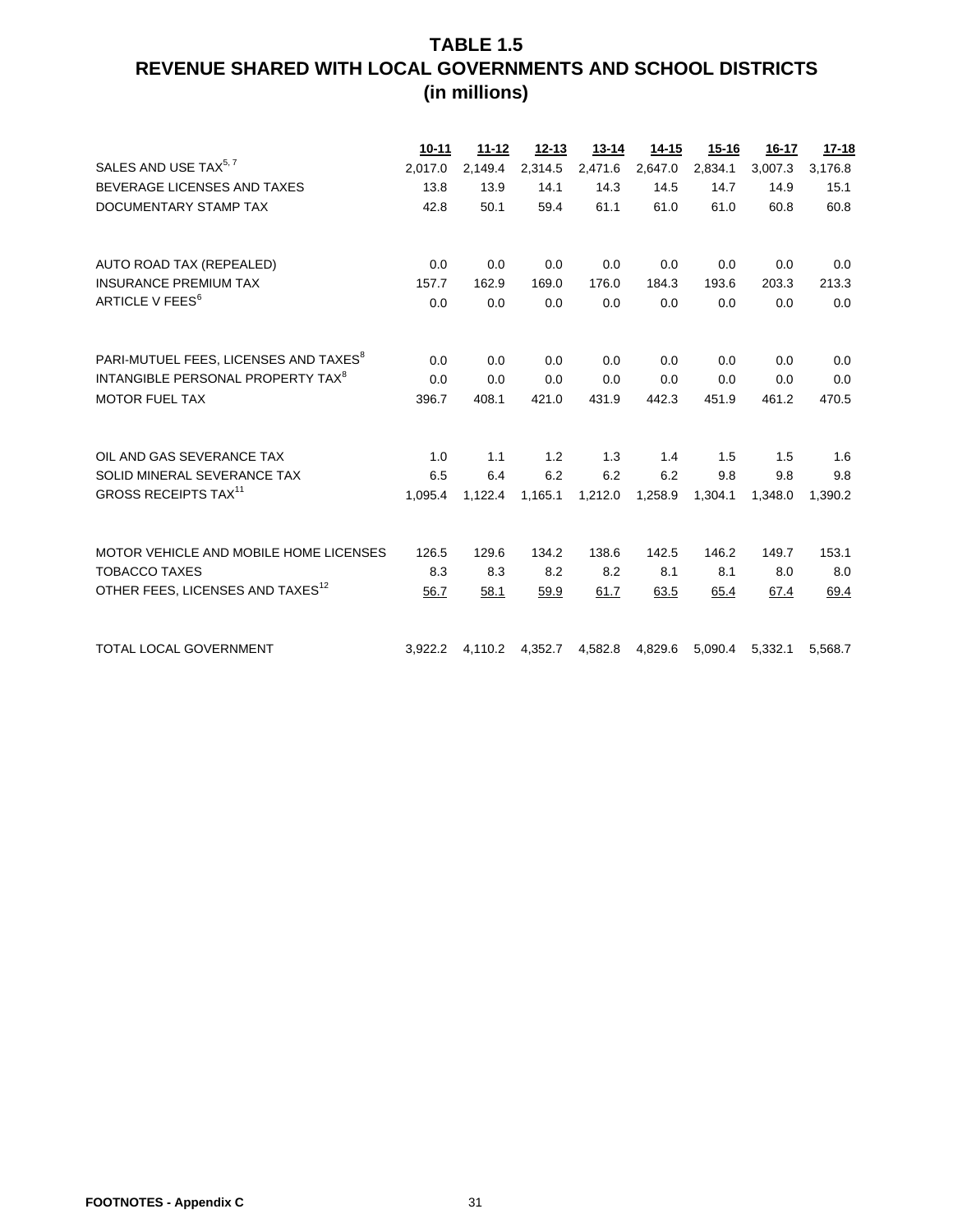#### **TABLE 1.5 REVENUE SHARED WITH LOCAL GOVERNMENTS AND SCHOOL DISTRICTS (in millions)**

|                                                   | 18-19         | 19-20   |
|---------------------------------------------------|---------------|---------|
| SALES AND USE TAX <sup>5, 7</sup>                 | 3,349.3       | 3,532.2 |
| BEVERAGE LICENSES AND TAXES                       | 15.3          | 15.5    |
| DOCUMENTARY STAMP TAX                             | 60.8          | 60.8    |
|                                                   |               |         |
| AUTO ROAD TAX (REPEALED)                          | $0.0^{\circ}$ | 0.0     |
| <b>INSURANCE PREMIUM TAX</b>                      | 223.8         | 234.8   |
| ARTICLE V FEES <sup>6</sup>                       | 0.0           | 0.0     |
|                                                   |               |         |
|                                                   |               |         |
| PARI-MUTUEL FEES. LICENSES AND TAXES <sup>8</sup> | 0.0           | 0.0     |
| INTANGIBLE PERSONAL PROPERTY TAX <sup>8</sup>     | 0.0           | 0.0     |
| <b>MOTOR FUEL TAX</b>                             | 479.8         | 488.9   |
|                                                   |               |         |
| OIL AND GAS SEVERANCE TAX                         | 1.6           | 1.5     |
| SOLID MINERAL SEVERANCE TAX                       | 9.8           | 9.8     |
| <b>GROSS RECEIPTS TAX<sup>11</sup></b>            | 1,432.0       | 1,471.7 |
|                                                   |               |         |
|                                                   |               |         |
| MOTOR VEHICLE AND MOBILE HOME LICENSES            | 156.3         | 159.4   |
| TOBACCO TAXES                                     | 8.0           | 8.0     |
| OTHER FEES, LICENSES AND TAXES <sup>12</sup>      | 71.5          | 73.6    |
|                                                   |               |         |
| TOTAL LOCAL GOVERNMENT                            | 5,808.3       | 6,056.1 |
|                                                   |               |         |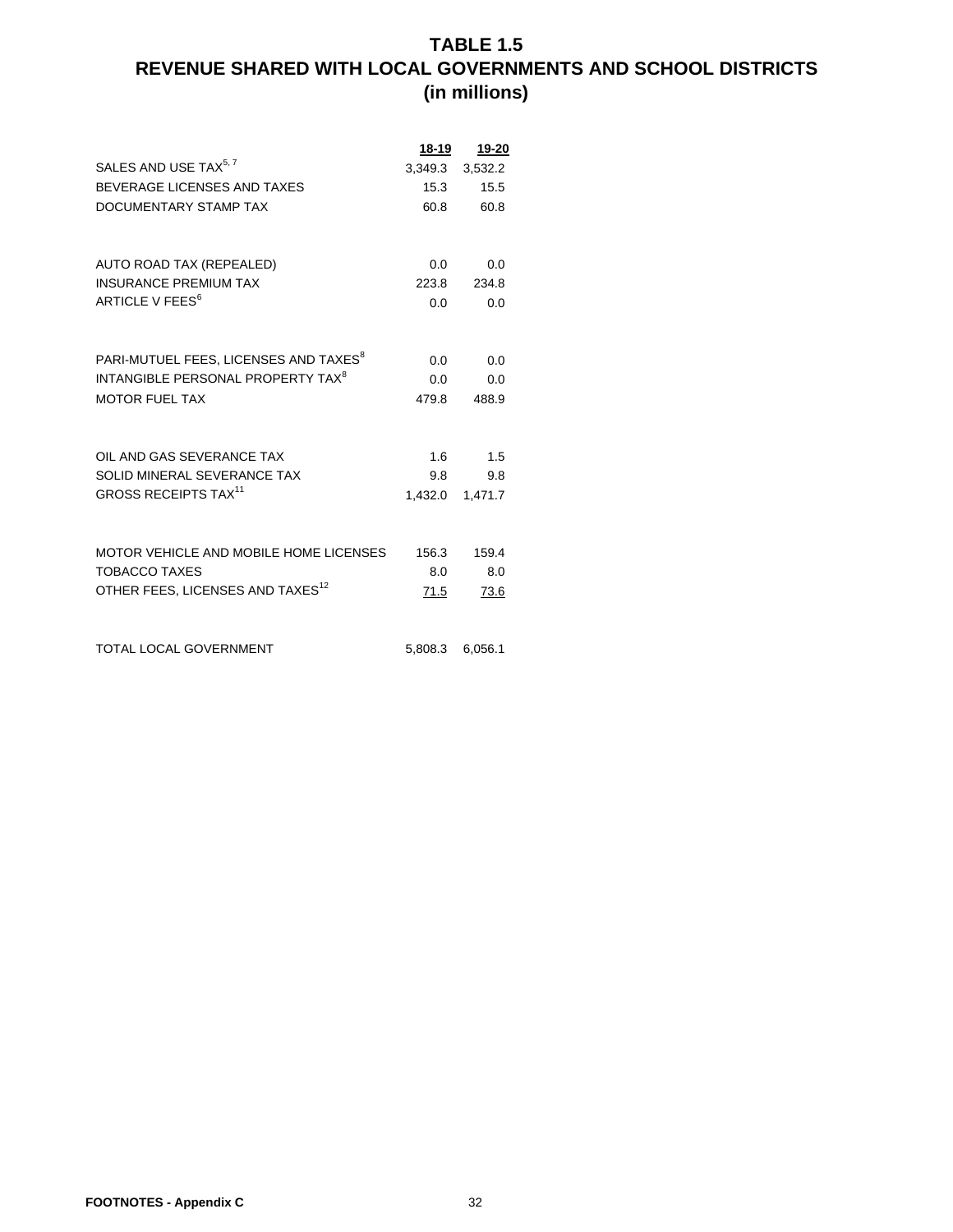|                                                   | <u>70-71</u> | $71 - 72$ | <u>72-73</u> | 73-74 | $74 - 75$ | 75-76   | 76-77   | <b>77-78</b> |
|---------------------------------------------------|--------------|-----------|--------------|-------|-----------|---------|---------|--------------|
| <b>COUNTIES AND CITIES</b>                        | 13.4         | 15.9      | 17.9         | 19.2  | 23.9      | 23.4    | 12.3    | 17.0         |
| <b>U.S. GOVERNMENT</b>                            | 505.8        | 626.9     | 757.3        | 757.3 | 1,009.5   | 1,080.5 | 1,253.1 | 1,335.5      |
| OTHER ASSISTANCE & DONATIONS GRANTS <sup>17</sup> | 11.6         | 12.7      | 14.7         | 24.5  | 27.9      | 34.6    | 36.0    | 37.8         |
| TOTAL FEDERAL AND LOCAL ASSISTANCE                | 530.8        | 655.5     | 789.9        | 801.0 | 1,061.3   | 1,138.5 | 1,301.4 | 1,390.3      |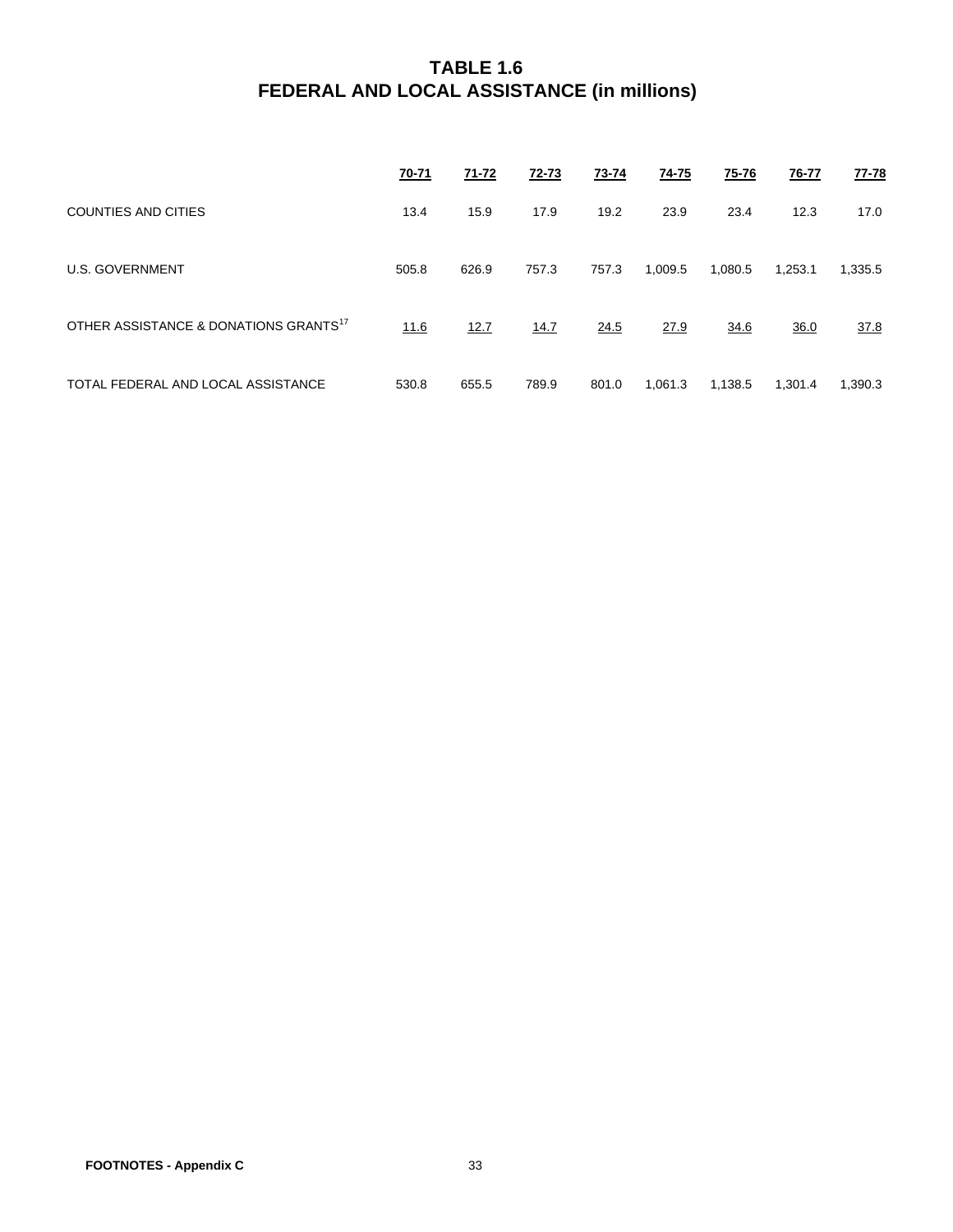|                                                   | 78-79   | <u>79-80</u> | 80-81   | $81 - 82$ | 82-83   | 83-84   | 84-85   | 85-86   |
|---------------------------------------------------|---------|--------------|---------|-----------|---------|---------|---------|---------|
| COUNTIES AND CITIES                               | 18.4    | 24.1         | 28.1    | 27.9      | 30.2    | 29.7    | 29.8    | 37.3    |
| U.S. GOVERNMENT                                   | 1.380.2 | 1.732.6      | 1,921.7 | 1,833.3   | 1,891.1 | 2,067.9 | 2.298.8 | 2,534.3 |
| OTHER ASSISTANCE & DONATIONS GRANTS <sup>17</sup> | 47.7    | 52.2         | 60.9    | 67.3      | 92.0    | 97.3    | 109.2   | 130.3   |
| TOTAL FEDERAL AND LOCAL ASSISTANCE                | 1,446.3 | 1,808.9      | 2,010.7 | 1,928.5   | 2,013.3 | 2,194.9 | 2.437.8 | 2.701.9 |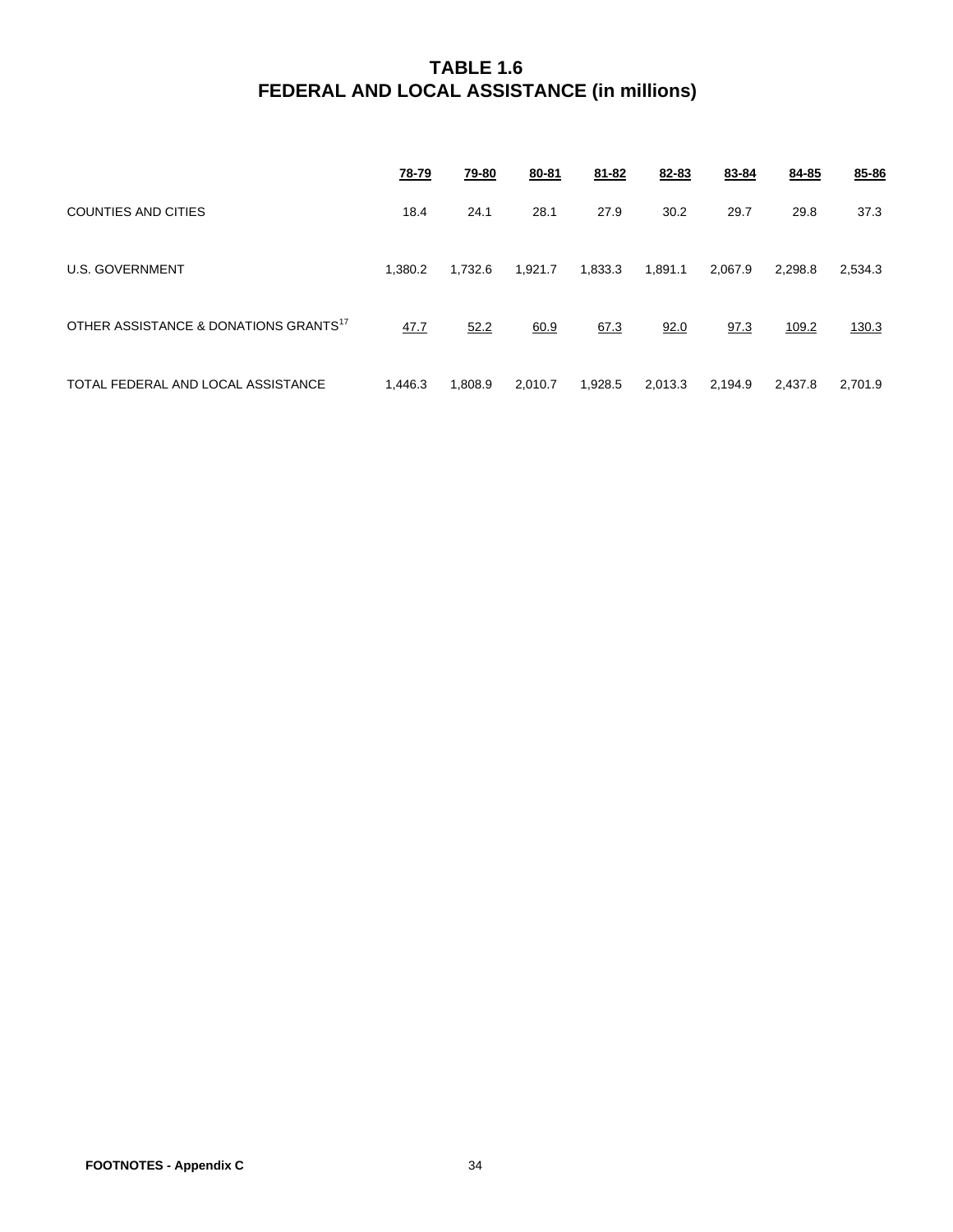|                                                   | 86-87   | 87-88   | 88-89   | 89-90   | 90-91   | 91-92   | 92-93   | 93-94   |
|---------------------------------------------------|---------|---------|---------|---------|---------|---------|---------|---------|
| COUNTIES AND CITIES                               | 45.8    | 50.4    | 67.2    | 69.1    | 89.0    | 71.3    | 66.6    | 73.2    |
| U.S. GOVERNMENT                                   | 2.712.1 | 3.030.4 | 3,498.1 | 3,922.4 | 4,541.3 | 5,355.2 | 6.932.0 | 7,125.1 |
| OTHER ASSISTANCE & DONATIONS GRANTS <sup>17</sup> | 133.3   | 148.6   | 203.8   | 244.2   | 262.2   | 215.2   | 206.7   | 216.3   |
| TOTAL FEDERAL AND LOCAL ASSISTANCE                | 2.891.2 | 3.229.4 | 3.769.1 | 4,235.6 | 4.892.5 | 5,641.8 | 7.205.4 | 7,414.6 |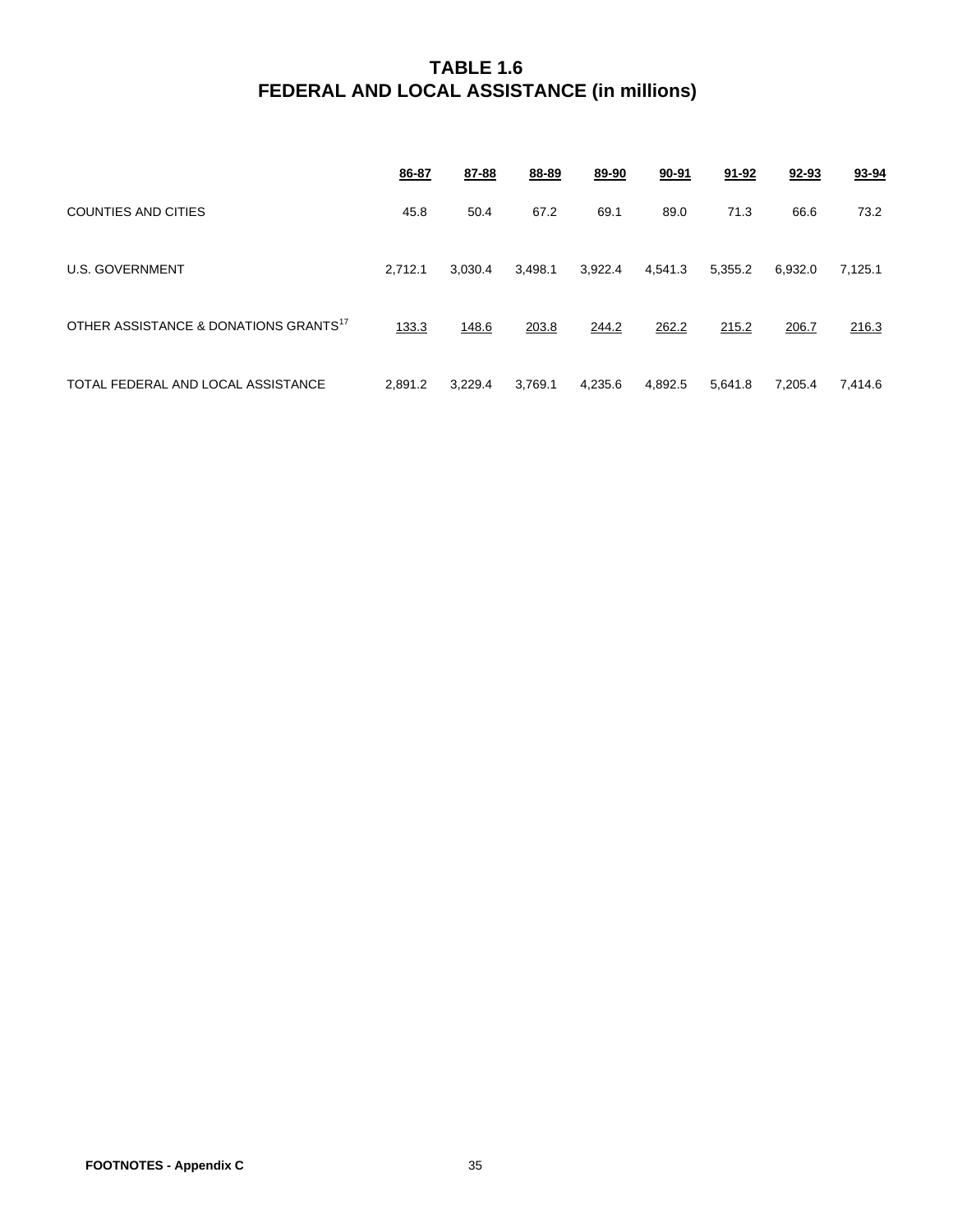|                                                   | <u>94-95</u> | <u>95-96</u> | 96-97   | 97-98   | 98-99   | 99-00    | $00 - 01$ | $01 - 02$ |
|---------------------------------------------------|--------------|--------------|---------|---------|---------|----------|-----------|-----------|
| COUNTIES AND CITIES                               | 64.0         | 57.4         | 67.2    | 77.1    | 78.1    | 76.8     | 85.8      | 92.3      |
| <b>U.S. GOVERNMENT</b>                            | 7,679.8      | 8,101.6      | 7,938.5 | 8,117.1 | 9,004.7 | 10,140.1 | 11,527.2  | 13,406.9  |
| OTHER ASSISTANCE & DONATIONS GRANTS <sup>17</sup> | 202.3        | 216.6        | 222.2   | 246.5   | 268.3   | 309.5    | 358.9     | 872.5     |
| TOTAL FEDERAL AND LOCAL ASSISTANCE                | 7.946.1      | 8,375.6      | 8,228.0 | 8.440.7 | 9,351.1 | 10.526.3 | 11,971.8  | 14.371.6  |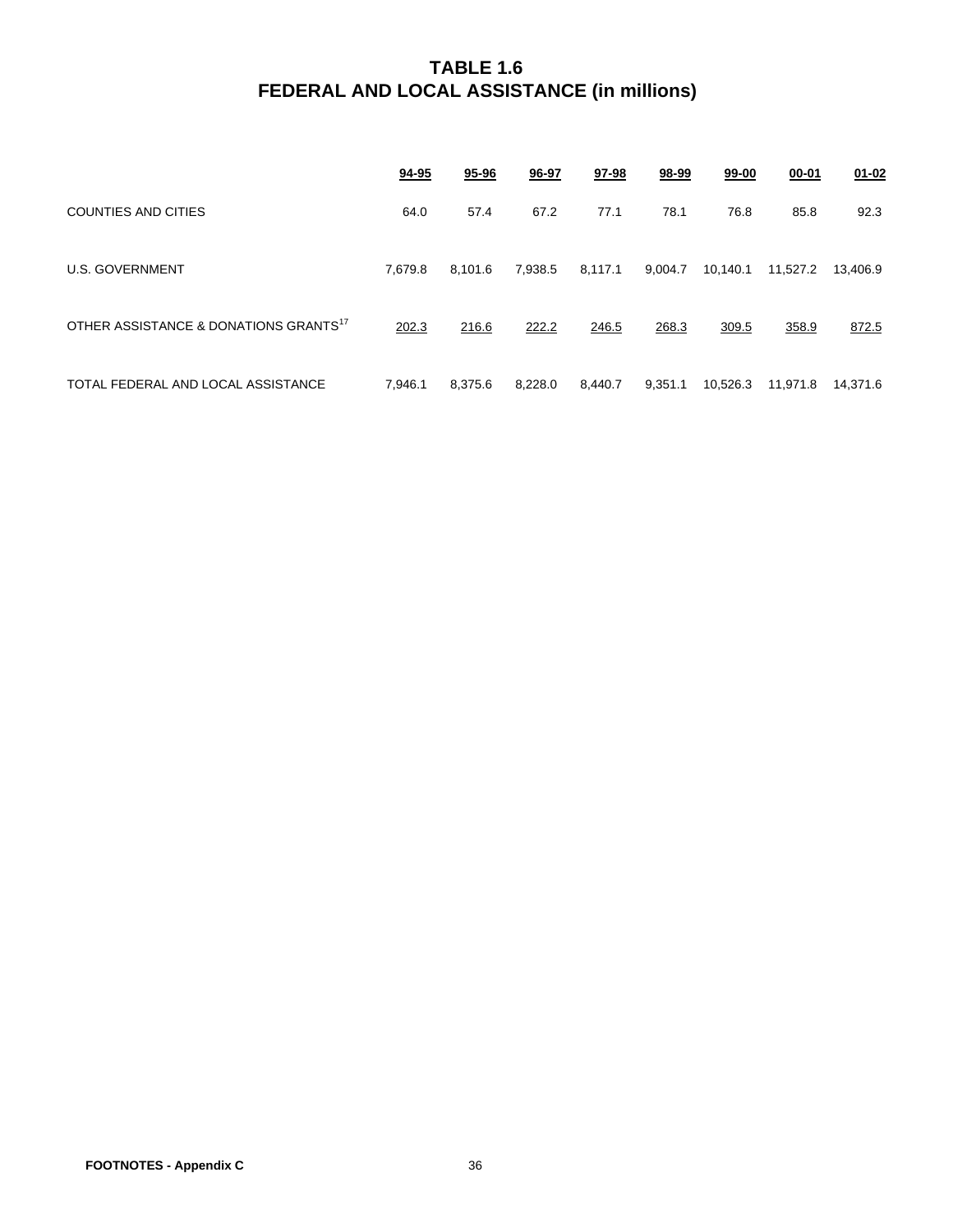|                                                   | $02 - 03$ | $03 - 04$ | $04 - 05$ | $05 - 06$ | 06-07    | $07 - 08$ | $08 - 09$ | $09-10$  |
|---------------------------------------------------|-----------|-----------|-----------|-----------|----------|-----------|-----------|----------|
| <b>COUNTIES AND CITIES</b>                        | 79.7      | 81.3      | 82.4      | 60.9      | 72.9     | 88.1      | 72.6      | 73.5     |
| U.S. GOVERNMENT                                   | 14.917.0  | 16.282.3  | 17,380.5  | 17,742.9  | 17,408.5 | 17,818.3  | 20.483.0  | 28.124.9 |
| OTHER ASSISTANCE & DONATIONS GRANTS <sup>17</sup> | 458.3     | 349.8     | 87.0      | 108.3     | 139.9    | 105.1     | 147.1     | 232.9    |
| TOTAL FEDERAL AND LOCAL ASSISTANCE                | 15.455.0  | 16.713.4  | 17,549.9  | 17.912.1  | 17,621.3 | 18,011.5  | 20.702.7  | 28.431.4 |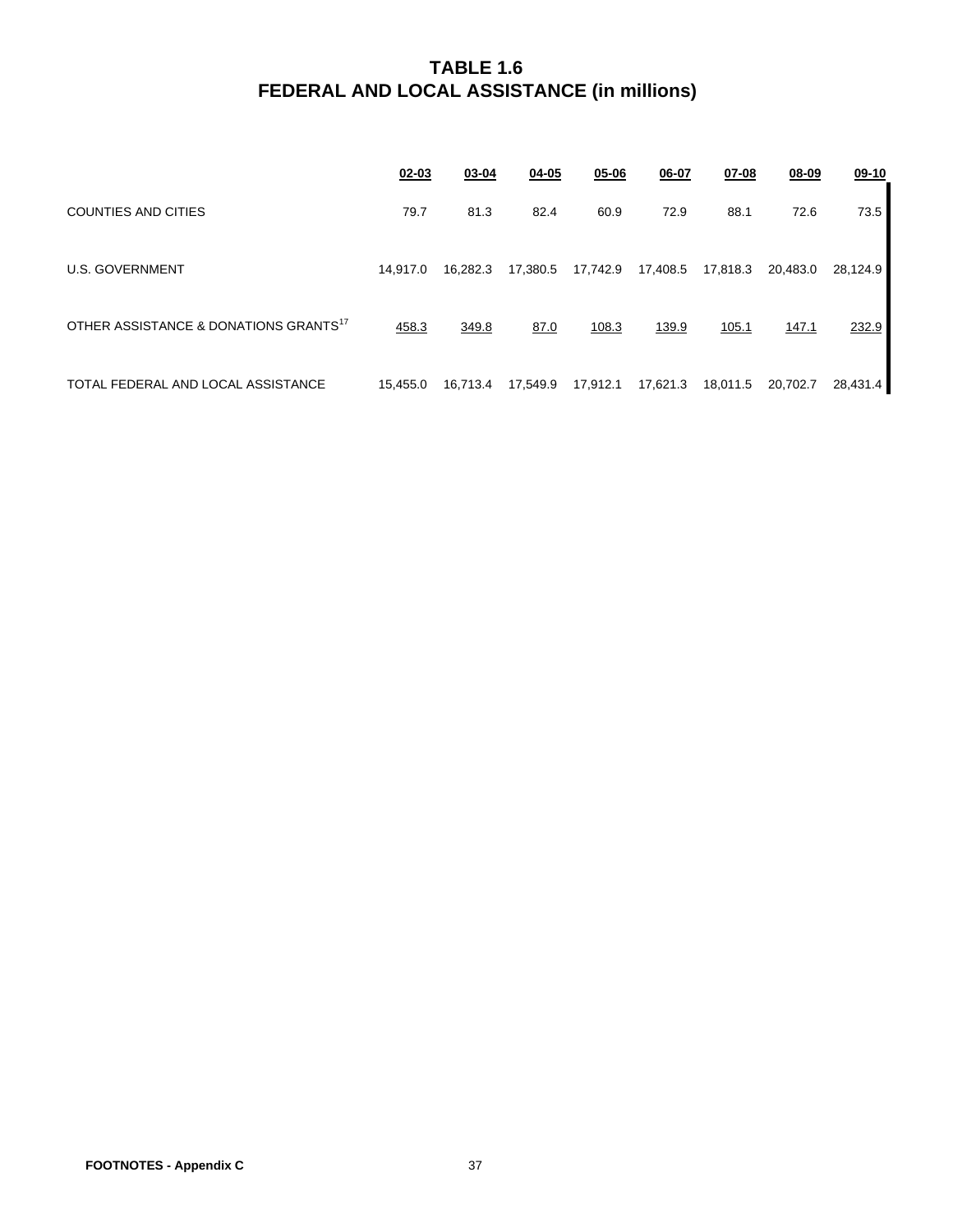|                                                   | <u>10-11</u> | 11-12    | <u>12-13</u> | $13 - 14$ | 14-15    | $15 - 16$ | <u>16-17</u> | $17 - 18$ |
|---------------------------------------------------|--------------|----------|--------------|-----------|----------|-----------|--------------|-----------|
| <b>COUNTIES AND CITIES</b>                        | 73.8         | 74.3     | 75.3         | 76.5      | 77.7     | 78.8      | 79.9         | 81.0      |
| <b>U.S. GOVERNMENT</b>                            | 29.638.2     | 23.736.1 | 21,863.3     | 22,516.8  | 22,518.1 | 23,321.9  | 24.153.7     | 25.017.2  |
| OTHER ASSISTANCE & DONATIONS GRANTS <sup>17</sup> | 149.1        | 150.1    | 152.0        | 154.4     | 156.8    | 159.1     | 161.3        | 163.5     |
| TOTAL FEDERAL AND LOCAL ASSISTANCE                | 29.861.1     | 23.960.6 | 22,090.5     | 22,747.7  | 22,752.6 | 23,559.8  | 24.394.9     | 25.261.6  |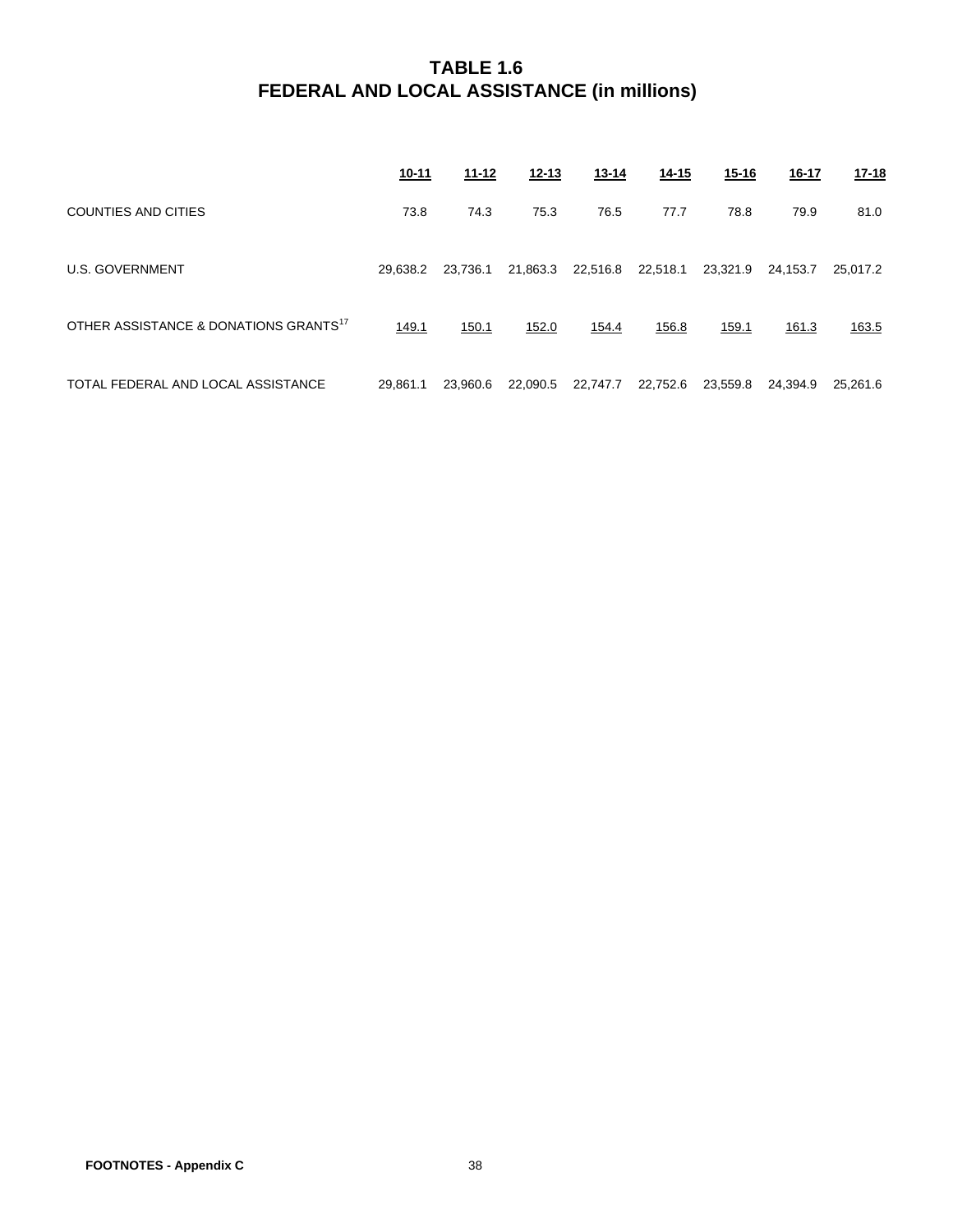|                                                   | <u>18-19</u> | 19-20    |
|---------------------------------------------------|--------------|----------|
| COUNTIES AND CITIES                               | 82.0         | 83.0     |
| <b>U.S. GOVERNMENT</b>                            | 25,915.7     | 26,852.9 |
| OTHER ASSISTANCE & DONATIONS GRANTS <sup>17</sup> | 165.5        | 167.6    |
| TOTAL FEDERAL AND LOCAL ASSISTANCE                | 26,163.3     | 27,103.5 |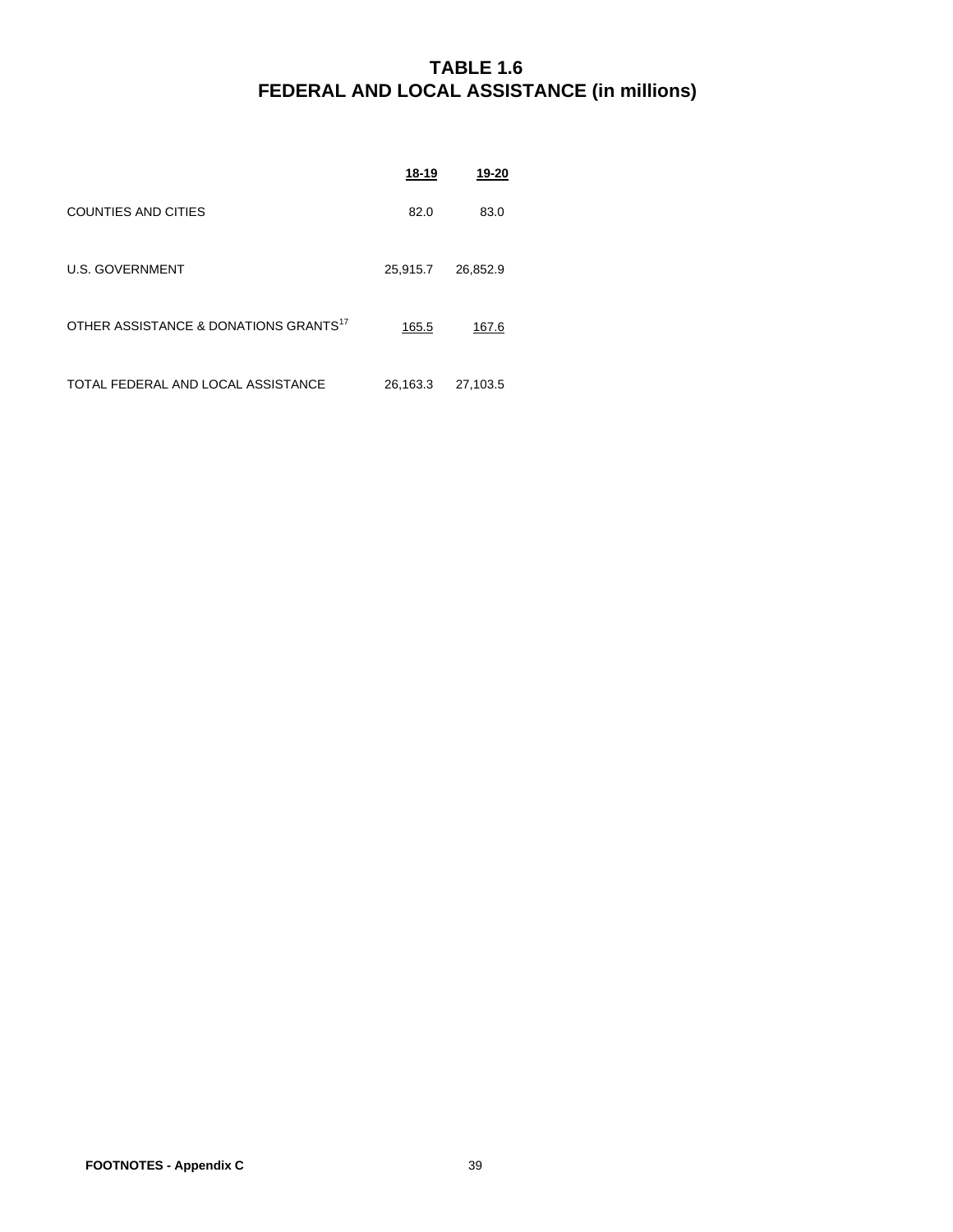#### **TABLE 1.7 STATE INFRASTRUCTURE FUND (in millions)**

THE STATE INFRASTRUCTURE FUND WAS STARTED IN 1987 AND ABOLISHED IN 1991.

|                                 | 87-88 | 88-89 | 89-90 | 90-91 |
|---------------------------------|-------|-------|-------|-------|
| 5 CENT DIESEL FUEL TAX          | 18.0  | 0.1   | 0.0   | 0.0   |
| DOCUMENTARY STAMP TAX           | 23.2  | 26.9  | 25.7  | 20.4  |
| SALES AND USE TAX               | 161.3 | 473.0 | 474.3 | 479.6 |
| <b>EARNINGS ON INVESTMENTS</b>  | 0.0   | 0.0   | 0.2   | 1.0   |
|                                 |       |       |       |       |
| TOTAL STATE INFRASTRUCTURE FUND | 202.5 | 500.0 | 500.2 | 501.0 |
| LESS TRANSFER TO GR             | 0.0   | 0.0   | 150.0 | 150.0 |
| PLUS TRANSFER FROM TRUST        | 0.0   | 0.0   | 150.0 | 150.0 |
|                                 |       |       |       |       |
| NET STATE INFRASTRUCTURE FUND   | 202.5 | 500.0 | 500.2 | 501.0 |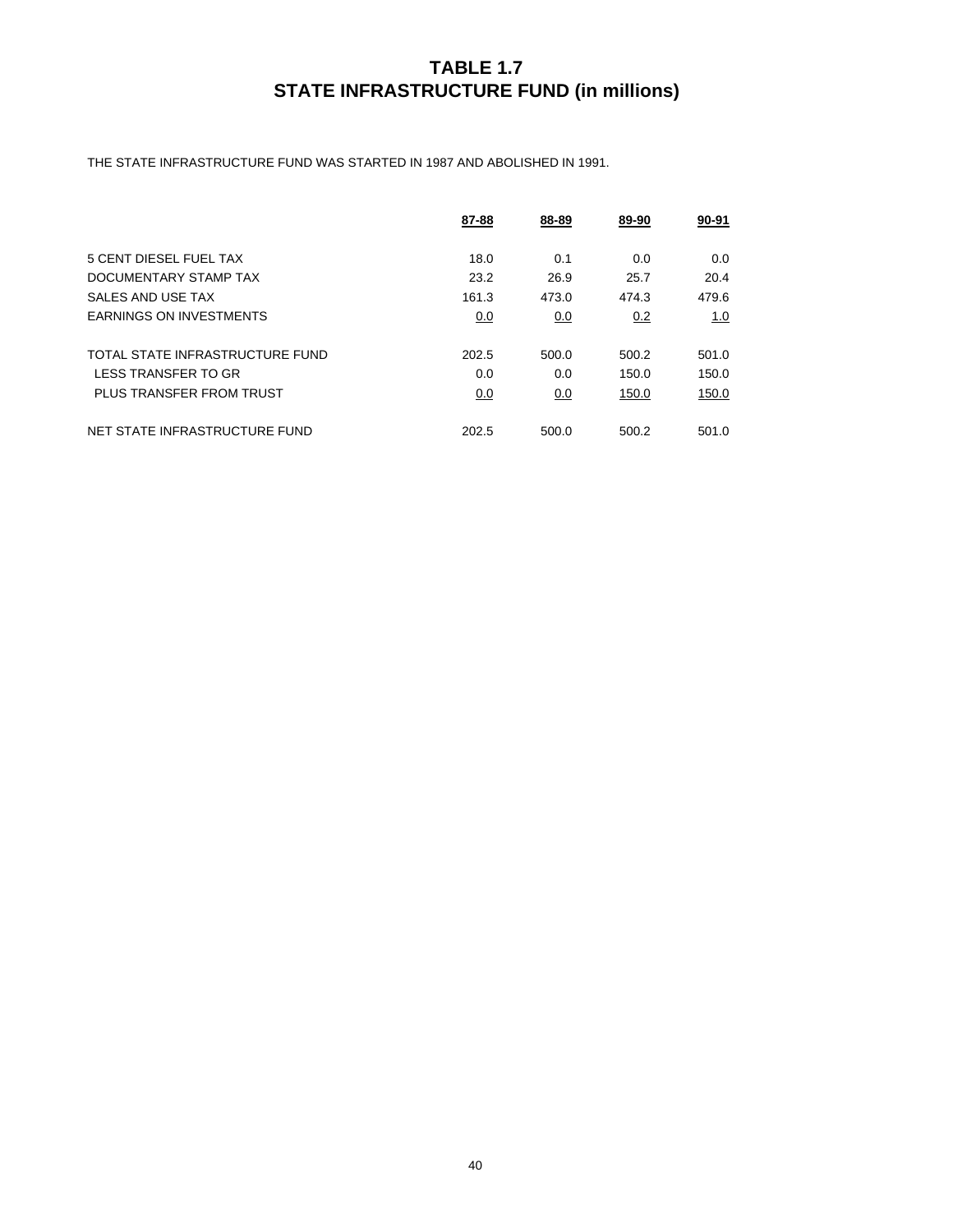|                                                                             | 70-71         | 71-72          | 72-73                | 73-74           | 74-75                  | 75-76           | 76-77                           | 77-78           | 78-79                  |
|-----------------------------------------------------------------------------|---------------|----------------|----------------------|-----------------|------------------------|-----------------|---------------------------------|-----------------|------------------------|
| STATE TAXATION:                                                             |               |                |                      |                 |                        |                 |                                 |                 |                        |
| GENERAL INSPECTION FEES AND LICENSES                                        | 14.4          | 8.8            | 9.5                  | 9.2             | 9.2                    | 9.4             | 9.5                             | 10.0            | 10.8                   |
| CITRUS INSPECTION FEES AND LICENSES                                         | 0.0           | 6.4            | 6.2                  | 8.1             | 8.0                    | 8.7             | 8.7                             | 9.3             | 10.2                   |
| OIL AND GAS SEVERANCE TAX                                                   | 0.6           | 1.0            | 4.9                  | 12.2            | 20.2                   | 26.4            | 26.4                            | 42.8            | 49.3                   |
| SOLID MINERAL SEVERANCE TAX                                                 | 0.0           | 1.2            | 2.7                  | 3.4             | 9.8                    | 21.0            | 20.6                            | 52.0            | 42.6                   |
| CAPITAL STOCK TAX (REPEALED)                                                | 4.6           | 3.0            | 0.2                  | 0.0             | 0.0                    | 0.0             | 0.0                             | 0.0             | 0.0                    |
| CORPORATION PRIVILEGE TAX (REPEALED)                                        | 0.0           | 10.4           | 0.8                  | 0.7             | 0.8                    | 1.0             | 1.0                             | 1.7             | 2.2                    |
| CORPORATION CHARTER TAX (REPEALED)                                          | 1.0           | 1.1            | 1.9                  | 1.9             | 1.3                    | 1.5             | 2.0                             | 2.0             | 2.4                    |
| <b>CORPORATION INCOME TAX</b>                                               | 0.0           | 27.8           | 147.7                | 188.8           | 180.3                  | 180.7           | 194.2                           | 256.2           | 314.4                  |
| OTHER D.O.S. FEES, LICENSES AND TAXES <sup>14</sup>                         | 2.2           | 4.1            | 4.1                  | 3.9             | 4.3                    | 4.7             | 5.7                             | 5.6             | 6.6                    |
| <b>CORPORATE FILING FEES</b>                                                | 0.0           | 0.0            | 0.0                  | 0.0             | 0.0                    | 0.0             | 0.0                             | 0.0             | 0.0                    |
| D.F.S./TREAS. FEES, LICENSES AND TAXES <sup>13</sup>                        | 2.2           | 2.2            | 1.7                  | 3.1             | 5.2                    | 5.9             | 6.8                             | 7.8             | 8.9                    |
| <b>GROSS RECEIPTS TAX<sup>11</sup></b>                                      | 21.1          | 24.0           | 28.8                 | 35.5            | 45.3                   | 55.3            | 60.8                            | 70.8            | 80.3                   |
| EDUCATIONAL FEES, LICENSES AND TAXES <sup>15</sup>                          | 10.5          | 16.5           | 24.8                 | 31.2            | 32.9                   | 38.7            | 42.6                            | 43.0            | 41.0                   |
| <b>INDIAN GAMING</b>                                                        | 0.0           | 0.0            | 0.0                  | 0.0             | 0.0                    | 0.0             | 0.0                             | 0.0             | 0.0                    |
| PARI-MUTUEL FEES, LICENSES AND TAXES <sup>19</sup>                          | 56.0          | 61.6           | 67.6                 | 76.8            | 81.2                   | 82.0            | 85.1                            | 88.4            | 100.0                  |
| SLOT MACHINE FEES, LICENSES, AND TAXES                                      | 0.0           | 0.0            | 0.0                  | 0.0             | 0.0                    | 0.0             | 0.0                             | 0.0             | 0.0                    |
| <b>TOBACCO TAX</b>                                                          | 122.1         | 146.3          | 160.1                | 174.2           | 177.0                  | 182.6           | 186.4                           | 232.5           | 239.9                  |
| BEVERAGE LICENSES AND TAXES                                                 | 130.8         | 150.3          | 165.9                | 180.3           | 184.6                  | 192.6           | 199.8                           | 258.5           | 282.2                  |
| <b>CITRUS TAXES</b>                                                         | 20.5          | 18.1           | 22.6                 | 27.9            | 23.7                   | 24.7            | 26.2                            | 23.3            | 29.4                   |
| <b>WORKERS' COMPENSATION TAX</b>                                            | 3.4           | 3.8            | 5.0                  | 6.4             | 7.0                    | 7.4             | 9.4                             | 13.9            | 17.6                   |
| WORKERS COMP. SPECIAL DISABILITY                                            | 0.9           | 1.7            | 2.9                  | 3.9             | 4.3                    | 8.0             | 10.2                            | 10.7            | 18.7                   |
| UNEMPLOYMENT COMPENSATION TAX                                               | 40.2          | 49.6           | 62.5                 | 70.7            | 83.9                   | 147.7           | 245.8                           | 319.4           | 390.0                  |
| PROFESSIONAL FEES AND LICENSES                                              | 3.7           | 3.9            | 5.4                  | 5.9             | 7.4                    | 7.6             | 10.4                            | 11.1            | 12.3                   |
| OCCUPATIONAL LICENSES (REPEALED)                                            | 3.7           | 4.0            | 0.0                  | 0.0             | 0.0                    | 0.0             | 0.0                             | 0.0             | 0.0                    |
| AUTO ROAD TAX (REPEALED)                                                    | 2.3           | 1.4            | 1.8                  | 2.9             | 2.2                    | 2.1             | 2.3                             | 2.4             | 2.6                    |
| LAND ACQUISITION TAX(REPEALED)                                              | 5.9           | 9.3            | 13.4                 | 14.0            | 10.4                   | 11.4            | 13.7                            | 18.2            | 23.6                   |
| <b>INSURANCE PREMIUM TAX</b>                                                | 43.0          | 39.9           | 42.7                 | 45.8            | 50.4                   | 59.2            | 74.1                            | 80.0            | 85.7                   |
| <b>MOTOR FUEL TAX</b>                                                       | 246.8         | 306.9          | 348.6                | 357.6           | 362.5                  | 369.7           | 384.4                           | 406.6           | 430.1                  |
| ARTICLE V FEES <sup>6</sup>                                                 | 0.0           | 0.0            | 0.0                  | 0.0             | 0.0                    | 0.0             | 0.0                             | 0.0             | 0.0                    |
| INTANGIBLE PERSONAL PROPERTY TAX <sup>16</sup>                              | 47.9          | 99.8           | 91.4                 | 94.5            | 72.5                   | 78.6            | 93.3                            | 104.4           | 118.2                  |
| DOCUMENTARY STAMP TAX                                                       | 39.9          | 58.6           | 81.4                 | 84.3            | 63.0                   | 68.8            | 82.7                            | 108.2           | 134.2                  |
| ESTATE TAX <sup>21</sup>                                                    | 18.4          | 31.3           | 32.9                 | 40.9            | 34.3                   | 37.9            | 49.3                            | 45.8            | 55.9                   |
| SALES AND USE TAX <sup>4, 11</sup>                                          | 715.2         | 875.8          | 1,041.1              | 1,196.3         | 1,199.5                | 1,254.1         | 1,398.6                         | 1,644.7         | 1,947.0                |
| HUNTING AND FISHING LICENSES <sup>18</sup>                                  | 4.4           | 4.5            | 5.0                  | 5.3             | 5.5                    | 5.2             | 5.1                             | 5.5             | 6.2                    |
| MTR VEHICLE AND MOBILE HOME LICENSES                                        | 119.8         | 133.6          | 150.2                | 166.1           | 175.6                  | 179.9           | 255.6                           | 198.5           | 209.4                  |
| MTR VEHICLE INSPECTION FEES (REPEALED)                                      | 2.2           | 2.0            | 2.1                  | 2.3             | 2.1                    | 2.1             | 2.2                             | 2.4             | 2.5                    |
| AUTO TITLE AND LIEN FEES                                                    | 5.7           | 6.7            | 7.6                  | 7.3             | 6.7                    | 8.7             | 9.4                             | 9.5             | 9.6                    |
| OTHER HSMV FEES AND LICENSES                                                | 0.0           | 0.0            | 0.0                  | 0.0             | 0.0                    | 0.0             | 0.0                             | 0.0             | 0.0                    |
| DRIVERS LICENSES AND FEES                                                   | 10.8          | 14.7           | 15.6                 | 17.3            | 19.4                   | 20.4            | 22.6                            | 21.4            | 20.2                   |
| <b>MOTOR VEHICLE CHARGES</b>                                                | 0.0           | 0.0            | 0.0                  | 0.0             | 0.0                    | 0.0             | 0.0                             | 0.0             | 0.0                    |
| MEDICAL AND HOSPITAL FEES                                                   | 11.1          | 13.4           | 13.1                 | 14.3            | 15.7                   | 14.0            | 14.7                            | 12.8            | 8.2                    |
| OTHER FEES, LICENSES AND TAXES <sup>3</sup>                                 | 5.7           |                |                      |                 |                        |                 |                                 |                 |                        |
| SUBTOTAL STATE TAXATION                                                     | 1,717.0       | 8.9<br>2,152.6 | 10.6<br>2,582.8      | 14.1<br>2,907.1 | <u>14.9</u><br>2,921.1 | 25.1<br>3,143.0 | 28.1<br>3,587.7                 | 38.4<br>4,157.8 | 44.4<br>4,756.6        |
|                                                                             |               |                |                      |                 |                        |                 |                                 |                 |                        |
| DONATIONS/FEDERAL ASSISTANCE:                                               |               |                |                      |                 |                        |                 |                                 |                 |                        |
| <b>COUNTIES AND CITIES</b>                                                  | 13.4          | 15.9           | 17.9                 | 19.2            | 23.9                   | 23.4            | 12.3                            | 17.0            | 18.4                   |
| <b>U.S. GOVERNMENT</b><br>OTHER ASSISTANCE & DONATIONS GRANTS <sup>17</sup> | 505.8         | 626.9          | 757.3                | 757.3           | 1,009.5                | 1,080.5         | 1,253.1                         | 1,335.5         | 1,380.2                |
| SUBTOTAL DONATIONS/FEDERAL ASSISTANCE                                       | 11.6<br>530.8 | 12.7<br>655.5  | <u>14.7</u><br>789.9 | 24.5<br>801.0   | 27.9<br>1,061.3        | 34.6<br>1,138.5 | 36.0<br>1,301.4                 | 37.8<br>1,390.3 | <u>47.7</u><br>1,446.3 |
| OTHER DIRECT REVENUE:                                                       |               |                |                      |                 |                        |                 |                                 |                 |                        |
| MISCELLANEOUS REVENUES <sup>20</sup>                                        |               |                |                      |                 | 127.9                  |                 |                                 |                 | 290.5                  |
| <b>EARNINGS ON INVESTMENTS</b>                                              | 94.0<br>68.6  | 115.5<br>77.3  | 120.9<br>105.6       | 119.0<br>169.9  | 202.9                  | 152.4<br>187.8  | 187.5<br>205.3                  | 241.1<br>251.1  | 329.6                  |
| TOTAL FINES/FORFEITURES/JUDGEMENTS                                          | 0.0           | 0.0            | 0.0                  | 0.0             | 0.0                    | 0.0             | 0.0                             | 0.0             | 0.0                    |
| LOTTERY TOTAL                                                               |               |                |                      |                 |                        |                 |                                 |                 |                        |
| SUBTOTAL OTHER DIRECT REVENUE                                               | 0.0<br>162.6  | 0.0<br>192.8   | 0.0<br>226.5         | 0.0<br>288.9    | 0.0<br>330.8           | 0.0<br>340.2    | 0.0<br>392.8                    | 0.0<br>492.2    | 0.0<br>620.1           |
|                                                                             |               |                |                      |                 |                        |                 |                                 |                 |                        |
| TOTAL DIRECT REVENUE                                                        | 2,410.4       | 3,000.9        | 3,599.2              |                 |                        |                 | 3,997.0 4,313.2 4,621.7 5,281.9 | 6,040.3         | 6,823.0                |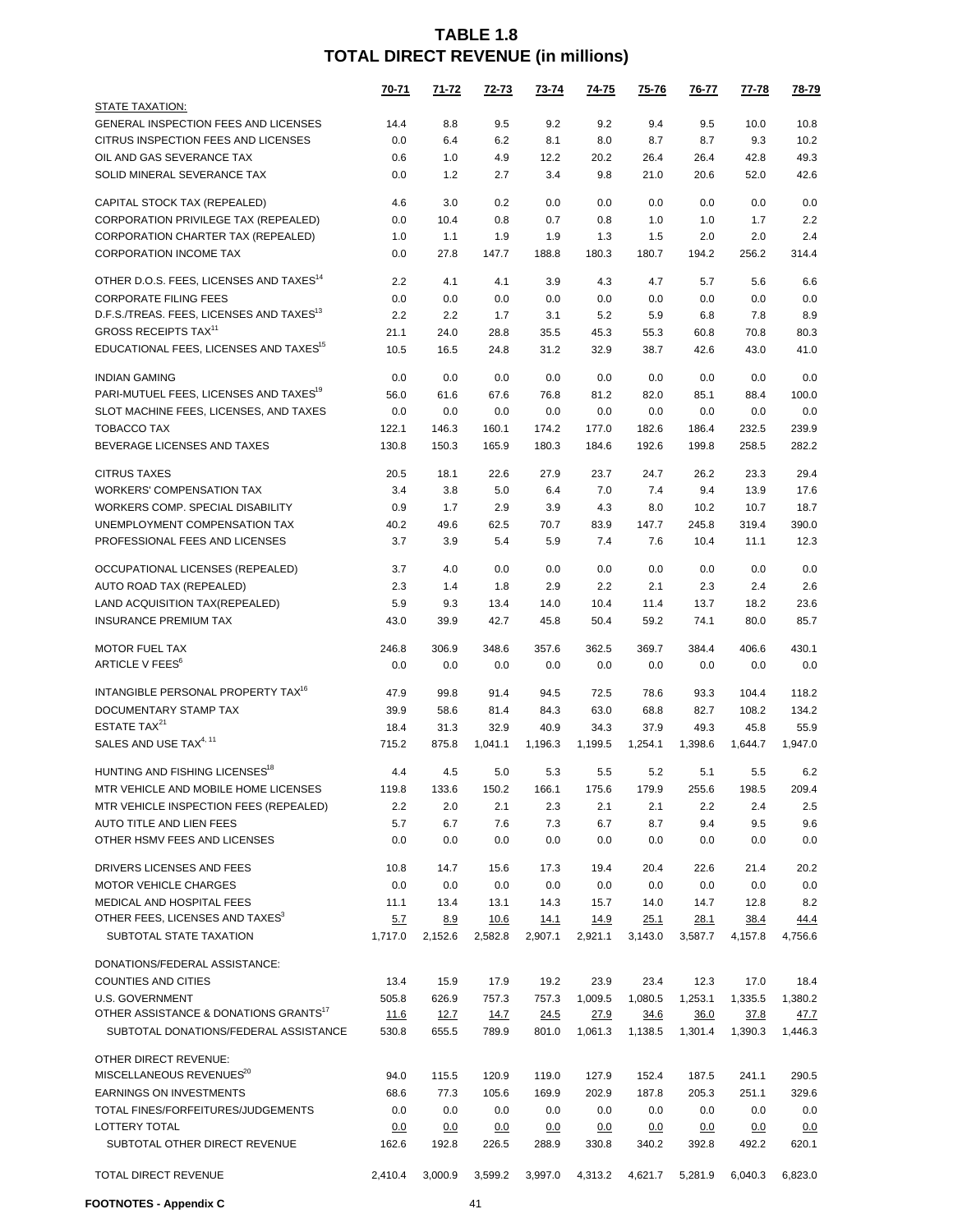|                                                      | <u>79-80</u> | 80-81   | <u>81-82</u> | 82-83   | 83-84   | 84-85      | 85-86                                                        | 86-87                     | 87-88   |
|------------------------------------------------------|--------------|---------|--------------|---------|---------|------------|--------------------------------------------------------------|---------------------------|---------|
| <b>STATE TAXATION:</b>                               |              |         |              |         |         |            |                                                              |                           |         |
| GENERAL INSPECTION FEES AND LICENSES                 | 10.9         | 9.4     | 11.7         | 11.7    | 13.1    | 14.3       | 16.8                                                         | 18.2                      | 19.1    |
| CITRUS INSPECTION FEES AND LICENSES                  | 11.7         | 14.2    | 11.4         | 12.7    | 13.9    | 14.9       | 13.6                                                         | 15.0                      | 16.3    |
| OIL AND GAS SEVERANCE TAX                            | 57.3         | 95.2    | 79.4         | 50.8    | 28.8    | 21.6       | 17.4                                                         | 14.7                      | 9.3     |
| SOLID MINERAL SEVERANCE TAX                          | 63.9         | 73.9    | 78.2         | 59.7    | 86.2    | 84.0       | 94.4                                                         | 68.1                      | 66.9    |
| CAPITAL STOCK TAX (REPEALED)                         | 0.0          | 0.0     | 0.0          | 0.0     | 0.0     | 0.0        | 0.0                                                          | 0.0                       | 0.0     |
| CORPORATION PRIVILEGE TAX (REPEALED)                 | 2.1          | 2.7     | 0.0          | 0.0     | 0.0     | 0.0        | 0.0                                                          | 0.0                       | 0.0     |
| CORPORATION CHARTER TAX (REPEALED)                   | 2.9          | 3.0     | 3.3          | 3.1     | 3.7     | 3.7        | 4.0                                                          | 4.3                       | 0.1     |
| <b>CORPORATION INCOME TAX</b>                        | 371.4        | 402.5   | 419.5        | 424.1   | 471.1   | 555.0      | 644.0                                                        | 738.3                     | 798.6   |
| OTHER D.O.S. FEES, LICENSES AND TAXES <sup>14</sup>  | 6.9          | 9.3     | 12.6         | 4.5     | 14.2    | 20.9       | 18.8                                                         | 21.4                      | 31.5    |
| <b>CORPORATE FILING FEES</b>                         | 0.0          | 0.0     | 9.5          | 10.3    | 11.8    | 14.4       | 15.6                                                         | 17.5                      | 22.1    |
| D.F.S./TREAS. FEES, LICENSES AND TAXES <sup>13</sup> | 10.7         | 12.3    | 13.3         | 14.7    | 20.0    | 20.9       | 25.3                                                         | 27.2                      | 30.9    |
| <b>GROSS RECEIPTS TAX<sup>11</sup></b>               | 91.6         | 137.4   | 132.6        | 136.7   | 149.6   | 165.2      | 202.3                                                        | 204.3                     | 217.9   |
| EDUCATIONAL FEES, LICENSES AND TAXES <sup>15</sup>   | 40.3         | 43.9    | 50.2         | 49.4    | 62.6    | 79.6       | 118.4                                                        | 142.8                     | 158.9   |
| <b>INDIAN GAMING</b>                                 | 0.0          | 0.0     | 0.0          | 0.0     | 0.0     | 0.0        | 0.0                                                          | 0.0                       | 0.0     |
| PARI-MUTUEL FEES, LICENSES AND TAXES <sup>19</sup>   | 102.8        | 105.9   | 109.5        | 111.5   | 116.0   | 120.1      | 119.3                                                        | 125.1                     | 127.7   |
| SLOT MACHINE FEES, LICENSES, AND TAXES               | 0.0          | 0.0     | 0.0          | 0.0     | 0.0     | 0.0        | 0.0                                                          | 0.0                       | 0.0     |
| <b>TOBACCO TAX</b>                                   | 255.9        | 266.2   | 270.2        | 275.1   | 277.9   | 286.1      | 286.4                                                        | 331.3                     | 350.8   |
| BEVERAGE LICENSES AND TAXES                          | 296.8        | 315.2   | 332.5        | 333.2   | 421.2   | 439.0      | 444.5                                                        | 458.9                     | 465.3   |
| <b>CITRUS TAXES</b>                                  | 30.5         | 28.8    | 34.5         | 41.2    | 41.6    | 50.6       | 31.8                                                         | 39.2                      | 46.0    |
| <b>WORKERS' COMPENSATION TAX</b>                     | 11.4         | 8.4     | 20.8         | 17.7    | 23.9    | 31.6       | 35.5                                                         | 36.5                      | 33.5    |
| WORKERS COMP. SPECIAL DISABILITY                     | 17.5         | 15.1    | 7.7          | 8.7     | 15.0    | 28.1       | 32.7                                                         | 36.9                      | 31.3    |
| UNEMPLOYMENT COMPENSATION TAX                        | 292.1        | 218.7   | 206.8        | 231.8   | 343.8   | 390.6      | 351.9                                                        | 322.7                     | 316.3   |
| PROFESSIONAL FEES AND LICENSES                       | 12.9         | 16.1    | 14.6         | 19.9    | 18.9    | 20.3       | 22.8                                                         | 24.9                      | 31.8    |
| OCCUPATIONAL LICENSES (REPEALED)                     | 0.0          | 0.0     | 0.0          | 0.0     | 0.0     | 0.0        | 0.0                                                          | 0.0                       | 0.0     |
| AUTO ROAD TAX (REPEALED)                             | 2.9          | 0.0     | 0.0          | 0.0     | 0.0     | 0.0        | 0.0                                                          | 0.0                       | 0.0     |
| LAND ACQUISITION TAX(REPEALED)                       | 8.1          | 0.1     | 0.0          | 0.0     | 0.0     | 0.0        | 0.0                                                          | 0.0                       | 0.0     |
| <b>INSURANCE PREMIUM TAX</b>                         | 92.3         | 97.0    | 104.1        | 121.8   | 136.1   | 156.1      | 186.9                                                        | 218.6                     | 295.6   |
| <b>MOTOR FUEL TAX</b>                                | 417.2        | 417.2   | 425.3        | 435.1   | 564.6   | 581.4      | 646.4                                                        | 642.6                     | 720.2   |
| ARTICLE V FEES <sup>6</sup>                          | 0.0          | 0.0     | 0.0          | 0.0     | 0.0     | 0.0        | 0.0                                                          | 0.0                       | 0.0     |
| INTANGIBLE PERSONAL PROPERTY TAX <sup>16</sup>       | 134.0        | 157.8   | 159.0        | 188.5   | 244.8   | 257.8      | 312.0                                                        | 380.8                     | 367.0   |
| DOCUMENTARY STAMP TAX                                | 175.7        | 209.7   | 189.4        | 207.6   | 297.7   | 305.5      | 339.9                                                        | 416.1                     | 441.0   |
| ESTATE TAX <sup>21</sup>                             | 69.9         | 70.6    | 78.6         | 83.0    | 82.4    | 102.9      | 132.9                                                        | 157.5                     | 183.4   |
| SALES AND USE TAX <sup>4, 11</sup>                   | 2,252.1      | 2.542.9 | 2,805.7      | 3,598.3 | 4,356.7 | 4,677.4    | 5,050.7                                                      | 5,561.2                   | 6,882.0 |
| HUNTING AND FISHING LICENSES <sup>18</sup>           | 8.5          | 8.9     | 8.9          | 9.4     | 9.6     | 10.0       | 10.1                                                         | 11.8                      | 12.3    |
| MTR VEHICLE AND MOBILE HOME LICENSES                 | 226.5        | 226.4   | 232.5        | 256.2   | 282.8   | 293.7      | 312.8                                                        | 321.9                     | 334.0   |
| MTR VEHICLE INSPECTION FEES (REPEALED)               | 2.6          | 2.5     | 0.1          | 0.0     | 0.0     | 0.0        | 0.0                                                          | 0.0                       | 0.0     |
| AUTO TITLE AND LIEN FEES                             | 9.5          | 10.6    | 10.3         | 12.9    | 16.2    | 17.0       | 18.6                                                         | 19.3                      | 21.2    |
| OTHER HSMV FEES AND LICENSES                         | 0.0          | 0.0     | 0.0          | 0.0     | 0.0     | 0.0        | 0.0                                                          | 0.0                       | 0.0     |
| DRIVERS LICENSES AND FEES                            | 24.3         | 27.9    | 26.3         | 25.5    | 29.7    | 32.7       | 44.9                                                         | 46.1                      | 57.0    |
| <b>MOTOR VEHICLE CHARGES</b>                         | 0.0          | 0.0     | 0.0          | 0.0     | 0.0     | 0.0        | 0.0                                                          | 0.0                       | 0.0     |
| <b>MEDICAL AND HOSPITAL FEES</b>                     | 30.8         | 25.8    | 31.8         | 35.0    | 37.8    | 37.0       | 45.0                                                         | 36.5                      | 53.9    |
| OTHER FEES, LICENSES AND TAXES <sup>3</sup>          | 20.0         | 29.2    | <u>19.4</u>  | 84.4    | 109.8   | 162.8      | 246.7                                                        | 413.6                     | 440.5   |
| SUBTOTAL STATE TAXATION                              | 5,164.1      | 5.604.9 | 5,909.8      | 6,874.4 | 8,301.5 | 8,995.2    |                                                              | 9,842.5 10,873.4 12,600.5 |         |
| DONATIONS/FEDERAL ASSISTANCE:                        |              |         |              |         |         |            |                                                              |                           |         |
| <b>COUNTIES AND CITIES</b>                           | 24.1         | 28.1    | 27.9         | 30.2    | 29.7    | 29.8       | 37.3                                                         | 45.8                      | 50.4    |
| <b>U.S. GOVERNMENT</b>                               | 1,732.6      | 1,921.7 | 1,833.3      | 1,891.1 | 2,067.9 | 2,298.8    | 2,534.3                                                      | 2,712.1                   | 3,030.4 |
| OTHER ASSISTANCE & DONATIONS GRANTS <sup>17</sup>    | 52.2         | 60.9    | 67.3         | 92.0    | 97.3    | 109.2      | 130.3                                                        | 133.3                     | 148.6   |
| SUBTOTAL DONATIONS/FEDERAL ASSISTANCE                | 1,808.9      | 2,010.7 | 1,928.5      | 2,013.3 | 2,194.9 | 2,437.8    | 2,701.9                                                      | 2,891.2                   | 3,229.4 |
| OTHER DIRECT REVENUE:                                |              |         |              |         |         |            |                                                              |                           |         |
| MISCELLANEOUS REVENUES <sup>20</sup>                 | 337.7        | 335.0   | 243.5        | 333.4   | 273.4   | 422.1      | 661.2                                                        | 620.4                     | 589.1   |
| <b>EARNINGS ON INVESTMENTS</b>                       | 439.8        | 191.2   | 282.2        | 239.2   | 223.4   | 290.4      | 270.8                                                        | 395.2                     | 463.3   |
| TOTAL FINES/FORFEITURES/JUDGEMENTS                   | 0.0          |         | 0.0          | 0.0     | 0.0     | 0.0        | 0.0                                                          | 0.0                       | 0.0     |
| LOTTERY TOTAL                                        | 0.0          | 0.0     | 0.0          | 0.0     | 0.0     | <u>0.0</u> | 0.0                                                          | 0.0                       | 650.9   |
| SUBTOTAL OTHER DIRECT REVENUE                        | 777.5        | 526.2   | 525.7        | 572.6   | 496.8   | 712.5      | 932.1                                                        | 1,015.5                   | 1,703.3 |
|                                                      |              |         |              |         |         |            |                                                              |                           |         |
| TOTAL DIRECT REVENUE                                 | 7,750.5      | 8,141.8 |              |         |         |            | 8,364.0 9,460.3 10,993.2 12,145.5 13,476.5 14,780.0 17,533.2 |                           |         |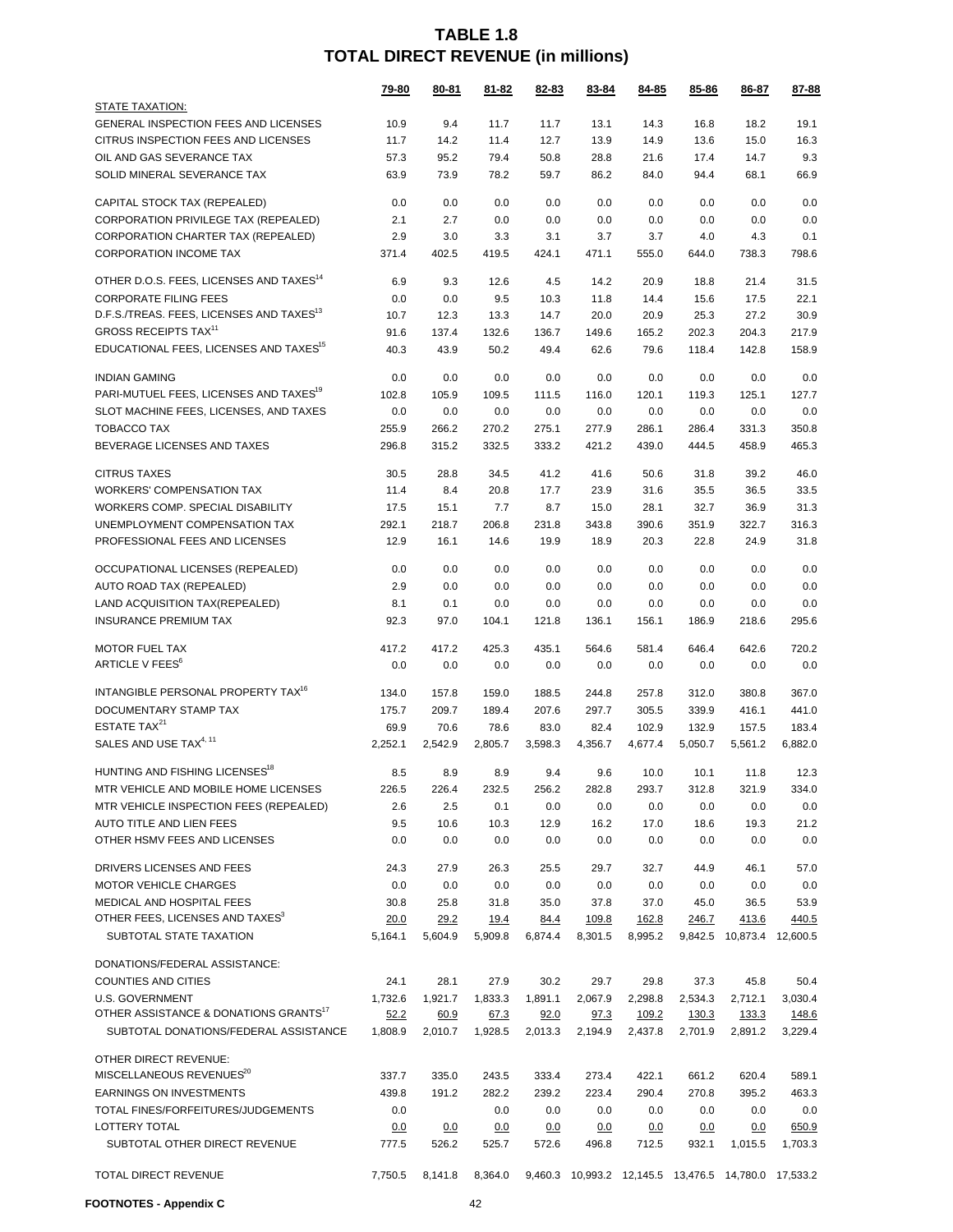|                                                      | 88-89   | 89-90   | 90-91   | 91-92   | <u>92-93</u>                                                                     | <u>93-94</u> | 94-95             | <u>95-96</u> | 96-97    |  |
|------------------------------------------------------|---------|---------|---------|---------|----------------------------------------------------------------------------------|--------------|-------------------|--------------|----------|--|
| <b>STATE TAXATION:</b>                               |         |         |         |         |                                                                                  |              |                   |              |          |  |
| GENERAL INSPECTION FEES AND LICENSES                 | 19.8    | 19.9    | 20.8    | 25.6    | 30.2                                                                             | 31.5         | 34.8              | 32.3         | 34.6     |  |
| CITRUS INSPECTION FEES AND LICENSES                  | 18.1    | 18.5    | 20.8    | 21.5    | 22.9                                                                             | 23.5         | 25.7              | 25.6         | 27.5     |  |
| OIL AND GAS SEVERANCE TAX                            | 8.9     | 9.5     | 9.3     | 7.0     | 8.5                                                                              | 6.6          | 8.4               | 7.7          | 10.1     |  |
| SOLID MINERAL SEVERANCE TAX                          | 53.9    | 56.4    | 62.8    | 50.2    | 46.0                                                                             | 38.3         | 42.9              | 69.5         | 65.7     |  |
| CAPITAL STOCK TAX (REPEALED)                         | 0.0     | 0.0     | 0.0     | 0.0     | 0.0                                                                              | 0.0          | 0.0               | 0.0          | 0.0      |  |
| CORPORATION PRIVILEGE TAX (REPEALED)                 | 0.0     | 0.0     | 0.0     | 0.0     | 0.0                                                                              | 0.0          | 0.0               | 0.0          | 0.0      |  |
| CORPORATION CHARTER TAX (REPEALED)                   | 0.1     | 0.0     | 0.0     | 0.0     | 0.0                                                                              | 0.0          | 0.0               | 0.0          | 0.0      |  |
| <b>CORPORATION INCOME TAX</b>                        | 898.5   | 808.1   | 701.6   | 801.3   | 846.6                                                                            | 1,047.4      | 1,063.5           | 1,162.7      | 1,362.3  |  |
| OTHER D.O.S. FEES, LICENSES AND TAXES <sup>14</sup>  | 34.9    | 40.9    | 56.8    | 7.3     | 11.1                                                                             | 15.6         | 12.4              | 10.1         | 12.0     |  |
| <b>CORPORATE FILING FEES</b>                         | 25.0    | 33.8    | 46.7    | 49.0    | 112.6                                                                            | 117.9        | 122.3             | 123.8        | 122.2    |  |
| D.F.S./TREAS. FEES, LICENSES AND TAXES <sup>13</sup> | 35.3    | 36.1    | 31.3    | 31.5    | 49.7                                                                             | 57.3         | 57.5              | 79.7         | 81.5     |  |
| <b>GROSS RECEIPTS TAX<sup>11</sup></b>               | 227.6   | 290.0   | 333.6   | 391.4   | 447.8                                                                            | 459.4        | 508.4             | 543.3        | 575.7    |  |
| EDUCATIONAL FEES, LICENSES AND TAXES <sup>15</sup>   | 198.3   | 210.9   | 242.6   | 284.1   | 330.3                                                                            | 355.6        | 339.7             | 359.9        | 390.4    |  |
| <b>INDIAN GAMING</b>                                 | 0.0     | 0.0     | 0.0     | 0.0     | 0.0                                                                              | 0.0          | 0.0               | 0.0          | 0.0      |  |
| PARI-MUTUEL FEES, LICENSES AND TAXES <sup>19</sup>   | 114.7   | 110.6   | 106.6   | 102.0   | 114.5                                                                            | 102.5        | 94.5              | 89.6         | 73.7     |  |
| SLOT MACHINE FEES, LICENSES, AND TAXES               | 0.0     | 0.0     | 0.0     | 0.0     | 0.0                                                                              | 0.0          | 0.0               | 0.0          | 0.0      |  |
| <b>TOBACCO TAX</b>                                   | 344.7   | 340.9   | 457.3   | 437.4   | 449.0                                                                            | 440.7        | 452.3             | 458.2        | 443.7    |  |
| BEVERAGE LICENSES AND TAXES                          | 468.0   | 474.2   | 555.7   | 552.0   | 565.6                                                                            | 562.9        | 562.2             | 569.5        | 581.4    |  |
| <b>CITRUS TAXES</b>                                  | 58.0    | 42.4    | 56.1    | 47.9    | 60.4                                                                             | 53.8         | 56.8              | 48.9         | 68.4     |  |
| <b>WORKERS' COMPENSATION TAX</b>                     | 33.9    | 38.9    | 52.4    | 48.6    | 47.1                                                                             | 57.3         | 80.7              | 99.7         | 90.0     |  |
| WORKERS COMP. SPECIAL DISABILITY                     | 29.4    | 48.1    | 64.5    | 62.0    | 82.8                                                                             | 116.3        | 148.2             | 173.7        | 136.8    |  |
| UNEMPLOYMENT COMPENSATION TAX                        | 311.5   | 290.1   | 307.4   | 437.8   | 605.9                                                                            | 716.0        | 751.4             | 706.3        | 664.3    |  |
| PROFESSIONAL FEES AND LICENSES                       | 40.1    | 47.5    | 47.0    | 56.0    | 49.8                                                                             | 62.4         | 76.1              | 75.0         | 75.2     |  |
| OCCUPATIONAL LICENSES (REPEALED)                     | 0.0     | 0.0     | 0.0     | 0.0     | 0.0                                                                              | 0.0          | 0.0               | 0.0          | 0.0      |  |
| AUTO ROAD TAX (REPEALED)                             | 0.0     | 0.0     | 0.0     | 0.0     | 0.0                                                                              | 0.0          | 0.0               | 0.0          | 0.0      |  |
| LAND ACQUISITION TAX(REPEALED)                       | 0.0     | 0.0     | 0.0     | 0.0     | 0.0                                                                              | 0.0          | 0.0               | 0.0          | 0.0      |  |
| <b>INSURANCE PREMIUM TAX</b>                         | 240.3   | 293.7   | 280.6   | 279.4   | 288.4                                                                            | 318.9        | 336.2             | 378.9        | 393.8    |  |
| <b>MOTOR FUEL TAX</b>                                | 722.0   | 754.2   | 927.6   | 1,104.7 | 1,188.8                                                                          | 1,269.2      | 1,356.8           | 1,382.5      | 1,434.8  |  |
| ARTICLE V FEES <sup>6</sup>                          | 0.0     | 0.0     | 0.0     | 0.0     | 0.0                                                                              | 0.0          | 0.0               | 0.0          | 0.0      |  |
| INTANGIBLE PERSONAL PROPERTY TAX <sup>16</sup>       | 404.1   | 418.2   | 518.7   | 586.2   | 783.4                                                                            | 836.0        | 818.0             | 895.9        | 952.4    |  |
| DOCUMENTARY STAMP TAX                                | 447.5   | 429.6   | 470.0   | 504.0   | 639.0                                                                            | 774.9        | 695.3             | 775.2        | 844.2    |  |
| ESTATE TAX <sup>21</sup>                             | 198.1   | 257.8   | 301.0   | 291.4   | 307.5                                                                            | 359.0        | 420.0             | 421.7        | 546.9    |  |
| SALES AND USE TAX <sup>4, 11</sup>                   | 7,680.2 | 8,224.9 | 8,152.0 | 8.375.5 | 9.426.0                                                                          | 10.072.5     | 10,672.0 11,461.8 |              | 12,088.8 |  |
| HUNTING AND FISHING LICENSES <sup>18</sup>           | 12.7    | 14.5    | 15.8    | 15.4    | 14.6                                                                             | 14.7         | 14.8              | 14.2         | 15.5     |  |
| MTR VEHICLE AND MOBILE HOME LICENSES                 | 363.5   | 404.7   | 367.9   | 384.8   | 399.8                                                                            | 422.0        | 402.5             | 444.3        | 460.5    |  |
| MTR VEHICLE INSPECTION FEES (REPEALED)               | 0.0     | 0.0     | 0.0     | 0.0     | 0.0                                                                              | 0.0          | 0.0               | 0.0          | 0.0      |  |
| AUTO TITLE AND LIEN FEES                             | 20.9    | 22.2    | 54.3    | 88.6    | 96.6                                                                             | 97.7         | 103.8             | 105.4        | 109.5    |  |
| OTHER HSMV FEES AND LICENSES                         | 0.0     | 0.0     | 0.0     | 0.0     | 0.0                                                                              | 0.0          | 0.0               | 0.0          | 0.0      |  |
| DRIVERS LICENSES AND FEES                            | 55.2    | 42.5    | 57.6    | 78.2    | 73.4                                                                             | 74.3         | 73.9              | 70.8         | 74.9     |  |
| <b>MOTOR VEHICLE CHARGES</b>                         | 0.0     | 46.9    | 208.3   | 221.0   | 271.5                                                                            | 256.7        | 231.2             | 219.1        | 244.1    |  |
| MEDICAL AND HOSPITAL FEES                            | 57.8    | 70.5    | 108.0   | 102.9   | 114.5                                                                            | 113.9        | 118.8             | 114.0        | 129.6    |  |
| OTHER FEES, LICENSES AND TAXES <sup>3</sup>          | 542.8   | 585.0   | 581.0   | 1,084.1 | 1,272.9                                                                          | 1,376.9      | 1,337.5           | 1,337.2      | 1,401.0  |  |
| SUBTOTAL STATE TAXATION                              |         |         |         |         | 13,665.5 14,481.5 15,216.0 16,528.9 18,757.3 20,251.6 21,018.4 22,256.4 23,511.6 |              |                   |              |          |  |
| DONATIONS/FEDERAL ASSISTANCE:                        |         |         |         |         |                                                                                  |              |                   |              |          |  |
| <b>COUNTIES AND CITIES</b>                           | 67.2    | 69.1    | 89.0    | 71.3    | 66.6                                                                             | 73.2         | 64.0              | 57.4         | 67.2     |  |
| <b>U.S. GOVERNMENT</b>                               | 3,498.1 | 3,922.4 | 4,541.3 | 5,355.2 | 6,932.0                                                                          | 7,125.1      | 7,679.8           | 8,101.6      | 7,938.5  |  |
| OTHER ASSISTANCE & DONATIONS GRANTS <sup>17</sup>    | 203.8   | 244.2   | 262.2   | 215.2   | 206.7                                                                            | 216.3        | 202.3             | 216.6        | 222.2    |  |
| SUBTOTAL DONATIONS/FEDERAL ASSISTANCE                | 3,769.1 | 4,235.6 | 4,892.5 | 5,641.8 | 7,205.4                                                                          | 7,414.6      | 7,946.1           | 8,375.6      | 8,228.0  |  |
| OTHER DIRECT REVENUE:                                |         |         |         |         |                                                                                  |              |                   |              |          |  |
| MISCELLANEOUS REVENUES <sup>20</sup>                 | 719.2   | 795.8   | 869.0   | 724.3   | 562.0                                                                            | 560.1        | 491.1             | 476.7        | 431.4    |  |
| EARNINGS ON INVESTMENTS                              | 512.1   | 555.1   | 603.9   | 518.2   | 534.5                                                                            | 437.4        | 514.2             | 611.8        | 605.2    |  |
| TOTAL FINES/FORFEITURES/JUDGEMENTS                   | 0.0     | 0.0     | 0.0     | 0.0     | 0.0                                                                              | 0.0          | 0.0               | 0.0          | 0.0      |  |
| LOTTERY TOTAL                                        | 1,760.1 | 2,055.1 | 2,160.3 | 2,190.7 | 2,133.1                                                                          | 2,152.5      | 2,238.1           | 2,061.5      | 2,085.2  |  |
| SUBTOTAL OTHER DIRECT REVENUE                        | 2,991.4 | 3,405.9 | 3,633.2 | 3,433.1 | 3,229.6                                                                          | 3,150.0      | 3,243.4           | 3,150.0      | 3,121.8  |  |
| TOTAL DIRECT REVENUE                                 |         |         |         |         | 20,426.0 22,123.0 23,741.7 25,603.8 29,192.3 30,816.3 32,207.9 33,782.0 34,861.4 |              |                   |              |          |  |
|                                                      |         |         |         |         |                                                                                  |              |                   |              |          |  |

**FOOTNOTES - Appendix C** 43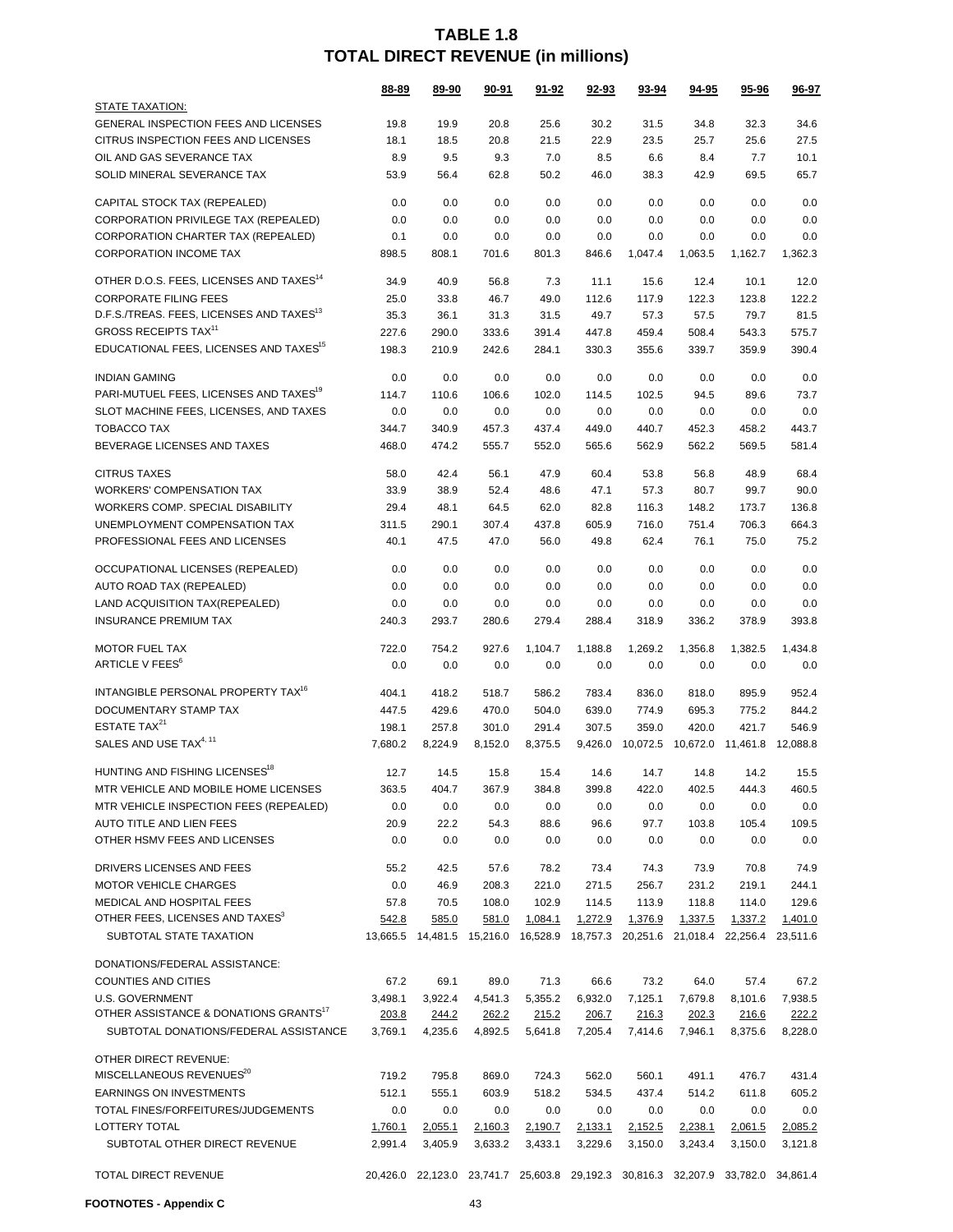|                                                          | 97-98   | 98-99                               | 99-00   | 00-01                                                                            | 01-02   | <u>02-03</u>               | $03 - 04$ | <u>04-05</u>               | $05 - 06$ |
|----------------------------------------------------------|---------|-------------------------------------|---------|----------------------------------------------------------------------------------|---------|----------------------------|-----------|----------------------------|-----------|
| <b>STATE TAXATION:</b>                                   |         |                                     |         |                                                                                  |         |                            |           |                            |           |
| GENERAL INSPECTION FEES AND LICENSES                     | 36.7    | 38.6                                | 41.0    | 40.6                                                                             | 45.5    | 48.1                       | 50.0      | 52.0                       | 50.6      |
| CITRUS INSPECTION FEES AND LICENSES                      | 24.5    | 27.1                                | 28.2    | 29.3                                                                             | 30.5    | 23.8                       | 22.9      | 19.3                       | 20.8      |
| OIL AND GAS SEVERANCE TAX                                | 7.2     | 4.0                                 | 6.3     | 8.3                                                                              | 5.2     | 5.3                        | 6.3       | 8.3                        | 9.6       |
| SOLID MINERAL SEVERANCE TAX                              | 62.3    | 63.1                                | 50.6    | 39.0                                                                             | 34.9    | 41.4                       | 36.5      | 50.6                       | 46.0      |
| CAPITAL STOCK TAX (REPEALED)                             | 0.0     | 0.0                                 | 0.0     | 0.0                                                                              | 0.0     | 0.0                        | 0.0       | 0.0                        | 0.0       |
| CORPORATION PRIVILEGE TAX (REPEALED)                     | 0.0     | 0.0                                 | 0.0     | 0.0                                                                              | 0.0     | 0.0                        | 0.0       | 0.0                        | 0.0       |
| CORPORATION CHARTER TAX (REPEALED)                       | 0.0     | 0.0                                 | 0.0     | 0.0                                                                              | 0.0     | 0.0                        | 0.0       | 0.0                        | 0.0       |
| <b>CORPORATION INCOME TAX</b>                            | 1,395.7 | 1,472.2                             | 1,406.5 | 1,344.8                                                                          | 1,218.5 | 1,228.1                    | 1,344.8   | 1,729.7                    | 2,405.4   |
| OTHER D.O.S. FEES, LICENSES AND TAXES <sup>14</sup>      | 10.0    | 12.0                                | 13.5    | 17.5                                                                             | 15.5    | 6.1                        | 1.8       | 2.0                        | 0.0       |
| <b>CORPORATE FILING FEES</b>                             | 114.5   | 120.0                               | 121.0   | 128.6                                                                            | 133.3   | 142.9                      | 184.8     | 199.2                      | 214.3     |
| D.F.S./TREAS. FEES, LICENSES AND TAXES <sup>13</sup>     | 81.6    | 82.6                                | 86.5    | 94.0                                                                             | 111.1   | 128.5                      | 105.4     | 110.4                      | 124.0     |
| <b>GROSS RECEIPTS TAX<sup>11</sup></b>                   | 634.2   | 639.6                               | 666.2   | 686.4                                                                            | 769.8   | 787.8                      | 829.0     | 882.2                      | 975.8     |
| EDUCATIONAL FEES, LICENSES AND TAXES <sup>15</sup>       | 442.6   | 489.8                               | 545.0   | 593.6                                                                            | 687.9   | 742.6                      | 502.9     | 0.1                        | 0.0       |
| <b>INDIAN GAMING</b>                                     | 0.0     | 0.0                                 | 0.0     | 0.0                                                                              | 0.0     | 0.0                        | 0.0       | 0.0                        | 0.0       |
| PARI-MUTUEL FEES, LICENSES AND TAXES <sup>19</sup>       | 69.1    | 59.7                                | 57.5    | 34.7                                                                             | 35.1    | 32.4                       | 32.1      | 32.0                       | 33.6      |
| SLOT MACHINE FEES, LICENSES, AND TAXES                   | 0.0     | 0.0                                 | 0.0     | 0.0                                                                              | 0.0     | 0.0                        | 0.0       | 0.0                        | 0.0       |
| <b>TOBACCO TAX</b>                                       | 468.1   | 453.3                               | 443.1   | 442.8                                                                            | 446.5   | 441.2                      | 446.4     | 468.2                      | 456.8     |
| BEVERAGE LICENSES AND TAXES                              | 594.4   | 605.4                               | 604.6   | 575.3                                                                            | 578.2   | 593.1                      | 626.0     | 657.3                      | 678.8     |
| <b>CITRUS TAXES</b>                                      | 65.0    | 54.1                                | 64.8    | 60.2                                                                             | 54.2    | 48.4                       | 48.6      | 30.5                       | 33.5      |
| <b>WORKERS' COMPENSATION TAX</b>                         | 77.8    | 74.4                                | 96.5    | 110.6                                                                            | 135.7   | 150.7                      | 127.4     | 108.3                      | 71.0      |
| WORKERS COMP. SPECIAL DISABILITY                         | 133.6   | 129.1                               | 135.3   | 161.9                                                                            | 171.2   | 177.9                      | 199.2     | 224.7                      | 248.7     |
| UNEMPLOYMENT COMPENSATION TAX                            | 550.4   | 550.2                               | 522.6   | 519.5                                                                            | 619.2   | 694.2                      | 931.1     | 1,152.0                    | 1,233.3   |
| PROFESSIONAL FEES AND LICENSES                           | 83.9    | 73.3                                | 49.4    | 53.7                                                                             | 46.7    | 66.1                       | 66.5      | 80.9                       | 75.5      |
| OCCUPATIONAL LICENSES (REPEALED)                         | 0.0     | 0.0                                 | 0.0     | 0.0                                                                              | 0.0     | 0.0                        | 0.0       | 0.0                        | 0.0       |
| AUTO ROAD TAX (REPEALED)                                 | 0.0     | 0.0                                 | 0.0     | 0.0                                                                              | 0.0     | 0.0                        | 0.0       | 0.0                        | 0.0       |
| LAND ACQUISITION TAX(REPEALED)                           | 0.0     | 0.0                                 | 0.0     | 0.0                                                                              | 0.0     | 0.0                        | 0.0       | 0.0                        | 0.0       |
| <b>INSURANCE PREMIUM TAX</b>                             | 404.2   | 379.0                               | 392.9   | 409.2                                                                            | 461.3   | 566.5                      | 677.9     | 732.3                      | 815.6     |
| <b>MOTOR FUEL TAX</b>                                    | 1,507.1 | 1,599.7                             | 1,663.2 | 1,738.4                                                                          | 1,810.5 | 1,896.8                    | 2,010.8   | 2,083.4                    | 2,236.1   |
| ARTICLE V FEES <sup>6</sup>                              | 0.0     | 0.0                                 | 0.0     | 0.0                                                                              | 0.0     | 0.0                        | 0.0       | 0.0                        | 146.9     |
|                                                          |         |                                     |         |                                                                                  |         |                            |           |                            |           |
| INTANGIBLE PERSONAL PROPERTY TAX <sup>16</sup>           | 1,184.5 | 1,210.0                             | 994.7   | 717.3                                                                            | 783.3   | 826.7                      | 857.1     | 981.1                      | 1,085.0   |
| DOCUMENTARY STAMP TAX<br>ESTATE TAX <sup>21</sup>        | 1,045.4 | 1,185.1                             | 1,223.5 | 1,313.2                                                                          | 1,572.5 | 2,001.5                    | 2,632.1   | 3,365.2                    | 4,058.3   |
| SALES AND USE TAX <sup>4, 11</sup>                       | 595.0   | 674.1<br>12,974.7 13,917.7 15,076.9 | 778.7   | 767.1<br>15,802.6 16,045.5                                                       | 751.3   | 558.4<br>16,431.7 17,866.7 | 382.7     | 324.4<br>19,870.3 21,812.4 | 71.4      |
|                                                          |         |                                     |         |                                                                                  |         |                            |           |                            |           |
| HUNTING AND FISHING LICENSES <sup>18</sup>               | 31.0    | 29.8                                | 29.0    | 30.8                                                                             | 34.0    | 33.9                       | 37.2      | 35.1                       | 36.5      |
| MTR VEHICLE AND MOBILE HOME LICENSES                     | 483.9   | 492.3                               | 523.8   | 535.9                                                                            | 578.6   | 584.7                      | 628.7     | 650.1                      | 693.4     |
| MTR VEHICLE INSPECTION FEES (REPEALED)                   | 0.0     | 0.0                                 | 0.0     | 0.0                                                                              | 0.0     | 0.0                        | 0.0       | 0.0                        | 0.0       |
| AUTO TITLE AND LIEN FEES<br>OTHER HSMV FEES AND LICENSES | 109.5   | 113.7                               | 118.3   | 142.6                                                                            | 126.4   | 129.2                      | 139.8     | 143.6                      | 149.3     |
|                                                          | 0.0     | 0.0                                 | 0.0     | 10.5                                                                             | 7.3     | 31.1                       | 24.9      | 15.0                       | 17.9      |
| DRIVERS LICENSES AND FEES                                | 83.5    | 84.8                                | 85.4    | 91.8                                                                             | 88.4    | 92.2                       | 112.2     | 132.2                      | 134.2     |
| <b>MOTOR VEHICLE CHARGES</b>                             | 242.8   | 245.8                               | 256.2   | 267.1                                                                            | 249.9   | 254.5                      | 265.5     | 283.7                      | 249.9     |
| <b>MEDICAL AND HOSPITAL FEES</b>                         | 99.8    | 104.5                               | 118.9   | 127.4                                                                            | 134.5   | 140.9                      | 165.9     | 181.2                      | 181.0     |
| OTHER FEES, LICENSES AND TAXES <sup>3</sup>              | 1,379.7 | 1,398.1                             | 1,516.5 | 1,510.0                                                                          | 1,744.7 | 1,880.0                    | 2,077.1   | 2,306.1                    | 2,370.0   |
| SUBTOTAL STATE TAXATION                                  |         |                                     |         | 24,992.5 26,383.0 27,716.3 28,404.7 29,527.2 30,786.7 33,440.3 36,911.4          |         |                            |           |                            | 40,735.5  |
| DONATIONS/FEDERAL ASSISTANCE:                            |         |                                     |         |                                                                                  |         |                            |           |                            |           |
| <b>COUNTIES AND CITIES</b>                               | 77.1    | 78.1                                | 76.8    | 85.8                                                                             | 92.3    | 79.7                       | 81.3      | 82.4                       | 60.9      |
| <b>U.S. GOVERNMENT</b>                                   | 8,117.1 |                                     |         | 9,004.7 10,140.1 11,527.2 13,406.9 14,917.0                                      |         |                            |           | 16,282.3 17,380.5 17,742.9 |           |
| OTHER ASSISTANCE & DONATIONS GRANTS"                     | 246.5   | 268.3                               | 309.5   | 358.9                                                                            | 872.5   | 458.3                      | 349.8     | 87.0                       | 108.3     |
| SUBTOTAL DONATIONS/FEDERAL ASSISTANCE                    | 8,440.7 |                                     |         | 9,351.1 10,526.3 11,971.8 14,371.6 15,455.0 16,713.4 17,549.9 17,912.1           |         |                            |           |                            |           |
| OTHER DIRECT REVENUE:                                    |         |                                     |         |                                                                                  |         |                            |           |                            |           |
| MISCELLANEOUS REVENUES <sup>40</sup>                     | 796.8   | 944.8                               | 552.6   | 474.7                                                                            | 433.5   | 469.7                      | 137.7     | 142.5                      | 169.0     |
| <b>EARNINGS ON INVESTMENTS</b>                           | 748.9   | 789.0                               | 690.3   | 940.2                                                                            | 739.7   | 728.6                      | 525.8     | 565.0                      | 671.8     |
| TOTAL FINES/FORFEITURES/JUDGEMENTS                       | 0.0     | 0.0                                 | 864.5   | 949.3                                                                            | 1,028.0 | 830.9                      | 575.6     | 625.3                      | 664.7     |
| LOTTERY TOTAL                                            | 2,065.5 | 2,113.0                             | 2,266.5 | 2,297.9                                                                          | 2,346.8 | 2,883.5                    | 3,086.4   | 3,487.6                    | 3,988.6   |
| SUBTOTAL OTHER DIRECT REVENUE                            | 3,611.2 | 3,846.8                             | 4,373.9 | 4,662.1                                                                          | 4,548.1 | 4,912.7                    | 4,325.5   | 4,820.4                    | 5,494.1   |
|                                                          |         |                                     |         |                                                                                  |         |                            |           |                            |           |
| TOTAL DIRECT REVENUE                                     |         |                                     |         | 37,044.3 39,580.9 42,616.6 45,038.7 48,446.8 51,154.3 54,479.2 59,281.7 64,141.7 |         |                            |           |                            |           |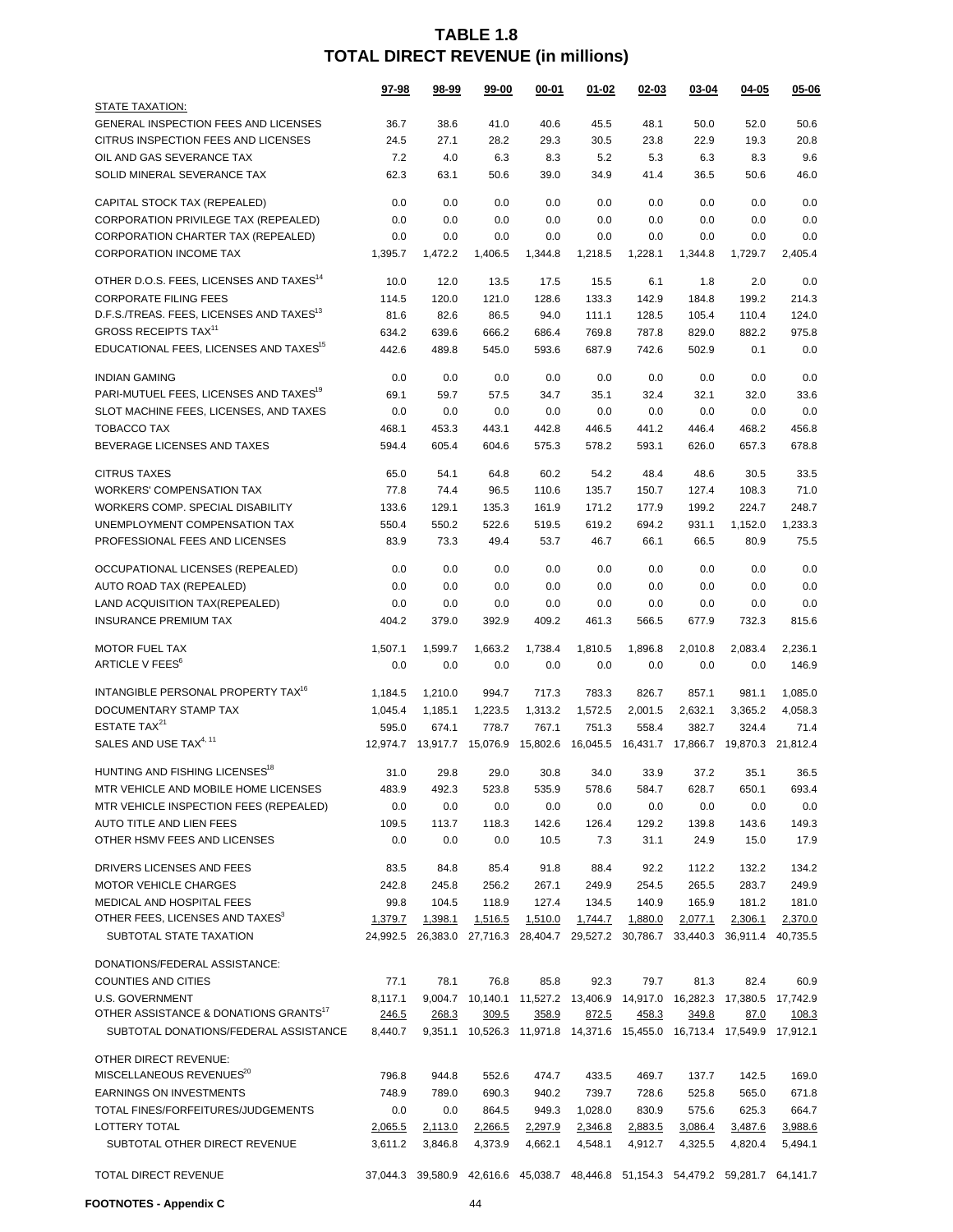|                                                      | 06-07    | 07-08                      | 08-09             | 09-10                                  | 10-11    | 11-12             | <u>12-13</u>               | <u>13-14</u>                                          | 14-15    |
|------------------------------------------------------|----------|----------------------------|-------------------|----------------------------------------|----------|-------------------|----------------------------|-------------------------------------------------------|----------|
| <b>STATE TAXATION:</b>                               |          |                            |                   |                                        |          |                   |                            |                                                       |          |
| GENERAL INSPECTION FEES AND LICENSES                 | 52.5     | 53.3                       | 61.0              | 57.4                                   | 57.7     | 58.1              | 58.8                       | 59.7                                                  | 60.6     |
| CITRUS INSPECTION FEES AND LICENSES                  | 19.7     | 19.0                       | 18.2              | 14.8                                   | 15.9     | 16.5              | 17.2                       | 17.9                                                  | 18.5     |
| OIL AND GAS SEVERANCE TAX                            | 9.3      | 13.3                       | 7.9               | 3.9                                    | 6.6      | 7.2               | 7.8                        | 8.2                                                   | 8.6      |
| SOLID MINERAL SEVERANCE TAX                          | 36.5     | 43.2                       | 73.5              | 58.6                                   | 38.6     | 28.8              | 28.1                       | 28.1                                                  | 28.1     |
| CAPITAL STOCK TAX (REPEALED)                         | 0.0      | 0.0                        | 0.0               | 0.0                                    | 0.0      | 0.0               | 0.0                        | 0.0                                                   | 0.0      |
| CORPORATION PRIVILEGE TAX (REPEALED)                 | 0.0      | 0.0                        | 0.0               | 0.0                                    | 0.0      | 0.0               | 0.0                        | 0.0                                                   | 0.0      |
| CORPORATION CHARTER TAX (REPEALED)                   | 0.0      | 0.0                        | 0.0               | 0.0                                    | 0.0      | 0.0               | 0.0                        | 0.0                                                   | 0.0      |
| <b>CORPORATION INCOME TAX</b>                        | 2,443.7  | 2,216.8                    | 1,833.4           | 1,790.0                                | 1,986.9  | 2,198.9           | 2,228.4                    | 2,283.3                                               | 2,335.7  |
| OTHER D.O.S. FEES, LICENSES AND TAXES <sup>14</sup>  | 0.0      | 0.0                        | 0.0               | 0.0                                    | 0.0      | 0.0               | 0.0                        | 0.0                                                   | 0.0      |
| <b>CORPORATE FILING FEES</b>                         | 218.8    | 242.9                      | 239.9             | 238.1                                  | 252.5    | 250.0             | 254.7                      | 260.4                                                 | 265.6    |
| D.F.S./TREAS. FEES, LICENSES AND TAXES <sup>13</sup> | 135.0    | 138.1                      | 160.6             | 116.7                                  | 122.3    | 123.1             | 124.8                      | 126.6                                                 | 128.8    |
| <b>GROSS RECEIPTS TAX<sup>11</sup></b>               | 1,067.6  | 1,126.0                    | 1,126.2           | 1,097.7                                | 1,095.4  | 1,122.4           | 1,165.1                    | 1,212.0                                               | 1,258.9  |
| EDUCATIONAL FEES, LICENSES AND TAXES <sup>15</sup>   | 0.0      | 0.0                        | 0.0               | 0.0                                    | 0.0      | 0.0               | 0.0                        | 0.0                                                   | 0.0      |
| <b>INDIAN GAMING</b>                                 | 0.0      | 0.0                        | 0.0               | 287.5                                  | 139.7    | 145.5             | 221.2                      | 226.0                                                 | 227.0    |
| PARI-MUTUEL FEES, LICENSES AND TAXES <sup>19</sup>   | 33.9     | 33.8                       | 29.2              | 26.6                                   | 27.9     | 28.5              | 26.7                       | 28.8                                                  | 28.8     |
| SLOT MACHINE FEES, LICENSES, AND TAXES               | 61.6     | 132.3                      | 114.0             | 153.0                                  | 139.5    | 154.6             | 159.3                      | 175.7                                                 | 178.4    |
| <b>TOBACCO TAX</b>                                   | 454.0    | 443.7                      | 447.0             | 1,342.9                                | 1,346.1  | 1,338.2           | 1,332.2                    | 1,328.7                                               | 1,326.5  |
| BEVERAGE LICENSES AND TAXES                          | 690.6    | 646.0                      | 626.9             | 627.1                                  | 576.0    | 565.7             | 545.2                      | 516.7                                                 | 473.5    |
| <b>CITRUS TAXES</b>                                  | 41.8     | 53.2                       | 49.0              | 41.4                                   | 43.7     | 48.3              | 49.5                       | 50.8                                                  | 52.0     |
| <b>WORKERS' COMPENSATION TAX</b>                     | 53.4     | 33.6                       | 17.1              | 19.5                                   | 20.1     | 21.0              | 22.0                       | 23.1                                                  | 24.2     |
| WORKERS COMP. SPECIAL DISABILITY                     | 239.5    | 189.3                      | 144.1             | 112.4                                  | 60.7     | 14.8              | 14.8                       | 14.8                                                  | 14.8     |
| UNEMPLOYMENT COMPENSATION TAX                        | 1.037.6  | 874.6                      | 879.5             | 1,155.5                                | 1,594.8  | 2,557.4           | 2,947.6                    | 2,908.2                                               | 2.476.5  |
| PROFESSIONAL FEES AND LICENSES                       | 71.2     | 56.0                       | 69.2              | 61.2                                   | 75.9     | 61.6              | 76.9                       | 62.6                                                  | 78.1     |
| OCCUPATIONAL LICENSES (REPEALED)                     | 0.0      | 0.0                        | 0.0               | 0.0                                    | 0.0      | 0.0               | 0.0                        | 0.0                                                   | 0.0      |
| AUTO ROAD TAX (REPEALED)                             | 0.0      | 0.0                        | 0.0               | 0.0                                    | 0.0      | 0.0               | 0.0                        | 0.0                                                   | 0.0      |
| LAND ACQUISITION TAX(REPEALED)                       | 0.0      | 0.0                        | 0.0               | 0.0                                    | 0.0      | 0.0               | 0.0                        | 0.0                                                   | 0.0      |
| <b>INSURANCE PREMIUM TAX</b>                         | 945.5    | 883.4                      | 814.8             | 856.6                                  | 816.0    | 842.4             | 883.0                      | 916.7                                                 | 932.2    |
| <b>MOTOR FUEL TAX</b>                                | 2,290.5  | 2,273.8                    | 2,212.0           | 2,243.8                                | 2,262.4  | 2,359.0           | 2,464.7                    | 2,569.1                                               | 2,679.1  |
| ARTICLE V FEES <sup>6</sup>                          | 147.3    | 163.1                      | 278.9             | 644.1                                  | 663.1    | 653.9             | 636.5                      | 615.3                                                 | 616.7    |
| INTANGIBLE PERSONAL PROPERTY TAX <sup>16</sup>       | 772.6    | 436.3                      | 200.0             | 158.7                                  | 162.4    | 200.7             | 236.5                      | 264.4                                                 | 288.7    |
| DOCUMENTARY STAMP TAX                                | 3,032.8  | 1,954.9                    | 1,122.8           | 1,078.6                                | 1,117.3  | 1,306.2           | 1,547.5                    | 1,694.9                                               | 1,822.5  |
| ESTATE TAX <sup>21</sup>                             | 43.4     | 0.0                        | 0.0               | 0.0                                    | 0.0      | 0.0               | 0.0                        | 0.0                                                   | 0.0      |
| SALES AND USE TAX <sup>4, 11</sup>                   | 21,877.1 | 20,721.3                   | 18,609.5          | 17,992.1                               | 18,549.9 | 19.780.1          | 21,313.3                   | 22,770.1                                              | 24,395.2 |
| HUNTING AND FISHING LICENSES <sup>18</sup>           | 36.2     | 44.3                       | 45.1              | 47.5                                   | 47.7     | 48.0              | 48.6                       | 49.4                                                  | 50.2     |
| MTR VEHICLE AND MOBILE HOME LICENSES                 | 713.7    | 670.2                      | 620.1             | 1,212.8                                | 1,487.5  | 1,523.7           | 1,576.6                    | 1,629.6                                               | 1,675.4  |
| MTR VEHICLE INSPECTION FEES (REPEALED)               | 0.0      | 0.0                        | 0.0               | 0.0                                    | 0.0      | 0.0               | 0.0                        | 0.0                                                   | 0.0      |
| AUTO TITLE AND LIEN FEES                             | 142.8    | 129.9                      | 111.1             | 300.4                                  | 344.8    | 363.4             | 385.8                      | 403.9                                                 | 419.1    |
| OTHER HSMV FEES AND LICENSES                         | 18.0     | 16.7                       | 16.9              | 4.7                                    | 34.9     | 71.4              | 91.8                       | 107.5                                                 | 117.4    |
| DRIVERS LICENSES AND FEES                            | 128.0    | 121.8                      | 134.1             | 297.9                                  | 325.8    | 334.2             | 328.2                      | 307.4                                                 | 287.5    |
| <b>MOTOR VEHICLE CHARGES</b>                         | 246.2    | 246.8                      | 236.9             | 364.2                                  | 310.5    | 327.3             | 349.6                      | 372.5                                                 | 389.4    |
| <b>MEDICAL AND HOSPITAL FEES</b>                     | 172.6    | 165.9                      | 138.1             | 210.2                                  | 208.9    | 357.3             | 386.0                      | 347.7                                                 | 346.6    |
| OTHER FEES, LICENSES AND TAXES <sup>3</sup>          | 2,676.0  | 2,559.8                    | 2,956.0           | 2,962.2                                | 2,938.4  | 2,958.5           | 2,993.1                    | 3,035.8                                               | 3,084.2  |
| SUBTOTAL STATE TAXATION                              | 39,909.4 |                            | 36,703.3 33,392.8 | 35,578.3                               | 36,869.7 |                   | 39,866.8 42,521.5 44,415.5 |                                                       | 46,088.8 |
| DONATIONS/FEDERAL ASSISTANCE:                        |          |                            |                   |                                        |          |                   |                            |                                                       |          |
| <b>COUNTIES AND CITIES</b>                           | 72.9     | 88.1                       | 72.6              | 73.5                                   | 73.8     | 74.3              | 75.3                       | 76.5                                                  | 77.7     |
| <b>U.S. GOVERNMENT</b>                               |          |                            |                   | 17,408.5  17,818.3  20,483.0  28,124.9 |          | 29,638.2 23,736.1 |                            | 21,863.3 22,516.8 22,518.1                            |          |
| OTHER ASSISTANCE & DONATIONS GRANTS"                 | 139.9    | 105.1                      | 147.1             | 232.9                                  | 149.1    | 150.1             | 152.0                      | 154.4                                                 | 156.8    |
| SUBTOTAL DONATIONS/FEDERAL ASSISTANCE                |          |                            |                   | 17,621.3 18,011.5 20,702.7 28,431.4    | 29,861.1 |                   |                            | 23,960.6 22,090.5 22,747.7 22,752.6                   |          |
| OTHER DIRECT REVENUE:                                |          |                            |                   |                                        |          |                   |                            |                                                       |          |
| MISCELLANEOUS REVENUES <sup>20</sup>                 | 174.9    | 193.1                      | 181.4             | 163.2                                  | 163.9    | 165.0             | 167.1                      | 169.7                                                 | 172.4    |
| <b>EARNINGS ON INVESTMENTS</b>                       | 1,008.8  | 1,062.1                    | 438.3             | 271.1                                  | 281.7    | 241.9             | 355.8                      | 546.6                                                 | 620.8    |
| TOTAL FINES/FORFEITURES/JUDGEMENTS                   | 661.8    | 705.7                      | 683.7             | 661.5                                  | 646.1    | 650.3             | 654.4                      | 660.8                                                 | 668.7    |
| LOTTERY TOTAL                                        | 4,142.6  | 4,204.0                    | 3,960.2           | 3,909.1                                | 3,929.8  | 3,965.8           | 4,014.8                    | 4,078.2                                               | 4,141.9  |
| SUBTOTAL OTHER DIRECT REVENUE                        | 5,988.1  | 6,164.9                    | 5,263.6           | 5,004.9                                | 5,021.5  | 5,023.0           | 5,192.1                    | 5,455.4                                               | 5,603.8  |
|                                                      |          |                            |                   |                                        |          |                   |                            |                                                       |          |
| TOTAL DIRECT REVENUE                                 |          | 63,518.8 60,879.7 59,359.1 |                   |                                        |          |                   |                            | 69,014.5 71,752.3 68,850.3 69,804.1 72,618.6 74,445.1 |          |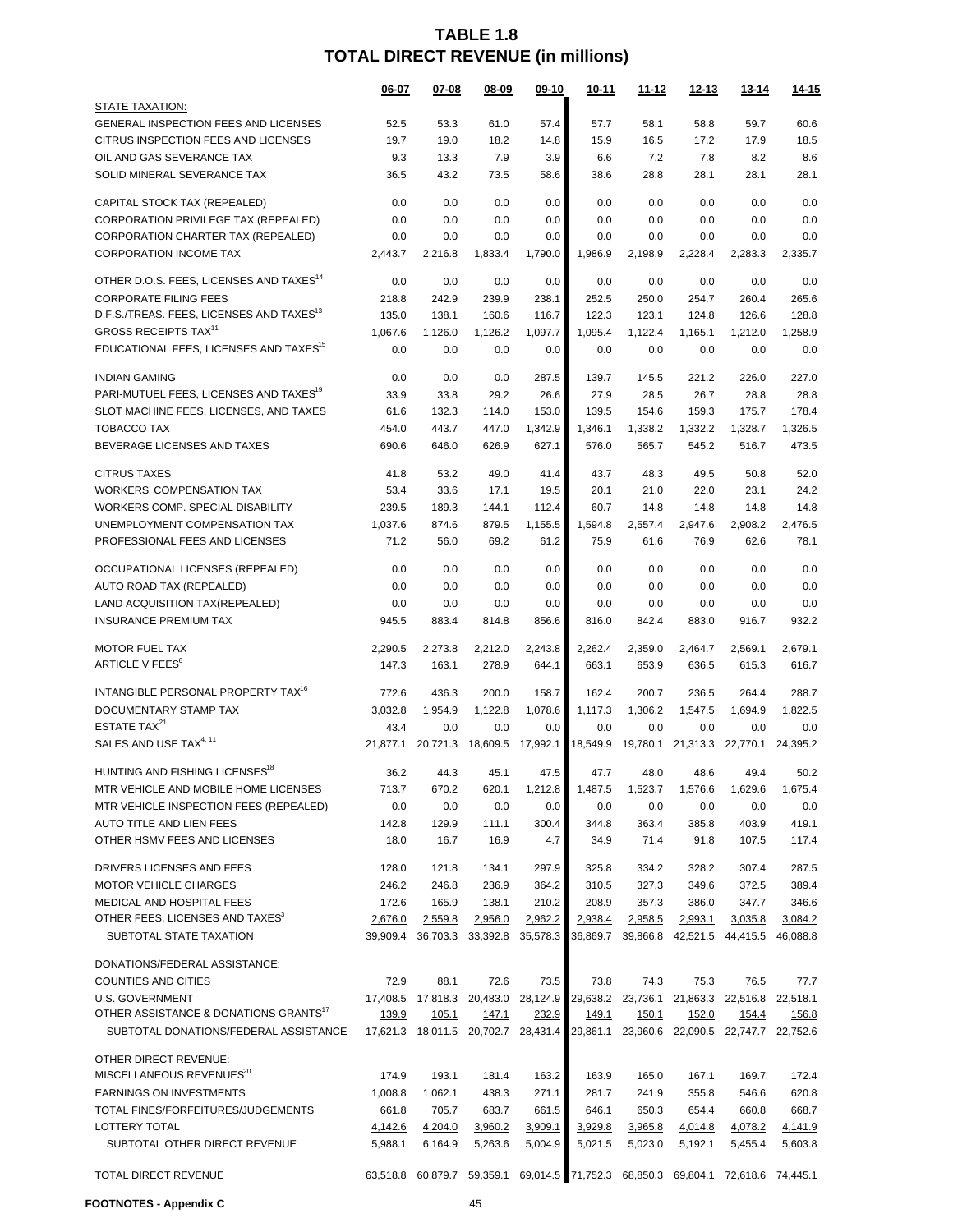|                                                                             | <u>15-16</u>   | 16-17        | 17-18             | 18-19                                                        | 19-20          |
|-----------------------------------------------------------------------------|----------------|--------------|-------------------|--------------------------------------------------------------|----------------|
| STATE TAXATION:<br>GENERAL INSPECTION FEES AND LICENSES                     | 61.5           | 62.4         | 63.2              | 64.0                                                         | 64.8           |
| CITRUS INSPECTION FEES AND LICENSES                                         | 18.9           | 19.3         | 19.7              | 20.1                                                         | 20.5           |
|                                                                             |                |              |                   |                                                              |                |
| OIL AND GAS SEVERANCE TAX<br>SOLID MINERAL SEVERANCE TAX                    | 9.1            | 9.4          | 9.6               | 9.6<br>43.4                                                  | 9.4<br>43.4    |
|                                                                             | 43.5           | 43.5         | 43.5              |                                                              |                |
| CAPITAL STOCK TAX (REPEALED)                                                | 0.0            | 0.0          | 0.0               | 0.0                                                          | 0.0            |
| CORPORATION PRIVILEGE TAX (REPEALED)                                        | 0.0            | 0.0          | 0.0               | 0.0                                                          | 0.0            |
| CORPORATION CHARTER TAX (REPEALED)                                          | 0.0            | 0.0          | 0.0               | 0.0                                                          | 0.0            |
| <b>CORPORATION INCOME TAX</b>                                               | 2,366.1        | 2,393.3      | 2,430.1           | 2,497.3                                                      | 2,592.4        |
| OTHER D.O.S. FEES, LICENSES AND TAXES <sup>14</sup>                         | 0.0            | 0.0          | 0.0               | 0.0                                                          | 0.0            |
| <b>CORPORATE FILING FEES</b>                                                | 270.3          | 274.5        | 277.9             | 281.1                                                        | 284.4          |
| D.F.S./TREAS. FEES, LICENSES AND TAXES <sup>13</sup>                        | 130.5          | 132.5        | 134.1             | 136.0                                                        | 137.5          |
| <b>GROSS RECEIPTS TAX<sup>11</sup></b>                                      | 1,304.1        | 1,348.0      | 1,390.2           | 1,432.0                                                      | 1,471.7        |
| EDUCATIONAL FEES, LICENSES AND TAXES <sup>15</sup>                          | 0.0            | $0.0\,$      | 0.0               | 0.0                                                          | 0.0            |
| <b>INDIAN GAMING</b>                                                        | 89.3           | 90.3         | 90.3              | 90.3                                                         | 90.3           |
| PARI-MUTUEL FEES, LICENSES AND TAXES <sup>19</sup>                          | 28.9           | 29.0         | 29.1              | 29.2                                                         | 29.3           |
| SLOT MACHINE FEES, LICENSES, AND TAXES                                      | 180.9          | 183.3        | 185.7             | 188.0                                                        | 190.3          |
| <b>TOBACCO TAX</b>                                                          | 1,322.9        | 1,318.4      | 1,313.2           | 1,308.8                                                      | 1,306.3        |
| BEVERAGE LICENSES AND TAXES                                                 | 407.4          | 359.1        | 368.3             | 377.3                                                        | 386.2          |
|                                                                             |                |              |                   |                                                              |                |
| <b>CITRUS TAXES</b>                                                         | 53.1           | 54.1         | 55.2              | 56.3                                                         | 57.4           |
| <b>WORKERS' COMPENSATION TAX</b>                                            | 25.3           | 26.4         | 27.5              | 28.7                                                         | 29.9           |
| WORKERS COMP. SPECIAL DISABILITY                                            | 14.8           | 14.8         | 14.8              | 14.8                                                         | 14.8           |
| UNEMPLOYMENT COMPENSATION TAX                                               | 2,029.6        | 1,850.7      | 1,712.3           | 1,555.2                                                      | 1,513.3        |
| PROFESSIONAL FEES AND LICENSES                                              | 63.5           | 79.2         | 64.4              | 80.2                                                         | 65.2           |
| OCCUPATIONAL LICENSES (REPEALED)                                            | 0.0            | $0.0\,$      | 0.0               | 0.0                                                          | 0.0            |
| AUTO ROAD TAX (REPEALED)                                                    | 0.0            | 0.0          | 0.0               | 0.0                                                          | 0.0            |
| LAND ACQUISITION TAX(REPEALED)                                              | 0.0            | $0.0\,$      | 0.0               | 0.0                                                          | 0.0            |
| <b>INSURANCE PREMIUM TAX</b>                                                | 979.5          | 1,028.4      | 1,079.3           | 1,132.4                                                      | 1,187.9        |
| <b>MOTOR FUEL TAX</b>                                                       | 2,788.6        | 2,895.9      | 3,001.6           | 3,103.7                                                      | 3,221.5        |
| ARTICLE V FEES <sup>6</sup>                                                 | 617.6          | 625.9        | 634.0             | 642.0                                                        | 650.1          |
| INTANGIBLE PERSONAL PROPERTY TAX <sup>16</sup>                              | 312.9          | 335.9        | 356.9             | 373.1                                                        | 388.7          |
| DOCUMENTARY STAMP TAX                                                       | 1,957.9        | 2,040.5      |                   | 2,206.0                                                      | 2,281.7        |
| ESTATE TAX <sup>21</sup>                                                    | 0.0            | $0.0\,$      | 2,126.8<br>0.0    | 0.0                                                          | $0.0\,$        |
| SALES AND USE TAX <sup>4, 11</sup>                                          | 26,143.1       |              | 27,761.0 29,343.0 |                                                              | 32,662.3       |
|                                                                             |                |              |                   | 30,954.6                                                     |                |
| HUNTING AND FISHING LICENSES <sup>18</sup>                                  | 50.9           | 51.6         | 52.3              | 53.0                                                         | 53.6           |
| MTR VEHICLE AND MOBILE HOME LICENSES                                        | 1,719.3        |              | 1,760.7 1,800.2   | 1,838.1                                                      | 1,873.8        |
| MTR VEHICLE INSPECTION FEES (REPEALED)                                      | 0.0            | 0.0          | 0.0               | 0.0                                                          | 0.0            |
| AUTO TITLE AND LIEN FEES                                                    | 431.8          | 442.0        | 452.1             | 462.3                                                        | 472.5          |
| OTHER HSMV FEES AND LICENSES                                                | 104.2          | 97.5         | 98.8              | 100.0                                                        | 101.3          |
| DRIVERS LICENSES AND FEES                                                   | 270.8          |              | 319.5 329.8       | 337.6                                                        | 339.4          |
| <b>MOTOR VEHICLE CHARGES</b>                                                | 403.0          | 415.7        | 425.6             | 435.2                                                        | 444.1          |
| MEDICAL AND HOSPITAL FEES                                                   | 366.0          |              | 386.9 408.7       |                                                              | 432.0 456.3    |
| OTHER FEES, LICENSES AND TAXES <sup>3</sup>                                 |                |              |                   | <u>3,130.9 3,175.5 3,218.6 3,260.9</u>                       | 3,303.0        |
| SUBTOTAL STATE TAXATION                                                     |                |              |                   | 47,696.0 49,625.3 51,556.9 53,543.2 55,743.4                 |                |
|                                                                             |                |              |                   |                                                              |                |
| DONATIONS/FEDERAL ASSISTANCE:                                               |                |              |                   |                                                              |                |
| <b>COUNTIES AND CITIES</b>                                                  | 78.8           | 79.9         | 81.0              | 82.0                                                         | 83.0           |
| <b>U.S. GOVERNMENT</b><br>OTHER ASSISTANCE & DONATIONS GRANTS <sup>1/</sup> |                |              |                   | 23,321.9 24,153.7 25,017.2 25,915.7 26,852.9                 |                |
| SUBTOTAL DONATIONS/FEDERAL ASSISTANCE                                       | <u>159.1</u>   | <u>161.3</u> | <u> 163.5</u>     | <u>165.5</u><br>23,559.8 24,394.9 25,261.6 26,163.3 27,103.5 | <u>167.6</u>   |
|                                                                             |                |              |                   |                                                              |                |
| OTHER DIRECT REVENUE:                                                       |                |              |                   |                                                              |                |
| MISCELLANEOUS REVENUES <sup>20</sup>                                        | 174.9          |              | 177.4 179.7       | 182.0                                                        | 184.3          |
| <b>EARNINGS ON INVESTMENTS</b>                                              | 702.9          | 786.6        | 819.1             | 851.3                                                        | 884.0          |
| TOTAL FINES/FORFEITURES/JUDGEMENTS                                          | 677.4          | 686.7        | 696.2             | 705.7                                                        | 715.0          |
| LOTTERY TOTAL<br>SUBTOTAL OTHER DIRECT REVENUE                              | <u>4,203.1</u> |              | 4,261.3 4,317.5   | <u>4,372.4</u>                                               | <u>4,426.9</u> |
|                                                                             | 5,758.3        |              | 5,912.0 6,012.5   | 6,111.4                                                      | 6,210.2        |
| TOTAL DIRECT REVENUE                                                        |                |              |                   | 77,014.1 79,932.2 82,830.9 85,817.8 89,057.2                 |                |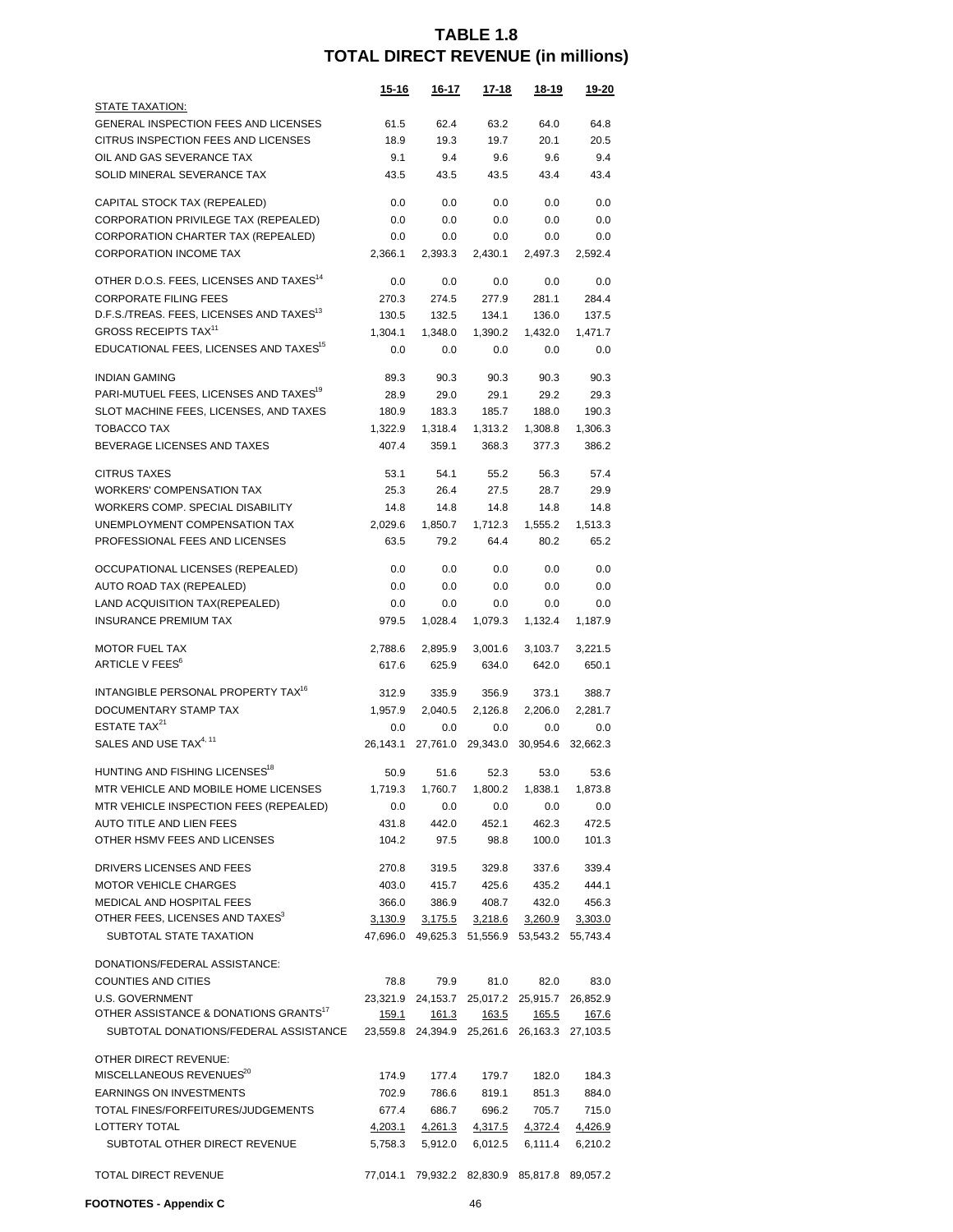**II. Appendices**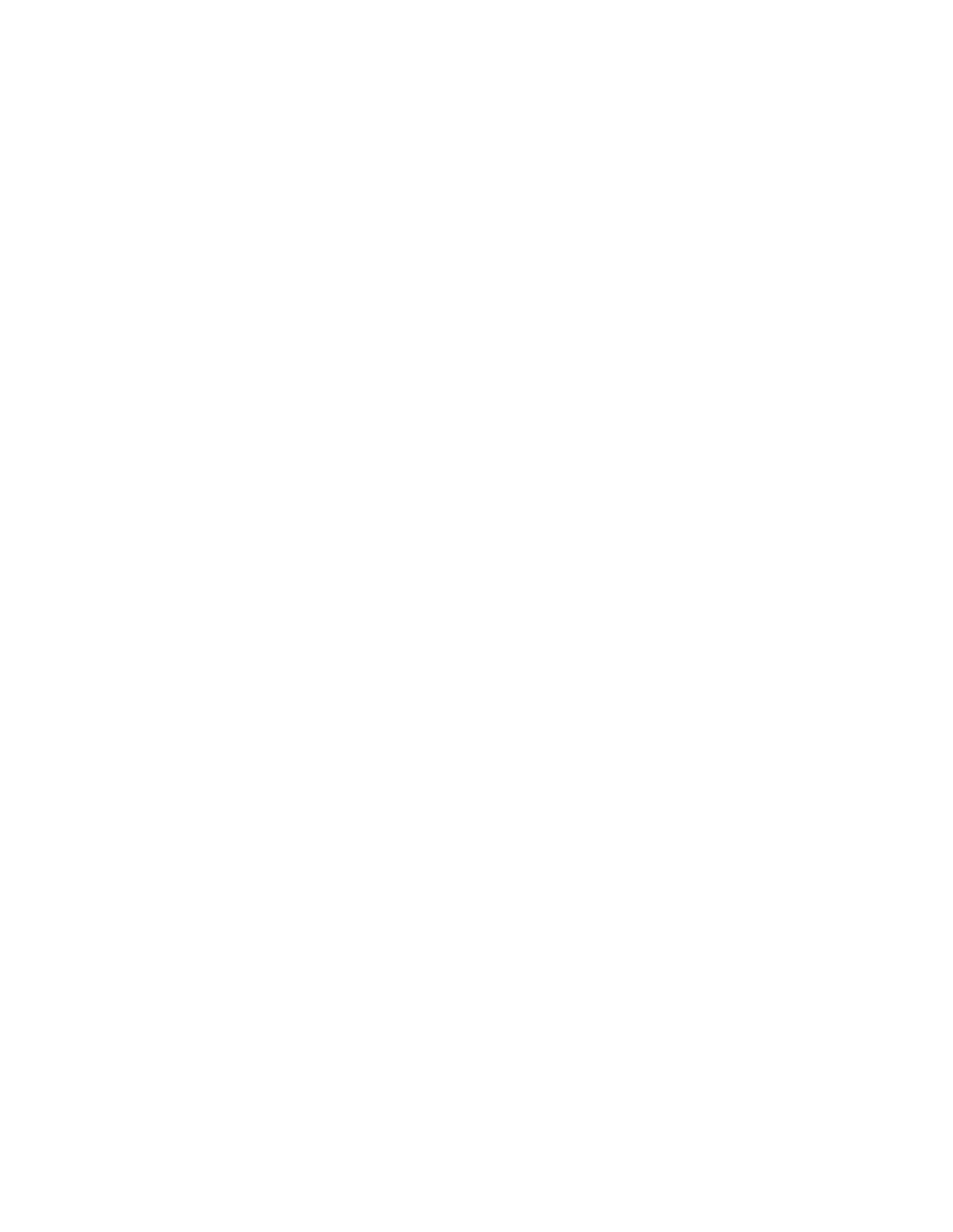#### **APPENDIX A MAJOR ECONOMIC AND DEMOGRAPHIC FACTORS**

|                                                                     | 70-71     | 71-72     | $72 - 73$ | <u>73-74</u> | $74 - 75$    | 75-76     | 76-77                       | 77-78     | 78-79        | 79-80                    |
|---------------------------------------------------------------------|-----------|-----------|-----------|--------------|--------------|-----------|-----------------------------|-----------|--------------|--------------------------|
| FLORIDA RESIDENT POPULATION (In Millions)                           | 7.039     | 7.454     | 7.920     | 8.357        | 8.588        | 8.712     | 8.874                       | 9.094     | 9.373        | 9.682                    |
| GROWTH RATE IN FLORIDA POPULATION (% Change)                        | 4.428     | 5.882     | 6.263     | 5.514        | 2.765        | 1.445     | 1.851                       | 2.482     | 3.074        | 3.294                    |
| COMBINE RATE OF CHANGE IN POPULATION & CPI (% CHANGE) <sup>25</sup> | 9.748     | 9.726     | 10.544    | 14.961       | 14.092       | 8.627     | 7.835                       | 9.318     | 12.756       | 17.013                   |
| % CHANGE IN CONSUMER PRICE INDEX                                    | 5.094     | 3.630     | 4.029     | 8.953        | 11.022       | 7.080     | 5.875                       | 6.670     | 9.393        | 13.281                   |
| FLORIDA NOMINAL PERSONAL INCOME (In Billions)                       | 28.923    | 32.717    | 38.241    | 44.218       | 48.473       | 52.754    | 58.086                      | 66.607    | 76.898       | 89.775                   |
| GROWTH RATE OF FL NOMINAL PERSONAL INCOME (% Change)                | 11.579    | 13.117    | 16.883    | 15.630       | 9.623        | 8.831     | 10.108                      | 14.669    | 15.450       | 16.746                   |
| PERSONAL CONSUMPTION PRICE INDEX (2000=1.00)                        | 0.242     | 0.251     | 0.261     | 0.282        | 0.311        | 0.331     | 0.350                       | 0.373     | 0.402        | 0.444                    |
| FLORIDA RESIDENT HOUSEHOLDS (In Millions)                           | 2.391     | 2.565     | 2.764     | 2.955        | 3.078        | 3.168     | 3.271                       | 3.398     | 3.547        | 3.704                    |
| GROWTH RATE OF FLORIDA WAGES & SALARIES (% Change)                  | 8.801     | 12.567    | 16.174    | 16.477       | 4.655        | 5.198     | 8.114                       | 13.863    | 15.597       | 15.025                   |
|                                                                     | 80-81     | $81 - 82$ | $82 - 83$ | 83-84        | 84-85        | 85-86     | 86-87                       | 87-88     | 88-89        | 89-90                    |
| FLORIDA RESIDENT POPULATION (In Millions)                           | 10.062    | 10.358    | 10.618    | 10.903       | 11.237       | 11.571    | 11.913                      | 12.246    | 12.571       | 12.867                   |
| GROWTH RATE IN FLORIDA POPULATION (% Change)                        | 3.924     | 2.944     | 2.507     | 2.686        | 3.060        | 2.977     | 2.958                       | 2.793     | 2.655        | 2.349                    |
| COMBINE RATE OF CHANGE IN POPULATION & CPI (% CHANGE) <sup>25</sup> | 15.985    | 11.887    | 6.889     | 6.486        | 7.100        | 5.970     | 5.211                       | 7.035     | 7.351        | 7.249                    |
| % CHANGE IN CONSUMER PRICE INDEX                                    | 11.606    | 8.687     | 4.275     | 3.701        | 3.921        | 2.906     | 2.189                       | 4.127     | 4.575        | 4.787                    |
| FLORIDA NOMINAL PERSONAL INCOME (In Billions)                       | 105.691   | 118.321   | 128.535   | 143.785      | 158.829      | 173.450   | 185.328                     | 203.422   | 225.363      | 245.508                  |
| GROWTH RATE OF FL NOMINAL PERSONAL INCOME (% Change)                | 17.729    | 11.950    | 8.633     | 11.864       | 10.463       | 9.206     | 6.848                       | 9.763     | 10.786       | 8.939                    |
| PERSONAL CONSUMPTION PRICE INDEX (2000=1.00)                        | 0.489     | 0.523     | 0.548     | 0.570        | 0.590        | 0.607     | 0.624                       | 0.648     | 0.677        | 0.704                    |
| FLORIDA RESIDENT HOUSEHOLDS (In Millions)                           | 3.877     | 4.026     | 4.147     | 4.278        | 4.423        | 4.568     | 4.713                       | 4.852     | 4.986        | 5.106                    |
| GROWTH RATE OF FLORIDA WAGES & SALARIES (% Change)                  | 15.706    | 9.653     | 8.358     | 11.597       | 11.074       | 9.083     | 9.416                       | 10.125    | 8.415        | 6.795                    |
|                                                                     | $90 - 91$ | 91-92     | 92-93     | 93-94        | 94-95        | 95-96     | 96-97                       | 97-98     | 98-99        | 99-00                    |
| FLORIDA RESIDENT POPULATION (In Millions)                           | 13.178    | 13.443    | 13.670    | 13.962       | 14.265       | 14.551    | 14.859                      | 15.158    | 15.489       | 15.881                   |
| GROWTH RATE IN FLORIDA POPULATION (% Change)                        | 2.420     | 2.008     | 1.692     | 2.137        | 2.168        | 2.003     | 2.120                       | 2.013     | 2.180        | 2.535                    |
| COMBINE RATE OF CHANGE IN POPULATION & CPI (% CHANGE) <sup>25</sup> | 8.034     | 5.265     | 4.869     | 4.819        | 5.079        | 4.784     | 5.022                       | 3.843     | 3.949        | 5.490                    |
| % CHANGE IN CONSUMER PRICE INDEX                                    | 5.481     | 3.192     | 3.124     | 2.626        | 2.849        | 2.726     | 2.842                       | 1.794     | 1.731        | 2.882                    |
| FLORIDA NOMINAL PERSONAL INCOME (In Billions)                       | 259.249   | 270.545   | 287.854   | 303.060      | 323.742      | 345.648   | 367.501                     | 394.022   | 420.208      | 448.503                  |
| GROWTH RATE OF FL NOMINAL PERSONAL INCOME (% Change)                | 5.597     | 4.357     | 6.398     | 5.283        | 6.824        | 6.766     | 6.322                       | 7.217     | 6.646        | 6.734                    |
| PERSONAL CONSUMPTION PRICE INDEX (2000=1.00)                        | 0.736     | 0.759     | 0.779     | 0.794        | 0.812        | 0.829     | 0.847                       | 0.858     | 0.868        | 0.887                    |
| FLORIDA RESIDENT HOUSEHOLDS (In Millions)                           | 5.231     | 5.334     | 5.425     | 5.538        | 5.655        | 5.767     | 5.887                       | 6.005     | 6.138        | 6.297                    |
| GROWTH RATE OF FLORIDA WAGES & SALARIES (% Change)                  | 4.978     | 3.649     | 7.160     | 5.669        | 5.814        | 6.564     | 6.592                       | 8.066     | 7.863        | 7.720                    |
|                                                                     | 00-01     | $01 - 02$ | $02 - 03$ | 03-04        | 04-05        | 05-06     | 06-07                       | 07-08     | 08-09        | 09-10                    |
| FLORIDA RESIDENT POPULATION (In Millions)                           | 16.246    | 16.587    | 16.969    | 17.405       | 17.819       | 18.241    | 18.605                      | 18.787    | 18.768       | 18.761                   |
| GROWTH RATE IN FLORIDA POPULATION (% Change)                        | 2.297     | 2.100     | 2.302     | 2.572        | 2.375        | 2.370     | 1.995                       | 0.976     | $-0.097$     | $-0.042$                 |
| COMBINE RATE OF CHANGE IN POPULATION & CPI (% CHANGE) <sup>25</sup> | 5.786     | 3.908     | 4.555     | 4.834        | 5.456        | 6.250     | 4.636                       | 4.722     | 1.285        | 0.655                    |
| % CHANGE IN CONSUMER PRICE INDEX                                    | 3.411     | 1.771     | 2.203     | 2.206        | 3.005        | 3.778     | 2.599                       | 3.710     | 1.398        | 0.994                    |
| FLORIDA NOMINAL PERSONAL INCOME (In Billions)                       | 478.960   | 497.176   | 516.949   | 554.847      | 608.757      | 663.118   | 706.993                     | 732.976   | 729.172      | 725.537                  |
| GROWTH RATE OF FL NOMINAL PERSONAL INCOME (% Change)                | 6.791     | 3.803     | 3.977     | 7.331        | 9.716        | 8.930     | 6.616                       | 3.675     | $-0.519$     | $-0.499$                 |
| PERSONAL CONSUMPTION PRICE INDEX (2000=1.00)                        | 0.908     | 0.919     | 0.937     | 0.957        | 0.984        | 1.016     | 1.040                       | 1.075     | 1.091        | 1.104                    |
| FLORIDA RESIDENT HOUSEHOLDS (In Millions)                           | 6.448     | 6.586     | 6.738     | 6.907        | 7.069        | 7.245     | 7.409                       | 7.491     | 7.484        | 7.482                    |
| GROWTH RATE OF FLORIDA WAGES & SALARIES (% Change)                  | 7.387     | 3.198     | 4.421     | 7.023        | 8.453        | 8.543     | 5.182                       | 1.575     | $-4.220$     | $-2.530$                 |
|                                                                     | $10 - 11$ | $11 - 12$ | $12 - 13$ | $13 - 14$    | <u>14-15</u> | $15 - 16$ | <u>16-17</u>                | $17 - 18$ | <u>18-19</u> | 19-20                    |
| FLORIDA RESIDENT POPULATION (In Millions)                           | 18.838    | 18.969    | 19.205    | 19.509       | 19.815       | 20.109    | 20.388                      | 20.658    | 20.922       | 21.184                   |
| GROWTH RATE IN FLORIDA POPULATION (% Change)                        | 0.414     | 0.697     | 1.240     | 1.585        | 1.568        | 1.483     | 1.390                       | 1.323     | 1.277        | 1.251                    |
| COMBINE RATE OF CHANGE IN POPULATION & CPI (% CHANGE) <sup>25</sup> | 2.042     | 3.015     | 3.119     | 3.552        | 3.503        | 3.481     | 3.385                       | 3.278     | 3.208        | 3.208                    |
| % CHANGE IN CONSUMER PRICE INDEX                                    | 1.324     | 1.698     | 2.030     | 2.086        | 2.223        | 2.165     | 2.064                       | 2.133     | 2.077        | 1.899                    |
| FLORIDA NOMINAL PERSONAL INCOME (In Billions)                       | 750.681   | 777.897   | 818.617   | 865.945      | 923.981      |           | 984.337 1,043.090 1,100.840 |           | 1,159.463    | ,222.347<br>$\mathbf{1}$ |
| GROWTH RATE OF FL NOMINAL PERSONAL INCOME (% Change)                | 3.466     | 3.625     | 5.235     | 5.781        | 6.702        | 6.532     | 5.969                       | 5.536     | 5.325        | 5.424                    |
| PERSONAL CONSUMPTION PRICE INDEX (2000=1.00)                        | 1.119     | 1.135     | 1.154     | 1.176        | 1.200        | 1.225     | 1.249                       | 1.275     | 1.301        | 1.326                    |
| FLORIDA RESIDENT HOUSEHOLDS (In Millions)                           | 7.514     | 7.567     | 7.664     | 7.787        | 7.912        | 8.032     | 8.146                       | 8.257     | 8.365        | 8.354                    |
| GROWTH RATE OF FLORIDA WAGES & SALARIES (% Change)                  | 2.922     | 4.634     | 4.773     | 4.662        | 4.791        | 4.579     | 4.490                       | 3.946     | 3.928        | 3.928                    |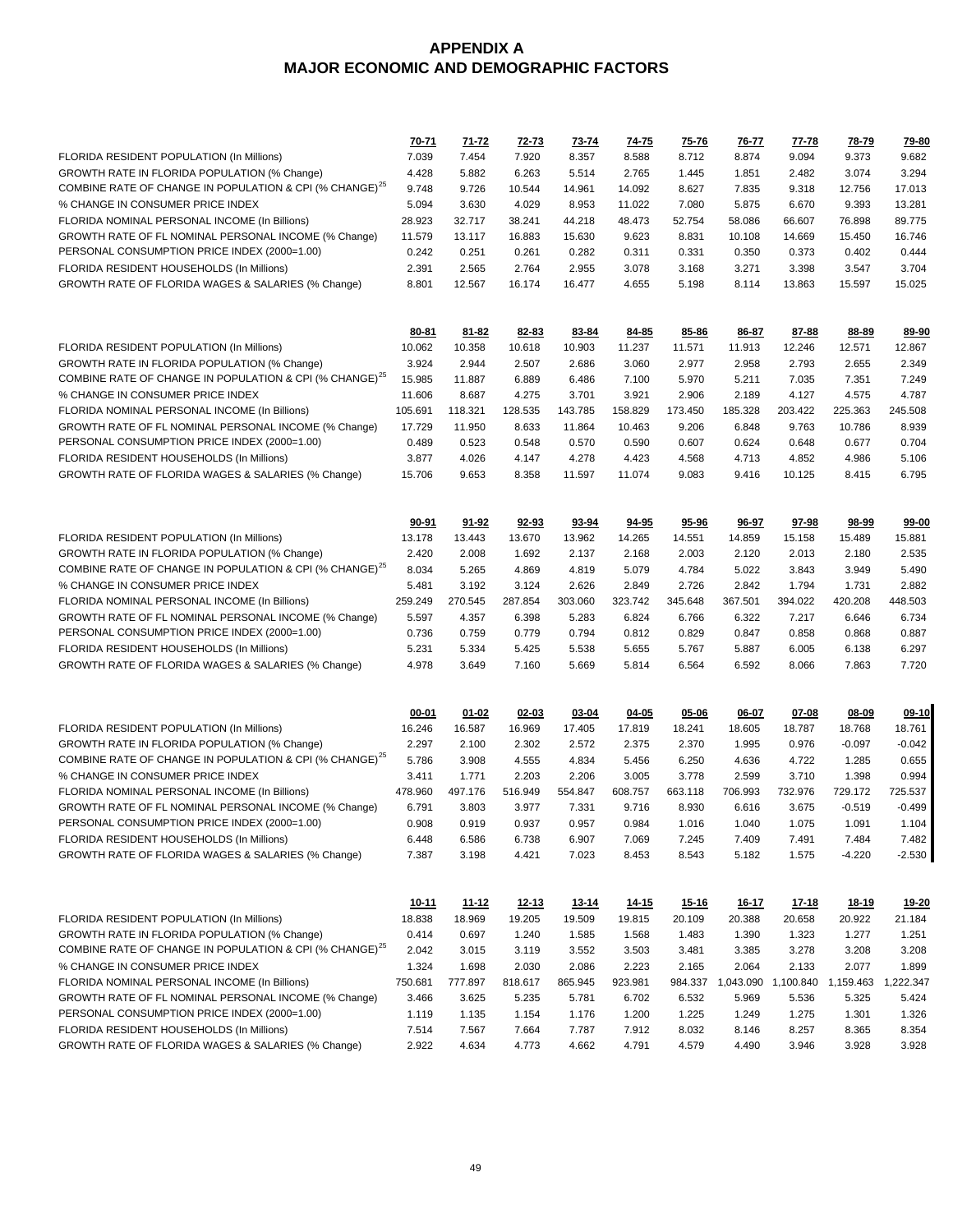|                                                                | <u>70-71</u> | <u>71-72</u> | <u>72-73</u> | <u>73-74</u> | <u>74-75</u> | <u>75-76</u> | <u>76-77</u> | <u>77-78</u>   | 78-79      |
|----------------------------------------------------------------|--------------|--------------|--------------|--------------|--------------|--------------|--------------|----------------|------------|
| STATE TAXATION:<br><b>GENERAL INSPECTION FEES AND LICENSES</b> | 14.4         | 8.8          | 9.5          | 9.2          | 9.2          | 9.4          | 9.5          | 10.0           | 10.8       |
| CITRUS INSPECTION FEES AND LICENSES                            | 0.0          | 6.4          | 6.2          | 8.1          | 8.0          | 8.7          | 8.7          | 9.3            | 10.2       |
| SOLID MINERAL SEVERANCE TAX GR                                 | 0.0          | 0.6          | 1.3          | 1.7          | 4.9          | 10.5         | 10.3         | 31.0           | 36.8       |
| SOLID MINERAL SEVERANCE TAX TRUST                              | 0.0          | 0.6          | 1.4          | 1.7          | 4.9          | 10.5         | 10.3         | 21.0           | 5.8        |
| SOLID MINERAL SEVERANCE TAX LOCAL                              | 0.0          | 0.0          | 0.0          | 0.0          | 0.0          | 0.0          | 0.0          | 0.0            | 0.0        |
| SOLID MINERAL SEVERANCE TAX TOTAL                              | 0.0          | 1.2          | 2.7          | 3.4          | 9.8          | 21.0         | 20.6         | 52.0           | 42.6       |
| CAPITAL STOCK TAX GR (REPEALED)                                | 4.6          | 3.0          | 0.2          | 0.0          | 0.0          | 0.0          | 0.0          | 0.0            | 0.0        |
| CORPORATION PRIVILEGE TAX (REPEALED)                           | 0.0          | 10.4         | 0.8          | 0.7          | 0.8          | 1.0          | 1.0          | 1.7            | 2.2        |
| CORPORATION CHARTER TAX GR (REPEALED)                          | 1.0          | 1.1          | 1.9          | 1.9          | 1.3          | 1.5          | 2.0          | 2.0            | 2.4        |
| CORPORATION CHARTER TAX TRUST (REPEALED)                       | 0.0          | 0.0          | 0.0          | 0.0          | 0.0          | 0.0          | 0.0          | 0.0            | 0.0        |
| CORPORATION CHARTER TAX TOTAL (REPEALED)                       | 1.0          | 1.1          | 1.9          | 1.9          | 1.3          | 1.5          | 2.0          | 2.0            | 2.4        |
| <b>CORPORATION INCOME TAX GR</b>                               | 0.0          | 27.8         | 147.7        | 188.8        | 180.3        | 180.7        | 194.2        | 256.2          | 314.4      |
| OTHER DOS FEES LICENSES AND TAXES TRUST <sup>14</sup>          | 2.2          | 4.1          | 4.1          | 3.9          | 4.3          | 4.7          | 5.7          | 5.6            | 6.6        |
| DFS AND TREAS FEES LICENSES AND TAXES TRUST <sup>13</sup>      | 2.2          | 2.2          | 1.7          | 3.1          | 5.2          | 5.9          | 6.8          | 7.8            | 8.9        |
| <b>GROSS RECEIPTS TAX<sup>11</sup></b>                         | 21.1         | 24.0         | 28.8         | 35.5         | 45.3         | 55.3         | 60.8         | 70.8           | 80.3       |
| EDUCATIONAL FEES LICENSES AND TAXES <sup>15</sup>              | 10.5         | 16.5         | 24.8         | 31.2         | 32.9         | 38.7         | 42.6         | 43.0           | 41.0       |
| <b>INDIAN GAMING GR</b>                                        | 0.0          | 0.0          | 0.0          | 0.0          | 0.0          | 0.0          | 0.0          | 0.0            | 0.0        |
| PARIMUTUEL FEES, LICENSES, TAXES GR <sup>19</sup>              | 23.7         | 28.5         | 37.4         | 43.2         | 46.9         | 48.4         | 51.0         | 54.5           | 65.8       |
| PARIMUTUEL FEES, LICENSES, TAXES TRUST <sup>19</sup>           | 2.4          | 3.2          | 0.3          | 3.7          | 4.4          | 3.7          | 4.1          | 4.0            | 4.3        |
| PARIMUTUEL FEES, LICENSES, TAXES LOCAL <sup>19</sup>           | 29.9         | 29.9         | 29.9         | 29.9         | 29.9         | 29.9         | 29.9         | 29.9           | 29.9       |
| PARIMUTUEL FEES, LICENSES, TAXES TOTAL <sup>19</sup>           | 56.0         | 61.6         | 67.6         | 76.8         | 81.2         | 82.0         | 85.1         | 88.4           | 100.0      |
| SLOT MACHINE LICENSES GR                                       | 0.0          | 0.0          | 0.0          | 0.0          | 0.0          | 0.0          | 0.0          | 0.0            | 0.0        |
| SLOT MACHINE TAX TRUST<br>SLOT MACHINE LICENSES/FEES TRUST     | 0.0<br>0.0   | 0.0<br>0.0   | 0.0<br>0.0   | 0.0<br>0.0   | 0.0<br>0.0   | 0.0<br>0.0   | 0.0<br>0.0   | 0.0<br>$0.0\,$ | 0.0<br>0.0 |
| <b>SLOT MACHINE TOTAL</b>                                      | 0.0          | 0.0          | 0.0          | 0.0          | 0.0          | 0.0          | 0.0          | 0.0            | 0.0        |
| <b>TOBACCO TAX GR</b>                                          | 49.0         | 55.4         | 39.8         | 30.2         | 29.7         | 30.9         | 31.8         | 72.5           | 76.3       |
| <b>TOBACCO TAX TRUST</b>                                       | 0.0          | 0.0          | 0.0          | 0.0          | 0.0          | 0.0          | 0.0          | 0.0            | 0.0        |
| <b>TOBACCO TAX LOCAL</b>                                       | 73.1         | 90.9         | 120.3        | 144.0        | 147.3        | 151.7        | 154.6        | 160.0          | 163.6      |
| <b>TOBACCO TAX TOTAL</b>                                       | 122.1        | 146.3        | 160.1        | 174.2        | 177.0        | 182.6        | 186.4        | 232.5          | 239.9      |
| BEVERAGE LICENSES AND TAXES GR                                 | 128.6        | 145.0        | 160.4        | 174.8        | 178.8        | 186.6        | 193.7        | 252.2          | 275.6      |
| BEVERAGE LICENSES AND TAXES TRUST                              | 0.0          | 0.0          | 0.0          | 0.0          | 0.0          | 0.0          | 0.0          | 0.0            | 0.0        |
| BEVERAGE LICENSES AND TAXES LOCAL                              | 2.2          | 5.3          | 5.5          | 5.5          | 5.8          | 6.0          | 6.1          | 6.3            | 6.6        |
| BEVERAGE LICENSES AND TAXES TOTAL                              | 130.8        | 150.3        | 165.9        | 180.3        | 184.6        | 192.6        | 199.8        | 258.5          | 282.2      |
| WORKERS COMPENSATION ASSESSMENTS                               | 3.4          | 3.8          | 5.0          | 6.4          | 7.0          | 7.4          | 9.4          | 13.9           | 17.6       |
| WORKERS COMP SPECIAL DISABILITY                                | 0.9          | 1.7          | 2.9          | 3.9          | 4.3          | 8.0          | 10.2         | 10.7           | 18.7       |
| UNEMPLOYMENT COMP TAX                                          | 40.2         | 49.6         | 62.5         | 70.7         | 83.9         | 147.7        | 245.8        | 319.4          | 390.0      |
| <b>CITRUS TAXES</b>                                            | 20.5         | 18.1         | 22.6         | 27.9         | 23.7         | 24.7         | 26.2         | 23.3           | 29.4       |
| PROFESSIONAL FEES AND LICENSES                                 | 3.7          | 3.9          | 5.4          | 5.9          | 7.4          | 7.6          | 10.4         | 11.1           | 12.3       |
| OCCUPATIONAL LICENSES (REPEALED)                               | 3.7          | 4.0          | 0.0          | 0.0          | 0.0          | 0.0          | 0.0          | 0.0            | $0.0\,$    |
| ROAD TAX AUTO (REPEALED) GR                                    | 0.6          | 0.5          | 0.5          | 0.7          | 0.6          | 0.5          | 0.1          | 0.1            | 0.1        |
| ROAD TAX AUTO (REPEALED) TRUST                                 | 0.6          | 0.4          | 0.3          | 0.2          | 0.0          | 0.3          | 0.7          | 0.8            | 0.9        |
| ROAD TAX AUTO (REPEALED) LOCAL                                 | 1.1          | 0.5          | 1.0          | 2.0          | 1.6          | 1.3          | 1.5          | 1.5            | 1.6        |
| ROAD TAX AUTO (REPEALED) TOTAL                                 | 2.3          | 1.4          | 1.8          | 2.9          | 2.2          | 2.1          | 2.3          | 2.4            | 2.6        |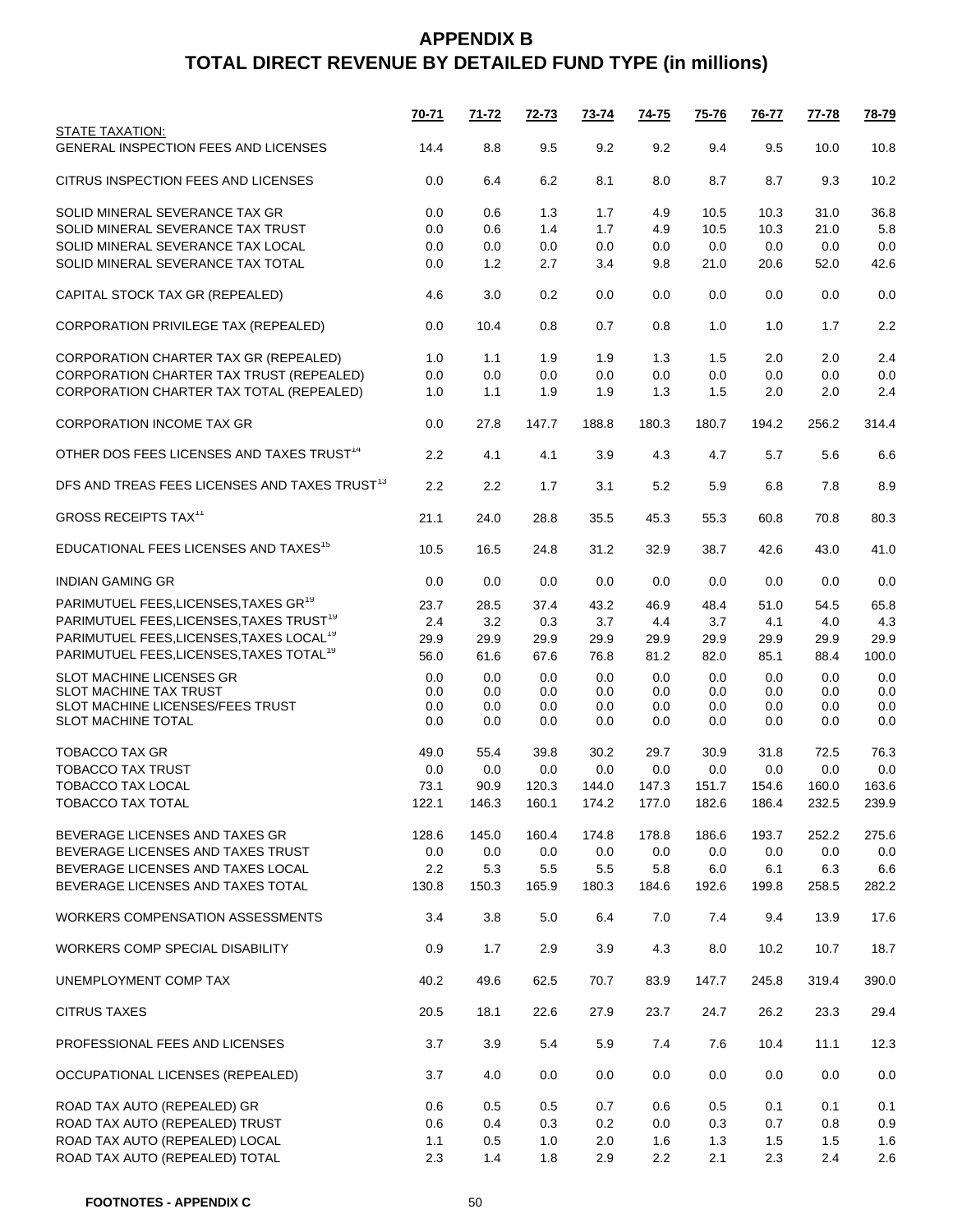|                                              | <u>70-71</u> | <u>71-72</u> | <u>72-73</u> | <u>73-74</u>                                                         | <u>74-75</u> | <u>75-76</u> | <u>76-77</u> | <u>77-78</u> | 78-79   |
|----------------------------------------------|--------------|--------------|--------------|----------------------------------------------------------------------|--------------|--------------|--------------|--------------|---------|
| 5¢ DIESEL FUEL TAX S.I.F.                    | 0.0          | 0.0          | 0.0          | 0.0                                                                  | 0.0          | 0.0          | 0.0          | 0.0          | 0.0     |
| 5¢ DIESEL FUEL TAX TOTAL                     | 0.0          | 0.0          | 0.0          | 0.0                                                                  | 0.0          | 0.0          | 0.0          | 0.0          | 0.0     |
| <b>MOTOR FUEL TAX GR</b>                     | 0.0          | 14.3         | 4.5          | 0.0                                                                  | 0.0          | 0.0          | 0.0          | 0.0          | 0.0     |
| <b>MOTOR FUEL TAX TRUST</b>                  | 141.9        | 154.9        | 173.7        | 178.6                                                                | 180.9        | 184.6        | 192.0        | 203.0        | 214.8   |
| MOTOR FUEL TAX LOCAL                         | 104.9        | 137.7        | 170.4        | 179.0                                                                | 181.6        | 185.1        | 192.4        | 203.6        | 215.3   |
| MOTOR FUEL TAX TOTAL                         | 246.8        | 306.9        | 348.6        | 357.6                                                                | 362.5        | 369.7        | 384.4        | 406.6        | 430.1   |
| <b>CORPORATE FILING FEES GR</b>              | 1.1          | 1.2          | 2.6          | 2.3                                                                  | $2.2\,$      | 2.4          | 2.7          | 3.0          | 3.6     |
| <b>CORPORATE FILING FEES TRUST</b>           | $-1.1$       | $-1.2$       | $-2.6$       | $-2.3$                                                               | $-2.2$       | $-2.4$       | $-2.7$       | $-3.0$       | $-3.6$  |
| CORPORATE FILING FEES TOTAL                  | 0.0          | 0.0          | 0.0          | 0.0                                                                  | 0.0          | 0.0          | 0.0          | 0.0          | 0.0     |
| OIL AND GAS SEVERANCE TAX GR                 | 0.4          | 0.8          | 4.0          | 9.3                                                                  | 16.5         | 21.2         | 21.1         | 37.1         | 42.9    |
| OIL AND GAS SEVERANCE TAX TRUST              | 0.0          | 0.0          | 0.0          | 0.0                                                                  | 0.0          | 0.0          | 0.0          | 0.0          | 0.0     |
| OIL AND GAS SEVERANCE TAX LOCAL              | 0.1          | 0.2          | 0.9          | 2.9                                                                  | 3.7          | 5.2          | 5.3          | 5.7          | 6.4     |
| OIL AND GAS SEVERANCE TAX TOTAL              | 0.6          | 1.0          | 4.9          | 12.2                                                                 | 20.2         | 26.4         | 26.4         | 42.8         | 49.3    |
| LAND ACQUISITION TAX (REPEALED)              | 5.9          | 9.3          | 13.4         | 14.0                                                                 | 10.4         | 11.4         | 13.7         | 18.2         | 23.6    |
| <b>INSURANCE PREMIUM TAX GR</b>              | 34.6         | 31.2         | 30.6         | 31.5                                                                 | 35.4         | 41.2         | 48.5         | 61.6         | 50.9    |
| <b>INSURANCE PREMIUM TAX TRUST</b>           | 2.5          | 1.7          | 3.9          | 6.2                                                                  | 4.9          | 7.7          | 11.9         | 6.3          | 18.3    |
| INSURANCE PREMIUM TAX LOCAL                  | 5.9          | 7.0          | 8.2          | 8.1                                                                  | 10.1         | 10.3         | 13.7         | 12.2         | 16.5    |
| <b>INSURANCE PREMIUM TAX TOTAL</b>           | 43.0         | 39.9         | 42.7         | 45.8                                                                 | 50.4         | 59.2         | 74.1         | 80.0         | 85.7    |
| <b>INTANGIBLES TAX GR</b>                    | 23.3         | 65.0         | 39.3         | 47.4                                                                 | 28.4         | 32.1         | 38.8         | 44.4         | 7.9     |
| <b>INTANGIBLES TAX TRUST</b>                 | 3.1          | 10.7         | 11.4         | 11.0                                                                 | 8.1          | 7.2          | 7.1          | 5.7          | 0.6     |
| <b>INTANGIBLES TAX LOCAL</b>                 | 21.5         | 24.1         | 40.7         | 36.1                                                                 | 36.0         | 39.3         | 47.4         | 54.3         | 109.7   |
| <b>INTANGIBLES TAX TOTAL</b>                 | 47.9         | 99.8         | 91.4         | 94.5                                                                 | 72.5         | 78.6         | 93.3         | 104.4        | 118.2   |
| INTANGIBLES TAX BD <sup>16</sup>             | 35.7         | 79.2         | 59.2         | 62.7                                                                 | 53.5         | 58.2         | 68.6         | 70.5         | 77.3    |
| INTANGIBLES TAX C <sup>16</sup>              | 12.2         | 20.7         | 32.2         | 31.7                                                                 | 19.0         | 20.3         | 24.7         | 33.8         | 40.8    |
| DOCUMENTARY STAMP TAX GR                     | 39.9         | 58.6         | 81.4         | 84.3                                                                 | 63.0         | 68.8         | 82.7         | 108.2        | 134.2   |
| DOCUMENTARY STAMP TAX TRUST                  | 0.0          | 0.0          | 0.0          | 0.0                                                                  | 0.0          | 0.0          | 0.0          | 0.0          | 0.0     |
| DOCUMENTARY STAMP TAX LOCAL                  | 0.0          | 0.0          | 0.0          | 0.0                                                                  | 0.0          | 0.0          | 0.0          | 0.0          | 0.0     |
| DOCUMENTARY STAMP TAX S.I.F.                 | 0.0          | 0.0          | 0.0          | 0.0                                                                  | 0.0          | 0.0          | 0.0          | 0.0          | 0.0     |
| DOCUMENTARY STAMP TAX TOTAL                  | 39.9         | 58.6         | 81.4         | 84.3                                                                 | 63.0         | 68.8         | 82.7         | 108.2        | 134.2   |
| ESTATE TAX TOTAL GR <sup>21</sup>            | 18.4         | 31.3         | 32.9         | 40.9                                                                 | 34.3         | 37.9         | 49.3         | 45.8         | 55.9    |
| SALES AND USE TAX GR                         | 715.2        |              |              | 875.8  1,041.1  1,196.3  1,199.5  1,254.1  1,398.6  1,644.7  1,947.0 |              |              |              |              |         |
| SALES AND USE TAX TRUST <sup>4</sup>         | 0.0          | 0.0          | 0.0          | 0.0                                                                  | 0.0          | 0.0          | 0.0          | 0.0          | 0.0     |
| SALES AND USE TAX LOCAL                      | 0.0          | 0.0          | 0.0          | 0.0                                                                  | 0.0          | 0.0          | 0.0          | 0.0          | 0.0     |
| SALES AND USE TAX S.I.F.                     | 0.0          | 0.0          | 0.0          | 0.0                                                                  | 0.0          | $0.0\,$      | 0.0          | 0.0          | 0.0     |
| SALES AND USE TAX TOTAL <sup>11</sup>        | 715.2        | 875.8        | 1,041.1      | 1,196.3                                                              | 1,199.5      | 1,254.1      | 1,398.6      | 1,644.7      | 1,947.0 |
| HUNTING AND FISHING LICENSES <sup>18</sup>   | 4.4          | 4.5          | 5.0          | 5.3                                                                  | 5.5          | 5.2          | 5.1          | 5.5          | 6.2     |
| MTR VEH AND MOBILE HOME LICENSES GR          | 87.2         | 98.4         | 108.8        | 100.8                                                                | 105.0        | 105.9        | 175.8        | 53.3         | 60.6    |
| MTR VEH AND MOBILE HOME LICENSES TRUST       | 0.0          | 0.0          | 0.0          | 0.0                                                                  | 0.0          | 0.0          | 0.0          | 67.5         | 70.9    |
| MTR VEH AND MOBILE HOME LICENSES LOCAL       | 32.6         | 35.2         | 41.4         | 65.3                                                                 | 70.6         | 74.0         | 79.8         | 77.7         | 77.9    |
| MTR VEH AND MOBILE HOME LICENSES TOTAL       | 119.8        | 133.6        | 150.2        | 166.1                                                                | 175.6        | 179.9        | 255.6        | 198.5        | 209.4   |
| <b>MOTOR VEHICLE INSPECTION FEES</b>         | 2.2          | 2.0          | 2.1          | 2.3                                                                  | 2.1          | 2.1          | 2.2          | 2.4          | 2.5     |
| AUTO TITLE AND LIEN FEES GR                  | 5.7          | 6.7          | 7.6          | 7.3                                                                  | 6.7          | 8.7          | 9.4          | 9.5          | 9.6     |
| AUTO TITLE AND LIEN FEES TRUST <sup>10</sup> | 0.0          | 0.0          | 0.0          | 0.0                                                                  | 0.0          | 0.0          | 0.0          | 0.0          | 0.0     |
| AUTO TITLE AND LIEN FEES TOTAL               | 5.7          | 6.7          | 7.6          | 7.3                                                                  | 6.7          | 8.7          | 9.4          | 9.5          | 9.6     |
| OTHER HSMV FEES AND LICENSES                 | 0.0          | 0.0          | 0.0          | 0.0                                                                  | 0.0          | 0.0          | 0.0          | 0.0          | 0.0     |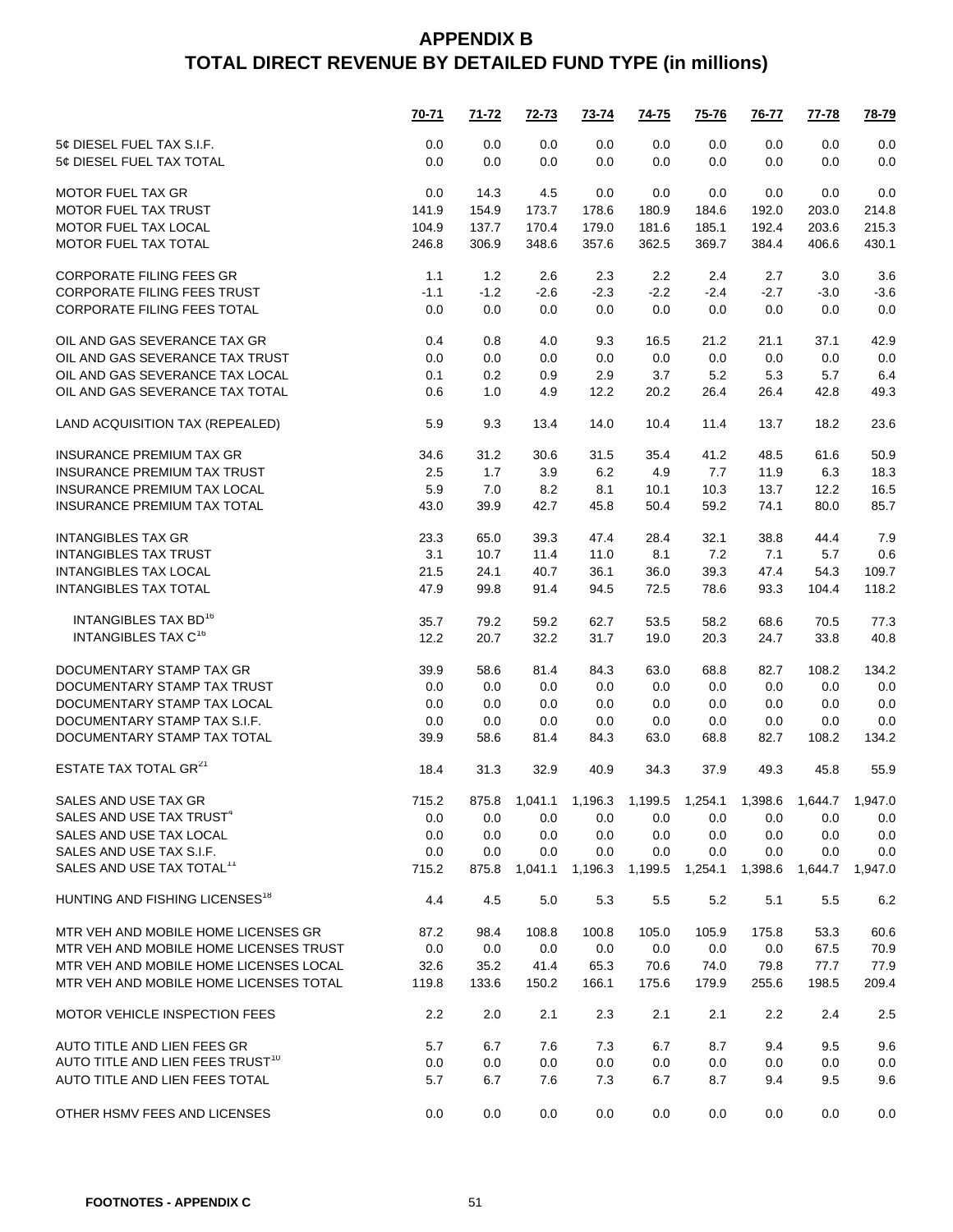|                                                   | 70-71   | 71-72   | 72-73                                           | 73-74   | 74-75   | 75-76   | 76-77   | 77-78   | 78-79   |
|---------------------------------------------------|---------|---------|-------------------------------------------------|---------|---------|---------|---------|---------|---------|
| DRIVERS LICENSES AND FEES GR                      | 10.8    | 14.7    | 15.6                                            | 17.3    | 19.4    | 20.4    | 22.6    | 21.4    | 20.2    |
| DRIVERS LICENSES AND FEES TRUST                   | 0.0     | 0.0     | 0.0                                             | 0.0     | 0.0     | 0.0     | 0.0     | 0.0     | 0.0     |
| DRIVERS LICENSES AND FEES TOTAL                   | 10.8    | 14.7    | 15.6                                            | 17.3    | 19.4    | 20.4    | 22.6    | 21.4    | 20.2    |
| <b>MOTOR VEHICLE CHARGES GR</b>                   | 0.0     | 0.0     | 0.0                                             | 0.0     | 0.0     | 0.0     | 0.0     | 0.0     | 0.0     |
| MOTOR VEHICLE CHARGES TRUST                       | 0.0     | 0.0     | 0.0                                             | 0.0     | 0.0     | 0.0     | 0.0     | 0.0     | 0.0     |
| MOTOR VEHICLE CHARGES TOTAL                       | 0.0     | 0.0     | 0.0                                             | 0.0     | 0.0     | 0.0     | 0.0     | 0.0     | 0.0     |
| MEDICAL AND HOSPITAL FEES GR                      | 11.1    | 13.4    | 13.1                                            | 14.3    | 15.7    | 14.0    | 14.7    | 12.8    | 8.2     |
| OTHER FEES LICENSE AND TAXES GR <sup>3</sup>      | 4.3     | 7.4     | 7.7                                             | 11.4    | 12.1    | 22.2    | 21.7    | 22.3    | 24.4    |
| OTHER NONOPERATING GR3                            | 0.0     | 0.0     | 0.0                                             | 0.0     | 0.0     | 0.0     | 0.0     | 0.0     | 0.0     |
| OTHER FEES LICENSE AND TAXES TRUST <sup>3</sup>   | 1.1     | 1.2     | 2.6                                             | 2.3     | 2.2     | 2.4     | 5.9     | 15.6    | 19.4    |
| OTHER FEES LICENSE AND TAXES LOCAL <sup>12</sup>  | 0.3     | 0.3     | 0.3                                             | 0.4     | 0.6     | 0.5     | 0.5     | 0.5     | 0.6     |
| OTHER FEES LICENSE AND TAXES TOTAL <sup>3</sup>   | 5.7     | 8.9     | 10.6                                            | 14.1    | 14.9    | 25.1    | 28.1    | 38.4    | 44.4    |
| ARTICLE V FEES GR <sup>6</sup>                    | 0.0     | 0.0     | 0.0                                             | 0.0     | 0.0     | 0.0     | 0.0     | 0.0     | 0.0     |
| ARTICLE V TRANSFERS TO GR <sup>6</sup>            | 0.0     | 0.0     | 0.0                                             | 0.0     | 0.0     | 0.0     | 0.0     | 0.0     | 0.0     |
| ARTICLE V FEES LOCAL <sup>6</sup>                 | 0.0     | 0.0     | 0.0                                             | 0.0     | 0.0     | 0.0     | 0.0     | 0.0     | 0.0     |
| ARTICLE V FEES TRUST <sup>6</sup>                 | 0.0     | 0.0     | 0.0                                             | 0.0     | 0.0     | 0.0     | 0.0     | 0.0     | 0.0     |
| ARTICLE V FEES TOTAL <sup>6</sup>                 | 0.0     | 0.0     | 0.0                                             | 0.0     | 0.0     | 0.0     | 0.0     | 0.0     | 0.0     |
| SUBTOTAL STATE TAXATION                           | 1,717.0 | 2,152.6 | 2,582.8                                         | 2,907.1 | 2,921.1 | 3,143.0 | 3,587.7 | 4.157.8 | 4,756.6 |
| FEDERAL AND LOCAL ASSISTANCE:                     |         |         |                                                 |         |         |         |         |         |         |
| COUNTIES AND CITIES <sup>19</sup>                 | 13.4    | 15.9    | 17.9                                            | 19.2    | 23.9    | 23.4    | 12.3    | 17.0    | 18.4    |
| <b>US GOVERNMENT</b>                              | 505.8   | 626.9   | 757.3                                           | 757.3   | 1,009.5 | 1,080.5 | 1,253.1 | 1,335.5 | 1,380.2 |
| OTHER ASSISTANCE & DONATIONS GRANTS <sup>17</sup> | 11.6    | 12.7    | 14.7                                            | 24.5    | 27.9    | 34.6    | 36.0    | 37.8    | 47.7    |
| SUBTOTAL FEDERAL AND LOCAL ASSISTANCE             | 530.8   | 655.5   | 789.9                                           | 801.0   | 1,061.3 | 1,138.5 | 1,301.4 | 1,390.3 | 1,446.3 |
| OTHER DIRECT REVENUE:                             |         |         |                                                 |         |         |         |         |         |         |
| <b>MISC REVENUES GR</b>                           | 11.5    | 3.8     | 5.0                                             | 10.5    | 19.7    | 3.3     | 3.9     | 0.0     | 0.0     |
| MISC REVENUES TRUST <sup>20</sup>                 | 82.5    | 111.7   | 115.9                                           | 108.5   | 108.2   | 149.1   | 183.6   | 241.1   | 290.5   |
| MISC REVENUES TOTAL <sup>20</sup>                 | 94.0    | 115.5   | 120.9                                           | 119.0   | 127.9   | 152.4   | 187.5   | 241.1   | 290.5   |
| EARNINGS ON INVESTMENTS GR                        | 15.1    | 13.6    | 25.7                                            | 65.6    | 81.8    | 36.6    | 26.2    | 35.6    | 67.7    |
| <b>EARNINGS ON INVESTMENTS TRUST</b>              | 53.5    | 63.7    | 79.9                                            | 104.3   | 121.1   | 151.2   | 179.1   | 215.5   | 261.9   |
| <b>EARNINGS ON INVESTMENTS S.I.F.</b>             | 0.0     | 0.0     | 0.0                                             | 0.0     | 0.0     | 0.0     | 0.0     | 0.0     | 0.0     |
| EARNINGS ON INVESTMENTS TOTAL                     | 68.6    | 77.3    | 105.6                                           | 169.9   | 202.9   | 187.8   | 205.3   | 251.1   | 329.6   |
| TOBACCO SETTLEMENT FINES/FORF/JUDGEMENTS TF       | 0.0     | 0.0     | 0.0                                             | 0.0     | 0.0     | 0.0     | 0.0     | 0.0     | 0.0     |
| OTHER FINES/FORFEITURES/JUDGEMENTS TRUST          | 0.0     | 0.0     | 0.0                                             | 0.0     | 0.0     | 0.0     | 0.0     | 0.0     | 0.0     |
| OTHER FINES/FORFEITURES/JUDGEMENTS GR             | 0.0     | 0.0     | 0.0                                             | 0.0     | 0.0     | 0.0     | 0.0     | 0.0     | 0.0     |
| TOTAL FINES/FORFEITURES/JUDGEMENTS                | 0.0     | 0.0     | 0.0                                             | 0.0     | 0.0     | 0.0     | 0.0     | 0.0     | 0.0     |
| LOTTERY TO EDUCATION                              | 0.0     | 0.0     | 0.0                                             | 0.0     | 0.0     | 0.0     | 0.0     | 0.0     | 0.0     |
| LOTTERY TO ADMINISTRATION                         | 0.0     | 0.0     | 0.0                                             | 0.0     | 0.0     | 0.0     | 0.0     | 0.0     | 0.0     |
| LOTTERY PRIZES                                    | 0.0     | 0.0     | 0.0                                             | 0.0     | 0.0     | 0.0     | 0.0     | 0.0     | 0.0     |
| LOTTERY TOTAL                                     | 0.0     | 0.0     | 0.0                                             | 0.0     | 0.0     | 0.0     | 0.0     | 0.0     | 0.0     |
| SUBTOTAL OTHER DIRECT REVENUE                     | 162.6   | 192.8   | 226.5                                           | 288.9   | 330.8   | 340.2   | 392.8   | 492.2   | 620.1   |
| <b>TOTAL DIRECT REVENUE</b>                       | 2,410.4 |         | 3,000.9 3,599.2 3,997.0 4,313.2 4,621.7 5,281.9 |         |         |         |         | 6,040.3 | 6,823.0 |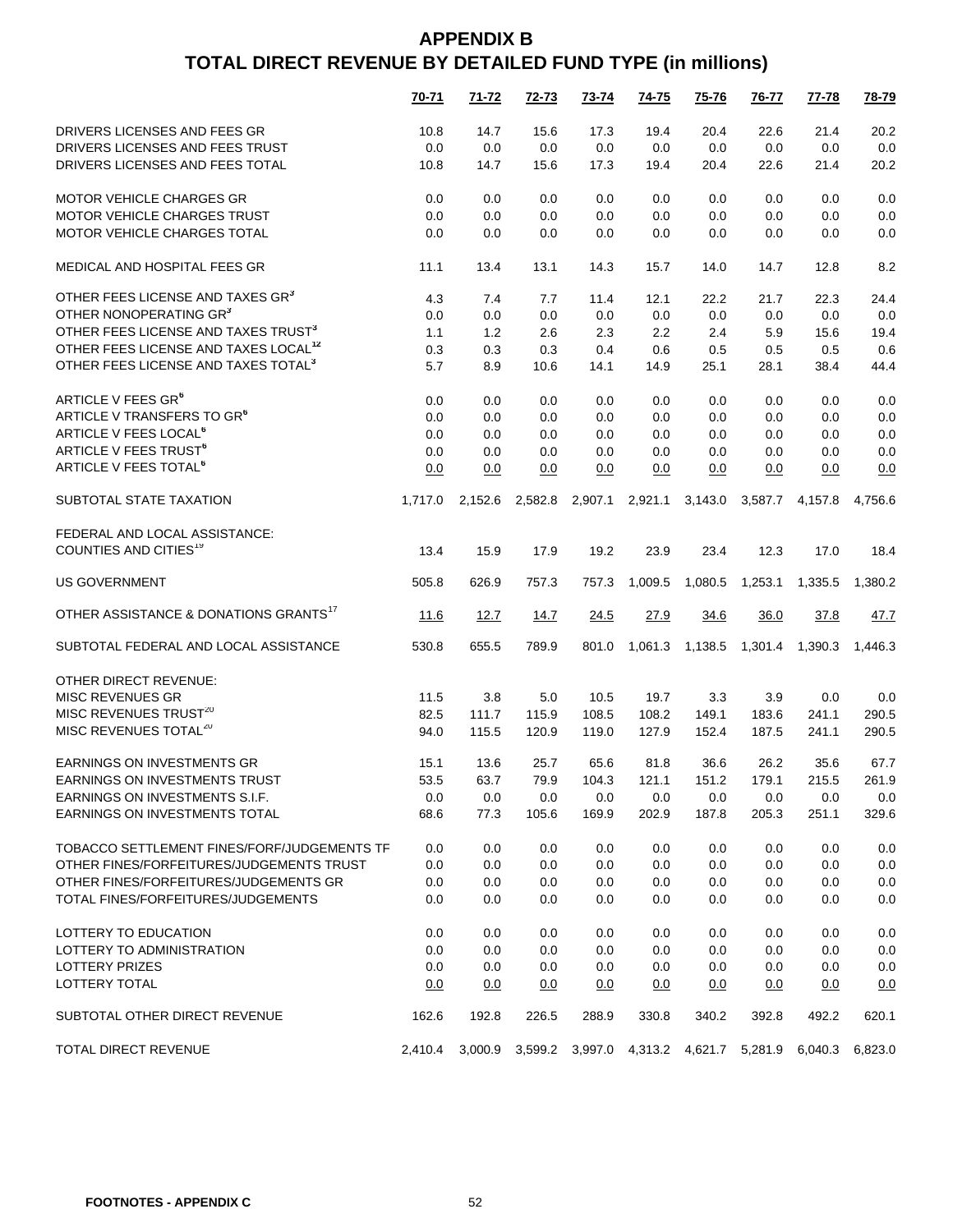|                                                           | <u>79-80</u> | 80-81 | 81-82 | 82-83   | 83-84 | 84-85 | 85-86 | 86-87 |
|-----------------------------------------------------------|--------------|-------|-------|---------|-------|-------|-------|-------|
| STATE TAXATION:<br>GENERAL INSPECTION FEES AND LICENSES   | 10.9         | 9.4   | 11.7  | 11.7    | 13.1  | 14.3  | 16.8  | 18.2  |
| CITRUS INSPECTION FEES AND LICENSES                       | 11.7         | 14.2  | 11.4  | 12.7    | 13.9  | 14.9  | 13.6  | 15.0  |
| SOLID MINERAL SEVERANCE TAX GR                            | 43.1         | 53.9  | 49.2  | 42.2    | 44.5  | 54.4  | 50.9  | 22.5  |
| SOLID MINERAL SEVERANCE TAX TRUST                         | 20.8         | 20.0  | 29.0  | 14.4    | 38.1  | 25.2  | 40.2  | 40.9  |
| SOLID MINERAL SEVERANCE TAX LOCAL                         | 0.0          | 0.0   | 0.0   | 3.1     | 3.6   | 4.4   | 3.3   | 4.7   |
| SOLID MINERAL SEVERANCE TAX TOTAL                         | 63.9         | 73.9  | 78.2  | 59.7    | 86.2  | 84.0  | 94.4  | 68.1  |
| CAPITAL STOCK TAX GR (REPEALED)                           | 0.0          | 0.0   | 0.0   | 0.0     | 0.0   | 0.0   | 0.0   | 0.0   |
| CORPORATION PRIVILEGE TAX (REPEALED)                      | 2.1          | 2.7   | 0.0   | 0.0     | 0.0   | 0.0   | 0.0   | 0.0   |
| CORPORATION CHARTER TAX GR (REPEALED)                     | 2.9          | 3.0   | 0.0   | 0.0     | 0.0   | 0.0   | 0.0   | 0.0   |
| CORPORATION CHARTER TAX TRUST (REPEALED)                  | 0.0          | 0.0   | 3.3   | 3.1     | 3.7   | 3.7   | 4.0   | 4.3   |
| CORPORATION CHARTER TAX TOTAL (REPEALED)                  | 2.9          | 3.0   | 3.3   | 3.1     | 3.7   | 3.7   | 4.0   | 4.3   |
| <b>CORPORATION INCOME TAX GR</b>                          | 371.4        | 402.5 | 419.5 | 424.1   | 471.1 | 555.0 | 644.0 | 738.3 |
| OTHER DOS FEES LICENSES AND TAXES TRUST <sup>14</sup>     | 6.9          | 9.3   | 12.6  | 4.5     | 14.2  | 20.9  | 18.8  | 21.4  |
| DFS AND TREAS FEES LICENSES AND TAXES TRUST <sup>13</sup> | 10.7         | 12.3  | 13.3  | 14.7    | 20.0  | 20.9  | 25.3  | 27.2  |
| <b>GROSS RECEIPTS TAX<sup>11</sup></b>                    | 91.6         | 137.4 | 132.6 | 136.7   | 149.6 | 165.2 | 202.3 | 204.3 |
| EDUCATIONAL FEES LICENSES AND TAXES <sup>15</sup>         | 40.3         | 43.9  | 50.2  | 49.4    | 62.6  | 79.6  | 118.4 | 142.8 |
| <b>INDIAN GAMING GR</b>                                   | 0.0          | 0.0   | 0.0   | 0.0     | 0.0   | 0.0   | 0.0   | 0.0   |
| PARIMUTUEL FEES, LICENSES, TAXES GR <sup>19</sup>         | 61.8         | 73.4  | 70.0  | 72.2    | 74.6  | 82.1  | 79.0  | 89.3  |
| PARIMUTUEL FEES, LICENSES, TAXES TRUST <sup>19</sup>      | 11.1         | 2.6   | 9.6   | 9.4     | 11.5  | 8.1   | 10.4  | 5.9   |
| PARIMUTUEL FEES, LICENSES, TAXES LOCAL <sup>19</sup>      | 29.9         | 29.9  | 29.9  | 29.9    | 29.9  | 29.9  | 29.9  | 29.9  |
| PARIMUTUEL FEES, LICENSES, TAXES TOTAL <sup>19</sup>      | 102.8        | 105.9 | 109.5 | 111.5   | 116.0 | 120.1 | 119.3 | 125.1 |
| <b>SLOT MACHINE LICENSES GR</b>                           | 0.0          | 0.0   | 0.0   | 0.0     | 0.0   | 0.0   | 0.0   | 0.0   |
| SLOT MACHINE TAX TRUST                                    | 0.0          | 0.0   | 0.0   | 0.0     | 0.0   | 0.0   | 0.0   | 0.0   |
| SLOT MACHINE LICENSES/FEES TRUST                          | 0.0          | 0.0   | 0.0   | 0.0     | 0.0   | 0.0   | 0.0   | 0.0   |
| <b>SLOT MACHINE TOTAL</b>                                 | 0.0          | 0.0   | 0.0   | 0.0     | 0.0   | 0.0   | 0.0   | 0.0   |
| TOBACCO TAX GR                                            | 79.0         | 86.5  | 87.2  | 80.6    | 60.2  | 78.4  | 99.4  | 137.9 |
| <b>TOBACCO TAX TRUST</b>                                  | 0.0          | 0.0   | 0.0   | 8.7     | 25.0  | 11.3  | 0.0   | 0.0   |
| <b>TOBACCO TAX LOCAL</b>                                  | 176.9        | 179.7 | 183.1 | 185.8   | 192.7 | 196.4 | 187.0 | 193.4 |
| TOBACCO TAX TOTAL                                         | 255.9        | 266.2 | 270.2 | 275.1   | 277.9 | 286.1 | 286.4 | 331.3 |
|                                                           |              |       |       |         |       |       |       |       |
| BEVERAGE LICENSES AND TAXES GR                            | 289.6        | 307.7 | 318.2 | 328.0   | 412.0 | 429.8 | 435.2 | 436.2 |
| BEVERAGE LICENSES AND TAXES TRUST                         | 0.0          | 0.0   | 0.0   | 0.0     | 0.0   | 0.0   | 0.0   | 13.1  |
| BEVERAGE LICENSES AND TAXES LOCAL                         | 7.2          | 7.5   | 14.4  | 5.2     | 9.1   | 9.2   | 9.3   | 9.6   |
| BEVERAGE LICENSES AND TAXES TOTAL                         | 296.8        | 315.2 | 332.5 | 333.2   | 421.2 | 439.0 | 444.5 | 458.9 |
| <b>WORKERS COMPENSATION ASSESSMENTS</b>                   | 11.4         | 8.4   | 20.8  | 17.7    | 23.9  | 31.6  | 35.5  | 36.5  |
| WORKERS COMP SPECIAL DISABILITY                           | 17.5         | 15.1  | 7.7   | 8.7     | 15.0  | 28.1  | 32.7  | 36.9  |
| UNEMPLOYMENT COMP TAX                                     | 292.1        | 218.7 | 206.8 | 231.8   | 343.8 | 390.6 | 351.9 | 322.7 |
| <b>CITRUS TAXES</b>                                       | 30.5         | 28.8  | 34.5  | 41.2    | 41.6  | 50.6  | 31.8  | 39.2  |
| PROFESSIONAL FEES AND LICENSES                            | 12.9         | 16.1  | 14.6  | 19.9    | 18.9  | 20.3  | 22.8  | 24.9  |
| OCCUPATIONAL LICENSES (REPEALED)                          | 0.0          | 0.0   | 0.0   | 0.0     | 0.0   | 0.0   | 0.0   | 0.0   |
| ROAD TAX AUTO (REPEALED) GR                               | 0.1          | 0.0   | 0.0   | $0.0\,$ | 0.0   | 0.0   | 0.0   | 0.0   |
| ROAD TAX AUTO (REPEALED) TRUST                            | 1.1          | 0.0   | 0.0   | 0.0     | 0.0   | 0.0   | 0.0   | 0.0   |
| ROAD TAX AUTO (REPEALED) LOCAL                            | 1.7          | 0.0   | 0.0   | 0.0     | 0.0   | 0.0   | 0.0   | 0.0   |
| ROAD TAX AUTO (REPEALED) TOTAL                            | 2.9          | 0.0   | 0.0   | 0.0     | 0.0   | 0.0   | 0.0   | 0.0   |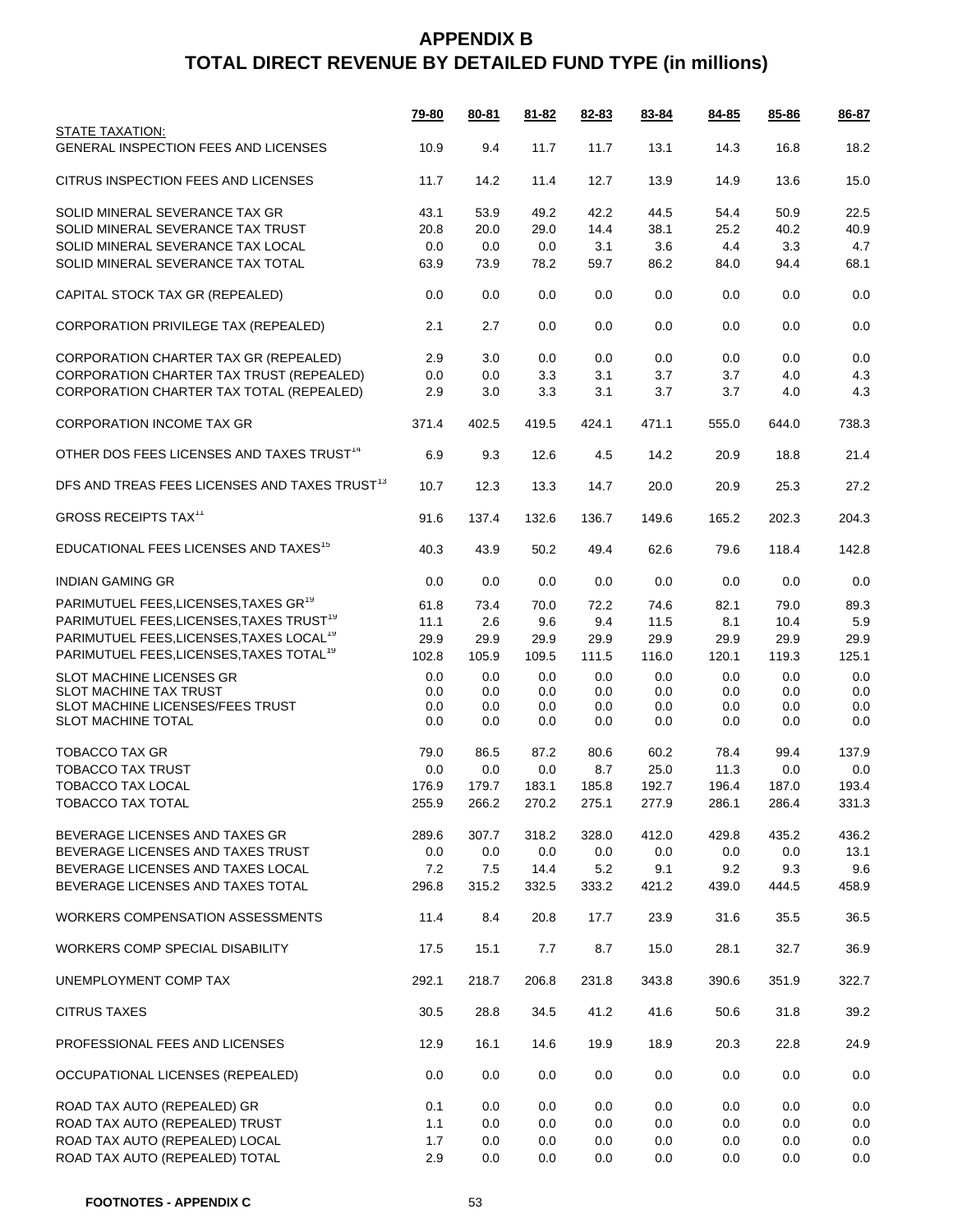|                                              | <b>79-80</b> | 80-81   | $81 - 82$ | 82-83                   | 83-84   | 84-85   | 85-86           | 86-87   |
|----------------------------------------------|--------------|---------|-----------|-------------------------|---------|---------|-----------------|---------|
| 5¢ DIESEL FUEL TAX S.I.F.                    | 0.0          | 0.0     | 0.0       | 0.0                     | 0.0     | 0.0     | 0.0             | 0.0     |
| 5¢ DIESEL FUEL TAX TOTAL                     | 0.0          | 0.0     | 0.0       | 0.0                     | 0.0     | 0.0     | 0.0             | 0.0     |
| <b>MOTOR FUEL TAX GR</b>                     | 0.0          | 0.0     | 0.0       | 0.0                     | 0.0     | 0.0     | 37.5            | 3.7     |
| <b>MOTOR FUEL TAX TRUST</b>                  | 208.4        | 208.6   | 212.7     | 218.6                   | 335.0   | 345.6   | 365.5           | 385.2   |
| <b>MOTOR FUEL TAX LOCAL</b>                  | 208.8        | 208.6   | 212.6     | 216.5                   | 229.6   | 235.8   | 243.4           | 253.7   |
| MOTOR FUEL TAX TOTAL                         | 417.2        | 417.2   | 425.3     | 435.1                   | 564.6   | 581.4   | 646.4           | 642.6   |
|                                              |              |         |           |                         |         |         |                 |         |
| <b>CORPORATE FILING FEES GR</b>              | 4.2          | 5.5     | 7.9       | 11.1                    | 12.7    | 13.6    | 11.6            | 17.3    |
| <b>CORPORATE FILING FEES TRUST</b>           | $-4.2$       | $-5.5$  | 1.7       | $-0.7$                  | $-0.9$  | 0.8     | 4.0             | 0.2     |
| <b>CORPORATE FILING FEES TOTAL</b>           | 0.0          | 0.0     | 9.5       | 10.3                    | 11.8    | 14.4    | 15.6            | 17.5    |
| OIL AND GAS SEVERANCE TAX GR                 | 37.7         | 84.1    | 53.6      | 37.5                    | 15.2    | 10.7    | 7.9             | 5.8     |
| OIL AND GAS SEVERANCE TAX TRUST              | 12.3         | 2.4     | 14.6      | 5.1                     | 8.4     | 7.1     | 7.1             | 6.6     |
| OIL AND GAS SEVERANCE TAX LOCAL              | 7.3          | 8.7     | 11.2      | 8.2                     | 5.2     | 3.8     | 2.5             | 2.3     |
| OIL AND GAS SEVERANCE TAX TOTAL              | 57.3         | 95.2    | 79.4      | 50.8                    | 28.8    | 21.6    | 17.4            | 14.7    |
| LAND ACQUISITION TAX (REPEALED)              | 8.1          | 0.1     | 0.0       | 0.0                     | 0.0     | 0.0     | 0.0             | 0.0     |
| <b>INSURANCE PREMIUM TAX GR</b>              | 60.0         | 67.5    | 71.9      | 88.4                    | 99.0    | 112.9   | 134.0           | 152.0   |
| <b>INSURANCE PREMIUM TAX TRUST</b>           | 14.7         | 14.2    | 13.0      | 13.7                    | 14.9    | 16.6    | 24.7            | 35.0    |
| <b>INSURANCE PREMIUM TAX LOCAL</b>           | 17.6         | 15.3    | 19.2      | 19.7                    | 22.2    | 26.6    | 28.2            | 31.6    |
| <b>INSURANCE PREMIUM TAX TOTAL</b>           | 92.3         | 97.0    | 104.1     | 121.8                   | 136.1   | 156.1   | 186.9           | 218.6   |
|                                              |              |         |           |                         |         |         |                 |         |
| <b>INTANGIBLES TAX GR</b>                    | 13.7         | 14.2    | 40.5      | 83.3                    | 103.4   | 110.7   | 127.8           | 174.7   |
| <b>INTANGIBLES TAX TRUST</b>                 | $-4.4$       | 2.7     | 8.7       | 24.4                    | 2.8     | 3.2     | 40.6            | 51.3    |
| <b>INTANGIBLES TAX LOCAL</b>                 | 124.7        | 140.9   | 109.8     | 80.8                    | 138.6   | 143.9   | 143.6           | 154.8   |
| <b>INTANGIBLES TAX TOTAL</b>                 | 134.0        | 157.8   | 159.0     | 188.5                   | 244.8   | 257.8   | 312.0           | 380.8   |
| INTANGIBLES TAX BD <sup>16</sup>             | 86.1         | 101.8   | 109.5     | 131.3                   | 149.3   | 162.2   | 207.9           | 252.2   |
| INTANGIBLES TAX C <sup>16</sup>              | 48.0         | 56.0    | 49.5      | 57.2                    | 95.5    | 95.6    | 104.1           | 128.6   |
|                                              |              |         |           |                         |         |         |                 |         |
| DOCUMENTARY STAMP TAX GR                     | 144.3        | 174.4   | 154.3     | 176.9                   | 233.8   | 237.9   | 264.1           | 304.6   |
| DOCUMENTARY STAMP TAX TRUST                  | 31.4         | 35.3    | 35.1      | 18.3                    | 48.4    | 46.9    | 44.2            | 72.4    |
| DOCUMENTARY STAMP TAX LOCAL                  | 0.0          | 0.0     | 0.0       | 12.4                    | 15.5    | 20.7    | 31.6            | 39.2    |
| DOCUMENTARY STAMP TAX S.I.F.                 | 0.0          | 0.0     | 0.0       | 0.0                     | 0.0     | 0.0     | 0.0             | 0.0     |
| DOCUMENTARY STAMP TAX TOTAL                  | 175.7        | 209.7   | 189.4     | 207.6                   | 297.7   | 305.5   | 339.9           | 416.1   |
| ESTATE TAX TOTAL GR <sup>21</sup>            | 69.9         | 70.6    | 78.6      | 83.0                    | 82.4    | 102.9   | 132.9           | 157.5   |
| SALES AND USE TAX GR                         | 2,252.1      |         |           | 2,542.9 2,805.7 3,343.8 | 3,983.7 |         | 4,239.6 4,589.6 | 5,054.2 |
| SALES AND USE TAX TRUST <sup>4</sup>         | 0.0          | 0.0     | 0.0       | 0.0                     | 0.0     | 0.0     | 0.0             | 0.0     |
| SALES AND USE TAX LOCAL                      | 0.0          | 0.0     | 0.0       | 254.5                   | 373.0   | 437.9   | 461.2           | 507.0   |
| SALES AND USE TAX S.I.F.                     | 0.0          | 0.0     | 0.0       | 0.0                     | 0.0     | 0.0     | 0.0             | 0.0     |
| SALES AND USE TAX TOTAL <sup>11</sup>        | 2,252.1      | 2,542.9 | 2,805.7   | 3,598.3                 | 4,356.7 | 4,677.4 | 5,050.7         | 5,561.2 |
| HUNTING AND FISHING LICENSES <sup>18</sup>   | 8.5          | 8.9     | 8.9       | 9.4                     | 9.6     | 10.0    | 10.1            | 11.8    |
| MTR VEH AND MOBILE HOME LICENSES GR          | 69.8         | 69.3    | 4.1       | 0.3                     | 0.3     | 0.3     | 0.8             | 0.8     |
| MTR VEH AND MOBILE HOME LICENSES TRUST       | 75.7         | 74.5    | 146.1     | 172.9                   | 208.3   | 206.5   | 226.9           | 234.2   |
| MTR VEH AND MOBILE HOME LICENSES LOCAL       | 81.0         | 82.6    | 82.3      | 83.0                    | 74.2    | 86.9    | 85.1            | 86.9    |
| MTR VEH AND MOBILE HOME LICENSES TOTAL       | 226.5        | 226.4   | 232.5     | 256.2                   | 282.8   | 293.7   | 312.8           | 321.9   |
| <b>MOTOR VEHICLE INSPECTION FEES</b>         | 2.6          | 2.5     | 0.1       | 0.0                     | 0.0     | 0.0     | 0.0             | 0.0     |
| AUTO TITLE AND LIEN FEES GR                  | 9.5          | 10.6    | 10.3      | 12.9                    | 16.2    | 17.0    | 18.6            | 19.3    |
| AUTO TITLE AND LIEN FEES TRUST <sup>10</sup> | 0.0          | 0.0     | 0.0       | 0.0                     | 0.0     | 0.0     | 0.0             | 0.0     |
| AUTO TITLE AND LIEN FEES TOTAL               |              |         |           |                         |         |         |                 |         |
|                                              | 9.5          | 10.6    | 10.3      | 12.9                    | 16.2    | 17.0    | 18.6            | 19.3    |
| OTHER HSMV FEES AND LICENSES                 | 0.0          | 0.0     | 0.0       | 0.0                     | 0.0     | 0.0     | 0.0             | 0.0     |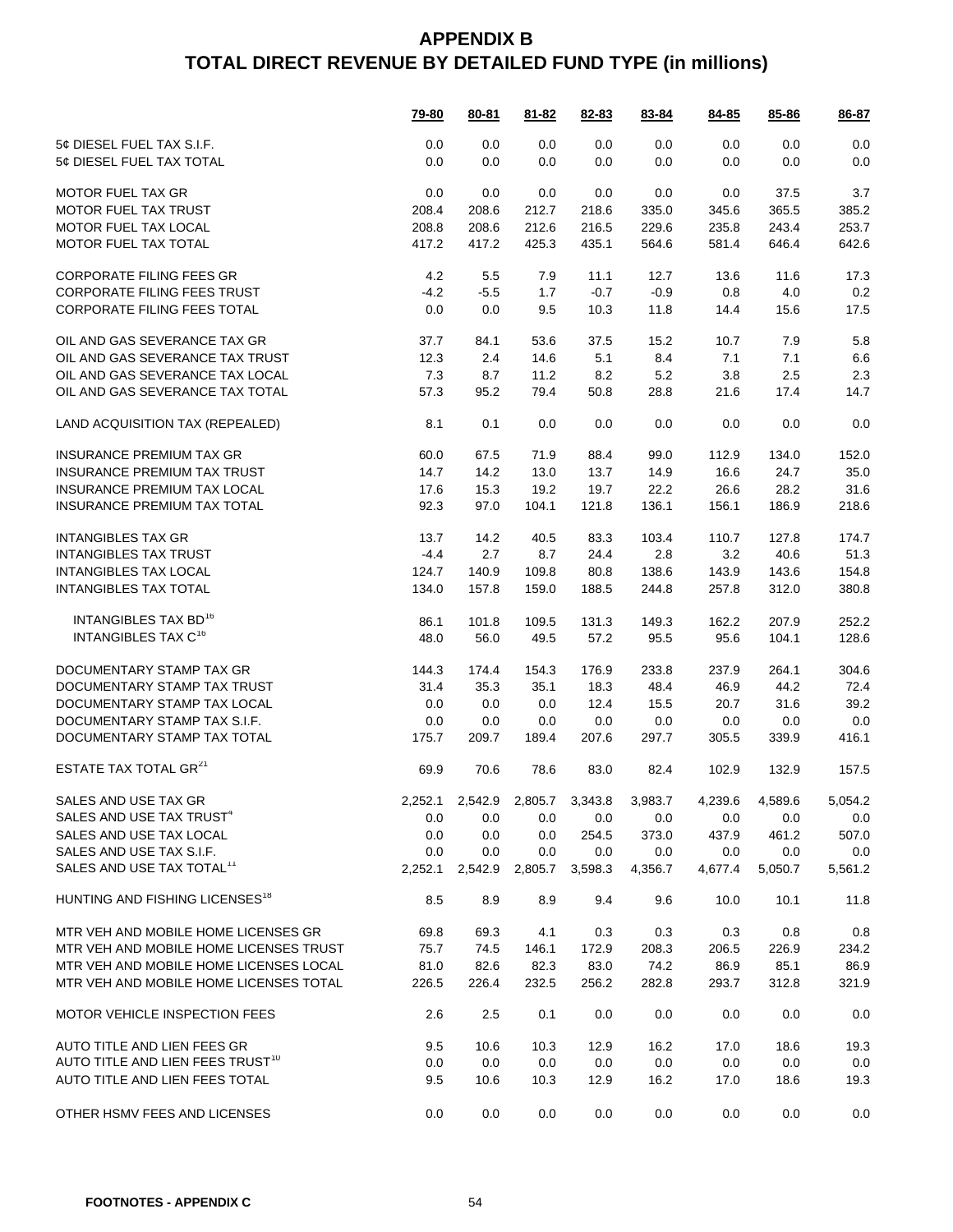|                                                   | 79-80   | 80-81   | $81 - 82$ | $82 - 83$ | 83-84                                    | 84-85             | $85 - 86$ | 86-87    |
|---------------------------------------------------|---------|---------|-----------|-----------|------------------------------------------|-------------------|-----------|----------|
| DRIVERS LICENSES AND FEES GR                      | 24.3    | 27.9    | 26.3      | 25.5      | 29.7                                     | 32.7              | 44.9      | 45.3     |
| DRIVERS LICENSES AND FEES TRUST                   | 0.0     | 0.0     | 0.0       | 0.0       | 0.0                                      | 0.0               | 0.0       | 0.8      |
| DRIVERS LICENSES AND FEES TOTAL                   | 24.3    | 27.9    | 26.3      | 25.5      | 29.7                                     | 32.7              | 44.9      | 46.1     |
|                                                   |         |         |           |           |                                          |                   |           |          |
| <b>MOTOR VEHICLE CHARGES GR</b>                   | 0.0     | 0.0     | 0.0       | 0.0       | 0.0                                      | 0.0               | 0.0       | 0.0      |
| <b>MOTOR VEHICLE CHARGES TRUST</b>                | 0.0     | 0.0     | 0.0       | 0.0       | 0.0                                      | 0.0               | 0.0       | 0.0      |
| MOTOR VEHICLE CHARGES TOTAL                       | 0.0     | 0.0     | 0.0       | 0.0       | 0.0                                      | 0.0               | 0.0       | 0.0      |
| MEDICAL AND HOSPITAL FEES GR                      | 30.8    | 25.8    | 31.8      | 35.0      | 37.8                                     | 37.0              | 45.0      | 36.5     |
| OTHER FEES LICENSE AND TAXES GR <sup>3</sup>      | 15.1    | 23.2    | 0.0       | 0.6       | 28.3                                     | 58.1              | 74.6      | 61.0     |
| OTHER NONOPERATING GR3                            | 0.0     | 0.0     | 0.0       | 0.0       | 0.0                                      | 0.0               | 0.0       | 0.0      |
| OTHER FEES LICENSE AND TAXES TRUST <sup>3</sup>   | 4.2     | 5.5     | 18.5      | 82.7      | 80.2                                     | 103.4             | 169.1     | 343.8    |
| OTHER FEES LICENSE AND TAXES LOCAL <sup>12</sup>  | 0.7     | 0.5     | 0.9       | 1.0       | 1.3                                      | 1.3               | 3.1       | 8.8      |
| OTHER FEES LICENSE AND TAXES TOTAL <sup>3</sup>   | 20.0    | 29.2    | 19.4      | 84.4      | 109.8                                    | 162.8             | 246.7     | 413.6    |
| ARTICLE V FEES GR <sup>6</sup>                    | 0.0     | 0.0     | 0.0       | 0.0       | 0.0                                      | 0.0               | 0.0       | 0.0      |
| ARTICLE V TRANSFERS TO GR <sup>6</sup>            | 0.0     | 0.0     | 0.0       | 0.0       | 0.0                                      | 0.0               | 0.0       | 0.0      |
| ARTICLE V FEES LOCAL <sup>6</sup>                 | 0.0     | 0.0     | 0.0       | 0.0       | 0.0                                      | 0.0               | 0.0       | 0.0      |
| ARTICLE V FEES TRUST <sup>6</sup>                 | 0.0     | 0.0     | 0.0       | 0.0       | 0.0                                      | 0.0               | 0.0       | 0.0      |
| ARTICLE V FEES TOTAL <sup>6</sup>                 | 0.0     | 0.0     | 0.0       | 0.0       | 0.0                                      | 0.0               | 0.0       | 0.0      |
|                                                   |         |         |           |           |                                          |                   |           |          |
| SUBTOTAL STATE TAXATION                           | 5,164.1 | 5.604.9 | 5,909.8   | 6,874.4   | 8,301.5                                  | 8,995.2           | 9,842.5   | 10,873.4 |
| FEDERAL AND LOCAL ASSISTANCE:                     |         |         |           |           |                                          |                   |           |          |
| COUNTIES AND CITIES <sup>19</sup>                 | 24.1    | 28.1    | 27.9      | 30.2      | 29.7                                     | 29.8              | 37.3      | 45.8     |
|                                                   |         |         |           |           |                                          |                   |           |          |
| <b>US GOVERNMENT</b>                              | 1,732.6 | 1,921.7 | 1,833.3   | 1,891.1   | 2,067.9                                  | 2,298.8           | 2,534.3   | 2,712.1  |
| OTHER ASSISTANCE & DONATIONS GRANTS <sup>17</sup> | 52.2    | 60.9    | 67.3      | 92.0      | 97.3                                     | 109.2             | 130.3     | 133.3    |
| SUBTOTAL FEDERAL AND LOCAL ASSISTANCE             | 1,808.9 | 2,010.7 | 1,928.5   | 2,013.3   | 2,194.9                                  | 2,437.8           | 2,701.9   | 2,891.2  |
| OTHER DIRECT REVENUE:                             |         |         |           |           |                                          |                   |           |          |
| <b>MISC REVENUES GR</b>                           | 8.8     | 16.2    | 47.7      | 48.3      | 3.7                                      | 3.5               | 3.2       | 4.1      |
| MISC REVENUES TRUST <sup>20</sup>                 | 328.9   | 318.8   | 195.8     | 285.1     | 269.7                                    | 418.6             | 658.1     | 616.2    |
| MISC REVENUES TOTAL <sup>20</sup>                 | 337.7   | 335.0   | 243.5     | 333.4     | 273.4                                    | 422.1             | 661.2     | 620.4    |
| <b>EARNINGS ON INVESTMENTS GR</b>                 | 106.5   | 137.9   | 129.6     | 77.8      | 69.7                                     | 91.5              | 80.9      | 63.6     |
| <b>EARNINGS ON INVESTMENTS TRUST</b>              | 333.3   | 53.3    | 152.6     | 161.4     | 153.7                                    | 198.9             | 190.0     | 331.6    |
| EARNINGS ON INVESTMENTS S.I.F.                    | 0.0     | 0.0     | 0.0       | 0.0       | 0.0                                      | 0.0               | $0.0\,$   | $0.0\,$  |
| EARNINGS ON INVESTMENTS TOTAL                     | 439.8   | 191.2   | 282.2     | 239.2     | 223.4                                    | 290.4             | 270.8     | 395.2    |
|                                                   |         |         |           |           |                                          |                   |           |          |
| TOBACCO SETTLEMENT FINES/FORF/JUDGEMENTS TF       | 0.0     | 0.0     | 0.0       | 0.0       | 0.0                                      | 0.0               | 0.0       | 0.0      |
| OTHER FINES/FORFEITURES/JUDGEMENTS TRUST          | 0.0     | 0.0     | 0.0       | 0.0       | 0.0                                      | 0.0               | 0.0       | 0.0      |
| OTHER FINES/FORFEITURES/JUDGEMENTS GR             | 0.0     | 0.0     | 0.0       | 0.0       | 0.0                                      | 0.0               | 0.0       | 0.0      |
| TOTAL FINES/FORFEITURES/JUDGEMENTS                | 0.0     | 0.0     | 0.0       | 0.0       | 0.0                                      | 0.0               | 0.0       | 0.0      |
| LOTTERY TO EDUCATION                              | 0.0     | 0.0     | 0.0       | 0.0       | 0.0                                      | 0.0               | 0.0       | 0.0      |
| LOTTERY TO ADMINISTRATION                         | 0.0     | 0.0     | 0.0       | 0.0       | 0.0                                      | 0.0               | 0.0       | 0.0      |
| LOTTERY PRIZES                                    | 0.0     | 0.0     | 0.0       | 0.0       | 0.0                                      | 0.0               | 0.0       | 0.0      |
| LOTTERY TOTAL                                     | 0.0     | 0.0     | 0.0       | 0.0       | 0.0                                      | 0.0               | 0.0       | 0.0      |
|                                                   |         |         |           |           |                                          |                   |           |          |
| SUBTOTAL OTHER DIRECT REVENUE                     | 777.5   | 526.2   | 525.7     | 572.6     | 496.8                                    | 712.5             | 932.1     | 1,015.5  |
| TOTAL DIRECT REVENUE                              |         |         |           |           | 7,750.5 8,141.8 8,364.0 9,460.3 10,993.2 | 12,145.6 13,476.5 |           | 14,780.0 |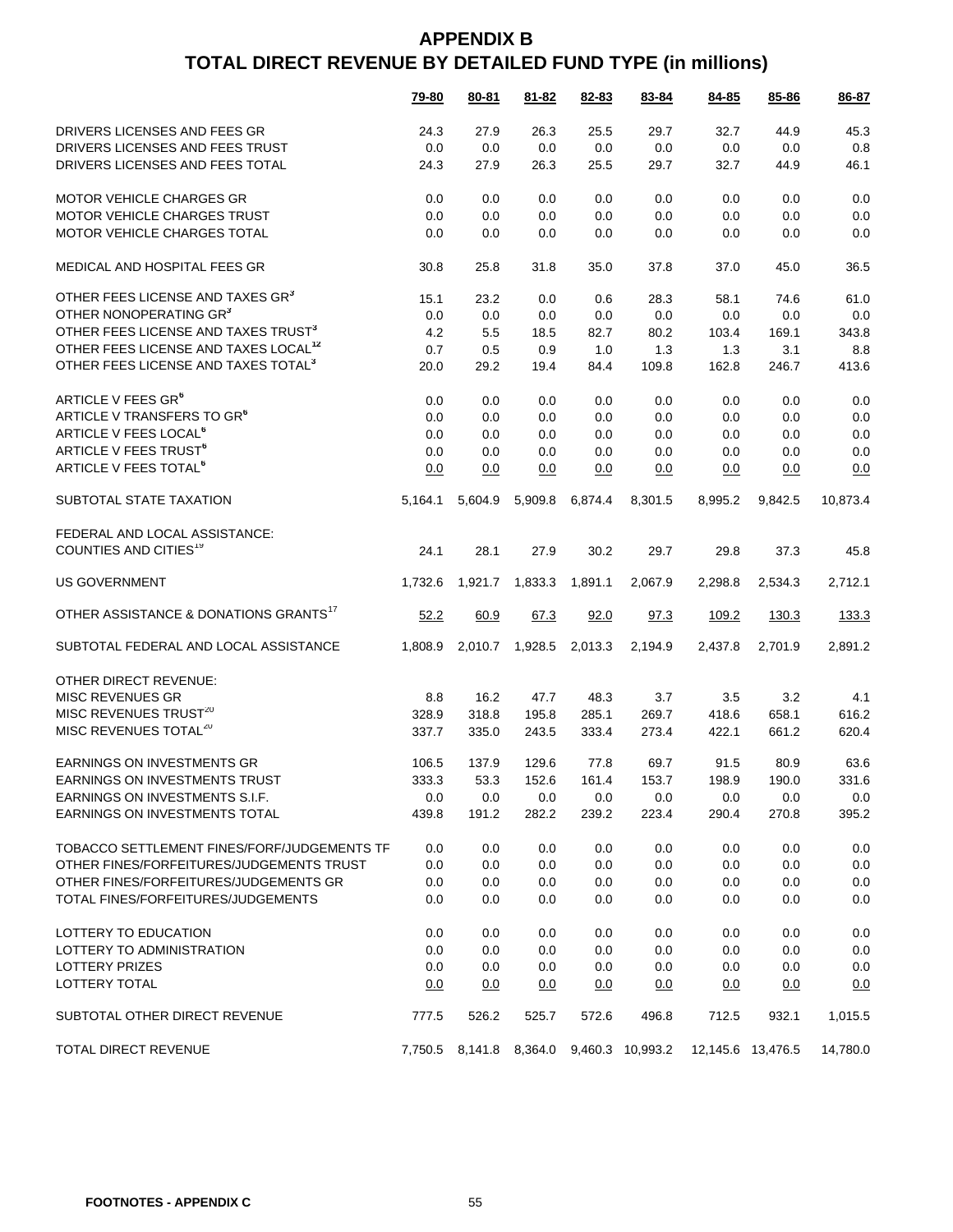|                                                                | 87-88 | 88-89 | 89-90   | $90 - 91$ | <u>91-92</u> | $92 - 93$ | 93-94   | 94-95   |
|----------------------------------------------------------------|-------|-------|---------|-----------|--------------|-----------|---------|---------|
| STATE TAXATION:<br><b>GENERAL INSPECTION FEES AND LICENSES</b> | 19.1  | 19.8  | 19.9    | 20.8      | 25.6         | 30.2      | 31.5    | 34.8    |
| CITRUS INSPECTION FEES AND LICENSES                            | 16.3  | 18.1  | 18.5    | 20.8      | 21.5         | 22.9      | 23.5    | 25.7    |
| SOLID MINERAL SEVERANCE TAX GR                                 | 60.8  | 52.0  | 29.2    | 26.8      | 30.7         | 22.2      | 13.0    | 17.4    |
| SOLID MINERAL SEVERANCE TAX TRUST                              | 2.7   | 0.0   | 23.1    | 31.5      | 14.5         | 18.5      | 21.6    | 21.4    |
| SOLID MINERAL SEVERANCE TAX LOCAL                              | 3.4   | 1.9   | 4.2     | 4.5       | 4.9          | 5.3       | 3.7     | 4.0     |
| SOLID MINERAL SEVERANCE TAX TOTAL                              | 66.9  | 53.9  | 56.4    | 62.8      | 50.2         | 46.0      | 38.3    | 42.9    |
| CAPITAL STOCK TAX GR (REPEALED)                                | 0.0   | 0.0   | 0.0     | 0.0       | 0.0          | 0.0       | 0.0     | 0.0     |
| CORPORATION PRIVILEGE TAX (REPEALED)                           | 0.0   | 0.0   | 0.0     | 0.0       | 0.0          | 0.0       | 0.0     | 0.0     |
| CORPORATION CHARTER TAX GR (REPEALED)                          | 0.0   | 0.0   | 0.0     | 0.0       | 0.0          | 0.0       | 0.0     | 0.0     |
| CORPORATION CHARTER TAX TRUST (REPEALED)                       | 0.1   | 0.1   | 0.0     | 0.0       | 0.0          | 0.0       | 0.0     | 0.0     |
| CORPORATION CHARTER TAX TOTAL (REPEALED)                       | 0.1   | 0.1   | 0.0     | 0.0       | 0.0          | 0.0       | 0.0     | 0.0     |
| <b>CORPORATION INCOME TAX GR</b>                               | 798.6 | 898.5 | 808.1   | 701.6     | 801.3        | 846.6     | 1,047.4 | 1,063.5 |
| OTHER DOS FEES LICENSES AND TAXES TRUST <sup>14</sup>          | 31.5  | 34.9  | 40.9    | 56.8      | 7.3          | 11.1      | 15.6    | 12.4    |
| DFS AND TREAS FEES LICENSES AND TAXES TRUST <sup>13</sup>      | 30.9  | 35.3  | 36.1    | 31.3      | 31.5         | 49.7      | 57.3    | 57.5    |
| <b>GROSS RECEIPTS TAX<sup>11</sup></b>                         | 217.9 | 227.6 | 290.0   | 333.6     | 391.4        | 447.8     | 459.4   | 508.4   |
| EDUCATIONAL FEES LICENSES AND TAXES <sup>15</sup>              | 158.9 | 198.3 | 210.9   | 242.6     | 284.1        | 330.3     | 355.6   | 339.7   |
| <b>INDIAN GAMING GR</b>                                        | 0.0   | 0.0   | 0.0     | 0.0       | 0.0          | 0.0       | 0.0     | 0.0     |
| PARIMUTUEL FEES, LICENSES, TAXES GR <sup>19</sup>              | 87.5  | 74.8  | 69.9    | 66.6      | 58.3         | 67.5      | 63.9    | 52.6    |
| PARIMUTUEL FEES, LICENSES, TAXES TRUST <sup>19</sup>           | 10.3  | 9.9   | 10.8    | 10.1      | 13.8         | 17.0      | 8.7     | 12.0    |
| PARIMUTUEL FEES, LICENSES, TAXES LOCAL <sup>19</sup>           | 29.9  | 29.9  | 29.9    | 29.9      | 29.9         | 29.9      | 29.9    | 29.9    |
| PARIMUTUEL FEES, LICENSES, TAXES TOTAL <sup>19</sup>           | 127.7 | 114.7 | 110.6   | 106.6     | 102.0        | 114.5     | 102.5   | 94.5    |
| SLOT MACHINE LICENSES GR                                       | 0.0   | 0.0   | 0.0     | 0.0       | 0.0          | 0.0       | 0.0     | 0.0     |
| <b>SLOT MACHINE TAX TRUST</b>                                  | 0.0   | 0.0   | 0.0     | 0.0       | 0.0          | 0.0       | 0.0     | 0.0     |
| SLOT MACHINE LICENSES/FEES TRUST                               | 0.0   | 0.0   | 0.0     | 0.0       | 0.0          | 0.0       | 0.0     | 0.0     |
| SLOT MACHINE TOTAL                                             | 0.0   | 0.0   | 0.0     | 0.0       | 0.0          | 0.0       | 0.0     | 0.0     |
| TOBACCO TAX GR                                                 | 143.2 | 142.3 | 141.8   | 135.0     | 129.6        | 133.7     | 131.9   | 136.2   |
| <b>TOBACCO TAX TRUST</b>                                       | 0.0   | 0.0   | $0.0\,$ | 155.2     | 148.7        | 152.4     | 150.1   | 152.8   |
| <b>TOBACCO TAX LOCAL</b>                                       | 207.6 | 202.4 | 199.0   | 167.1     | 159.1        | 162.9     | 158.8   | 163.3   |
| TOBACCO TAX TOTAL                                              | 350.8 | 344.7 | 340.9   | 457.3     | 437.4        | 449.0     | 440.7   | 452.3   |
| BEVERAGE LICENSES AND TAXES GR                                 | 442.8 | 445.4 | 450.6   | 527.7     | 516.9        | 527.7     | 476.2   | 522.3   |
| BEVERAGE LICENSES AND TAXES TRUST                              | 12.5  | 12.7  | 13.9    | 18.0      | 29.9         | 28.7      | 71.6    | 29.7    |
| BEVERAGE LICENSES AND TAXES LOCAL                              | 10.1  | 9.9   | 9.8     | 10.0      | 5.2          | 9.2       | 15.2    | 10.2    |
| BEVERAGE LICENSES AND TAXES TOTAL                              | 465.3 | 468.0 | 474.2   | 555.7     | 552.0        | 565.6     | 562.9   | 562.2   |
| <b>WORKERS COMPENSATION ASSESSMENTS</b>                        | 33.5  | 33.9  | 38.9    | 52.4      | 48.6         | 47.1      | 57.3    | 80.7    |
| WORKERS COMP SPECIAL DISABILITY                                | 31.3  | 29.4  | 48.1    | 64.5      | 62.0         | 82.8      | 116.3   | 148.2   |
| UNEMPLOYMENT COMP TAX                                          | 316.3 | 311.5 | 290.1   | 307.4     | 437.8        | 605.9     | 716.0   | 751.4   |
| <b>CITRUS TAXES</b>                                            | 46.0  | 58.0  | 42.4    | 56.1      | 47.9         | 60.4      | 53.8    | 56.8    |
| PROFESSIONAL FEES AND LICENSES                                 | 31.8  | 40.1  | 47.5    | 47.0      | 56.0         | 49.8      | 62.4    | 76.1    |
| OCCUPATIONAL LICENSES (REPEALED)                               | 0.0   | 0.0   | 0.0     | 0.0       | 0.0          | 0.0       | 0.0     | $0.0\,$ |
| ROAD TAX AUTO (REPEALED) GR                                    | 0.0   | 0.0   | 0.0     | 0.0       | 0.0          | 0.0       | 0.0     | 0.0     |
| ROAD TAX AUTO (REPEALED) TRUST                                 | 0.0   | 0.0   | 0.0     | 0.0       | 0.0          | 0.0       | 0.0     | 0.0     |
| ROAD TAX AUTO (REPEALED) LOCAL                                 | 0.0   | 0.0   | 0.0     | 0.0       | 0.0          | 0.0       | 0.0     | 0.0     |
| ROAD TAX AUTO (REPEALED) TOTAL                                 | 0.0   | 0.0   | 0.0     | 0.0       | 0.0          | 0.0       | 0.0     | 0.0     |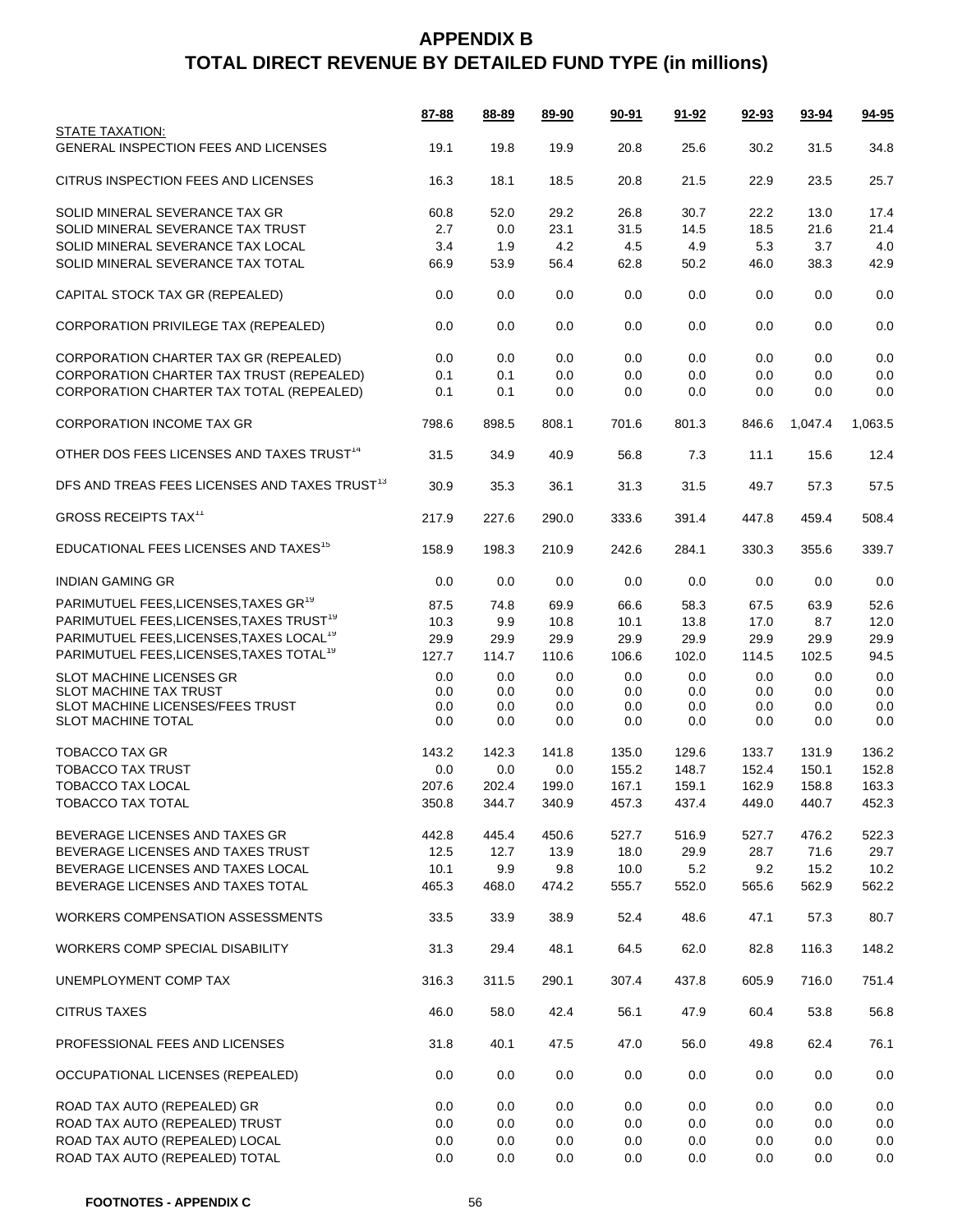|                                              | 87-88   | 88-89   | 89-90           | 90-91   | $91 - 92$       | 92-93   | 93-94            | 94-95    |
|----------------------------------------------|---------|---------|-----------------|---------|-----------------|---------|------------------|----------|
| 5¢ DIESEL FUEL TAX S.I.F.                    | 18.0    | 0.1     | 0.0             | 0.0     | 0.0             | 0.0     | 0.0              | 0.0      |
| 5¢ DIESEL FUEL TAX TOTAL                     | 18.0    | 0.1     | 0.0             | 0.0     | 0.0             | 0.0     | 0.0              | 0.0      |
| <b>MOTOR FUEL TAX GR</b>                     | 0.0     | 0.0     | 0.0             | 0.0     | 0.0             | 0.0     | 0.0              | 0.0      |
| <b>MOTOR FUEL TAX TRUST</b>                  | 451.6   | 441.9   | 461.1           | 653.0   | 847.0           | 921.9   | 971.3            | 1,052.7  |
| MOTOR FUEL TAX LOCAL                         | 268.6   | 280.1   | 293.1           | 274.6   | 257.7           | 266.9   | 297.9            | 304.1    |
| MOTOR FUEL TAX TOTAL                         | 720.2   | 722.0   | 754.2           | 927.6   | 1,104.7         | 1,188.8 | 1,269.2          | 1,356.8  |
| <b>CORPORATE FILING FEES GR</b>              | 15.2    | 16.9    | 20.9            | 27.8    | 31.5            | 92.0    | 101.3            | 110.3    |
| <b>CORPORATE FILING FEES TRUST</b>           | 6.8     | 8.2     | 12.9            | 19.0    | 17.5            | 20.7    | 16.7             | 12.0     |
| <b>CORPORATE FILING FEES TOTAL</b>           | 22.1    | 25.0    | 33.8            | 46.7    | 49.0            | 112.6   | 117.9            | 122.3    |
| OIL AND GAS SEVERANCE TAX GR                 | 7.0     | 7.7     | 8.2             | 8.5     | 5.5             | 7.0     | 6.0              | 6.1      |
| OIL AND GAS SEVERANCE TAX TRUST              | 1.0     | 0.0     | $-0.1$          | 0.0     | 0.0             | 0.4     | $-0.4$           | 1.4      |
| OIL AND GAS SEVERANCE TAX LOCAL              | 1.3     | 1.2     | 1.4             | 0.8     | 1.5             | 1.0     | 0.9              | 0.9      |
| OIL AND GAS SEVERANCE TAX TOTAL              | 9.3     | 8.9     | 9.5             | 9.3     | 7.0             | 8.5     | 6.6              | 8.4      |
| LAND ACQUISITION TAX (REPEALED)              | 0.0     | 0.0     | 0.0             | 0.0     | 0.0             | 0.0     | 0.0              | 0.0      |
| <b>INSURANCE PREMIUM TAX GR</b>              | 215.9   | 153.0   | 198.0           | 199.2   | 213.1           | 231.5   | 250.6            | 234.4    |
| <b>INSURANCE PREMIUM TAX TRUST</b>           | 34.5    | 46.2    | 47.6            | 36.1    | 20.6            | 11.0    | 17.2             | 46.9     |
| <b>INSURANCE PREMIUM TAX LOCAL</b>           | 45.3    | 41.1    | 48.2            | 45.3    | 45.7            | 45.9    | 51.0             | 54.9     |
| <b>INSURANCE PREMIUM TAX TOTAL</b>           | 295.6   | 240.3   | 293.7           | 280.6   | 279.4           | 288.4   | 318.9            | 336.2    |
| <b>INTANGIBLES TAX GR</b>                    | 158.0   | 173.0   | 178.0           | 290.0   | 324.5           | 492.4   | 529.5            | 520.1    |
| <b>INTANGIBLES TAX TRUST</b>                 | 9.4     | 24.4    | 17.3            | 4.3     | 37.4            | 33.7    | 19.0             | 36.8     |
| <b>INTANGIBLES TAX LOCAL</b>                 | 199.5   | 206.7   | 222.9           | 224.4   | 224.4           | 257.3   | 287.5            | 261.1    |
| <b>INTANGIBLES TAX TOTAL</b>                 | 367.0   | 404.1   | 418.2           | 518.7   | 586.2           | 783.4   | 836.0            | 818.0    |
| INTANGIBLES TAX BD <sup>16</sup>             | 249.2   | 289.7   | 310.6           | 433.0   | 493.7           | 668.9   | 686.9            | 708.8    |
| INTANGIBLES TAX C <sup>16</sup>              | 117.8   | 114.4   | 107.6           | 85.7    | 92.6            | 114.5   | 149.0            | 109.2    |
| DOCUMENTARY STAMP TAX GR                     | 267.9   | 271.4   | 261.1           | 305.8   | 359.1           | 369.9   | 431.8            | 359.3    |
| DOCUMENTARY STAMP TAX TRUST                  | 97.4    | 109.1   | 104.9           | 114.8   | 116.7           | 236.5   | 304.8            | 295.3    |
| DOCUMENTARY STAMP TAX LOCAL                  | 52.5    | 40.1    | 37.9            | 29.0    | 28.2            | 32.6    | 38.3             | 40.7     |
| DOCUMENTARY STAMP TAX S.I.F.                 | 23.2    | 26.9    | 25.7            | 20.4    | 0.0             | 0.0     | 0.0              | 0.0      |
| DOCUMENTARY STAMP TAX TOTAL                  | 441.0   | 447.5   | 429.6           | 470.0   | 504.0           | 639.0   | 774.9            | 695.3    |
| ESTATE TAX TOTAL GR <sup>21</sup>            | 183.4   | 198.1   | 257.8           | 301.0   | 291.4           | 307.5   | 359.0            | 420.0    |
|                                              |         |         |                 |         |                 |         |                  |          |
| SALES AND USE TAX GR                         | 6,103.4 |         | 6,531.0 7,036.6 |         | 6,950.1 7,635.6 |         | 8,380.0 9,006.9  | 9,578.3  |
| SALES AND USE TAX TRUST <sup>4</sup>         | 0.0     | 6.6     | 16.1            | 16.3    | 16.7            | 247.5   | 212.3            | 184.5    |
| SALES AND USE TAX LOCAL                      | 617.3   | 669.6   | 697.9           | 706.0   | 723.3           | 798.5   | 853.4            | 909.2    |
| SALES AND USE TAX S.I.F.                     | 161.3   | 473.0   | 474.3           | 479.6   | 0.0             | 0.0     | 0.0              | 0.0      |
| SALES AND USE TAX TOTAL <sup>11</sup>        | 6,882.0 | 7,680.2 | 8,224.9         | 8,152.0 | 8,375.5         |         | 9,426.0 10,072.5 | 10,672.0 |
| HUNTING AND FISHING LICENSES <sup>18</sup>   | 12.3    | 12.7    | 14.5            | 15.8    | 15.4            | 14.6    | 14.7             | 14.8     |
| MTR VEH AND MOBILE HOME LICENSES GR          | 0.9     | 0.7     | 0.7             | 0.9     | 0.9             | 0.8     | 0.8              | 0.8      |
| MTR VEH AND MOBILE HOME LICENSES TRUST       | 243.6   | 269.7   | 306.4           | 264.4   | 280.1           | 292.3   | 312.7            | 290.1    |
| MTR VEH AND MOBILE HOME LICENSES LOCAL       | 89.5    | 93.1    | 97.6            | 102.6   | 103.8           | 106.6   | 108.4            | 111.6    |
| MTR VEH AND MOBILE HOME LICENSES TOTAL       | 334.0   | 363.5   | 404.7           | 367.9   | 384.8           | 399.8   | 422.0            | 402.5    |
| <b>MOTOR VEHICLE INSPECTION FEES</b>         | 0.0     | 0.0     | 0.0             | 0.0     | 0.0             | 0.0     | 0.0              | 0.0      |
| AUTO TITLE AND LIEN FEES GR                  | 21.2    | 20.9    | 22.2            | 21.5    | 19.7            | 21.6    | 21.9             | 22.9     |
| AUTO TITLE AND LIEN FEES TRUST <sup>10</sup> | 0.0     | 0.0     | 0.0             | 32.7    | 69.0            | 75.1    | 75.8             | 80.8     |
| AUTO TITLE AND LIEN FEES TOTAL               | 21.2    | 20.9    | 22.2            | 54.3    | 88.6            | 96.6    | 97.7             | 103.8    |
| OTHER HSMV FEES AND LICENSES                 | 0.0     | 0.0     | 0.0             | 0.0     | 0.0             | 0.0     | 0.0              | 0.0      |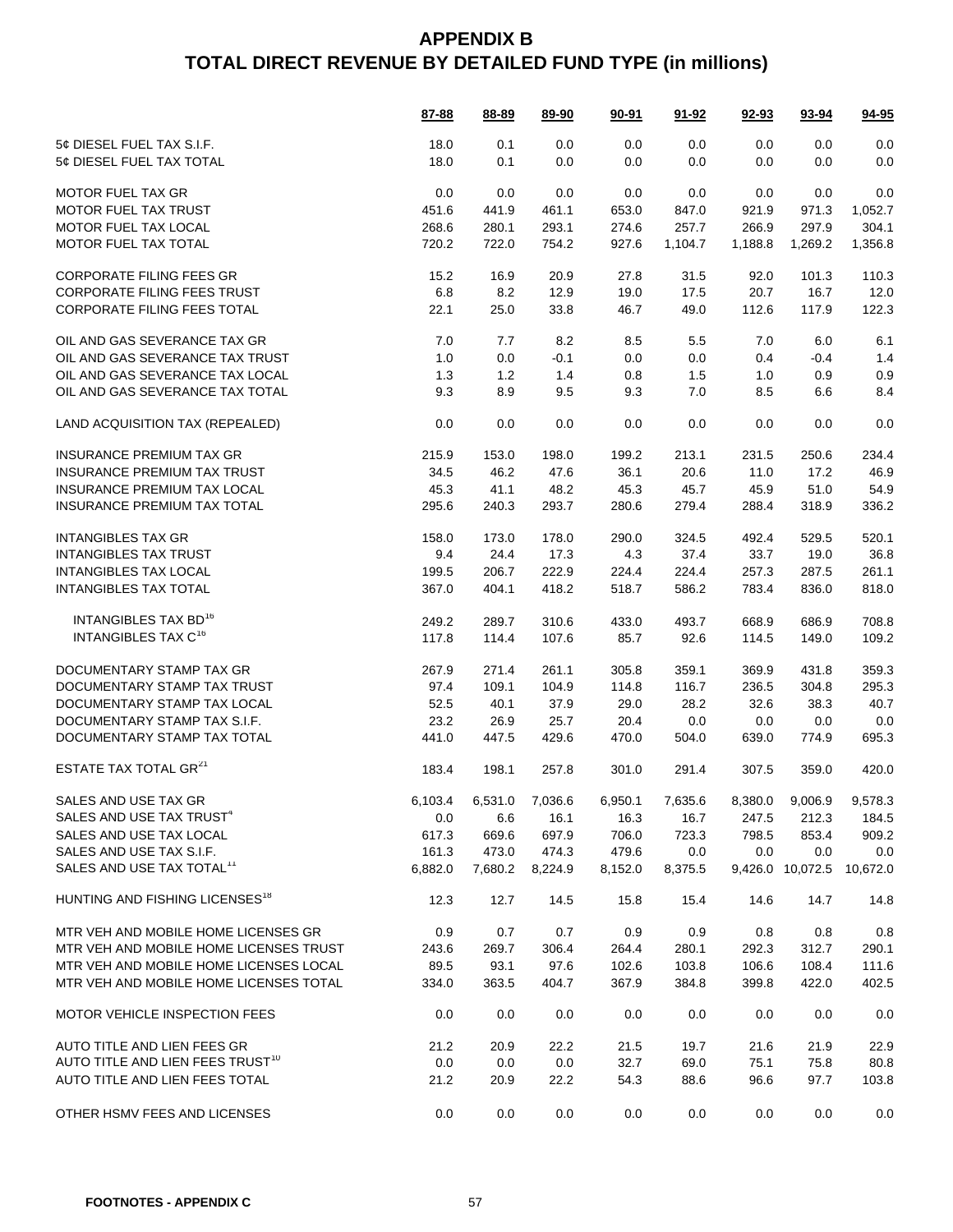|                                                   | 87-88    | 88-89                      | 89-90             | 90-91    | 91-92    | 92-93   | 93-94                      | 94-95   |
|---------------------------------------------------|----------|----------------------------|-------------------|----------|----------|---------|----------------------------|---------|
| DRIVERS LICENSES AND FEES GR                      | 56.3     | 52.3                       | 36.8              | 40.7     | 60.5     | 56.0    | 54.8                       | 52.9    |
| DRIVERS LICENSES AND FEES TRUST                   | 0.7      | 2.9                        | 5.8               | 16.9     | 17.8     | 17.4    | 19.6                       | 21.0    |
| DRIVERS LICENSES AND FEES TOTAL                   | 57.0     | 55.2                       | 42.5              | 57.6     | 78.2     | 73.4    | 74.3                       | 73.9    |
|                                                   |          |                            |                   |          |          |         |                            |         |
| <b>MOTOR VEHICLE CHARGES GR</b>                   | 0.0      | 0.0                        | 0.0               | 0.0      | 87.7     | 67.5    | 60.3                       | 52.5    |
| MOTOR VEHICLE CHARGES TRUST                       | 0.0      | 0.0                        | 46.9              | 208.3    | 133.3    | 204.1   | 196.4                      | 178.7   |
| MOTOR VEHICLE CHARGES TOTAL                       | 0.0      | 0.0                        | 46.9              | 208.3    | 221.0    | 271.5   | 256.7                      | 231.2   |
| MEDICAL AND HOSPITAL FEES GR                      | 53.9     | 57.8                       | 70.5              | 108.0    | 102.9    | 114.5   | 113.9                      | 118.8   |
| OTHER FEES LICENSE AND TAXES GR <sup>3</sup>      | 72.6     | 85.5                       | 85.7              | 88.4     | 89.7     | 88.7    | 89.8                       | 105.6   |
| OTHER NONOPERATING GR3                            | 0.0      | 0.0                        | 0.0               | 0.0      | 0.0      | 0.0     | 0.0                        | 0.0     |
| OTHER FEES LICENSE AND TAXES TRUST <sup>3</sup>   | 362.1    | 457.3                      | 499.3             | 492.6    | 994.4    | 1,184.1 | 1,287.2                    | 1,231.9 |
| OTHER FEES LICENSE AND TAXES LOCAL <sup>12</sup>  | 5.8      | 0.0                        | 0.0               | 0.0      | 0.0      | 0.0     | 0.0                        | 0.0     |
| OTHER FEES LICENSE AND TAXES TOTAL <sup>3</sup>   | 440.5    | 542.8                      | 585.0             | 581.0    | 1,084.1  | 1,272.9 | 1,376.9                    | 1,337.5 |
| ARTICLE V FEES GR <sup>6</sup>                    | 0.0      | 0.0                        | 0.0               | 0.0      | 0.0      | 0.0     | 0.0                        | 0.0     |
| ARTICLE V TRANSFERS TO GR <sup>6</sup>            | 0.0      | 0.0                        | 0.0               | 0.0      | 0.0      | 0.0     | 0.0                        | 0.0     |
| ARTICLE V FEES LOCAL <sup>6</sup>                 | 0.0      | 0.0                        | 0.0               | 0.0      | 0.0      | 0.0     | 0.0                        | 0.0     |
| ARTICLE V FEES TRUST <sup>6</sup>                 | 0.0      | 0.0                        | 0.0               | 0.0      | 0.0      | 0.0     | 0.0                        | 0.0     |
| ARTICLE V FEES TOTAL <sup>6</sup>                 | 0.0      | 0.0                        | 0.0               | 0.0      | 0.0      | 0.0     | 0.0                        | 0.0     |
| SUBTOTAL STATE TAXATION                           | 12,600.5 |                            | 13,665.5 14,481.5 | 15,216.0 | 16.528.9 |         | 18,757.3 20,251.6 21,018.4 |         |
| FEDERAL AND LOCAL ASSISTANCE:                     |          |                            |                   |          |          |         |                            |         |
| COUNTIES AND CITIES <sup>19</sup>                 | 50.4     | 67.2                       | 69.1              | 89.0     | 71.3     | 66.6    | 73.2                       | 64.0    |
| <b>US GOVERNMENT</b>                              | 3,030.4  | 3,498.1                    | 3,922.4           | 4,541.3  | 5,355.2  | 6,932.0 | 7,125.1                    | 7,679.8 |
| OTHER ASSISTANCE & DONATIONS GRANTS <sup>17</sup> | 148.6    | 203.8                      | 244.2             | 262.2    | 215.2    | 206.7   | 216.3                      | 202.3   |
| SUBTOTAL FEDERAL AND LOCAL ASSISTANCE             | 3,229.4  | 3,769.1                    | 4,235.6           | 4,892.5  | 5,641.8  | 7,205.4 | 7,414.6                    | 7,946.1 |
| OTHER DIRECT REVENUE:                             |          |                            |                   |          |          |         |                            |         |
| <b>MISC REVENUES GR</b>                           | 2.7      | 0.4                        | 4.5               | 4.1      | 2.5      | 1.9     | 1.3                        | 5.0     |
| MISC REVENUES TRUST <sup>20</sup>                 | 586.4    | 718.8                      | 791.2             | 864.9    | 721.8    | 560.1   | 558.8                      | 486.1   |
| MISC REVENUES TOTAL <sup>20</sup>                 | 589.1    | 719.2                      | 795.8             | 869.0    | 724.3    | 562.0   | 560.1                      | 491.1   |
| EARNINGS ON INVESTMENTS GR                        | 78.5     | 107.3                      | 108.6             | 106.6    | 89.4     | 96.1    | 83.9                       | 115.9   |
| <b>FARNINGS ON INVESTMENTS TRUST</b>              | 384.7    | 404.8                      | 446.2             | 496.3    | 428.8    | 438.4   | 353.5                      | 398.4   |
| EARNINGS ON INVESTMENTS S.I.F.                    | 0.0      | 0.0                        | 0.2               | 1.0      | 0.0      | 0.0     | 0.0                        | 0.0     |
| EARNINGS ON INVESTMENTS TOTAL                     | 463.3    | 512.1                      | 555.1             | 603.9    | 518.2    | 534.5   | 437.4                      | 514.2   |
| TOBACCO SETTLEMENT FINES/FORF/JUDGEMENTS TF       | 0.0      | 0.0                        | 0.0               | 0.0      | 0.0      | 0.0     | 0.0                        | 0.0     |
| OTHER FINES/FORFEITURES/JUDGEMENTS TRUST          | 0.0      | 0.0                        | 0.0               | 0.0      | 0.0      | 0.0     | 0.0                        | 0.0     |
| OTHER FINES/FORFEITURES/JUDGEMENTS GR             | 0.0      | 0.0                        | 0.0               | 0.0      | 0.0      | 0.0     | 0.0                        | 0.0     |
| TOTAL FINES/FORFEITURES/JUDGEMENTS                | 0.0      | 0.0                        | 0.0               | 0.0      | 0.0      | 0.0     | 0.0                        | 0.0     |
|                                                   |          |                            |                   |          |          |         |                            |         |
| LOTTERY TO EDUCATION                              | 234.3    | 621.6                      | 770.5             | 820.8    | 835.4    | 830.7   | 821.7                      | 855.4   |
| LOTTERY TO ADMINISTRATION                         | 85.9     | 238.8                      | 270.3             | 269.9    | 263.9    | 247.1   | 259.7                      | 254.3   |
| <b>LOTTERY PRIZES</b>                             | 330.7    | 899.7                      | 1,014.3           | 1,069.6  | 1,091.4  | 1,055.3 | 1,071.1                    | 1,128.4 |
| LOTTERY TOTAL                                     | 650.9    | 1,760.1                    | 2,055.1           | 2,160.3  | 2,190.7  | 2,133.1 | 2,152.5                    | 2,238.1 |
| SUBTOTAL OTHER DIRECT REVENUE                     | 1,703.3  | 2,991.4                    | 3,405.9           | 3,633.2  | 3,433.1  | 3,229.6 | 3,150.0                    | 3,243.4 |
| TOTAL DIRECT REVENUE                              |          | 17,533.2 20,426.0 22,123.0 |                   | 23,741.7 | 25,603.8 |         | 29,192.3 30,816.3 32,207.9 |         |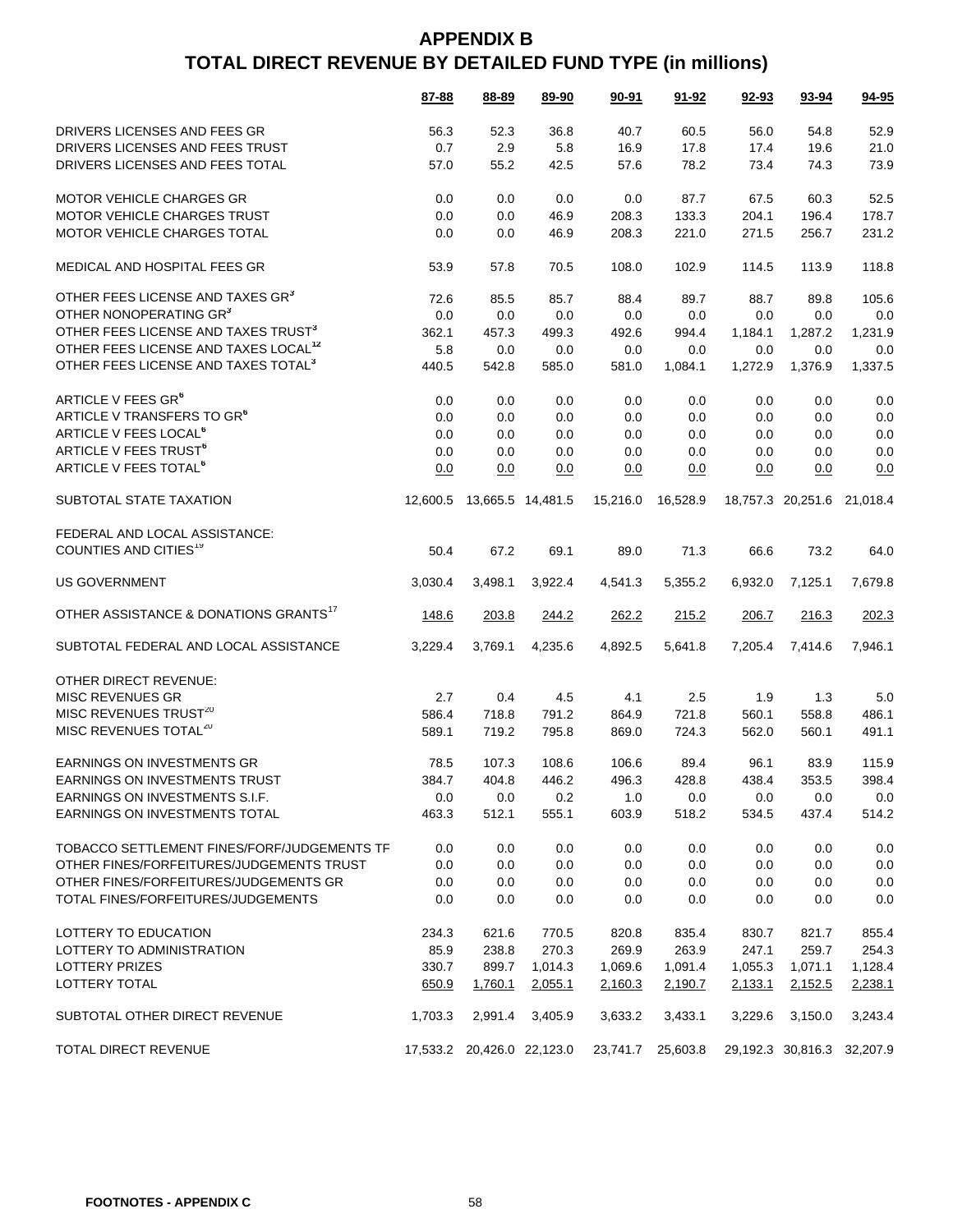|                                                                | <u>95-96</u> | 96-97   | 97-98   | 98-99   | 99-00   | $00 - 01$ | $01 - 02$ | $02 - 03$ |
|----------------------------------------------------------------|--------------|---------|---------|---------|---------|-----------|-----------|-----------|
| STATE TAXATION:<br><b>GENERAL INSPECTION FEES AND LICENSES</b> | 32.3         | 34.6    | 36.7    | 38.6    | 41.0    | 40.6      | 45.5      | 48.1      |
| CITRUS INSPECTION FEES AND LICENSES                            | 25.6         | 27.5    | 24.5    | 27.1    | 28.2    | 29.3      | 30.5      | 23.8      |
| SOLID MINERAL SEVERANCE TAX GR                                 | 26.9         | 31.0    | 29.0    | 30.1    | 24.9    | 15.8      | 12.4      | 16.8      |
| SOLID MINERAL SEVERANCE TAX TRUST                              | 37.9         | 29.6    | 28.3    | 27.9    | 21.2    | 18.7      | 18.0      | 19.2      |
| SOLID MINERAL SEVERANCE TAX LOCAL                              | 4.7          | 5.2     | $5.0\,$ | 5.1     | 4.5     | 4.5       | 4.6       | 5.4       |
| SOLID MINERAL SEVERANCE TAX TOTAL                              | 69.5         | 65.7    | 62.3    | 63.1    | 50.6    | 39.0      | 34.9      | 41.4      |
| CAPITAL STOCK TAX GR (REPEALED)                                | 0.0          | 0.0     | 0.0     | 0.0     | 0.0     | 0.0       | 0.0       | 0.0       |
| CORPORATION PRIVILEGE TAX (REPEALED)                           | 0.0          | 0.0     | 0.0     | 0.0     | 0.0     | 0.0       | 0.0       | 0.0       |
| CORPORATION CHARTER TAX GR (REPEALED)                          | 0.0          | 0.0     | 0.0     | 0.0     | 0.0     | 0.0       | 0.0       | 0.0       |
| CORPORATION CHARTER TAX TRUST (REPEALED)                       | 0.0          | 0.0     | 0.0     | 0.0     | 0.0     | 0.0       | 0.0       | 0.0       |
| CORPORATION CHARTER TAX TOTAL (REPEALED)                       | 0.0          | 0.0     | 0.0     | 0.0     | 0.0     | 0.0       | 0.0       | 0.0       |
| <b>CORPORATION INCOME TAX GR</b>                               | 1,162.7      | 1,362.3 | 1,395.7 | 1,472.2 | 1,406.5 | 1,344.8   | 1,218.5   | 1.228.1   |
| OTHER DOS FEES LICENSES AND TAXES TRUST <sup>14</sup>          | 10.1         | 12.0    | 10.0    | 12.0    | 13.5    | 17.5      | 15.5      | 6.1       |
| DFS AND TREAS FEES LICENSES AND TAXES TRUST <sup>13</sup>      | 79.7         | 81.5    | 81.6    | 82.6    | 86.5    | 94.0      | 111.1     | 128.5     |
| <b>GROSS RECEIPTS TAX<sup>11</sup></b>                         | 543.3        | 575.7   | 634.2   | 639.6   | 666.2   | 686.4     | 769.8     | 787.8     |
| EDUCATIONAL FEES LICENSES AND TAXES <sup>15</sup>              | 359.9        | 390.4   | 442.6   | 489.8   | 545.0   | 593.6     | 687.9     | 742.6     |
| <b>INDIAN GAMING GR</b>                                        | 0.0          | 0.0     | 0.0     | 0.0     | 0.0     | 0.0       | 0.0       | 0.0       |
| PARIMUTUEL FEES, LICENSES, TAXES GR <sup>19</sup>              | 46.0         | 31.8    | 25.6    | 14.0    | 13.0    | 16.6      | 18.6      | 17.1      |
| PARIMUTUEL FEES, LICENSES, TAXES TRUST <sup>19</sup>           | 13.7         | 11.9    | 13.6    | 15.8    | 14.6    | 18.1      | 16.5      | 15.3      |
| PARIMUTUEL FEES, LICENSES, TAXES LOCAL <sup>19</sup>           | 29.9         | 29.9    | 29.9    | 29.9    | 29.9    | 0.0       | 0.0       | 0.0       |
| PARIMUTUEL FEES, LICENSES, TAXES TOTAL <sup>19</sup>           | 89.6         | 73.7    | 69.1    | 59.7    | 57.5    | 34.7      | 35.1      | 32.4      |
| <b>SLOT MACHINE LICENSES GR</b>                                | 0.0          | 0.0     | 0.0     | 0.0     | 0.0     | 0.0       | 0.0       | 0.0       |
| SLOT MACHINE TAX TRUST                                         | 0.0          | 0.0     | 0.0     | 0.0     | 0.0     | 0.0       | 0.0       | 0.0       |
| SLOT MACHINE LICENSES/FEES TRUST                               | 0.0          | 0.0     | 0.0     | 0.0     | 0.0     | 0.0       | 0.0       | 0.0       |
| <b>SLOT MACHINE TOTAL</b>                                      | 0.0          | 0.0     | 0.0     | 0.0     | $0.0\,$ | 0.0       | 0.0       | 0.0       |
| TOBACCO TAX GR                                                 | 138.2        | 134.1   | 142.1   | 132.6   | 125.3   | 273.5     | 275.5     | 272.8     |
| <b>TOBACCO TAX TRUST</b>                                       | 155.3        | 150.1   | 157.8   | 158.5   | 160.0   | 157.3     | 159.8     | 158.3     |
| <b>TOBACCO TAX LOCAL</b>                                       | 164.8        | 159.4   | 168.2   | 162.2   | 157.8   | 12.0      | 11.2      | 10.2      |
| <b>TOBACCO TAX TOTAL</b>                                       | 458.2        | 443.7   | 468.1   | 453.3   | 443.1   | 442.8     | 446.5     | 441.2     |
| BEVERAGE LICENSES AND TAXES GR                                 | 527.1        | 540.3   | 550.1   | 562.1   | 556.6   | 523.3     | 526.0     | 539.0     |
| BEVERAGE LICENSES AND TAXES TRUST                              | 33.4         | 31.9    | 34.6    | 33.5    | 37.2    | 40.7      | 41.4      | 43.2      |
| BEVERAGE LICENSES AND TAXES LOCAL                              | 9.0          | 9.2     | 9.7     | 9.9     | 10.9    | 11.3      | 10.8      | 10.9      |
| BEVERAGE LICENSES AND TAXES TOTAL                              | 569.5        | 581.4   | 594.4   | 605.4   | 604.6   | 575.3     | 578.2     | 593.1     |
| <b>WORKERS COMPENSATION ASSESSMENTS</b>                        | 99.7         | 90.0    | 77.8    | 74.4    | 96.5    | 110.6     | 135.7     | 150.7     |
| WORKERS COMP SPECIAL DISABILITY                                | 173.7        | 136.8   | 133.6   | 129.1   | 135.3   | 161.9     | 171.2     | 177.9     |
| UNEMPLOYMENT COMP TAX                                          | 706.3        | 664.3   | 550.4   | 550.2   | 522.6   | 519.5     | 619.2     | 694.2     |
| <b>CITRUS TAXES</b>                                            | 48.9         | 68.4    | 65.0    | 54.1    | 64.8    | 60.2      | 54.2      | 48.4      |
| PROFESSIONAL FEES AND LICENSES                                 | 75.0         | 75.2    | 83.9    | 73.3    | 49.4    | 53.7      | 46.7      | 66.1      |
| OCCUPATIONAL LICENSES (REPEALED)                               | 0.0          | 0.0     | 0.0     | 0.0     | 0.0     | 0.0       | 0.0       | $0.0\,$   |
| ROAD TAX AUTO (REPEALED) GR                                    | 0.0          | 0.0     | 0.0     | 0.0     | 0.0     | 0.0       | 0.0       | 0.0       |
| ROAD TAX AUTO (REPEALED) TRUST                                 | 0.0          | 0.0     | 0.0     | 0.0     | 0.0     | 0.0       | 0.0       | 0.0       |
| ROAD TAX AUTO (REPEALED) LOCAL                                 | 0.0          | 0.0     | 0.0     | 0.0     | 0.0     | 0.0       | 0.0       | 0.0       |
| ROAD TAX AUTO (REPEALED) TOTAL                                 | 0.0          | 0.0     | 0.0     | 0.0     | 0.0     | 0.0       | 0.0       | 0.0       |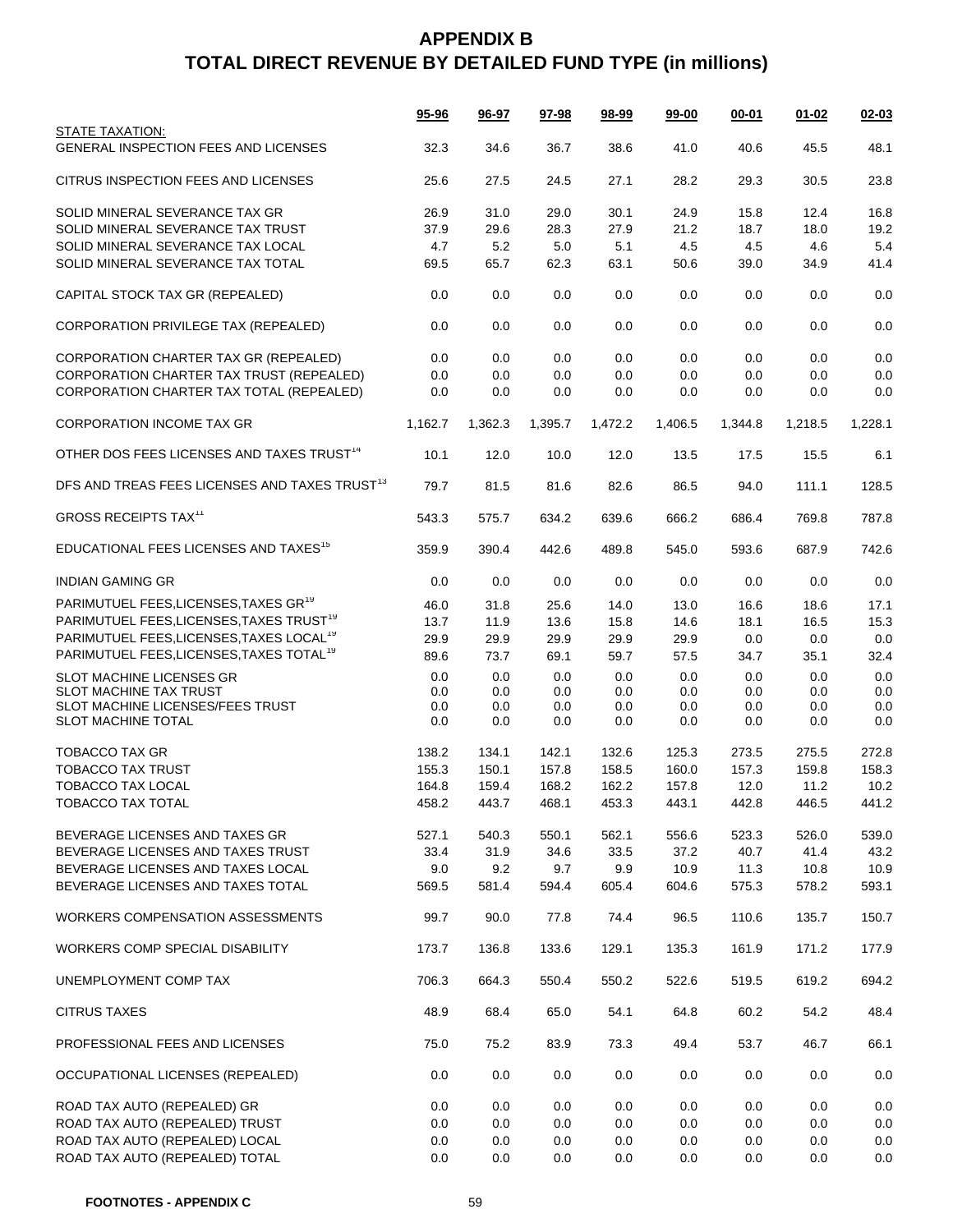|                                              | 95-96    | 96-97                        | 97-98   | 98-99   | $99 - 00$ | $00 - 01$ | $01 - 02$                                                               | $02 - 03$ |
|----------------------------------------------|----------|------------------------------|---------|---------|-----------|-----------|-------------------------------------------------------------------------|-----------|
| 5¢ DIESEL FUEL TAX S.I.F.                    | 0.0      | 0.0                          | 0.0     | 0.0     | 0.0       | 0.0       | 0.0                                                                     | 0.0       |
| 5¢ DIESEL FUEL TAX TOTAL                     | 0.0      | 0.0                          | 0.0     | 0.0     | 0.0       | 0.0       | 0.0                                                                     | 0.0       |
| <b>MOTOR FUEL TAX GR</b>                     | 0.0      | 0.0                          | 0.0     | 0.0     | 0.0       | 0.0       | 0.0                                                                     | 0.0       |
| <b>MOTOR FUEL TAX TRUST</b>                  | 1,070.7  | 1,124.0                      | 1,178.3 | 1,256.1 | 1,309.9   | 1,379.7   | 1,441.2                                                                 | 1,519.0   |
| <b>MOTOR FUEL TAX LOCAL</b>                  | 311.8    | 310.8                        | 328.8   | 343.6   | 353.3     | 358.7     | 369.3                                                                   | 377.7     |
| MOTOR FUEL TAX TOTAL                         | 1,382.5  | 1,434.8                      | 1,507.1 | 1,599.7 | 1,663.2   | 1,738.4   | 1,810.5                                                                 | 1,896.8   |
| <b>CORPORATE FILING FEES GR</b>              | 99.9     | 99.1                         | 101.8   | 95.4    | 99.9      | 107.5     | 113.7                                                                   | 120.8     |
| <b>CORPORATE FILING FEES TRUST</b>           | 23.9     | 23.2                         | 12.6    | 24.6    | 21.1      | 21.1      | 19.6                                                                    | 22.0      |
| CORPORATE FILING FEES TOTAL                  | 123.8    | 122.2                        | 114.5   | 120.0   | 121.0     | 128.6     | 133.3                                                                   | 142.9     |
| OIL AND GAS SEVERANCE TAX GR                 | 5.0      | 8.3                          | 6.4     | 3.2     | 4.0       | 4.7       | 5.3                                                                     | 4.0       |
| OIL AND GAS SEVERANCE TAX TRUST              | 1.8      | 0.5                          | $-0.3$  | 0.3     | 1.6       | 2.8       | $-1.0$                                                                  | 0.6       |
| OIL AND GAS SEVERANCE TAX LOCAL              | 0.9      | 1.3                          | 1.1     | 0.5     | 0.7       | 0.8       | 0.9                                                                     | 0.6       |
| OIL AND GAS SEVERANCE TAX TOTAL              | 7.7      | 10.1                         | 7.2     | 4.0     | 6.3       | 8.3       | 5.2                                                                     | 5.3       |
| LAND ACQUISITION TAX (REPEALED)              | 0.0      | 0.0                          | 0.0     | 0.0     | 0.0       | 0.0       | 0.0                                                                     | 0.0       |
| <b>INSURANCE PREMIUM TAX GR</b>              | 269.5    | 283.6                        | 295.5   | 257.9   | 285.2     | 283.1     | 331.0                                                                   | 411.1     |
| <b>INSURANCE PREMIUM TAX TRUST</b>           | 45.6     | 36.6                         | 40.8    | 37.3    | 22.0      | 38.7      | 31.5                                                                    | 41.7      |
| INSURANCE PREMIUM TAX LOCAL                  | 63.8     | 73.5                         | 67.9    | 83.8    | 85.7      | 87.4      | 98.8                                                                    | 113.7     |
| <b>INSURANCE PREMIUM TAX TOTAL</b>           | 378.9    | 393.8                        | 404.2   | 379.0   | 392.9     | 409.2     | 461.3                                                                   | 566.5     |
| <b>INTANGIBLES TAX GR</b>                    | 557.4    | 600.4                        | 756.0   | 751.2   | 578.5     | 660.8     | 726.8                                                                   | 765.4     |
| <b>INTANGIBLES TAX TRUST</b>                 | 54.8     | 49.3                         | 59.8    | 45.6    | 46.7      | 20.3      | 55.0                                                                    | 60.1      |
| <b>INTANGIBLES TAX LOCAL</b>                 | 283.6    | 302.7                        | 368.8   | 413.2   | 369.5     | 36.2      | 1.5                                                                     | 1.2       |
| <b>INTANGIBLES TAX TOTAL</b>                 | 895.9    | 952.4                        | 1,184.5 | 1,210.0 | 994.7     | 717.3     | 783.3                                                                   | 826.7     |
| INTANGIBLES TAX BD <sup>16</sup>             | 762.1    | 807.3                        | 993.7   | 975.8   | 784.8     | 479.5     | 450.5                                                                   | 366.3     |
| INTANGIBLES TAX C <sup>16</sup>              | 133.8    | 145.2                        | 190.8   | 234.1   | 209.9     | 237.8     | 332.8                                                                   | 460.4     |
| DOCUMENTARY STAMP TAX GR                     | 329.7    | 349.4                        | 429.6   | 479.9   | 453.8     | 479.2     | 602.9                                                                   | 840.9     |
| DOCUMENTARY STAMP TAX TRUST                  | 404.3    | 451.5                        | 559.7   | 641.8   | 704.9     | 764.0     | 908.9                                                                   | 1,084.3   |
| DOCUMENTARY STAMP TAX LOCAL                  | 41.2     | 43.3                         | 56.1    | 63.5    | 64.7      | 70.0      | 60.7                                                                    | 76.4      |
| DOCUMENTARY STAMP TAX S.I.F.                 | 0.0      | 0.0                          | 0.0     | 0.0     | 0.0       | 0.0       | 0.0                                                                     | 0.0       |
| DOCUMENTARY STAMP TAX TOTAL                  | 775.2    | 844.2                        | 1,045.4 | 1,185.1 | 1,223.5   | 1,313.2   | 1,572.5                                                                 | 2,001.5   |
| ESTATE TAX TOTAL GR <sup>21</sup>            | 421.7    | 546.9                        | 595.0   | 674.1   | 778.7     | 767.1     | 751.3                                                                   | 558.4     |
| SALES AND USE TAX GR                         |          |                              |         |         |           |           | 10,455.9 11,031.2 11,841.1 12,706.5 13,766.7 13,952.2 14,148.0 14,487.5 |           |
| SALES AND USE TAX TRUST <sup>4</sup>         | 30.6     | 36.3                         | 38.0    | 44.6    | 46.0      | 49.5      | 51.6                                                                    | 52.2      |
| SALES AND USE TAX LOCAL                      | 975.3    | 1,021.2                      | 1,095.5 | 1,166.5 | 1,264.1   | 1,800.9   | 1,845.8                                                                 | 1,892.0   |
| SALES AND USE TAX S.I.F.                     | 0.0      | 0.0                          | $0.0\,$ | 0.0     | 0.0       | 0.0       | 0.0                                                                     | 0.0       |
| SALES AND USE TAX TOTAL <sup>11</sup>        | 11,461.8 | 12,088.8  12,974.7  13,917.7 |         |         | 15,076.9  | 15,802.6  | 16,045.5                                                                | 16,431.7  |
| HUNTING AND FISHING LICENSES <sup>18</sup>   | 14.2     | 15.5                         | 31.0    | 29.8    | 29.0      | 30.8      | 34.0                                                                    | 33.9      |
| MTR VEH AND MOBILE HOME LICENSES GR          | 0.8      | 0.8                          | 0.8     | 0.8     | 0.7       | 0.5       | 0.7                                                                     | 0.8       |
| MTR VEH AND MOBILE HOME LICENSES TRUST       | 329.2    | 342.8                        | 361.6   | 368.9   | 399.9     | 411.4     | 450.7                                                                   | 454.2     |
| MTR VEH AND MOBILE HOME LICENSES LOCAL       | 114.2    | 116.9                        | 121.4   | 122.6   | 123.3     | 124.0     | 127.2                                                                   | 129.7     |
| MTR VEH AND MOBILE HOME LICENSES TOTAL       | 444.3    | 460.5                        | 483.9   | 492.3   | 523.8     | 535.9     | 578.6                                                                   | 584.7     |
| MOTOR VEHICLE INSPECTION FEES                | 0.0      | 0.0                          | 0.0     | 0.0     | 0.0       | 0.0       | 0.0                                                                     | 0.0       |
| AUTO TITLE AND LIEN FEES GR                  | 23.5     | 24.7                         | 24.0    | 24.3    | 30.3      | 28.6      | 27.7                                                                    | 28.1      |
| AUTO TITLE AND LIEN FEES TRUST <sup>10</sup> | 81.9     | 84.8                         | 85.5    | 89.4    | 88.0      | 114.0     | 98.7                                                                    | 101.2     |
| AUTO TITLE AND LIEN FEES TOTAL               | 105.4    | 109.5                        | 109.5   | 113.7   | 118.3     | 142.6     | 126.4                                                                   | 129.2     |
| OTHER HSMV FEES AND LICENSES                 | 0.0      | 0.0                          | 0.0     | 0.0     | 0.0       | 10.5      | 7.3                                                                     | 31.1      |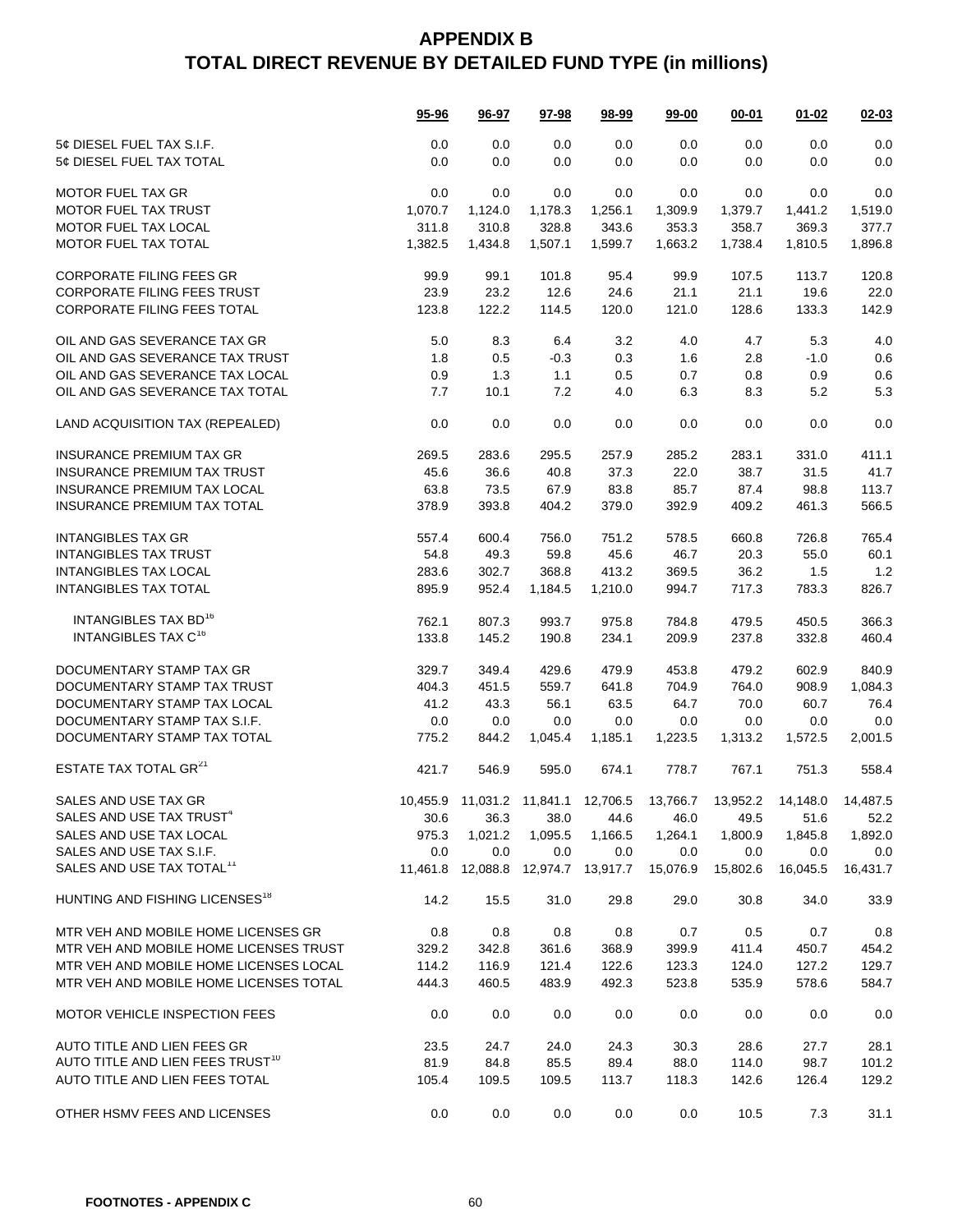|                                                   | 95-96    | 96-97                               | 97-98                      | 98-99   | 99-00    | $00 - 01$ | $01 - 02$ | $02 - 03$ |
|---------------------------------------------------|----------|-------------------------------------|----------------------------|---------|----------|-----------|-----------|-----------|
| DRIVERS LICENSES AND FEES GR                      | 49.8     | 52.7                                | 61.2                       | 62.2    | 63.5     | 63.0      | 58.7      | 61.3      |
| DRIVERS LICENSES AND FEES TRUST                   | 21.0     | 22.2                                | 22.3                       | 22.6    | 21.9     | 28.9      | 29.7      | 30.9      |
| DRIVERS LICENSES AND FEES TOTAL                   | 70.8     | 74.9                                | 83.5                       | 84.8    | 85.4     | 91.8      | 88.4      | 92.2      |
| <b>MOTOR VEHICLE CHARGES GR</b>                   | 37.8     | 39.8                                | 41.3                       | 41.8    | 44.1     | 44.4      | 39.1      | 40.0      |
| MOTOR VEHICLE CHARGES TRUST                       | 181.3    | 204.3                               | 201.5                      | 204.0   | 212.1    | 222.7     | 210.8     | 214.5     |
| MOTOR VEHICLE CHARGES TOTAL                       | 219.1    | 244.1                               | 242.8                      | 245.8   | 256.2    | 267.1     | 249.9     | 254.5     |
| MEDICAL AND HOSPITAL FEES GR                      | 114.0    | 129.6                               | 99.8                       | 104.5   | 118.9    | 127.4     | 134.5     | 140.9     |
| OTHER FEES LICENSE AND TAXES GR <sup>3</sup>      | 120.7    | 139.8                               | 158.7                      | 159.4   | 169.5    | 154.3     | 156.0     | 143.0     |
| OTHER NONOPERATING GR3                            | 0.0      | 0.0                                 | 0.0                        | 0.0     | 0.0      | 0.0       | 0.0       | 0.0       |
| OTHER FEES LICENSE AND TAXES TRUST <sup>3</sup>   | 1,216.5  | 1,261.2                             | 1,220.9                    | 1,238.7 | 1,347.0  | 1,355.7   | 1,574.6   | 1,715.8   |
| OTHER FEES LICENSE AND TAXES LOCAL <sup>12</sup>  | 0.0      | 0.0                                 | 0.0                        | 0.0     | 0.0      | 0.0       | 14.1      | 21.1      |
| OTHER FEES LICENSE AND TAXES TOTAL <sup>3</sup>   | 1,337.2  | 1,401.0                             | 1,379.7                    | 1,398.1 | 1,516.5  | 1,510.0   | 1,744.7   | 1,880.0   |
| ARTICLE V FEES GR <sup>6</sup>                    | 0.0      | 0.0                                 | 0.0                        | 0.0     | 0.0      | 0.0       | 0.0       | 0.0       |
| ARTICLE V TRANSFERS TO GR <sup>6</sup>            | 0.0      | 0.0                                 | 0.0                        | 0.0     | 0.0      | 0.0       | 0.0       | 0.0       |
| ARTICLE V FEES LOCAL <sup>6</sup>                 | 0.0      | 0.0                                 | 0.0                        | 0.0     | 0.0      | 0.0       | 0.0       | 0.0       |
| ARTICLE V FEES TRUST <sup>6</sup>                 | 0.0      | 0.0                                 | 0.0                        | 0.0     | 0.0      | 0.0       | 0.0       | 0.0       |
| ARTICLE V FEES TOTAL <sup>6</sup>                 | 0.0      | 0.0                                 | 0.0                        | 0.0     | 0.0      | 0.0       | 0.0       | 0.0       |
| SUBTOTAL STATE TAXATION                           | 22,256.4 |                                     | 23,511.6 24,992.5 26,383.0 |         | 27,716.3 | 28,404.7  | 29,527.2  | 30,786.7  |
| FEDERAL AND LOCAL ASSISTANCE:                     |          |                                     |                            |         |          |           |           |           |
| COUNTIES AND CITIES <sup>19</sup>                 | 57.4     | 67.2                                | 77.1                       | 78.1    | 76.8     | 85.8      | 92.3      | 79.7      |
| <b>US GOVERNMENT</b>                              | 8,101.6  | 7,938.5                             | 8,117.1                    | 9,004.7 | 10,140.1 | 11,527.2  | 13,406.9  | 14,917.0  |
| OTHER ASSISTANCE & DONATIONS GRANTS <sup>17</sup> | 216.6    | 222.2                               | 246.5                      | 268.3   | 309.5    | 358.9     | 872.5     | 458.3     |
| SUBTOTAL FEDERAL AND LOCAL ASSISTANCE             | 8,375.6  | 8,228.0                             | 8,440.7                    | 9,351.1 | 10,526.3 | 11,971.8  | 14,371.6  | 15,455.0  |
| OTHER DIRECT REVENUE:                             |          |                                     |                            |         |          |           |           |           |
| <b>MISC REVENUES GR</b>                           | 1.3      | 0.7                                 | 1.0                        | 0.9     | 0.7      | 0.2       | 0.2       | 0.7       |
| MISC REVENUES TRUST <sup>20</sup>                 | 475.4    | 430.7                               | 795.7                      | 943.9   | 551.9    | 474.5     | 433.3     | 469.0     |
| MISC REVENUES TOTAL <sup>20</sup>                 | 476.7    | 431.4                               | 796.8                      | 944.8   | 552.6    | 474.7     | 433.5     | 469.7     |
| EARNINGS ON INVESTMENTS GR                        | 145.5    | 158.8                               | 217.9                      | 216.5   | 230.8    | 300.6     | 227.0     | 272.0     |
| <b>EARNINGS ON INVESTMENTS TRUST</b>              | 466.3    | 446.4                               | 531.0                      | 572.5   | 459.5    | 639.7     | 512.7     | 456.7     |
| EARNINGS ON INVESTMENTS S.I.F.                    | 0.0      | 0.0                                 | 0.0                        | 0.0     | 0.0      | 0.0       | 0.0       | 0.0       |
| EARNINGS ON INVESTMENTS TOTAL                     | 611.8    | 605.2                               | 748.9                      | 789.0   | 690.3    | 940.2     | 739.7     | 728.6     |
| TOBACCO SETTLEMENT FINES/FORF/JUDGEMENTS TF       | 0.0      | 0.0                                 | 0.0                        | 0.0     | 640.9    | 743.3     | 765.8     | 546.5     |
| OTHER FINES/FORFEITURES/JUDGEMENTS TRUST          | 0.0      | 0.0                                 | 0.0                        | 0.0     | 222.6    | 204.3     | 258.3     | 281.6     |
| OTHER FINES/FORFEITURES/JUDGEMENTS GR             | 0.0      | 0.0                                 | 0.0                        | 0.0     | 1.0      | 1.7       | 3.9       | 2.8       |
| TOTAL FINES/FORFEITURES/JUDGEMENTS                | 0.0      | 0.0                                 | 0.0                        | 0.0     | 864.5    | 949.3     | 1,028.0   | 830.9     |
| LOTTERY TO EDUCATION                              | 788.1    | 792.3                               | 785.2                      | 802.9   | 861.2    | 873.1     | 891.7     | 966.3     |
| LOTTERY TO ADMINISTRATION                         | 250.2    | 265.4                               | 258.2                      | 253.3   | 298.3    | 284.2     | 289.3     | 361.3     |
| LOTTERY PRIZES                                    | 1,023.2  | 1,027.5                             | 1,022.1                    | 1,056.8 | 1,107.0  | 1,140.5   | 1,165.8   | 1,555.8   |
| LOTTERY TOTAL                                     | 2,061.5  | 2,085.2                             | 2,065.5                    | 2,113.0 | 2,266.5  | 2,297.9   | 2,346.8   | 2,883.5   |
| SUBTOTAL OTHER DIRECT REVENUE                     | 3,150.0  | 3,121.8                             | 3,611.2                    | 3,846.8 | 4,373.9  | 4,662.1   | 4,548.1   | 4,912.7   |
| <b>TOTAL DIRECT REVENUE</b>                       |          | 33,782.0 34,861.4 37,044.3 39,580.9 |                            |         | 42,616.6 | 45,038.7  | 48,446.8  | 51,154.3  |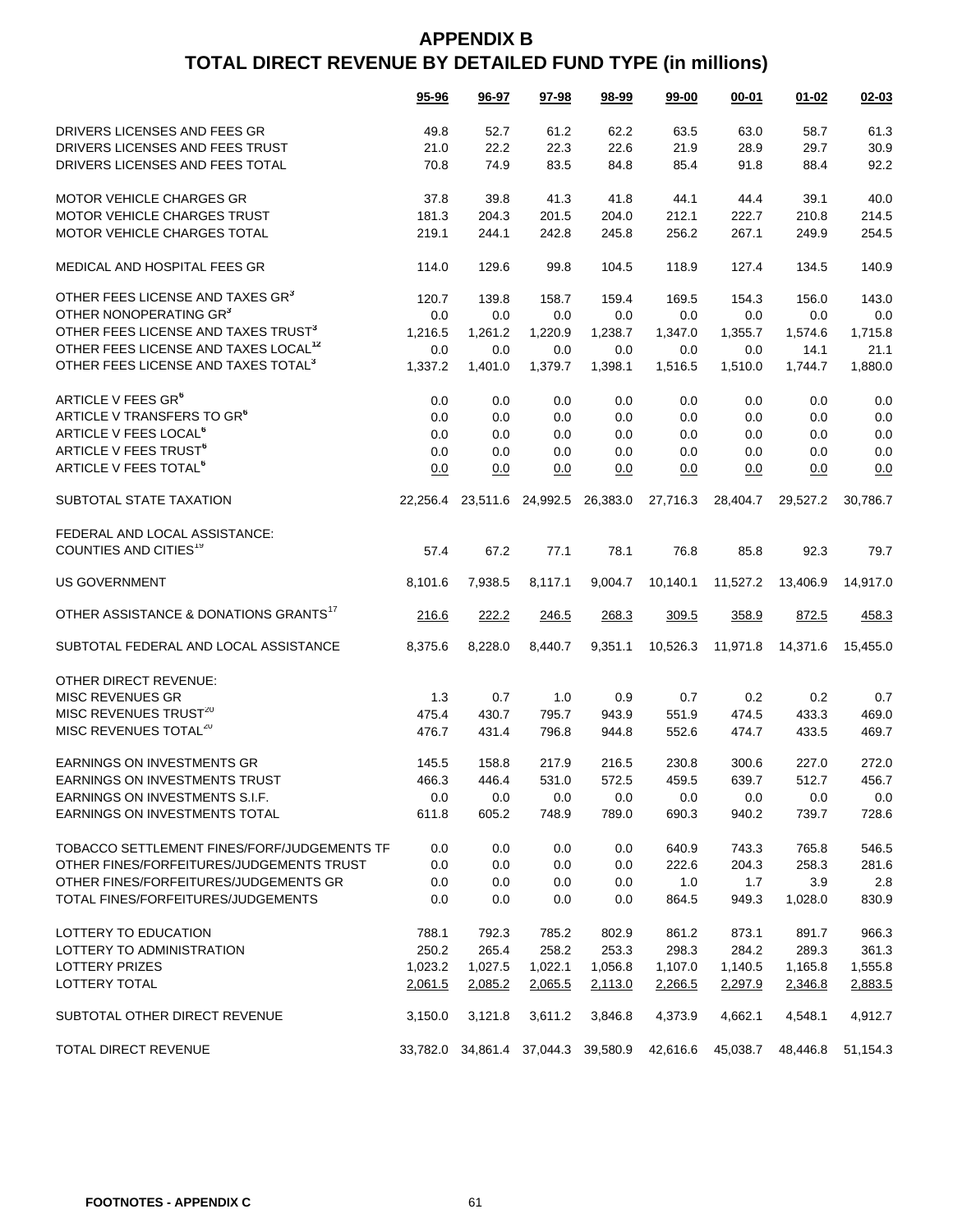|                                                                | $03 - 04$ | $04 - 05$ | $05 - 06$ | 06-07   | 07-08   | $08 - 09$ | $09-10$ |
|----------------------------------------------------------------|-----------|-----------|-----------|---------|---------|-----------|---------|
| STATE TAXATION:<br><b>GENERAL INSPECTION FEES AND LICENSES</b> | 50.0      | 52.0      | 50.6      | 52.5    | 53.3    | 61.0      | 57.4    |
| CITRUS INSPECTION FEES AND LICENSES                            | 22.9      | 19.3      | 20.8      | 19.7    | 19.0    | 18.2      | 14.8    |
| SOLID MINERAL SEVERANCE TAX GR                                 | 0.5       | 15.3      | 15.3      | 10.3    | 12.4    | 13.6      | 10.8    |
| SOLID MINERAL SEVERANCE TAX TRUST                              | 28.6      | 23.6      | 19.0      | 18.0    | 22.3    | 51.8      | 39.4    |
| SOLID MINERAL SEVERANCE TAX LOCAL                              | 7.4       | 11.7      | 11.7      | 8.3     | 8.5     | 8.0       | 8.4     |
| SOLID MINERAL SEVERANCE TAX TOTAL                              | 36.5      | 50.6      | 46.0      | 36.5    | 43.2    | 73.5      | 58.6    |
| CAPITAL STOCK TAX GR (REPEALED)                                | 0.0       | 0.0       | 0.0       | 0.0     | 0.0     | 0.0       | 0.0     |
| CORPORATION PRIVILEGE TAX (REPEALED)                           | 0.0       | 0.0       | 0.0       | 0.0     | 0.0     | 0.0       | 0.0     |
| CORPORATION CHARTER TAX GR (REPEALED)                          | 0.0       | 0.0       | 0.0       | 0.0     | 0.0     | 0.0       | 0.0     |
| CORPORATION CHARTER TAX TRUST (REPEALED)                       | 0.0       | 0.0       | 0.0       | 0.0     | 0.0     | 0.0       | 0.0     |
| CORPORATION CHARTER TAX TOTAL (REPEALED)                       | 0.0       | 0.0       | 0.0       | 0.0     | 0.0     | 0.0       | 0.0     |
| <b>CORPORATION INCOME TAX GR</b>                               | 1,344.8   | 1,729.7   | 2,405.4   | 2,443.7 | 2,216.8 | 1,833.4   | 1,790.0 |
| OTHER DOS FEES LICENSES AND TAXES TRUST <sup>14</sup>          | 1.8       | 2.0       | 0.0       | 0.0     | 0.0     | 0.0       | 0.0     |
| DFS AND TREAS FEES LICENSES AND TAXES TRUST <sup>13</sup>      | 105.4     | 110.4     | 124.0     | 135.0   | 138.1   | 160.6     | 116.7   |
| <b>GROSS RECEIPTS TAX<sup>11</sup></b>                         | 829.0     | 882.2     | 975.8     | 1,067.6 | 1,126.0 | 1.126.2   | 1,097.7 |
| EDUCATIONAL FEES LICENSES AND TAXES <sup>15</sup>              | 502.9     | 0.1       | 0.0       | 0.0     | 0.0     | 0.0       | 0.0     |
| <b>INDIAN GAMING GR</b>                                        | 0.0       | 0.0       | 0.0       | 0.0     | 0.0     | 0.0       | 287.5   |
| PARIMUTUEL FEES, LICENSES, TAXES GR <sup>19</sup>              | 23.7      | 18.4      | 16.0      | 32.1    | 22.4    | 15.1      | 15.7    |
| PARIMUTUEL FEES, LICENSES, TAXES TRUST <sup>19</sup>           | 8.3       | 13.6      | 17.6      | 1.8     | 11.4    | 14.1      | 10.9    |
| PARIMUTUEL FEES, LICENSES, TAXES LOCAL <sup>19</sup>           | 0.0       | 0.0       | 0.0       | 0.0     | 0.0     | 0.0       | 0.0     |
| PARIMUTUEL FEES, LICENSES, TAXES TOTAL <sup>19</sup>           | 32.1      | 32.0      | 33.6      | 33.9    | 33.8    | 29.2      | 26.6    |
| SLOT MACHINE LICENSES GR                                       | 0.0       | 0.0       | 0.0       | 0.0     | 4.5     | 4.9       | 12.0    |
| <b>SLOT MACHINE TAX TRUST</b>                                  | 0.0       | 0.0       | 0.0       | 48.2    | 122.3   | 104.1     | 136.4   |
| SLOT MACHINE LICENSES/FEES TRUST                               | 0.0       | 0.0       | 0.0       | 13.4    | 5.6     | 5.0       | 4.6     |
| SLOT MACHINE TOTAL                                             | 0.0       | 0.0       | 0.0       | 61.6    | 132.3   | 114.0     | 153.0   |
| <b>TOBACCO TAX GR</b>                                          | 276.2     | 287.4     | 277.6     | 279.2   | 271.1   | 278.9     | 205.8   |
| <b>TOBACCO TAX TRUST</b>                                       | 159.1     | 170.1     | 167.8     | 163.6   | 161.8   | 157.0     | 1,129.1 |
| <b>TOBACCO TAX LOCAL</b>                                       | 11.1      | 10.7      | 11.4      | 11.2    | 10.9    | 11.1      | 8.0     |
| TOBACCO TAX TOTAL                                              | 446.4     | 468.2     | 456.8     | 454.0   | 443.7   | 447.0     | 1,342.9 |
|                                                                |           |           |           |         |         |           |         |
| BEVERAGE LICENSES AND TAXES GR                                 | 572.5     | 575.7     | 590.4     | 637.5   | 609.2   | 582.1     | 585.7   |
| BEVERAGE LICENSES AND TAXES TRUST                              | 40.9      | 69.3      | 75.5      | 39.7    | 23.3    | 30.7      | 27.6    |
| BEVERAGE LICENSES AND TAXES LOCAL                              | 12.7      | 12.3      | 12.9      | 13.4    | 13.5    | 14.1      | 13.7    |
| BEVERAGE LICENSES AND TAXES TOTAL                              | 626.0     | 657.3     | 678.8     | 690.6   | 646.0   | 626.9     | 627.1   |
| <b>WORKERS COMPENSATION ASSESSMENTS</b>                        | 127.4     | 108.3     | 71.0      | 53.4    | 33.6    | 17.1      | 19.5    |
| <b>WORKERS COMP SPECIAL DISABILITY</b>                         | 199.2     | 224.7     | 248.7     | 239.5   | 189.3   | 144.1     | 112.4   |
| UNEMPLOYMENT COMP TAX                                          | 931.1     | 1,152.0   | 1,233.3   | 1,037.6 | 874.6   | 879.5     | 1,155.5 |
| <b>CITRUS TAXES</b>                                            | 48.6      | 30.5      | 33.5      | 41.8    | 53.2    | 49.0      | 41.4    |
| PROFESSIONAL FEES AND LICENSES                                 | 66.5      | 80.9      | 75.5      | 71.2    | 56.0    | 69.2      | 61.2    |
| OCCUPATIONAL LICENSES (REPEALED)                               | 0.0       | 0.0       | 0.0       | 0.0     | 0.0     | 0.0       | 0.0     |
| ROAD TAX AUTO (REPEALED) GR                                    | 0.0       | 0.0       | 0.0       | 0.0     | 0.0     | 0.0       | 0.0     |
| ROAD TAX AUTO (REPEALED) TRUST                                 | 0.0       | 0.0       | 0.0       | 0.0     | 0.0     | 0.0       | 0.0     |
| ROAD TAX AUTO (REPEALED) LOCAL                                 | 0.0       | 0.0       | 0.0       | 0.0     | 0.0     | 0.0       | 0.0     |
| ROAD TAX AUTO (REPEALED) TOTAL                                 | 0.0       | 0.0       | 0.0       | 0.0     | 0.0     | 0.0       | 0.0     |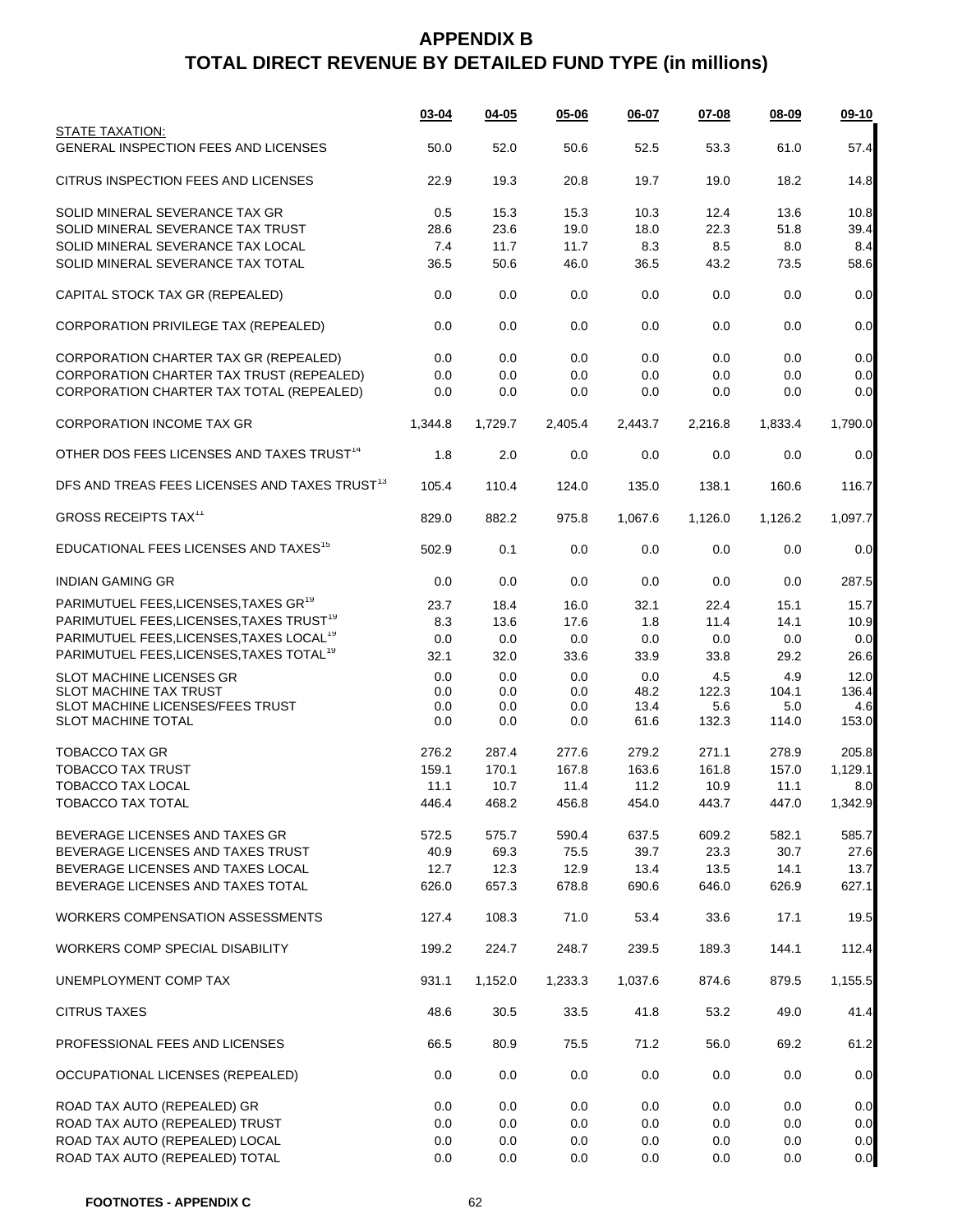|                                              | $03 - 04$ | $04 - 05$ | 05-06    | 06-07    | 07-08                                                                | $08 - 09$ | $09-10$  |
|----------------------------------------------|-----------|-----------|----------|----------|----------------------------------------------------------------------|-----------|----------|
| 5¢ DIESEL FUEL TAX S.I.F.                    | 0.0       | 0.0       | 0.0      | 0.0      | 0.0                                                                  | 0.0       | 0.0      |
| 5¢ DIESEL FUEL TAX TOTAL                     | 0.0       | 0.0       | 0.0      | 0.0      | 0.0                                                                  | 0.0       | 0.0      |
| <b>MOTOR FUEL TAX GR</b>                     | 0.0       | 0.0       | 0.0      | 0.0      | 0.0                                                                  | 0.0       | 0.0      |
| <b>MOTOR FUEL TAX TRUST</b>                  | 1,616.3   | 1,669.4   | 1,814.4  | 1,871.1  | 1,867.4                                                              | 1,824.3   | 1,855.4  |
| MOTOR FUEL TAX LOCAL                         | 394.5     | 414.0     | 421.7    | 419.4    | 406.4                                                                | 387.7     | 388.4    |
| MOTOR FUEL TAX TOTAL                         | 2,010.8   | 2,083.4   | 2,236.1  | 2,290.5  | 2,273.8                                                              | 2,212.0   | 2,243.8  |
| <b>CORPORATE FILING FEES GR</b>              | 184.8     | 199.2     | 214.3    | 218.8    | 242.9                                                                | 239.9     | 238.1    |
| <b>CORPORATE FILING FEES TRUST</b>           | 0.0       | 0.0       | 0.0      | 0.0      | 0.0                                                                  | 0.0       | 0.0      |
| <b>CORPORATE FILING FEES TOTAL</b>           | 184.8     | 199.2     | 214.3    | 218.8    | 242.9                                                                | 239.9     | 238.1    |
| OIL AND GAS SEVERANCE TAX GR                 | 4.3       | 5.4       | 7.2      | 7.2      | 9.0                                                                  | 4.4       | 2.2      |
| OIL AND GAS SEVERANCE TAX TRUST              | 1.2       | 2.0       | 1.1      | 0.9      | 2.7                                                                  | 2.1       | 1.3      |
| OIL AND GAS SEVERANCE TAX LOCAL              | 0.7       | 0.9       | 1.2      | 1.2      | 1.6                                                                  | 1.3       | 0.4      |
| OIL AND GAS SEVERANCE TAX TOTAL              | 6.3       | 8.3       | 9.6      | 9.3      | 13.3                                                                 | 7.9       | 3.9      |
| LAND ACQUISITION TAX (REPEALED)              | 0.0       | 0.0       | 0.0      | 0.0      | 0.0                                                                  | 0.0       | 0.0      |
| <b>INSURANCE PREMIUM TAX GR</b>              | 492.1     | 545.7     | 611.7    | 697.4    | 672.1                                                                | 614.7     | 649.2    |
| <b>INSURANCE PREMIUM TAX TRUST</b>           | 58.3      | 53.0      | 57.8     | 80.0     | 36.2                                                                 | 43.7      | 51.0     |
| INSURANCE PREMIUM TAX LOCAL                  | 127.5     | 133.6     | 146.1    | 168.1    | 175.1                                                                | 156.3     | 156.4    |
| INSURANCE PREMIUM TAX TOTAL                  | 677.9     | 732.3     | 815.6    | 945.5    | 883.4                                                                | 814.8     | 856.6    |
| <b>INTANGIBLES TAX GR</b>                    | 795.0     | 981.1     | 1,085.0  | 772.6    | 436.3                                                                | 200.0     | 158.7    |
| <b>INTANGIBLES TAX TRUST</b>                 | 60.6      | 0.0       | 0.0      | 0.0      | 0.0                                                                  | 0.0       | 0.0      |
| <b>INTANGIBLES TAX LOCAL</b>                 | 1.6       | 0.0       | 0.0      | 0.0      | 0.0                                                                  | 0.0       | 0.0      |
| <b>INTANGIBLES TAX TOTAL</b>                 | 857.1     | 981.1     | 1,085.0  | 772.6    | 436.3                                                                | 200.0     | 158.7    |
| INTANGIBLES TAX BD <sup>16</sup>             | 275.1     | 303.1     | 194.5    | 45.9     | 0.0                                                                  | 0.0       | 0.0      |
| <b>INTANGIBLES TAX C<sup>16</sup></b>        | 582.0     | 678.1     | 890.5    | 726.7    | 436.3                                                                | 200.0     | 158.7    |
| DOCUMENTARY STAMP TAX GR                     | 1,181.0   | 1,601.2   | 1,241.8  | 625.5    | 203.4                                                                | 130.2     | 143.3    |
| DOCUMENTARY STAMP TAX TRUST                  | 1,351.5   | 1,636.1   | 2,658.4  | 2,286.9  | 1,678.2                                                              | 956.3     | 900.7    |
| DOCUMENTARY STAMP TAX LOCAL                  | 99.6      | 127.9     | 158.1    | 120.4    | 73.4                                                                 | 36.2      | 34.6     |
| DOCUMENTARY STAMP TAX S.I.F.                 | 0.0       | 0.0       | 0.0      | 0.0      | 0.0                                                                  | 0.0       | 0.0      |
| DOCUMENTARY STAMP TAX TOTAL                  | 2,632.1   | 3,365.2   | 4,058.3  | 3,032.8  | 1,954.9                                                              | 1,122.8   | 1,078.6  |
| ESTATE TAX TOTAL GR <sup>21</sup>            | 382.7     | 324.4     | 71.4     | 43.4     | 0.0                                                                  | 0.0       | 0.0      |
| SALES AND USE TAX GR                         |           |           |          |          | 15,753.8  17,628.9  19,367.4  19,435.2  18,428.9  16,531.4  16,014.7 |           |          |
| SALES AND USE TAX TRUST <sup>4</sup>         | 55.0      | 59.0      | 62.9     | 63.9     | 63.9                                                                 | 60.7      | 23.7     |
| SALES AND USE TAX LOCAL                      | 2,057.9   | 2,182.4   | 2,382.1  | 2,378.0  | 2,228.5                                                              | 2,017.4   | 1,953.6  |
| SALES AND USE TAX S.I.F.                     | 0.0       | 0.0       | 0.0      | 0.0      | 0.0                                                                  | 0.0       | 0.0      |
| SALES AND USE TAX TOTAL <sup>11</sup>        | 17,866.7  | 19,870.3  | 21,812.4 | 21,877.1 | 20,721.3                                                             | 18,609.5  | 17,992.1 |
| HUNTING AND FISHING LICENSES <sup>18</sup>   | 37.2      | 35.1      | 36.5     | 36.2     | 44.3                                                                 | 45.1      | 47.5     |
| MTR VEH AND MOBILE HOME LICENSES GR          | 0.8       | 0.8       | 0.8      | 0.8      | 0.8                                                                  | 0.7       | 311.0    |
| MTR VEH AND MOBILE HOME LICENSES TRUST       | 494.0     | 514.3     | 554.4    | 572.3    | 536.3                                                                | 499.9     | 777.2    |
| MTR VEH AND MOBILE HOME LICENSES LOCAL       | 133.8     | 134.9     | 138.2    | 140.6    | 133.2                                                                | 119.4     | 124.7    |
| MTR VEH AND MOBILE HOME LICENSES TOTAL       | 628.7     | 650.1     | 693.4    | 713.7    | 670.2                                                                | 620.1     | 1,212.8  |
| <b>MOTOR VEHICLE INSPECTION FEES</b>         | 0.0       | 0.0       | 0.0      | 0.0      | 0.0                                                                  | 0.0       | 0.0      |
| AUTO TITLE AND LIEN FEES GR                  | 31.5      | 32.7      | 34.5     | 33.1     | 29.0                                                                 | 24.2      | 182.3    |
| AUTO TITLE AND LIEN FEES TRUST <sup>10</sup> | 108.3     | 110.9     | 114.8    | 109.7    | 100.9                                                                | 86.9      | 118.1    |
| AUTO TITLE AND LIEN FEES TOTAL               | 139.8     | 143.6     | 149.3    | 142.8    | 129.9                                                                | 111.1     | 300.4    |
| OTHER HSMV FEES AND LICENSES                 | 24.9      | 15.0      | 17.9     | 18.0     | 16.7                                                                 | 16.9      | 4.7      |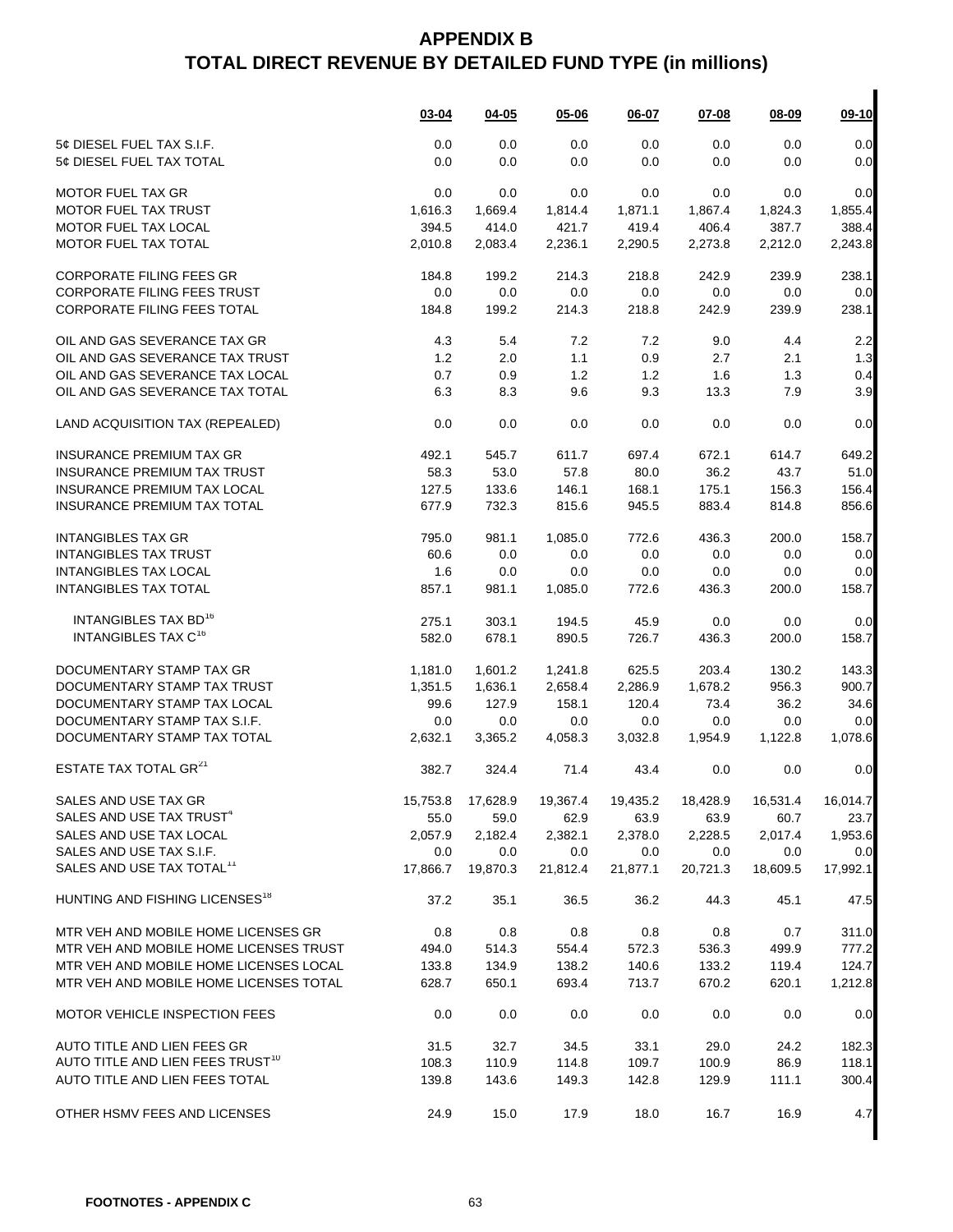|                                                   | $03 - 04$ | 04-05    | $05 - 06$ | $06 - 07$ | $07 - 08$ | 08-09    | 09-10    |
|---------------------------------------------------|-----------|----------|-----------|-----------|-----------|----------|----------|
| DRIVERS LICENSES AND FEES GR                      | 66.5      | 73.6     | 74.4      | 71.5      | 71.3      | 82.8     | 172.8    |
| DRIVERS LICENSES AND FEES TRUST                   | 45.7      | 58.6     | 59.8      | 56.4      | 50.5      | 51.2     | 125.1    |
| DRIVERS LICENSES AND FEES TOTAL                   | 112.2     | 132.2    | 134.2     | 128.0     | 121.8     | 134.1    | 297.9    |
|                                                   |           |          |           |           |           |          |          |
| <b>MOTOR VEHICLE CHARGES GR</b>                   | 42.8      | 44.3     | 1.9       | 0.0       | 0.0       | 0.0      | 75.1     |
| MOTOR VEHICLE CHARGES TRUST                       | 222.7     | 239.3    | 248.0     | 246.2     | 246.8     | 236.9    | 289.0    |
| MOTOR VEHICLE CHARGES TOTAL                       | 265.5     | 283.7    | 249.9     | 246.2     | 246.8     | 236.9    | 364.2    |
| MEDICAL AND HOSPITAL FEES GR                      | 165.9     | 181.2    | 181.0     | 172.6     | 165.9     | 138.1    | 210.2    |
| OTHER FEES LICENSE AND TAXES GR <sup>3</sup>      | 181.3     | 64.9     | 63.7      | 54.6      | 70.8      | 52.0     | 49.1     |
| OTHER NONOPERATING GR3                            | 0.0       | 168.1    | 123.6     | 156.2     | 130.3     | 147.1    | 173.6    |
| OTHER FEES LICENSE AND TAXES TRUST <sup>3</sup>   | 1,860.5   | 2,032.9  | 2,130.5   | 2,411.5   | 2,302.0   | 2,698.4  | 2,683.9  |
| OTHER FEES LICENSE AND TAXES LOCAL <sup>12</sup>  | 35.2      | 40.2     | 52.2      | 53.7      | 56.6      | 58.5     | 55.6     |
| OTHER FEES LICENSE AND TAXES TOTAL <sup>3</sup>   | 2,077.1   | 2,306.1  | 2,370.0   | 2,676.0   | 2,559.8   | 2,956.0  | 2,962.2  |
|                                                   |           |          |           |           |           |          |          |
| ARTICLE V FEES GR <sup>6</sup>                    | 0.0       | 0.0      | 101.2     | 105.5     | 108.6     | 228.3    | 190.6    |
| ARTICLE V TRANSFERS TO GR <sup>6</sup>            | 0.0       | 0.0      | 16.0      | 27.5      | 33.7      | 29.9     | 0.0      |
| ARTICLE V FEES LOCAL <sup>6</sup>                 | 0.0       | 0.0      | 19.3      | 19.8      | 21.9      | 19.4     | 0.0      |
| ARTICLE V FEES TRUST <sup>6</sup>                 | 0.0       | 0.0      | 10.4      | $-5.5$    | $-1.2$    | 1.3      | 453.5    |
| ARTICLE V FEES TOTAL <sup>6</sup>                 | 0.0       | 0.0      | 146.9     | 147.3     | 163.1     | 278.9    | 644.1    |
|                                                   |           |          |           |           |           |          |          |
| SUBTOTAL STATE TAXATION                           | 33,440.3  | 36,911.4 | 40,735.5  | 39,909.4  | 36,703.3  | 33,392.8 | 35,578.3 |
| FEDERAL AND LOCAL ASSISTANCE:                     |           |          |           |           |           |          |          |
| COUNTIES AND CITIES <sup>19</sup>                 | 81.3      | 82.4     | 60.9      | 72.9      | 88.1      | 72.6     | 73.5     |
|                                                   |           |          |           |           |           |          |          |
| <b>US GOVERNMENT</b>                              | 16,282.3  | 17,380.5 | 17,742.9  | 17,408.5  | 17,818.3  | 20,483.0 | 28,124.9 |
| OTHER ASSISTANCE & DONATIONS GRANTS <sup>17</sup> | 349.8     | 87.0     | 108.3     | 139.9     | 105.1     | 147.1    | 232.9    |
| SUBTOTAL FEDERAL AND LOCAL ASSISTANCE             | 16,713.4  | 17,549.9 | 17,912.1  | 17,621.3  | 18,011.5  | 20,702.7 | 28,431.4 |
| OTHER DIRECT REVENUE:                             |           |          |           |           |           |          |          |
| <b>MISC REVENUES GR</b>                           | 5.2       | 5.3      | 6.1       | 5.7       | 5.5       | 4.8      | 6.0      |
| MISC REVENUES TRUST <sup>20</sup>                 | 132.5     | 137.2    | 162.9     | 169.2     | 187.6     | 176.6    | 157.2    |
| MISC REVENUES TOTAL <sup>20</sup>                 | 137.7     | 142.5    | 169.0     | 174.9     | 193.1     | 181.4    | 163.2    |
|                                                   |           |          |           |           |           |          |          |
| <b>EARNINGS ON INVESTMENTS GR</b>                 | 194.3     | 261.9    | 320.8     | 473.1     | 446.3     | 126.8    | 118.1    |
| <b>EARNINGS ON INVESTMENTS TRUST</b>              | 331.5     | 303.1    | 351.0     | 535.7     | 615.8     | 311.5    | 153.0    |
| EARNINGS ON INVESTMENTS S.I.F.                    | 0.0       | 0.0      | 0.0       | 0.0       | 0.0       | 0.0      | 0.0      |
| EARNINGS ON INVESTMENTS TOTAL                     | 525.8     | 565.0    | 671.8     | 1,008.8   | 1,062.1   | 438.3    | 271.1    |
| TOBACCO SETTLEMENT FINES/FORF/JUDGEMENTS TF       | 364.0     | 378.3    | 389.7     | 396.4     | 398.4     | 388.8    | 363.7    |
| OTHER FINES/FORFEITURES/JUDGEMENTS TRUST          | 188.4     | 209.1    | 270.8     | 256.2     | 299.9     | 276.2    | 279.7    |
|                                                   |           |          |           |           |           |          |          |
| OTHER FINES/FORFEITURES/JUDGEMENTS GR             | 23.2      | 37.9     | 4.3       | 9.2       | 7.4       | 18.6     | 18.2     |
| TOTAL FINES/FORFEITURES/JUDGEMENTS                | 575.6     | 625.3    | 664.7     | 661.8     | 705.7     | 683.7    | 661.5    |
| LOTTERY TO EDUCATION                              | 970.7     | 1,028.6  | 1,218.5   | 1,256.4   | 1,277.1   | 1,284.8  | 1,247.3  |
| LOTTERY TO ADMINISTRATION                         | 391.2     | 364.8    | 420.8     | 424.6     | 422.9     | 414.6    | 337.1    |
| <b>LOTTERY PRIZES</b>                             | 1,724.5   | 2,094.2  | 2,349.3   | 2,461.6   | 2,504.0   | 2,260.8  | 2,324.7  |
| LOTTERY TOTAL                                     | 3,086.4   |          |           |           |           |          | 3,909.1  |
|                                                   |           | 3,487.6  | 3,988.6   | 4,142.6   | 4,204.0   | 3,960.2  |          |
| SUBTOTAL OTHER DIRECT REVENUE                     | 4,325.5   | 4,820.4  | 5,494.1   | 5,988.1   | 6,164.9   | 5,263.6  | 5,004.9  |
| TOTAL DIRECT REVENUE                              | 54,479.2  | 59,281.7 | 64,141.7  | 63,518.8  | 60,879.7  | 59,359.1 | 69,014.5 |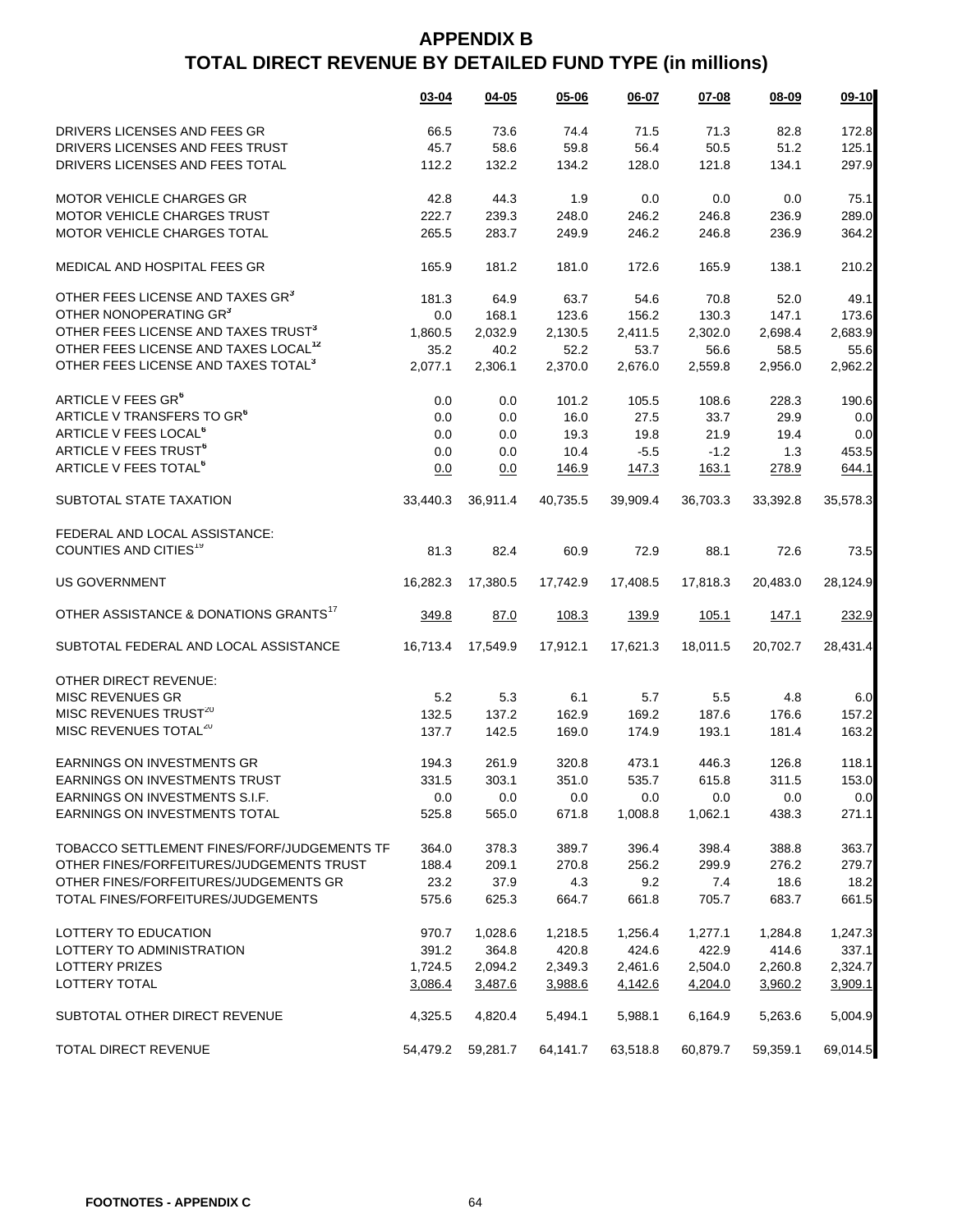|                                                           | <u>10-11</u> | <u> 11-12</u> | <u>12-13</u> | $13 - 14$ | <u>14-15</u> | <u>15-16</u> | <u>16-17</u> |
|-----------------------------------------------------------|--------------|---------------|--------------|-----------|--------------|--------------|--------------|
| STATE TAXATION:<br>GENERAL INSPECTION FEES AND LICENSES   | 57.7         | 58.1          | 58.8         | 59.7      | 60.6         | 61.5         | 62.4         |
| CITRUS INSPECTION FEES AND LICENSES                       | 15.9         | 16.5          | 17.2         | 17.9      | 18.5         | 18.9         | 19.3         |
| SOLID MINERAL SEVERANCE TAX GR                            | 11.5         | 10.2          | 10.0         | 10.0      | 10.0         | 15.5         | 15.5         |
| SOLID MINERAL SEVERANCE TAX TRUST                         | 20.6         | 12.2          | 11.9         | 11.9      | 11.9         | 18.2         | 18.2         |
| SOLID MINERAL SEVERANCE TAX LOCAL                         | 6.5          | 6.4           | 6.2          | 6.2       | 6.2          | 9.8          | 9.8          |
| SOLID MINERAL SEVERANCE TAX TOTAL                         | 38.6         | 28.8          | 28.1         | 28.1      | 28.1         | 43.5         | 43.5         |
| CAPITAL STOCK TAX GR (REPEALED)                           | 0.0          | 0.0           | 0.0          | 0.0       | 0.0          | 0.0          | 0.0          |
| CORPORATION PRIVILEGE TAX (REPEALED)                      | 0.0          | 0.0           | 0.0          | 0.0       | 0.0          | 0.0          | 0.0          |
| CORPORATION CHARTER TAX GR (REPEALED)                     | 0.0          | 0.0           | 0.0          | 0.0       | 0.0          | 0.0          | 0.0          |
| CORPORATION CHARTER TAX TRUST (REPEALED)                  | 0.0          | 0.0           | 0.0          | 0.0       | 0.0          | 0.0          | 0.0          |
| CORPORATION CHARTER TAX TOTAL (REPEALED)                  | 0.0          | 0.0           | 0.0          | 0.0       | 0.0          | 0.0          | 0.0          |
| <b>CORPORATION INCOME TAX GR</b>                          | 1,986.9      | 2,198.9       | 2,228.4      | 2.283.3   | 2,335.7      | 2,366.1      | 2,393.3      |
| OTHER DOS FEES LICENSES AND TAXES TRUST <sup>14</sup>     | 0.0          | 0.0           | 0.0          | 0.0       | 0.0          | 0.0          | 0.0          |
| DFS AND TREAS FEES LICENSES AND TAXES TRUST <sup>13</sup> | 122.3        | 123.1         | 124.8        | 126.6     | 128.8        | 130.5        | 132.5        |
| <b>GROSS RECEIPTS TAX<sup>11</sup></b>                    | 1,095.4      | 1,122.4       | 1,165.1      | 1,212.0   | 1,258.9      | 1,304.1      | 1,348.0      |
| EDUCATIONAL FEES LICENSES AND TAXES <sup>15</sup>         | 0.0          | 0.0           | 0.0          | 0.0       | 0.0          | 0.0          | 0.0          |
| <b>INDIAN GAMING GR</b>                                   | 139.7        | 145.5         | 221.2        | 226.0     | 227.0        | 89.3         | 90.3         |
| PARIMUTUEL FEES, LICENSES, TAXES GR <sup>19</sup>         | 14.2         | 14.5          | 12.8         | 14.7      | 14.7         | 14.8         | 14.9         |
| PARIMUTUEL FEES, LICENSES, TAXES TRUST <sup>19</sup>      | 13.7         | 14.0          | 13.9         | 14.1      | 14.2         | 14.2         | 14.2         |
| PARIMUTUEL FEES, LICENSES, TAXES LOCAL <sup>19</sup>      | 0.0          | 0.0           | 0.0          | 0.0       | 0.0          | 0.0          | 0.0          |
| PARIMUTUEL FEES, LICENSES, TAXES TOTAL <sup>19</sup>      | 27.9         | 28.5          | 26.7         | 28.8      | 28.8         | 28.9         | 29.0         |
| SLOT MACHINE LICENSES GR                                  | 8.0          | 7.8           | 7.8          | 7.7       | 7.7          | 7.7          | 7.7          |
| SLOT MACHINE TAX TRUST                                    | 125.5        | 140.8         | 145.5        | 162.0     | 164.7        | 167.2        | 169.6        |
| SLOT MACHINE LICENSES/FEES TRUST                          | 6.0          | 6.0           | 6.0          | 6.0       | 6.0          | 6.0          | 6.0          |
| SLOT MACHINE TOTAL                                        | 139.5        | 154.6         | 159.3        | 175.7     | 178.4        | 180.9        | 183.3        |
| TOBACCO TAX GR                                            | 214.9        | 214.0         | 213.5        | 213.5     | 213.4        | 213.1        | 212.7        |
| <b>TOBACCO TAX TRUST</b>                                  | 1,122.8      | 1,115.9       | 1,110.5      | 1,107.1   | 1,104.9      | 1,101.7      | 1,097.6      |
| TOBACCO TAX LOCAL                                         | 8.3          | 8.3           | 8.2          | 8.2       | 8.1          | 8.1          | 8.0          |
| TOBACCO TAX TOTAL                                         | 1,346.1      | 1,338.2       | 1,332.2      | 1,328.7   | 1,326.5      | 1,322.9      | 1,318.4      |
| BEVERAGE LICENSES AND TAXES GR                            | 527.5        | 516.7         | 495.5        | 466.1     | 422.1        | 355.3        | 306.2        |
| BEVERAGE LICENSES AND TAXES TRUST                         | 34.7         | 35.1          | 35.6         | 36.3      | 36.9         | 37.4         | 38.0         |
| BEVERAGE LICENSES AND TAXES LOCAL                         | 13.8         | 13.9          | 14.1         | 14.3      | 14.5         | 14.7         | 14.9         |
| BEVERAGE LICENSES AND TAXES TOTAL                         | 576.0        | 565.7         | 545.2        | 516.7     | 473.5        | 407.4        | 359.1        |
| WORKERS COMPENSATION ASSESSMENTS                          | 20.1         | 21.0          | 22.0         | 23.1      | 24.2         | 25.3         | 26.4         |
| <b>WORKERS COMP SPECIAL DISABILITY</b>                    | 60.7         | 14.8          | 14.8         | 14.8      | 14.8         | 14.8         | 14.8         |
| UNEMPLOYMENT COMP TAX                                     | 1,594.8      | 2,557.4       | 2,947.6      | 2,908.2   | 2,476.5      | 2,029.6      | 1,850.7      |
| <b>CITRUS TAXES</b>                                       | 43.7         | 48.3          | 49.5         | 50.8      | 52.0         | 53.1         | 54.1         |
| PROFESSIONAL FEES AND LICENSES                            | 75.9         | 61.6          | 76.9         | 62.6      | 78.1         | 63.5         | 79.2         |
| OCCUPATIONAL LICENSES (REPEALED)                          | 0.0          | 0.0           | 0.0          | 0.0       | 0.0          | 0.0          | 0.0          |
| ROAD TAX AUTO (REPEALED) GR                               | 0.0          | 0.0           | 0.0          | 0.0       | 0.0          | 0.0          | 0.0          |
| ROAD TAX AUTO (REPEALED) TRUST                            | 0.0          | 0.0           | 0.0          | 0.0       | 0.0          | 0.0          | 0.0          |
| ROAD TAX AUTO (REPEALED) LOCAL                            | 0.0          | 0.0           | 0.0          | 0.0       | 0.0          | 0.0          | 0.0          |
| ROAD TAX AUTO (REPEALED) TOTAL                            | 0.0          | 0.0           | 0.0          | 0.0       | 0.0          | 0.0          | 0.0          |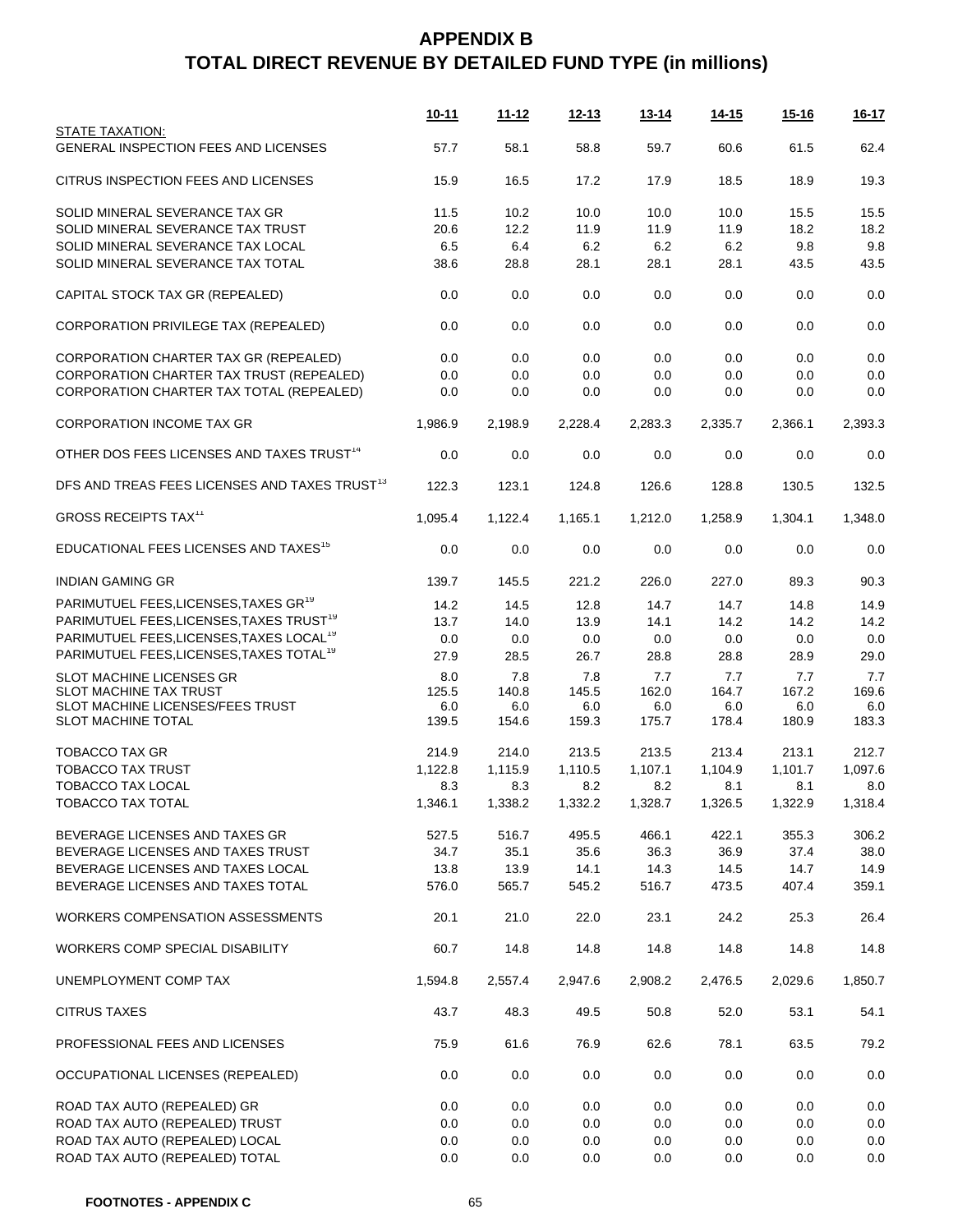|                                              | <u>10-11</u> | <u>11-12</u> | <u>12-13</u>       | <u>13-14</u> | <u>14-15</u> | <u>15-16</u> | $16 - 17$ |
|----------------------------------------------|--------------|--------------|--------------------|--------------|--------------|--------------|-----------|
| 5¢ DIESEL FUEL TAX S.I.F.                    | 0.0          | 0.0          | 0.0                | 0.0          | 0.0          | 0.0          | 0.0       |
| 5¢ DIESEL FUEL TAX TOTAL                     | 0.0          | 0.0          | 0.0                | 0.0          | 0.0          | 0.0          | 0.0       |
| <b>MOTOR FUEL TAX GR</b>                     | 0.0          | 0.0          | 0.0                | 0.0          | 0.0          | 0.0          | 0.0       |
| <b>MOTOR FUEL TAX TRUST</b>                  | 1,865.7      | 1,950.9      | 2,043.8            | 2,137.2      | 2,236.8      | 2,336.8      | 2,434.7   |
|                                              |              |              |                    |              |              |              |           |
| MOTOR FUEL TAX LOCAL                         | 396.7        | 408.1        | 421.0              | 431.9        | 442.3        | 451.9        | 461.2     |
| MOTOR FUEL TAX TOTAL                         | 2,262.4      | 2,359.0      | 2,464.7            | 2,569.1      | 2,679.1      | 2,788.6      | 2,895.9   |
| <b>CORPORATE FILING FEES GR</b>              | 252.5        | 250.0        | 254.7              | 260.4        | 265.6        | 270.3        | 274.5     |
| <b>CORPORATE FILING FEES TRUST</b>           | 0.0          | 0.0          | 0.0                | 0.0          | 0.0          | 0.0          | 0.0       |
| <b>CORPORATE FILING FEES TOTAL</b>           | 252.5        | 250.0        | 254.7              | 260.4        | 265.6        | 270.3        | 274.5     |
| OIL AND GAS SEVERANCE TAX GR                 | 4.7          | 5.2          | 5.6                | 5.9          | 6.2          | 6.5          | 6.7       |
| OIL AND GAS SEVERANCE TAX TRUST              | 0.9          | 0.9          | 1.0                | 1.0          | 1.0          | 1.1          | 1.2       |
| OIL AND GAS SEVERANCE TAX LOCAL              | 1.0          | 1.1          | 1.2                | 1.3          | 1.4          | 1.5          | 1.5       |
| OIL AND GAS SEVERANCE TAX TOTAL              | 6.6          | 7.2          | 7.8                | 8.2          | 8.6          | 9.1          | 9.4       |
|                                              |              |              |                    |              |              |              |           |
| LAND ACQUISITION TAX (REPEALED)              | 0.0          | 0.0          | 0.0                | 0.0          | 0.0          | 0.0          | 0.0       |
| <b>INSURANCE PREMIUM TAX GR</b>              | 605.0        | 624.8        | 657.3              | 682.2        | 688.5        | 724.0        | 760.7     |
| <b>INSURANCE PREMIUM TAX TRUST</b>           | 53.3         | 54.7         | 56.7               | 58.5         | 59.5         | 61.9         | 64.4      |
| INSURANCE PREMIUM TAX LOCAL                  | 157.7        | 162.9        | 169.0              | 176.0        | 184.3        | 193.6        | 203.3     |
|                                              |              |              |                    |              |              |              |           |
| <b>INSURANCE PREMIUM TAX TOTAL</b>           | 816.0        | 842.4        | 883.0              | 916.7        | 932.2        | 979.5        | 1,028.4   |
| <b>INTANGIBLES TAX GR</b>                    | 162.4        | 200.7        | 236.5              | 264.4        | 288.7        | 312.9        | 335.9     |
| <b>INTANGIBLES TAX TRUST</b>                 | 0.0          | 0.0          | 0.0                | 0.0          | 0.0          | 0.0          | 0.0       |
| <b>INTANGIBLES TAX LOCAL</b>                 | 0.0          | 0.0          | 0.0                | 0.0          | 0.0          | 0.0          | 0.0       |
| <b>INTANGIBLES TAX TOTAL</b>                 | 162.4        | 200.7        | 236.5              | 264.4        | 288.7        | 312.9        | 335.9     |
|                                              |              |              |                    |              |              |              |           |
| INTANGIBLES TAX BD <sup>16</sup>             | 0.0          | 0.0          | 0.0                | 0.0          | 0.0          | 0.0          | 0.0       |
| INTANGIBLES TAX C <sup>16</sup>              | 162.4        | 200.7        | 236.5              | 264.4        | 288.7        | 312.9        | 335.9     |
| DOCUMENTARY STAMP TAX GR                     | 150.6        | 219.9        | 315.7              | 552.1        | 631.6        | 718.4        | 773.0     |
| DOCUMENTARY STAMP TAX TRUST                  | 923.9        | 1,036.2      | 1,172.4            | 1,081.7      | 1,129.9      | 1,178.5      | 1,206.7   |
| DOCUMENTARY STAMP TAX LOCAL                  | 42.8         | 50.1         | 59.4               | 61.1         | 61.0         | 61.0         | 60.8      |
|                                              |              |              |                    |              |              |              |           |
| DOCUMENTARY STAMP TAX S.I.F.                 | 0.0          | 0.0          | 0.0                | 0.0          | 0.0          | 0.0          | 0.0       |
| DOCUMENTARY STAMP TAX TOTAL                  | 1,117.3      | 1,306.2      | 1,547.5            | 1,694.9      | 1,822.5      | 1,957.9      | 2,040.5   |
| ESTATE TAX TOTAL GR <sup>21</sup>            | 0.0          | 0.0          | 0.0                | 0.0          | 0.0          | 0.0          | 0.0       |
| SALES AND USE TAX GR                         | 16,509.2     |              | 17,607.0  18,975.0 | 20,274.8     | 21,724.5     | 23,285.3     | 24,729.9  |
| SALES AND USE TAX TRUST <sup>4</sup>         | 23.7         | 23.7         | 23.7               | 23.6         | 23.7         | 23.7         | 23.7      |
| SALES AND USE TAX LOCAL                      | 2,017.0      | 2,149.4      | 2,314.5            | 2,471.6      | 2,647.0      | 2,834.1      | 3,007.3   |
| SALES AND USE TAX S.I.F.                     | 0.0          | 0.0          | 0.0                | 0.0          | 0.0          | 0.0          | $0.0\,$   |
| SALES AND USE TAX TOTAL <sup>11</sup>        | 18,549.9     | 19,780.1     | 21,313.3           | 22,770.1     | 24,395.2     | 26,143.1     | 27,761.0  |
|                                              |              |              |                    |              |              |              |           |
| HUNTING AND FISHING LICENSES <sup>18</sup>   | 47.7         | 48.0         | 48.6               | 49.4         | 50.2         | 50.9         | 51.6      |
| MTR VEH AND MOBILE HOME LICENSES GR          | 421.4        | 431.7        | 446.8              | 461.5        | 474.5        | 486.9        | 498.6     |
| MTR VEH AND MOBILE HOME LICENSES TRUST       | 939.7        | 962.5        | 995.6              | 1,029.5      | 1,058.4      | 1,086.2      | 1,112.3   |
| MTR VEH AND MOBILE HOME LICENSES LOCAL       | 126.5        | 129.6        | 134.2              | 138.6        | 142.5        | 146.2        | 149.7     |
| MTR VEH AND MOBILE HOME LICENSES TOTAL       | 1,487.5      | 1,523.7      | 1,576.6            | 1,629.6      | 1,675.4      | 1,719.3      | 1,760.7   |
|                                              |              |              |                    |              |              |              |           |
| <b>MOTOR VEHICLE INSPECTION FEES</b>         | 0.0          | 0.0          | 0.0                | 0.0          | 0.0          | 0.0          | 0.0       |
| AUTO TITLE AND LIEN FEES GR                  | 221.4        | 233.3        | 247.7              | 259.3        | 269.1        | 277.2        | 283.8     |
| AUTO TITLE AND LIEN FEES TRUST <sup>10</sup> | 123.4        | 130.1        | 138.1              | 144.6        | 150.0        | 154.6        | 158.2     |
| AUTO TITLE AND LIEN FEES TOTAL               | 344.8        | 363.4        | 385.8              | 403.9        | 419.1        | 431.8        | 442.0     |
|                                              |              |              |                    |              |              |              |           |
| OTHER HSMV FEES AND LICENSES                 | 34.9         | 71.4         | 91.8               | 107.5        | 117.4        | 104.2        | 97.5      |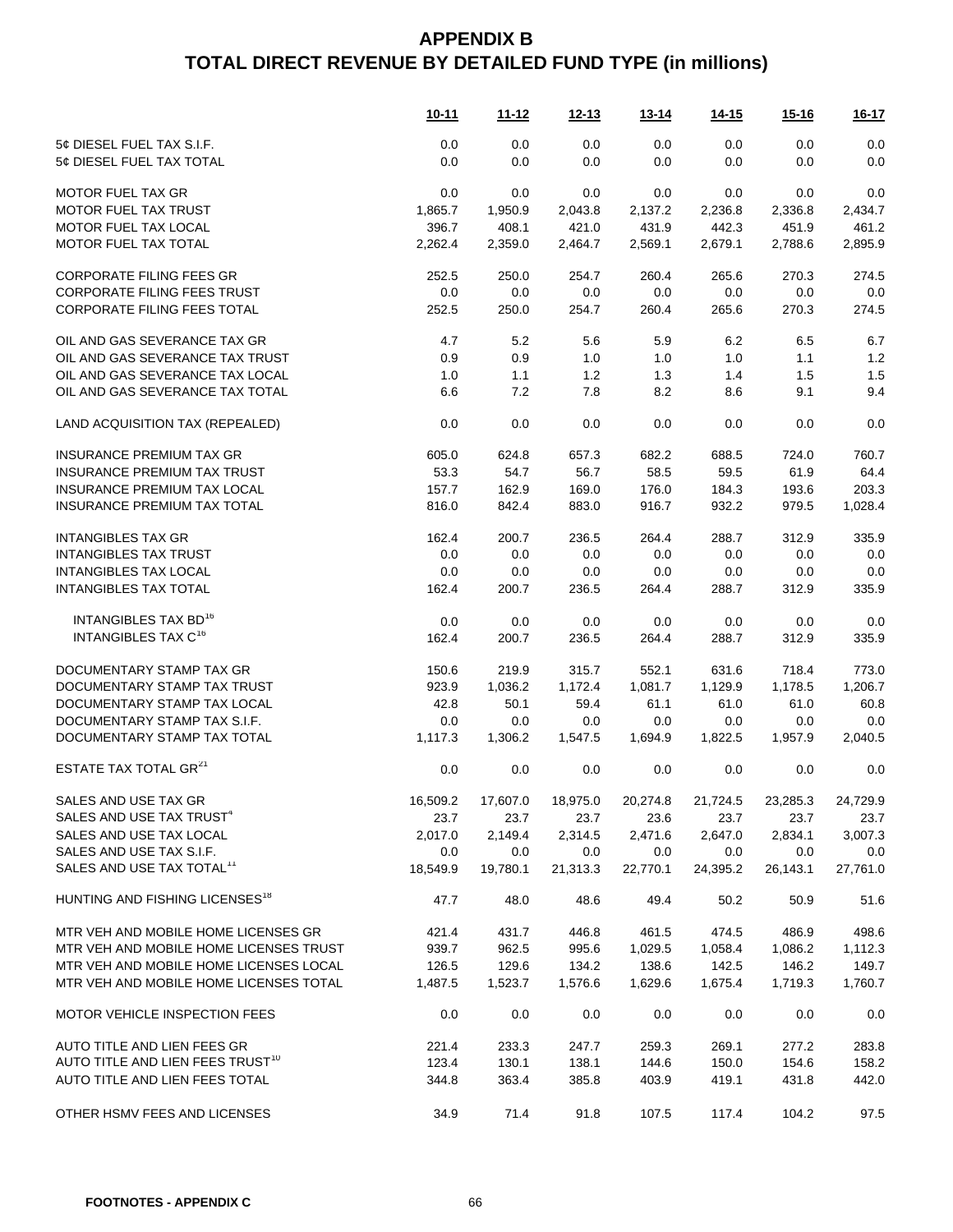|                                                   | 10-11    | $11 - 12$ | $12 - 13$ | <u>13-14</u> | <u>14-15</u> | <u>15-16</u> | $16 - 17$ |
|---------------------------------------------------|----------|-----------|-----------|--------------|--------------|--------------|-----------|
| DRIVERS LICENSES AND FEES GR                      | 185.2    | 193.2     | 186.8     | 166.5        | 144.4        | 125.6        | 172.4     |
| DRIVERS LICENSES AND FEES TRUST                   | 140.5    | 141.0     | 141.4     | 141.0        | 143.1        | 145.2        | 147.1     |
| DRIVERS LICENSES AND FEES TOTAL                   | 325.8    | 334.2     | 328.2     | 307.4        | 287.5        | 270.8        | 319.5     |
|                                                   |          |           |           |              |              |              |           |
| MOTOR VEHICLE CHARGES GR                          | 97.5     | 104.1     | 113.4     | 122.8        | 129.2        | 134.1        | 138.7     |
| MOTOR VEHICLE CHARGES TRUST                       | 213.0    | 223.2     | 236.2     | 249.7        | 260.2        | 268.9        | 277.0     |
| MOTOR VEHICLE CHARGES TOTAL                       | 310.5    | 327.3     | 349.6     | 372.5        | 389.4        | 403.0        | 415.7     |
| MEDICAL AND HOSPITAL FEES GR                      | 208.9    | 357.3     | 386.0     | 347.7        | 346.6        | 366.0        | 386.9     |
| OTHER FEES LICENSE AND TAXES GR <sup>3</sup>      | 48.7     | 48.3      | 48.1      | 48.0         | 48.7         | 49.5         | 50.1      |
| OTHER NONOPERATING GR3                            | 138.0    | 138.4     | 137.8     | 135.1        | 137.2        | 139.3        | 141.2     |
| OTHER FEES LICENSE AND TAXES TRUST <sup>3</sup>   | 2,695.0  | 2,713.8   | 2,747.4   | 2,791.0      | 2,834.7      | 2,876.8      | 2,916.8   |
| OTHER FEES LICENSE AND TAXES LOCAL <sup>12</sup>  | 56.7     | 58.1      | 59.9      | 61.7         | 63.5         | 65.4         | 67.4      |
| OTHER FEES LICENSE AND TAXES TOTAL <sup>3</sup>   | 2,938.4  | 2,958.5   | 2,993.1   | 3,035.8      | 3,084.2      | 3,130.9      | 3,175.5   |
| ARTICLE V FEES GR <sup>6</sup>                    | 187.5    |           |           |              |              | 173.0        | 175.3     |
| ARTICLE V TRANSFERS TO GR <sup>6</sup>            |          | 186.0     | 181.6     | 174.4        | 173.8        |              |           |
| ARTICLE V FEES LOCAL <sup>6</sup>                 | 0.0      | 0.0       | 0.0       | 0.0          | $0.0\,$      | 0.0          | 0.0       |
| <b>ARTICLE V FEES TRUST<sup>6</sup></b>           | 0.0      | 0.0       | 0.0       | 0.0          | 0.0          | 0.0          | 0.0       |
|                                                   | 475.6    | 467.9     | 454.9     | 440.9        | 442.9        | 444.6        | 450.6     |
| ARTICLE V FEES TOTAL <sup>6</sup>                 | 663.1    | 653.9     | 636.5     | 615.3        | 616.7        | 617.6        | 625.9     |
| SUBTOTAL STATE TAXATION                           | 36,869.7 | 39,866.8  | 42,521.5  | 44,415.5     | 46,088.8     | 47,696.0     | 49,625.3  |
| FEDERAL AND LOCAL ASSISTANCE:                     |          |           |           |              |              |              |           |
| COUNTIES AND CITIES <sup>19</sup>                 | 73.8     | 74.3      | 75.3      | 76.5         | 77.7         | 78.8         | 79.9      |
| <b>US GOVERNMENT</b>                              | 29,638.2 | 23,736.1  | 21,863.3  | 22,516.8     | 22,518.1     | 23,321.9     | 24,153.7  |
| OTHER ASSISTANCE & DONATIONS GRANTS <sup>17</sup> | 149.1    | 150.1     | 152.0     | 154.4        | 156.8        | 159.1        | 161.3     |
| SUBTOTAL FEDERAL AND LOCAL ASSISTANCE             | 29,861.1 | 23,960.6  | 22,090.5  | 22,747.7     | 22,752.6     | 23,559.8     | 24,394.9  |
| OTHER DIRECT REVENUE:                             |          |           |           |              |              |              |           |
| MISC REVENUES GR                                  | 6.0      | 6.1       | 6.1       | 6.2          | 6.3          | 6.4          | 6.5       |
| MISC REVENUES TRUST <sup>20</sup>                 | 157.9    | 159.0     | 160.9     | 163.5        | 166.0        | 168.5        | 170.8     |
| MISC REVENUES TOTAL <sup>20</sup>                 | 163.9    | 165.0     | 167.1     | 169.7        | 172.4        | 174.9        | 177.4     |
|                                                   |          |           |           |              |              |              |           |
| EARNINGS ON INVESTMENTS GR                        | 128.4    | 106.8     | 158.5     | 246.0        | 282.4        | 333.8        | 362.7     |
| EARNINGS ON INVESTMENTS TRUST                     | 153.3    | 135.1     | 197.3     | 300.6        | 338.4        | 369.1        | 423.9     |
| EARNINGS ON INVESTMENTS S.I.F.                    | 0.0      | 0.0       | 0.0       | 0.0          | 0.0          | 0.0          | $0.0\,$   |
| EARNINGS ON INVESTMENTS TOTAL                     | 281.7    | 241.9     | 355.8     | 546.6        | 620.8        | 702.9        | 786.6     |
| TOBACCO SETTLEMENT FINES/FORF/JUDGEMENTS TF       | 347.0    | 349.1     | 349.5     | 351.1        | 354.1        | 358.1        | 363.0     |
| OTHER FINES/FORFEITURES/JUDGEMENTS TRUST          | 280.8    | 282.8     | 286.3     | 290.8        | 295.4        | 299.8        | 304.0     |
| OTHER FINES/FORFEITURES/JUDGEMENTS GR             | 18.2     | 18.4      | 18.6      | 18.9         | 19.2         | 19.5         | 19.7      |
| TOTAL FINES/FORFEITURES/JUDGEMENTS                | 646.1    | 650.3     | 654.4     | 660.8        | 668.7        | 677.4        | 686.7     |
|                                                   |          |           |           |              |              |              |           |
| LOTTERY TO EDUCATION                              | 1,180.8  | 1,186.0   | 1,200.6   | 1,219.3      | 1,238.5      | 1,256.8      | 1,274.3   |
| LOTTERY TO ADMINISTRATION                         | 310.9    | 314.8     | 318.7     | 323.7        | 328.6        | 333.2        | 337.6     |
| <b>LOTTERY PRIZES</b>                             | 2,438.1  | 2,465.0   | 2,495.6   | 2,535.1      | 2,574.9      | 2,613.1      | 2,649.4   |
| LOTTERY TOTAL                                     | 3,929.8  | 3,965.8   | 4,014.8   | 4,078.2      | 4,141.9      | 4,203.1      | 4,261.3   |
| SUBTOTAL OTHER DIRECT REVENUE                     | 5,021.5  | 5,023.0   | 5,192.1   | 5,455.4      | 5,603.8      | 5,758.3      | 5,912.0   |
| <b>TOTAL DIRECT REVENUE</b>                       | 71,752.3 | 68,850.3  | 69,804.1  | 72,618.6     | 74,445.1     | 77,014.1     | 79,932.2  |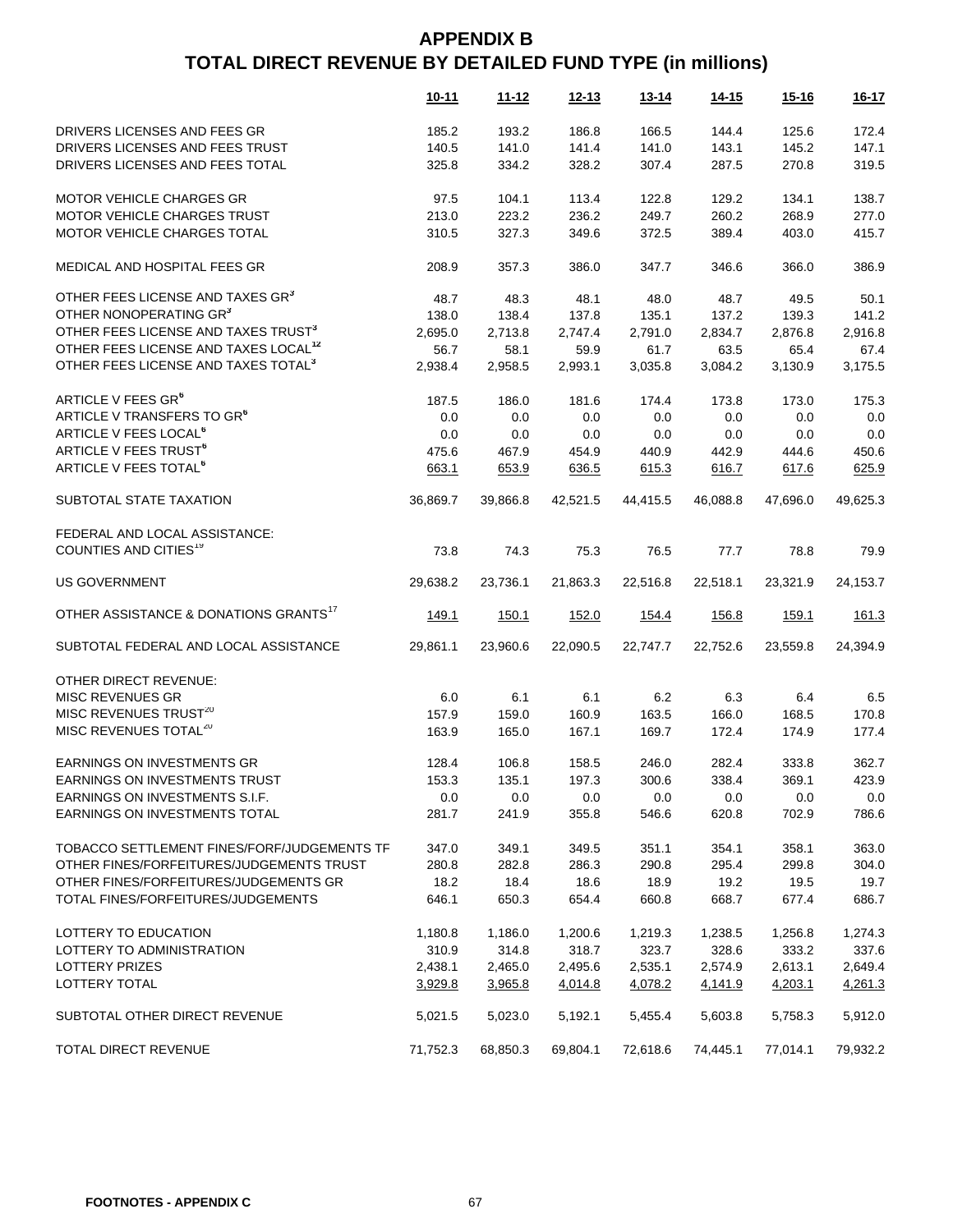|                                                                                                                                                                                                                           | $17 - 18$                          | <u>18-19</u>                       | 19-20                              |
|---------------------------------------------------------------------------------------------------------------------------------------------------------------------------------------------------------------------------|------------------------------------|------------------------------------|------------------------------------|
| <b>STATE TAXATION:</b><br><b>GENERAL INSPECTION FEES AND LICENSES</b>                                                                                                                                                     | 63.2                               | 64.0                               | 64.8                               |
| CITRUS INSPECTION FEES AND LICENSES                                                                                                                                                                                       | 19.7                               | 20.1                               | 20.5                               |
| SOLID MINERAL SEVERANCE TAX GR<br>SOLID MINERAL SEVERANCE TAX TRUST<br>SOLID MINERAL SEVERANCE TAX LOCAL<br>SOLID MINERAL SEVERANCE TAX TOTAL                                                                             | 15.5<br>18.2<br>9.8<br>43.5        | 15.5<br>18.1<br>9.8<br>43.4        | 15.5<br>18.1<br>9.8<br>43.4        |
| CAPITAL STOCK TAX GR (REPEALED)                                                                                                                                                                                           | 0.0                                | 0.0                                | 0.0                                |
| CORPORATION PRIVILEGE TAX (REPEALED)                                                                                                                                                                                      | 0.0                                | 0.0                                | 0.0                                |
| CORPORATION CHARTER TAX GR (REPEALED)<br>CORPORATION CHARTER TAX TRUST (REPEALED)<br>CORPORATION CHARTER TAX TOTAL (REPEALED)                                                                                             | 0.0<br>0.0<br>0.0                  | 0.0<br>0.0<br>0.0                  | 0.0<br>0.0<br>0.0                  |
| <b>CORPORATION INCOME TAX GR</b>                                                                                                                                                                                          | 2,430.1                            | 2,497.3                            | 2,592.4                            |
| OTHER DOS FEES LICENSES AND TAXES TRUST <sup>14</sup>                                                                                                                                                                     | 0.0                                | 0.0                                | 0.0                                |
| DFS AND TREAS FEES LICENSES AND TAXES TRUST <sup>13</sup>                                                                                                                                                                 | 134.1                              | 136.0                              | 137.5                              |
| <b>GROSS RECEIPTS TAX<sup>11</sup></b>                                                                                                                                                                                    | 1,390.2                            | 1,432.0                            | 1,471.7                            |
| EDUCATIONAL FEES LICENSES AND TAXES <sup>15</sup>                                                                                                                                                                         | 0.0                                | 0.0                                | 0.0                                |
| <b>INDIAN GAMING GR</b>                                                                                                                                                                                                   | 90.3                               | 90.3                               | 90.3                               |
| PARIMUTUEL FEES, LICENSES, TAXES GR <sup>19</sup><br>PARIMUTUEL FEES, LICENSES, TAXES TRUST <sup>19</sup><br>PARIMUTUEL FEES, LICENSES, TAXES LOCAL <sup>19</sup><br>PARIMUTUEL FEES, LICENSES, TAXES TOTAL <sup>19</sup> | 15.0<br>14.2<br>0.0<br>29.1        | 15.1<br>14.1<br>0.0<br>29.2        | 15.2<br>14.1<br>0.0<br>29.3        |
| SLOT MACHINE LICENSES GR<br><b>SLOT MACHINE TAX TRUST</b><br>SLOT MACHINE LICENSES/FEES TRUST<br><b>SLOT MACHINE TOTAL</b>                                                                                                | 7.7<br>172.0<br>6.0<br>185.7       | 7.7<br>174.3<br>6.0<br>188.0       | 7.7<br>176.6<br>6.0<br>190.3       |
| TOBACCO TAX GR<br><b>TOBACCO TAX TRUST</b><br><b>TOBACCO TAX LOCAL</b><br><b>TOBACCO TAX TOTAL</b>                                                                                                                        | 212.1<br>1,093.1<br>8.0<br>1,313.2 | 211.6<br>1,089.2<br>8.0<br>1,308.8 | 212.0<br>1,086.4<br>8.0<br>1,306.3 |
| BEVERAGE LICENSES AND TAXES GR<br>BEVERAGE LICENSES AND TAXES TRUST<br>BEVERAGE LICENSES AND TAXES LOCAL<br>BEVERAGE LICENSES AND TAXES TOTAL                                                                             | 314.7<br>38.5<br>15.1<br>368.3     | 323.0<br>39.0<br>15.3<br>377.3     | 331.2<br>39.4<br>15.5<br>386.2     |
| <b>WORKERS COMPENSATION ASSESSMENTS</b>                                                                                                                                                                                   | 27.5                               | 28.7                               | 29.9                               |
| <b>WORKERS COMP SPECIAL DISABILITY</b>                                                                                                                                                                                    | 14.8                               | 14.8                               | 14.8                               |
| UNEMPLOYMENT COMP TAX                                                                                                                                                                                                     | 1,712.3                            | 1,555.2                            | 1,513.3                            |
| <b>CITRUS TAXES</b>                                                                                                                                                                                                       | 55.2                               | 56.3                               | 57.4                               |
| PROFESSIONAL FEES AND LICENSES                                                                                                                                                                                            | 64.4                               | 80.2                               | 65.2                               |
| OCCUPATIONAL LICENSES (REPEALED)                                                                                                                                                                                          | 0.0                                | 0.0                                | 0.0                                |
| ROAD TAX AUTO (REPEALED) GR<br>ROAD TAX AUTO (REPEALED) TRUST<br>ROAD TAX AUTO (REPEALED) LOCAL<br>ROAD TAX AUTO (REPEALED) TOTAL                                                                                         | 0.0<br>$0.0\,$<br>$0.0\,$<br>0.0   | 0.0<br>0.0<br>0.0<br>0.0           | 0.0<br>0.0<br>0.0<br>0.0           |

**FOOTNOTES - APPENDIX C** 68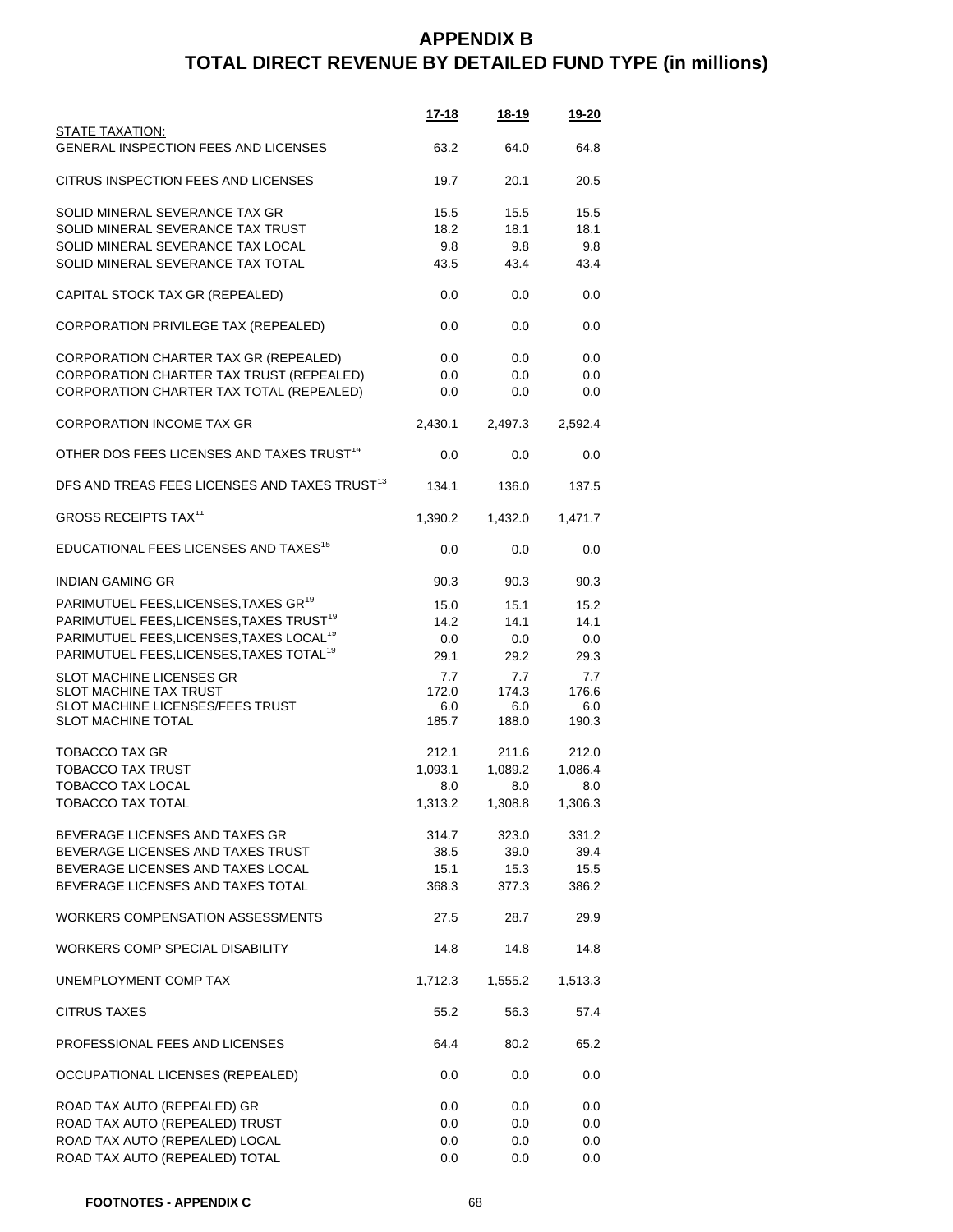|                                              | <u>17-18</u> | <u>18-19</u> | <u>18-19</u> |
|----------------------------------------------|--------------|--------------|--------------|
| 5¢ DIESEL FUEL TAX S.I.F.                    | 0.0          | 0.0          | 0.0          |
| 5¢ DIESEL FUEL TAX TOTAL                     | 0.0          | 0.0          | 0.0          |
| <b>MOTOR FUEL TAX GR</b>                     | 0.0          | 0.0          | 0.0          |
| <b>MOTOR FUEL TAX TRUST</b>                  | 2,531.2      | 2,623.9      | 2,732.7      |
| MOTOR FUEL TAX LOCAL                         | 470.5        | 479.8        | 488.9        |
| MOTOR FUEL TAX TOTAL                         | 3,001.6      | 3,103.7      | 3,221.5      |
| <b>CORPORATE FILING FEES GR</b>              | 277.9        | 281.1        | 284.4        |
| <b>CORPORATE FILING FEES TRUST</b>           | 0.0          | 0.0          | 0.0          |
| <b>CORPORATE FILING FEES TOTAL</b>           | 277.9        | 281.1        | 284.4        |
| OIL AND GAS SEVERANCE TAX GR                 | 6.9          | 6.9          | 6.6          |
| OIL AND GAS SEVERANCE TAX TRUST              | 1.1          | 1.1          | 1.3          |
| OIL AND GAS SEVERANCE TAX LOCAL              | 1.6          | 1.6          | 1.5          |
| OIL AND GAS SEVERANCE TAX TOTAL              | 9.6          | 9.6          | 9.4          |
| LAND ACQUISITION TAX (REPEALED)              | 0.0          | 0.0          | 0.0          |
| <b>INSURANCE PREMIUM TAX GR</b>              | 798.9        | 838.8        | 880.6        |
| <b>INSURANCE PREMIUM TAX TRUST</b>           | 67.0         | 69.7         | 72.5         |
| <b>INSURANCE PREMIUM TAX LOCAL</b>           | 213.3        | 223.8        | 234.8        |
| <b>INSURANCE PREMIUM TAX TOTAL</b>           | 1,079.3      | 1,132.4      | 1,187.9      |
| <b>INTANGIBLES TAX GR</b>                    | 356.9        | 373.1        | 388.7        |
| <b>INTANGIBLES TAX TRUST</b>                 | 0.0          | 0.0          | 0.0          |
| <b>INTANGIBLES TAX LOCAL</b>                 | 0.0          | 0.0          | 0.0          |
| <b>INTANGIBLES TAX TOTAL</b>                 | 356.9        | 373.1        | 388.7        |
| <b>INTANGIBLES TAX BD</b> <sup>16</sup>      | 0.0          | 0.0          | 0.0          |
| INTANGIBLES TAX C <sup>16</sup>              | 356.9        | 373.1        | 388.7        |
| DOCUMENTARY STAMP TAX GR                     | 828.7        | 880.1        | 929.2        |
| DOCUMENTARY STAMP TAX TRUST                  | 1,237.3      | 1,265.1      | 1,291.7      |
| DOCUMENTARY STAMP TAX LOCAL                  | 60.8         | 60.8         | 60.8         |
| DOCUMENTARY STAMP TAX S.I.F.                 | 0.0          | 0.0          | 0.0          |
| DOCUMENTARY STAMP TAX TOTAL                  | 2,126.8      | 2,206.0      | 2,281.7      |
| <b>ESTATE TAX TOTAL GR<sup>21</sup></b>      | 0.0          | 0.0          | 0.0          |
| SALES AND USE TAX GR                         | 26,142.5     | 27,581.5     | 29,106.4     |
| SALES AND USE TAX TRUST <sup>4</sup>         | 23.7         | 23.7         | 23.7         |
| SALES AND USE TAX LOCAL                      | 3,176.8      | 3,349.3      | 3,532.2      |
| SALES AND USE TAX S.I.F.                     | 0.0          | $0.0\,$      | 0.0          |
| SALES AND USE TAX TOTAL <sup>11</sup>        | 29,343.0     | 30,954.6     | 32,662.3     |
| HUNTING AND FISHING LICENSES <sup>18</sup>   | 52.3         | 53.0         | 53.6         |
| MTR VEH AND MOBILE HOME LICENSES GR          | 509.8        | 520.6        | 530.7        |
| MTR VEH AND MOBILE HOME LICENSES TRUST       | 1,137.3      | 1,161.2      | 1,183.8      |
| MTR VEH AND MOBILE HOME LICENSES LOCAL       | 153.1        | 156.3        | 159.4        |
| MTR VEH AND MOBILE HOME LICENSES TOTAL       | 1,800.2      | 1,838.1      | 1,873.8      |
| <b>MOTOR VEHICLE INSPECTION FEES</b>         | 0.0          | 0.0          | 0.0          |
| AUTO TITLE AND LIEN FEES GR                  | 290.3        | 296.8        | 303.3        |
| AUTO TITLE AND LIEN FEES TRUST <sup>10</sup> | 161.8        | 165.5        | 169.1        |
| AUTO TITLE AND LIEN FEES TOTAL               | 452.1        | 462.3        | 472.5        |
| OTHER HSMV FEES AND LICENSES                 | 98.8         | 100.0        | 101.3        |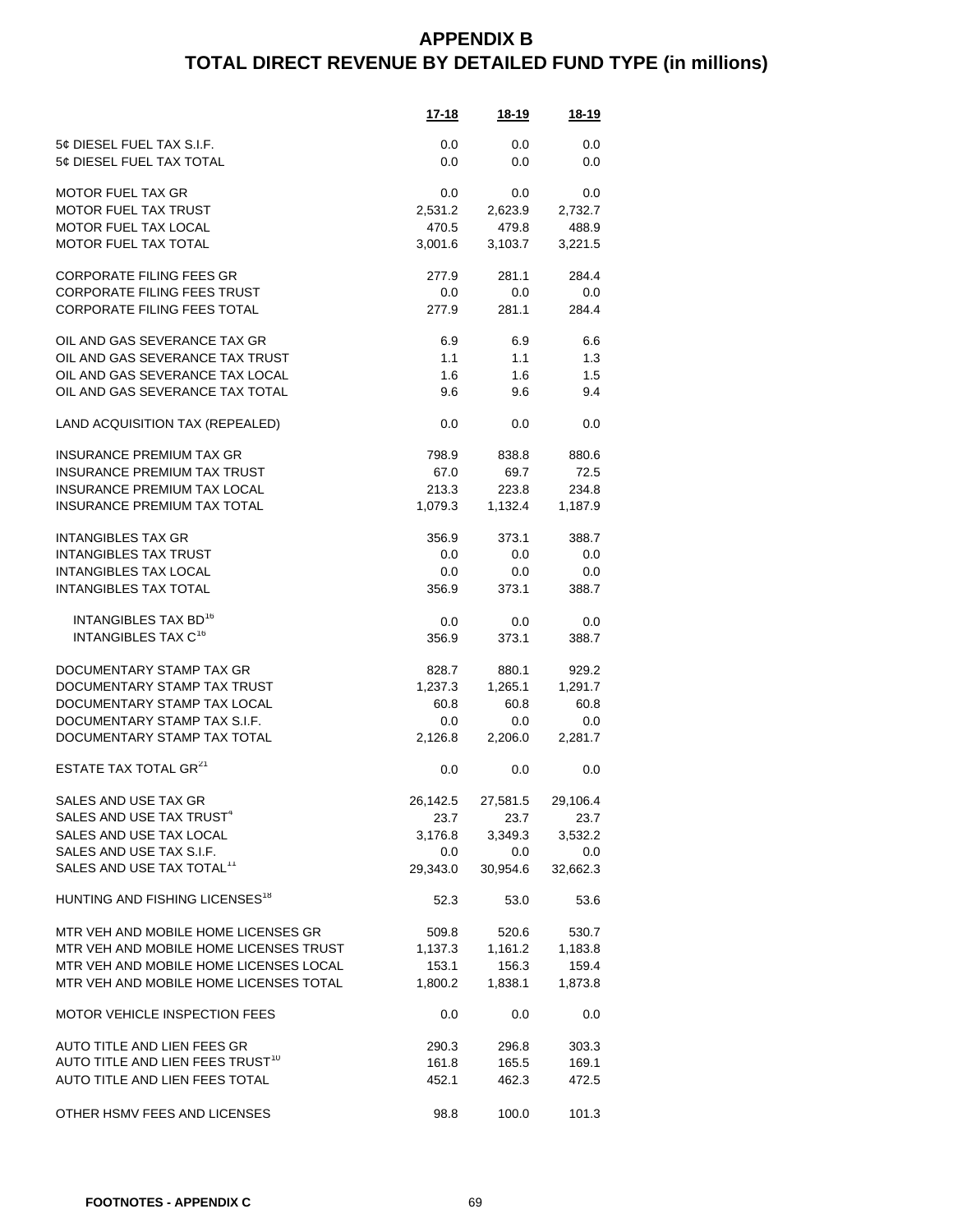|                                                   | 17-18         | 18-19         | 18-19        |
|---------------------------------------------------|---------------|---------------|--------------|
|                                                   |               |               |              |
| DRIVERS LICENSES AND FEES GR                      | 180.7         | 186.7         | 186.6        |
| DRIVERS LICENSES AND FEES TRUST                   | 149.0         | 150.9         | 152.8        |
| DRIVERS LICENSES AND FEES TOTAL                   | 329.8         | 337.6         | 339.4        |
| <b>MOTOR VEHICLE CHARGES GR</b>                   | 141.8         | 144.7         | 147.4        |
| <b>MOTOR VEHICLE CHARGES TRUST</b>                | 283.8         | 290.5         | 296.7        |
| <b>MOTOR VEHICLE CHARGES TOTAL</b>                | 425.6         | 435.2         | 444.1        |
|                                                   |               |               |              |
| MEDICAL AND HOSPITAL FEES GR                      | 408.7         | 432.0         | 456.3        |
| OTHER FEES LICENSE AND TAXES GR <sup>3</sup>      | 50.8          | 51.5          | 52.1         |
| OTHER NONOPERATING GR <sup>3</sup>                | 143.1         | 144.9         | 146.7        |
| OTHER FEES LICENSE AND TAXES TRUST <sup>3</sup>   | 2,955.3       | 2,993.1       | 3,030.5      |
| OTHER FEES LICENSE AND TAXES LOCAL <sup>12</sup>  | 69.4          | 71.5          | 73.6         |
| OTHER FEES LICENSE AND TAXES TOTAL <sup>3</sup>   | 3,218.6       | 3,260.9       | 3,303.0      |
| ARTICLE V FEES GR <sup>6</sup>                    | 177.6         | 179.9         | 182.1        |
| ARTICLE V TRANSFERS TO GR <sup>6</sup>            | 0.0           | 0.0           | 0.0          |
| <b>ARTICLE V FEES LOCAL<sup>6</sup></b>           | 0.0           | 0.0           | 0.0          |
| ARTICLE V FEES TRUST <sup>6</sup>                 | 456.4         | 462.2         | 467.9        |
| ARTICLE V FEES TOTAL <sup>6</sup>                 |               |               | 650.1        |
|                                                   | 634.0         | 642.0         |              |
| SUBTOTAL STATE TAXATION                           | 51,556.9      | 53,543.2      | 55,743.4     |
| FEDERAL AND LOCAL ASSISTANCE:                     |               |               |              |
| COUNTIES AND CITIES <sup>19</sup>                 | 81.0          | 82.0          | 83.0         |
|                                                   |               |               |              |
| <b>US GOVERNMENT</b>                              | 25,017.2      | 25,915.7      | 26,852.9     |
| OTHER ASSISTANCE & DONATIONS GRANTS <sup>17</sup> | <u> 163.5</u> | <u> 165.5</u> | <u>167.6</u> |
| SUBTOTAL FEDERAL AND LOCAL ASSISTANCE             | 25,261.6      | 26,163.3      | 27,103.5     |
|                                                   |               |               |              |
| OTHER DIRECT REVENUE:                             |               |               |              |
| <b>MISC REVENUES GR</b>                           | 6.6           | 6.7           | 6.8          |
| MISC REVENUES TRUST <sup>20</sup>                 | 173.1         | 175.3         | 177.5        |
| MISC REVENUES TOTAL <sup>20</sup>                 | 179.7         | 182.0         | 184.3        |
| <b>EARNINGS ON INVESTMENTS GR</b>                 | 382.0         | 400.9         | 419.0        |
| <b>EARNINGS ON INVESTMENTS TRUST</b>              | 437.1         | 450.4         | 465.0        |
| EARNINGS ON INVESTMENTS S.I.F.                    | 0.0           | 0.0           | 0.0          |
| EARNINGS ON INVESTMENTS TOTAL                     | 819.1         | 851.3         | 884.0        |
|                                                   |               |               |              |
| TOBACCO SETTLEMENT FINES/FORF/JUDGEMENTS TF       | 368.2         | 373.5         | 378.7        |
| OTHER FINES/FORFEITURES/JUDGEMENTS TRUST          | 308.0         | 311.9         | 315.8        |
| OTHER FINES/FORFEITURES/JUDGEMENTS GR             | 20.0          | 20.3          | 20.5         |
| TOTAL FINES/FORFEITURES/JUDGEMENTS                | 696.2         | 705.7         | 715.0        |
| LOTTERY TO EDUCATION                              | 1,291.1       | 1,307.6       | 1,324.0      |
| LOTTERY TO ADMINISTRATION                         | 341.9         | 346.1         | 350.2        |
| <b>LOTTERY PRIZES</b>                             | 2,684.4       | 2,718.7       | 2,752.7      |
| <b>LOTTERY TOTAL</b>                              |               |               | 4,426.9      |
|                                                   | 4,317.5       | 4,372.4       |              |
| SUBTOTAL OTHER DIRECT REVENUE                     | 6,012.5       | 6,111.4       | 6,210.2      |
| TOTAL DIRECT REVENUE                              | 82,830.9      | 85,817.8      | 89,057.2     |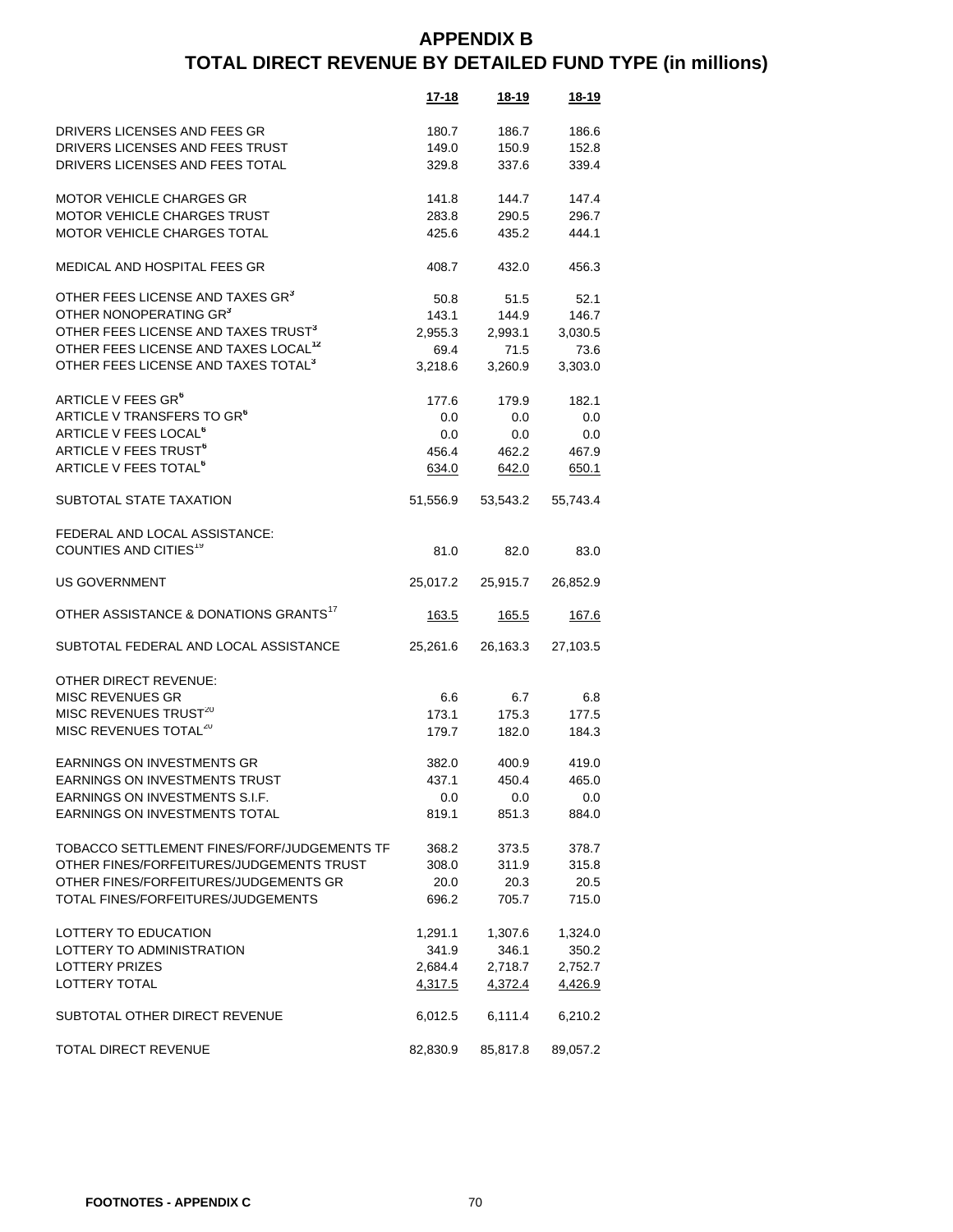### **APPENDIX C**

## **FOOTNOTES**

- 1. History for Nominal Personal Income, Population Index and Implicit Price Deflator has been updated in 2010.
- 2. The trust fund portion of each tax source may be subject to an obligatory General Revenue service charge which has not been deducted here, thereby reducing the dollars available for appropriations out of the Trust Fund.
- 3. Other Nonoperating GR on the history table includes miscellaneous revenues plus the adjustment to motor vehicle and mobile home licenses. Other Nonoperating GR on the direct revenue table does not include miscellaneous revenues but does include the adjustment to motor vehicle and mobile home licenses.
- 4. Includes distributions to the Hurricane Andrew Trust Fund of \$228.8 Million (FY 92- 93), \$190.0 Million (FY 93-94), and \$159.0 Million (FY 94-95), and Solid Waste Management Trust Fund (FY 88-89 to FY 08-09), and Sports Facilities Distributions (FY 92-93 to present).
- 5. Includes the Half-cent Sales Tax (FY 82-83 to present), the Emergency Distribution (FY 94-95 to present), Public Employees Relations Commission (PERC), Revenue Sharing to municipalities and counties, and Parimutuel distribution (FY 00-01 to present) to local governments.
- 6. Prior to 2006-07 Article V Fees and Transfers were included in Other Fees, Licenses and Taxes. Beginning in 2006-07, Article V Fees are reported separately.
- 7. Includes Sales Tax revenue shared with local government through the half-cent sales tax and the emergency distribution.
- 8. Beginning in 2000-01, local shared revenue formerly distributed to counties from intangibles taxes and parimutuel fees, licenses and taxes are paid from the sales and use tax; local revenue formerly distributed to municipalities from tobacco taxes are also paid from the sales and use tax.
- 9. The Agency for Workforce Innovation was created in FY 2000-01.
- 10. Due to programming changes in FY 1999-00 by the Department of Highway Safety and Motor Vehicles, this trust fund went from having a large balance at the end of the year to a much smaller balance. This was due to transfers out of the trust fund being done in a timelier manner.
- 11. Beginning in FY 2001-02 Sales and Gross Receipts taxes include their portion of Communication Services Tax (CST). For further explanation of CST see Appendix D.
- 12. Beginning in FY 2001-02 Other Local includes Communication Services Tax (CST) Direct-to- Home Satellite Service. For further explanation of CST see Appendix D.
- 13. The Department of Insurance and the Department of Banking Finance merged into the Department of Financial Services in FY 2003-04.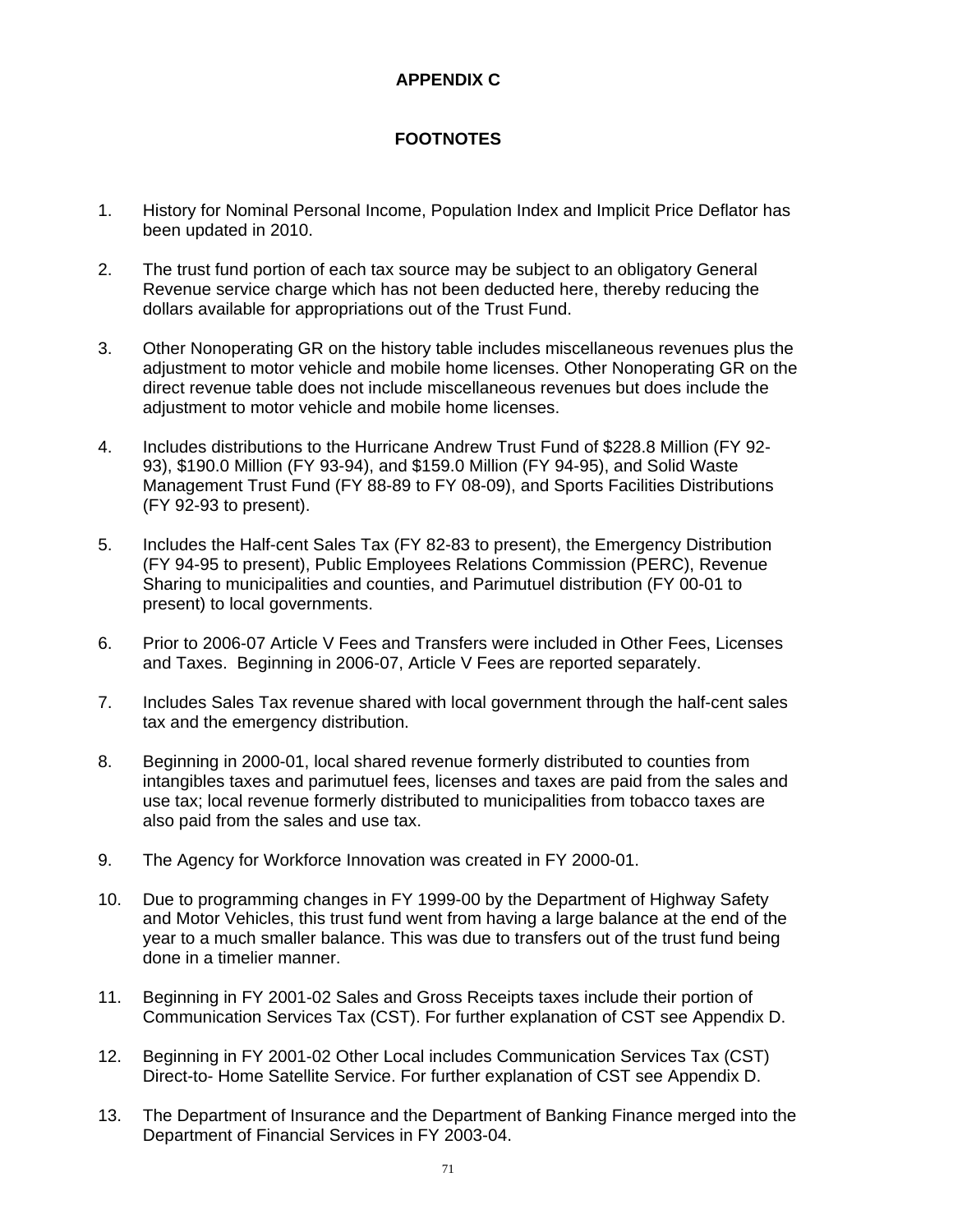- 14. The Corporations Trust Fund was abolished in 2003.
- 15. Educational Fees and Licenses represent fees (largely tuition) collected by state universities. In 2002, the Legislature authorized the transfer of funding associated with student tuition and fees and other authorized fees for services to local accounts to be managed by university boards of trustees. This transfer was complete by Fiscal Year 2004-05. Since that time, there has been no direct revenue reported in this category.
- 16. The Intangibles Clearing Trust Fund was abolished in 2004-05. Subsequent to that time, all revenue from Intangibles taxes has been deposited directly into the General Revenue Fund. Intangibles Tax BD, which was repealed effective January 1, 2007, was an annual tax on stocks, bonds, notes, governmental leaseholds, and interests in limited partnerships registered with the SEC. Intangibles Tax C is assessed against obligations secured by liens on Florida realty, and is assessed at recordation.
- 17. Other Grants in FY 2001-02: \$449.7 million of this amount is a non-recurring U.S. Department of Labor Reed Act distribution received in March 2002. FY 2004-05: In 2002, the Legislature authorized the transfer of funding associated with student tuition and fees and other authorized fees for services to local accounts to be managed by university boards of trustees. This transfer was complete by Fiscal Year 2004-05. Since that time, there has been no university-related revenue reported in this category.
- 18. Beginning in FY 1997-98, Hunting and Fishing Licenses were updated to include the Marine Resources Conservation Trust Fund licenses. Other Fees Licenses and Taxes Trust was lowered by the license amount in the same years.
- 19. Beginning with the 2008 Revenue analysis, Parimutuel Fees, Licenses and Taxes and Slot Machine Licenses are reported separately.
- 20. Miscellaneous Revenues Trust includes an unknown amount of General Revenue appropriations, particularly in the university trust funds. In 2002, the Legislature authorized the transfer of funding associated with student tuition and fees and other authorized fees for services to local accounts to be managed by university boards of trustees. This transfer was complete by Fiscal Year 2004-05. Since that time, there has been no university-related revenue reported in this category. Caution should be exercised in using historical series that include Miscellaneous Revenues Trust.
- 21. While the statutory authorization still exists for the Florida Estate Tax, it is no longer effective. The current federal law contemplates a return to the 2001 credit in 2013. If that happens, the Florida tax will become effective. However, it is unlikely that the state tax credit will be allowed to be re-enacted.
- 22. Beginning with the Fall 2007 (Volume 23) Revenue Estimating Conference handbook, the historical and forecast data have been combined in all tables. A black line indicates the separation of historical and forecast data.
- 23. Beginning with the Fall 2008 (Volume 24) Revenue Estimating Conference handbook, historical and forecast data are being provided for Tobacco and Other Fines/Forfeitures/Judgements in all tables. Previous volumes reported Fines/Forfeitures/Judgements in Other GR, but Tobacco and Other Trust Fines/Forfeitures/Judgements were not reported.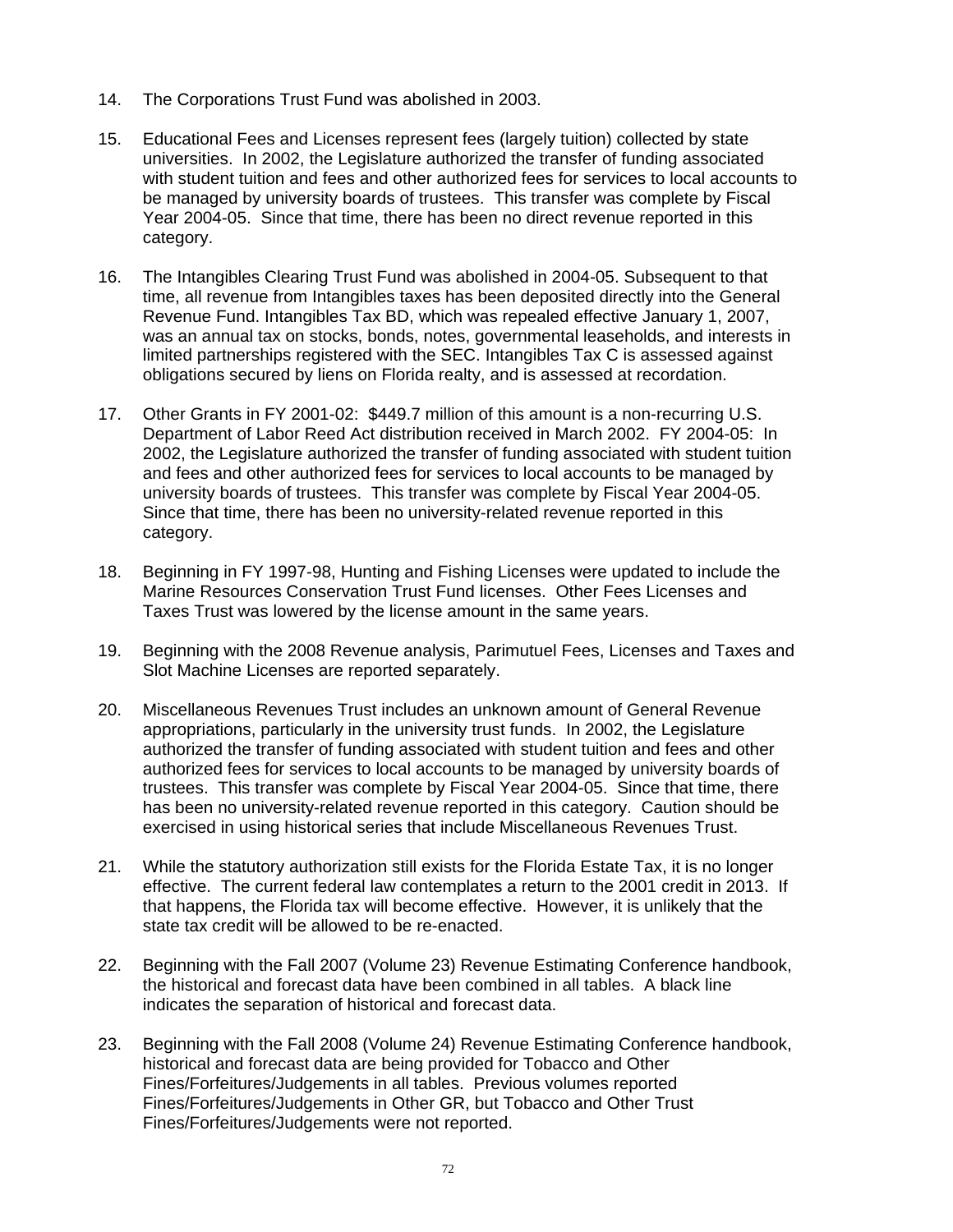- 24. Beginning with the Fall 2009 (Volume 25) Handbook, Other Fees, Licenses and Taxes GR has been separated into two categories. The first is Other Fees, Licenses and Taxes GR, and the second is Other Nonoperating GR. History was adjusted back to FY 2004-05.
- 25. The growth in the product of two series can be calculated as:

 $(1+g_1)^*(1+g_2)$ -1

where

 $g_1$  is the growth rate in the first series expressed in decimal notation  $g<sub>2</sub>$  is the growth rate in the second series expressed in decimal notation

 As an example, take state personal income (YP) which can be seen as the product of state per capita personal income (YPC) and state population (N); let

 $YP = YPC^*N$ 

and

 $g_{YPC}$  = growth in state per capita personal income (in decimal notation)  $g_N$  = growth in state population (in decimal notation)

Then growth in state personal income can be calculated as

 $(YP/YP_{-1})-1 = q_{YP}$ 

But

 $YP/YP_{-1} = (YPC*N)/(YPC_{-1}*N_{-1}) = (YPC/YPC_{-1})*(N/N_{-1}) = (1+g_{YPC})*(1+g_N)$ 

**Thus** 

 $g_{YP} = (1+g_{YPC})^*(1+g_N)$ -1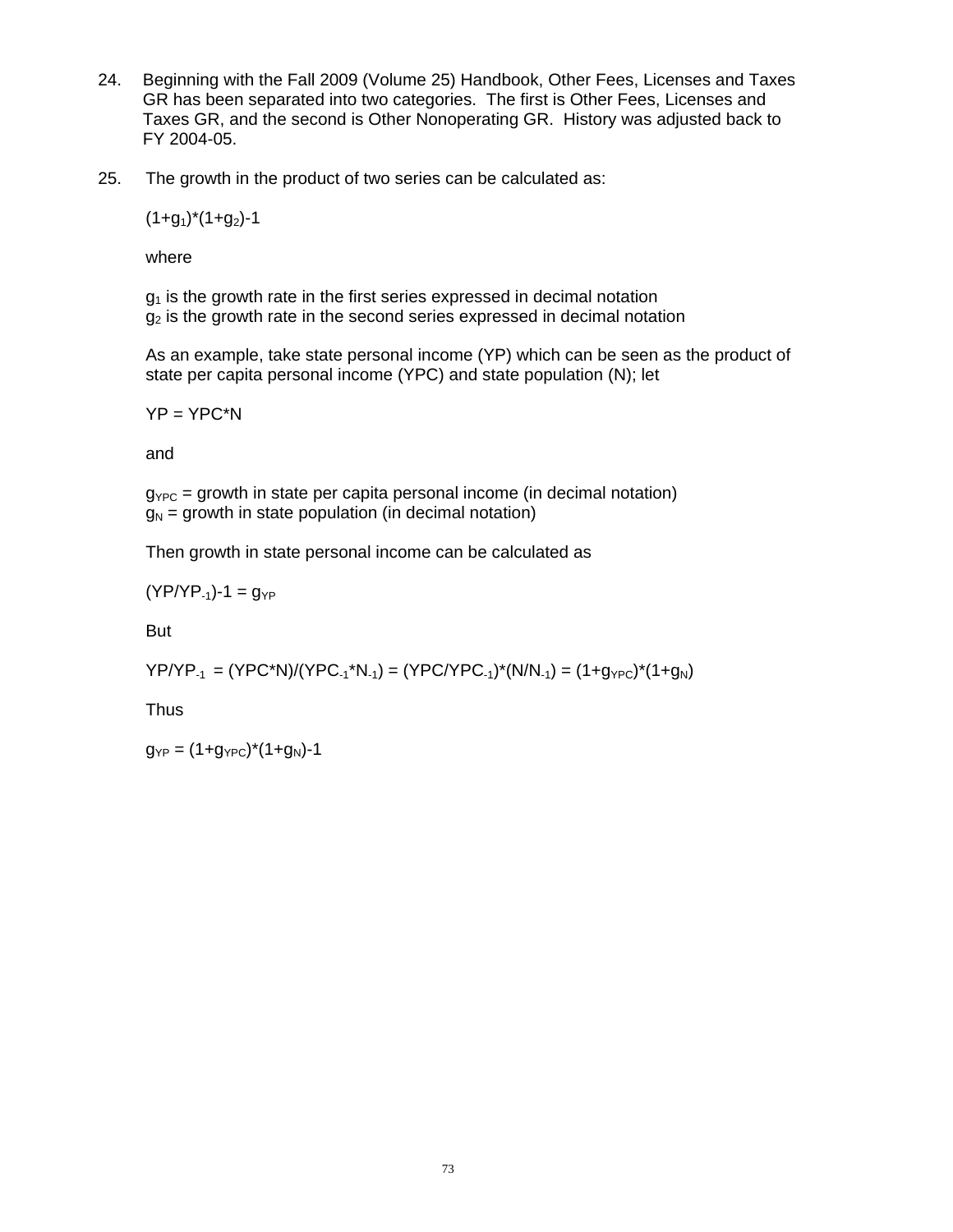### **APPENDIX D**

### **COMMUNICATIONS SERVICES TAX**

#### **SUMMARY**

The Communications Services Tax (CST) is imposed on retail sales of communications services which originate and terminate in Florida, or originate or terminate in Florida and are billed to a Florida address. Communications services include all forms of telecommunications previously taxed by the gross receipts tax plus cable television and direct-to-home satellite service. The law specifically states that the tax also applies to communications services provided through any "other medium or method now in existence or hereafter devised." The tax imposed by chapter 203 on communications services is also administered under chapter 202.

#### **HISTORY**

Prior to 2001, nonresidential telecommunication services were subject to sales and use tax under chapter 212 at the rate of 7 percent. Cable television and direct satellite television were subject to sales and use tax at a rate of 6 percent. Telecommunication services were also subject to gross receipts tax under chapter 203. Chapter 2000 - 260, L.O.F., created the Communications Services Tax Simplification Law which provided for a new statewide tax on communications services to replace the sales and use tax on telecommunications services, cable and direct satellite television. It also provided for a different administration of the gross receipts tax on telecommunication services and extended that tax to cable and direct satellite television. The Communications Services Tax Simplification Law, which applied to bills issued by communications services providers on or after October 1, 2001, also provided for local communications services taxes to be administered by the Department of Revenue. Chapter 2001-140, L.O.F., established the revenue-neutral tax rates for the statewide and local communication services taxes.

| <b>CST</b>                             | <b>FISCAL</b><br><b>YEAR</b><br>2009-10 | <b>FORECAST</b> |         |         |         |         |         |         |         |         |         |
|----------------------------------------|-----------------------------------------|-----------------|---------|---------|---------|---------|---------|---------|---------|---------|---------|
|                                        |                                         | 10/11           | 11/12   | 12/13   | 13/14   | 14/15   | 15/16   | 16/17   | 17/18   | 18/19   | 19/20   |
| <b>CST</b><br><b>Sales</b><br>Tax      | 1,080,850,000                           | 1012.12         | 1023.19 | 1051.02 | 1083.06 | 1117.86 | 1154.14 | 1188.65 | 1220.27 | 1250.99 | 1282.26 |
| <b>CST</b><br>Gross<br>Receipts<br>Tax | 431,699,859                             | 440.50          | 446.27  | 453.92  | 463.68  | 474.69  | 487.00  | 499.22  | 510.31  | 521.16  | 532.33  |
| <b>CST</b><br>Local                    | 55,600,637                              | 56.65           | 58.13   | 59.87   | 61.67   | 63.52   | 65.43   | 67.39   | 69.41   | 71.49   | 73.64   |
| <b>CST</b><br>Total                    | 1,568,150,496                           | 1509.27         | 1527.59 | 1564.81 | 1608.41 | 1656.07 | 1706.57 | 1755.26 | 1799.99 | 1843.64 | 1888.23 |

Where they are in this Volume:

CST Sales Tax - Included in Sales Tax Total

CST Gross Receipts Tax - Included in Gross Receipts Utilities Tax

CST Local - Included in Other Local (State Sales Tax on satellite services shared with Local Governments only)

CST Local Option - NOT SHOWN (Local Option Taxes are not state revenue)

CST Total - NOT SHOWN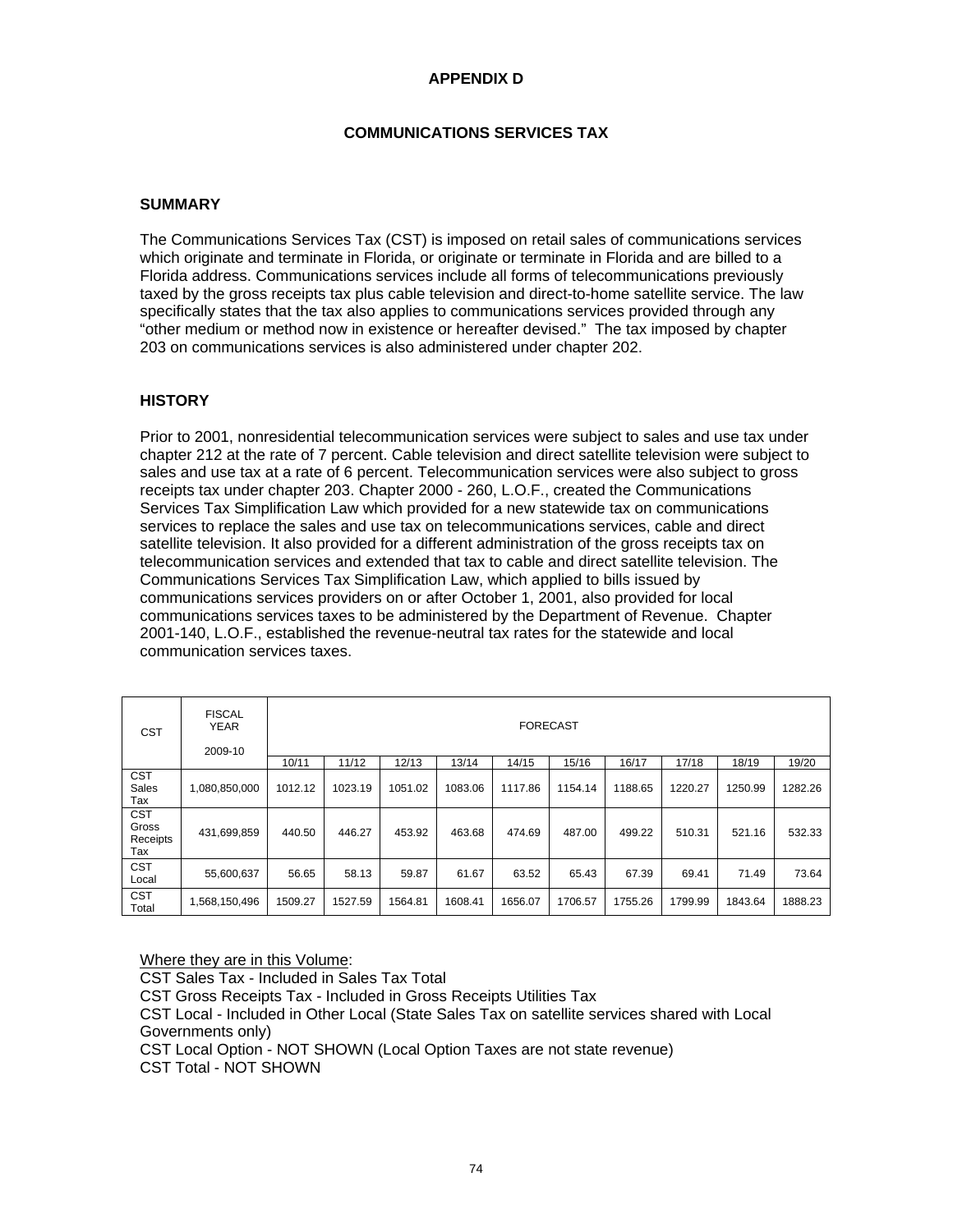### **APPENDIX E**

#### **STATUTE GOVERNING ESTIMATING CONFERENCES**

### **216.133 Definitions; ss. 216.133-216.138. — As used in ss. 216.133-216.138:**

(1) "Consensus estimating conference" includes the Economic Estimating Conference, the Demographic Estimating Conference, the Revenue Estimating Conference, the Education Estimating Conference, the Criminal Justice Estimating Conference, the Occupational Forecasting Conference, the Early Learning Programs Estimating Conference, the Self-Insurance Estimating Conference, the Florida Retirement System Actuarial Assumption Conference, and the Social Services Estimating Conference.

(2) "Official information" means the data, forecasts, estimates, analyses, studies, and other information which the principals of a consensus estimating conference unanimously adopt for purposes of the state planning and budgeting system.

(3) "Consensus" means the unanimous consent of all of the principals of a consensus estimating conference.

History.—s. 1, ch. 85-26; s. 16, ch. 93-230; s. 14, ch. 2000-371; s. 6, ch. 2004-484; s. 21, ch. 2005-152; s. 3, ch. 2010-101.

**216.134 Consensus estimating conferences; general provisions. —** 

(1) Each consensus estimating conference shall develop such official information within its area of responsibility as the conference determines, by consensus, is needed for purposes of the state planning and budgeting system. Unless otherwise provided by law or decided by unanimous agreement of the principals of the conference, all official information developed by the conference shall be based on the assumption that current law and current administrative practices will remain in effect throughout the period for which the official information is to be used. The official information developed by each consensus estimating conference shall include forecasts for a period of at least 10 years, unless the principals of the conference unanimously agree otherwise.

(2) Whenever an estimating conference is convened, an official estimate does not exist until a new consensus is reached.

(3) The official information developed by the Economic Estimating Conference and the official information developed by the Demographic Estimating Conference shall be used by all other consensus estimating conferences in developing their official information.

(4) Consensus estimating conferences are within the legislative branch. The membership of each consensus estimating conference consists of principals and participants.

(a) A person designated by law as a principal may preside over conference sessions, convene conference sessions, request information, specify topics to be included on the conference agenda, agree or withhold agreement on whether information is to be official information of the conference, release official information of the conference, interpret official information of the conference, and monitor errors in official information of the conference. The responsibility of presiding over sessions of the conference shall be rotated among the principals.

(b) A participant is any person who is invited to participate in the consensus estimating conference by a principal. A participant shall, at the request of any principal before or during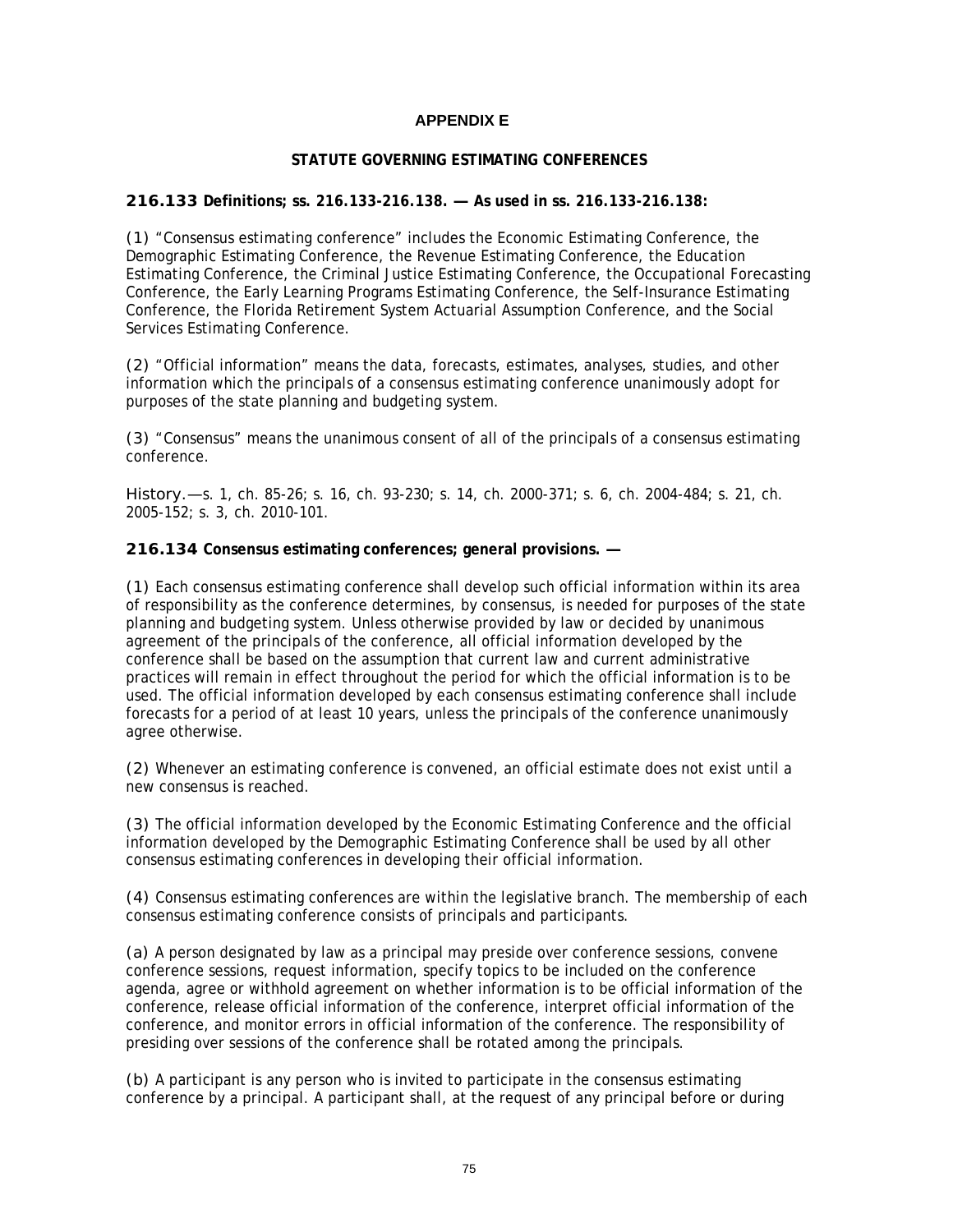any session of the conference, develop alternative forecasts, collect and supply data, perform analyses, or provide other information needed by the conference. The conference shall consider information provided by participants in developing its official information.

(c) The principals of each conference shall be professional staff of the Executive Office of the Governor designated by the Governor, the coordinator of the Office of Economic and Demographic Research, professional staff of the Senate designated by the President of the Senate, and professional staff of the House of Representatives designated by the Speaker of the House of Representatives. The coordinator of the Office of Economic and Demographic Research may designate other professional staff within that office to act as principals on the conferences.

(5) All sessions and meetings of a consensus estimating conference shall be open to the public. The President of the Senate and the Speaker of the House of Representatives, jointly, shall be the sole judge for the interpretation, implementation, and enforcement of this subsection.

History.—s. 2, ch. 85-26; s. 15, ch. 2000-371; s. 22, ch. 2005-152; s. 27, ch. 2006-122.

**216.135 Use of official information by state agencies and the judicial branch. —** Each state agency and the judicial branch shall use the official information developed by the consensus estimating conferences in carrying out their duties under the state planning and budgeting system.

History.— s. 3, ch. 85-26; s. 51, ch. 92-142.

**216.136 Consensus estimating conferences; duties and principals. —** 

(1) ECONOMIC ESTIMATING CONFERENCE. — The Economic Estimating Conference shall develop such official information with respect to the national and state economies as the conference determines is needed for the state planning and budgeting system. The basic, long-term forecasts which are a part of its official information shall be trend forecasts. However, the conference may include cycle forecasts as a part of its official information if the subject matter of the forecast warrants a cycle forecast and if such forecast is developed in a special impact session of the conference.

(2) DEMOGRAPHIC ESTIMATING CONFERENCE. — The Demographic Estimating Conference shall develop such official information with respect to the population of the nation and state by age, race, and sex as the conference determines is needed for the state planning and budgeting system. The conference shall use the official population estimates provided under s. 186.901 in developing its official information.

(3) REVENUE ESTIMATING CONFERENCE. — The Revenue Estimating Conference shall develop such official information with respect to anticipated state and local government revenues as the conference determines is needed for the state planning and budgeting system. Any principal may request the conference to review and estimate revenues for any trust fund.

(4) EDUCATION ESTIMATING CONFERENCE. —

(a) The Education Estimating Conference shall develop such official information relating to the state public and private educational system, including forecasts of student enrollments, the national average of tuition and fees at public postsecondary educational institutions, the number of students qualified for state financial aid programs and for the William L. Boyd, IV, Florida Resident Access Grant Program and the appropriation required to fund the full award amounts for each program, fixed capital outlay needs, and Florida Education Finance Program formula needs, as the conference determines is needed for the state planning and budgeting system. The conference's initial projections of enrollments in public schools shall be forwarded by the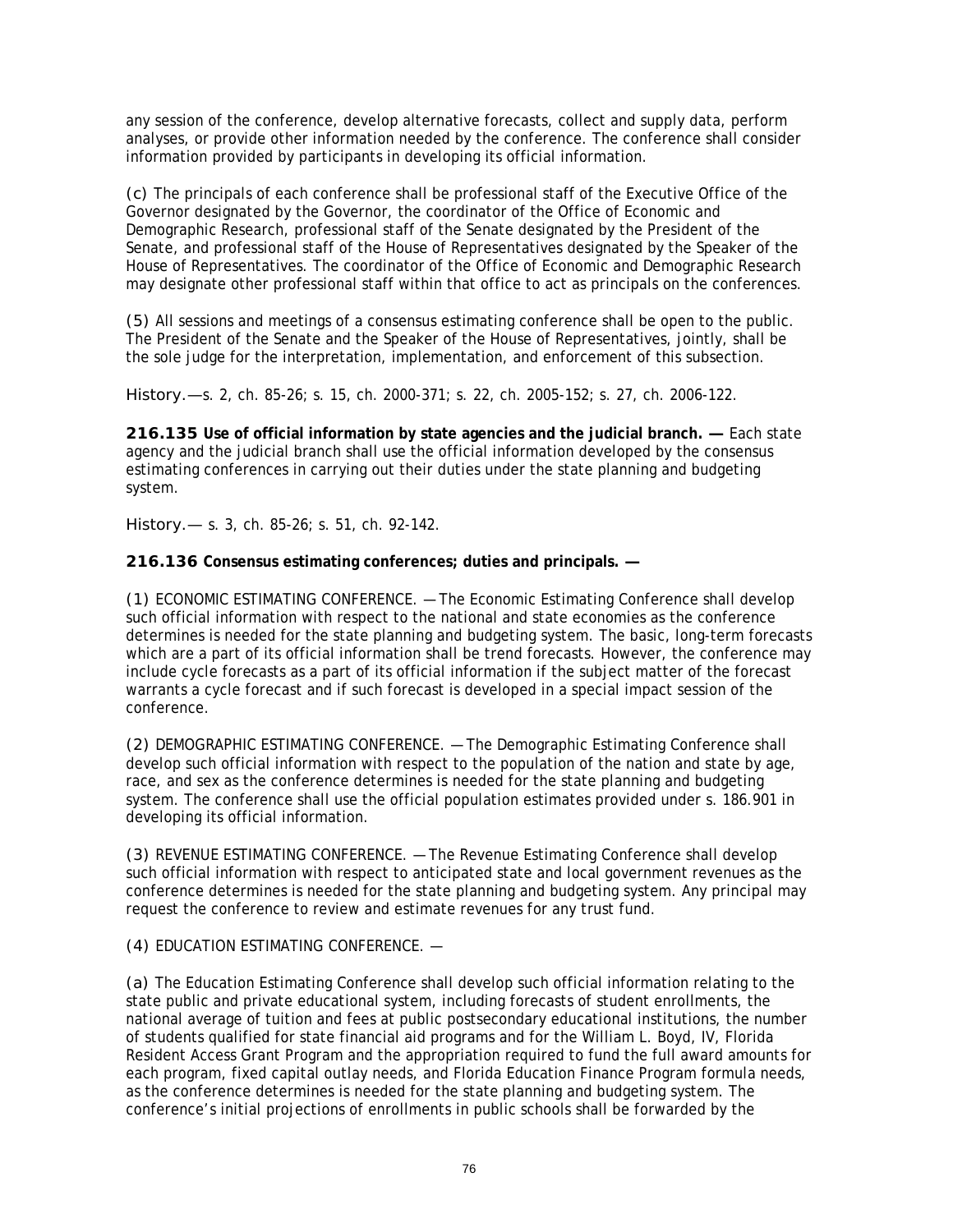conference to each school district no later than 2 months prior to the start of the regular session of the Legislature. Each school district may, in writing, request adjustments to the initial projections. Any adjustment request shall be submitted to the conference no later than 1 month prior to the start of the regular session of the Legislature and shall be considered by the principals of the conference. A school district may amend its adjustment request, in writing, during the first 3 weeks of the legislative session, and such amended adjustment request shall be considered by the principals of the conference. For any adjustment so requested, the district shall indicate and explain, using definitions adopted by the conference, the components of anticipated enrollment changes that correspond to continuation of current programs with workload changes; program improvement; program reduction or elimination; initiation of new programs; and any other information that may be needed by the Legislature. For public schools, the conference shall submit its full-time equivalent student consensus estimate to the Legislature no later than 1 month after the start of the regular session of the Legislature. No conference estimate may be changed without the agreement of the full conference.

(b) No later than 2 months prior to the start of the regular session of the Legislature, the conference shall forward to each eligible postsecondary education institution its initial projections of the number of students qualified for state financial aid programs and the appropriation required to fund those students at the full award amount. Each postsecondary education institution may request, in writing, adjustments to the initial projection. Any adjustment request must be submitted to the conference no later than 1 month prior to the start of the regular session of the Legislature and shall be considered by the principals of the conference. For any adjustment so requested, the postsecondary education institution shall indicate and explain, using definitions adopted by the conference, the components of anticipated changes that correspond to continuation of current programs with enrollment changes, program reduction or elimination, initiation of new programs, award amount increases or decreases, and any other information that is considered by the conference. The conference shall submit its consensus estimate to the Legislature no later than 1 month after the start of the regular session of the Legislature. No conference estimate may be changed without the agreement of the full conference.

(5) CRIMINAL JUSTICE ESTIMATING CONFERENCE. — The Criminal Justice Estimating Conference shall:

(a) Develop such official information relating to the criminal justice system, including forecasts of prison admissions and population and of supervised felony offender admissions and population, as the conference determines is needed for the state planning and budgeting system.

(b) Develop such official information relating to the number of eligible discharges and the projected number of civil commitments for determining space needs pursuant to the civil proceedings provided under part V of chapter 394.

(c) Develop official information relating to the number of sexual offenders and sexual predators who are required by law to be placed on community control, probation, or conditional release who are subject to electronic monitoring.

(6) SOCIAL SERVICES ESTIMATING CONFERENCE. —

(a) The Social Services Estimating Conference shall develop such official information relating to the social services system of the state, including forecasts of social services caseloads, utilization, and expenditures, as the conference determines is needed for the state planning and budgeting system. Such official information shall include, but not be limited to, cash assistance and Medicaid caseloads.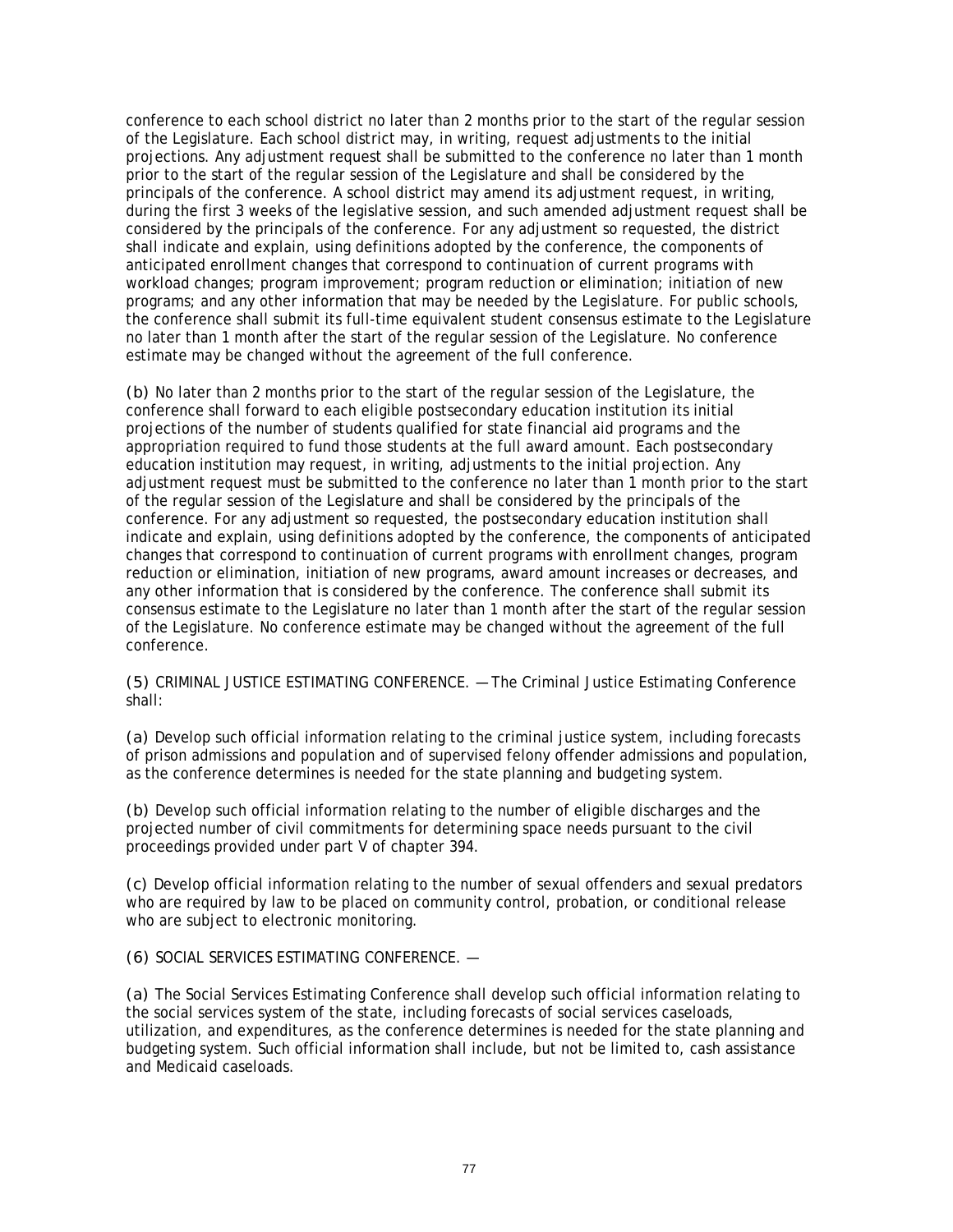(b) The Social Services Estimating Conference shall develop information relating to the Florida Kidcare program, including, but not limited to, outreach impacts, enrollment, caseload, utilization, and expenditure information that the conference determines is needed to plan for and project future budgets and the drawdown of federal matching funds.

(7) WORKFORCE ESTIMATING CONFERENCE. —

(a) The Workforce Estimating Conference shall develop such official information on the workforce development system planning process as it relates to the personnel needs of current, new, and emerging industries as the conference determines is needed by the state planning and budgeting system. Such information, using quantitative and qualitative research methods, must include at least: short-term and long-term forecasts of employment demand for jobs by occupation and industry; entry and average wage forecasts among those occupations; and estimates of the supply of trained and qualified individuals available or potentially available for employment in those occupations, with special focus upon those occupations and industries which require high skills and have high entry wages and experienced wage levels. In the development of workforce estimates, the conference shall use, to the fullest extent possible, local occupational and workforce forecasts and estimates.

(b) The Workforce Estimating Conference shall review data concerning the local and regional demands for short-term and long-term employment in High-Skills/High-Wage Program jobs, as well as other jobs, which data is generated through surveys conducted as part of the state's Internet-based job matching and labor market information system authorized under s. 445.011. The conference shall consider such data in developing its forecasts for statewide employment demand, including reviewing the local and regional data for common trends and conditions among localities or regions which may warrant inclusion of a particular occupation on the statewide occupational forecasting list developed by the conference. Based upon its review of such survey data, the conference shall also make recommendations semiannually to Workforce Florida, Inc., on additions or deletions to lists of locally targeted occupations approved by Workforce Florida, Inc.

(c) The Workforce Estimating Conference, for the purposes described in paragraph (a), shall meet no less than 2 times in a calendar year. The first meeting shall be held in February, and the second meeting shall be held in August. Other meetings may be scheduled as needed.

(8) EARLY LEARNING PROGRAMS ESTIMATING CONFERENCE. —

(a) The Early Learning Programs Estimating Conference shall develop estimates and forecasts of the unduplicated count of children eligible for school readiness programs in accordance with the standards of eligibility established in s. 411.01(6), and of children eligible for the Voluntary Prekindergarten Education Program in accordance with s. 1002.53(2), as the conference determines are needed to support the state planning, budgeting, and appropriations processes.

(b) The Agency for Workforce Innovation shall provide information on needs and waiting lists for school readiness programs, and information on the needs for the Voluntary Prekindergarten Education Program, as requested by the Early Learning Programs Estimating Conference or individual conference principals in a timely manner.

(9) SELF-INSURANCE ESTIMATING CONFERENCE. — The Self-Insurance Estimating Conference shall develop such official information on self-insurance related issues as the conference determines is needed by the state planning and budgeting system.

(10) FLORIDA RETIREMENT SYSTEM ACTUARIAL ASSUMPTION CONFERENCE. — The Florida Retirement System Actuarial Assumption Conference shall develop official information with respect to the economic and noneconomic assumptions and funding methods of the Florida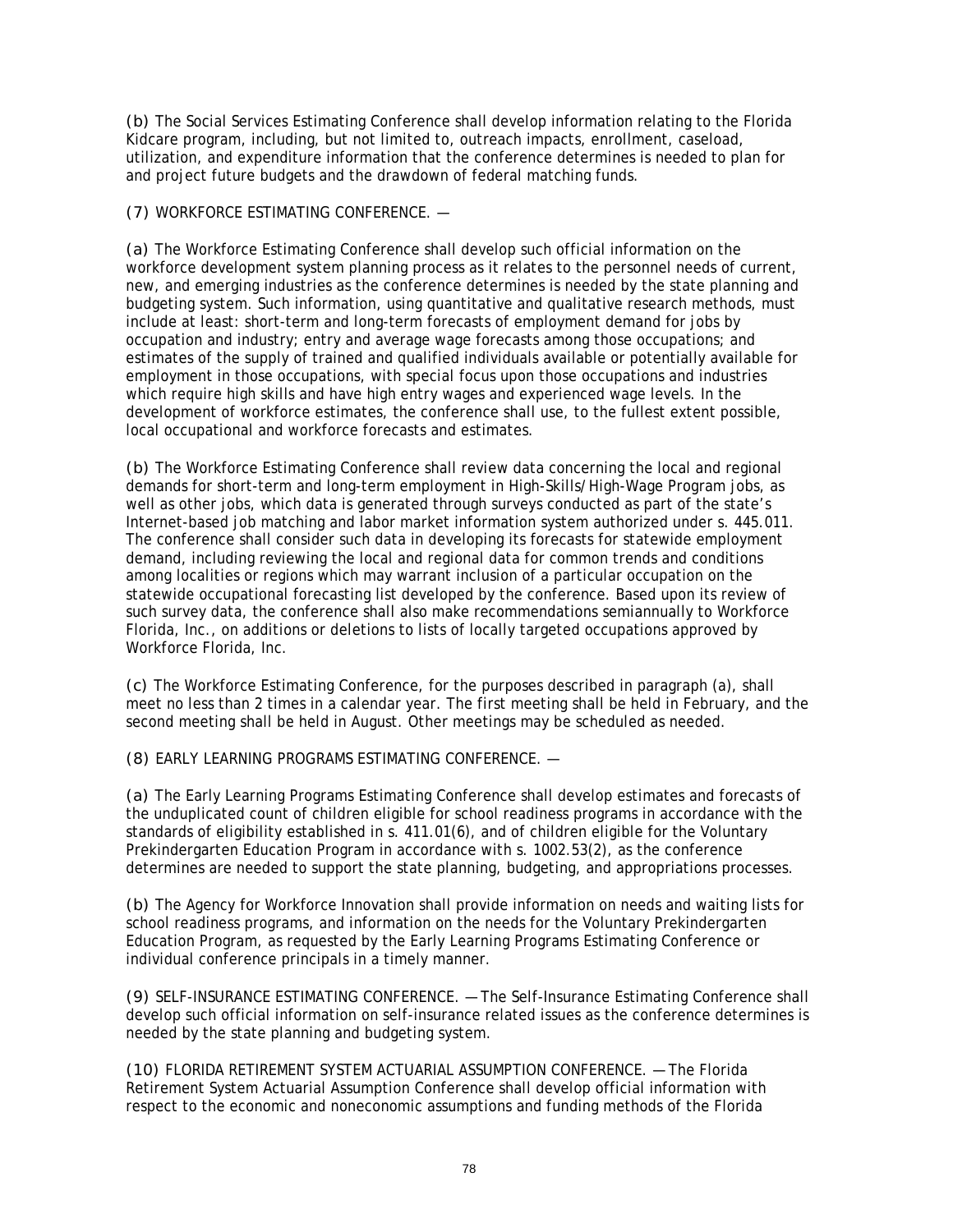Retirement System necessary to perform the system actuarial study undertaken pursuant to s. 121.031(3). Such information shall include: an analysis of the actuarial assumptions and actuarial methods used in the study and a determination of whether changes to the assumptions or methods need to be made due to experience changes or revised future forecasts.

History.— s. 4, ch. 85-26; s. 1, ch. 87-234; s. 3, ch. 88-384; s. 2, ch. 89-531; s. 25, ch. 90-306; s. 18, ch. 91-57; s. 11, ch. 91-109; s. 20, ch. 91-282; s. 1, ch. 93-84; s. 15, ch. 93-230; s. 63, ch. 94-209; s. 1512, ch. 95-147; s. 61, ch. 95-228; s. 20, ch. 96-320; s. 4, ch. 96-404; s. 10, ch. 98- 136; s. 131, ch. 98-403; s. 45, ch. 98-421; s. 87, ch. 99-2; s. 23, ch. 99-8; s. 1, ch. 99-206; s. 3, ch. 99-357; s. 4, ch. 2000-135; ss. 43, 78, ch. 2000-139; s. 58, ch. 2000-165; s. 2, ch. 2000-200; s. 1, ch. 2000-253; s. 16, ch. 2000-371; s. 5, ch. 2001-56; s. 22, ch. 2001-170; s. 3, ch. 2001-185; s. 6, ch. 2002-390; s. 7, ch. 2004-33; s. 7, ch. 2004-41; s. 7, ch. 2004-484; s. 2, ch. 2005-28; s. 23, ch. 2005-152; s. 25, ch. 2006-1; s. 28, ch. 2006-122; s. 1, ch. 2009-98.

**216.137 Sessions of consensus estimating conferences; workpapers. —** 

(1) SESSIONS. — A session of a consensus estimating conference may be convened as follows:

(a) For the Governor. — A session may be convened at the call of the Executive Office of the Governor to develop official information on behalf of the Governor for use in preparing his or her legislative budget recommendations.

(b) For the Legislature.  $-$  A session may be convened at the call of a principal who represents the Legislature or his or her designee to develop official information on behalf of the Legislature for use in its budget deliberations.

(c) To review official information. — After adequate notice, a session may be convened at the call of any principal to review and reconsider any official information of the conference that the principal feels is no longer valid. Any participant in the conference may notify a principal in writing if the participant feels that any official information of the conference is no longer valid. The principal shall review the matter and, if he or she feels that a session of the conference is warranted, convene the conference for the purpose of reviewing and reconsidering such official information.

(d) To consider special impacts. — After adequate notice, any principal may call a special impact session of the conference to develop official information which reflects specific changes or proposed changes relating to the area of responsibility of the conference.

(2) FINAL SESSIONS. — Following each regular session of the Legislature, each consensus estimating conference shall convene to revise its official information to reflect changes made in the law. The official information developed at this final session of the conference shall be published by the conference and shall constitute the official information of the conference until the adjournment of the next estimating conference. The principal who is responsible for presiding over the conference shall prepare a final report relating to the official information of the conference. The report shall be completed within 2 working days after the final session of the conference adjourns. It is the official information developed at this final session of the conference and at each estimating conference that shall be monitored by the principals.

(3) WORKPAPERS. — The principal who is responsible for presiding over the session of a consensus estimating conference, or his or her designee, is responsible for preparing and distributing the necessary workpapers prior to the meetings of the conference. Any principal may cancel a meeting of the conference if such workpapers have not been distributed prior to the meeting. The workpapers shall include comparisons between alternative information when such comparisons are warranted.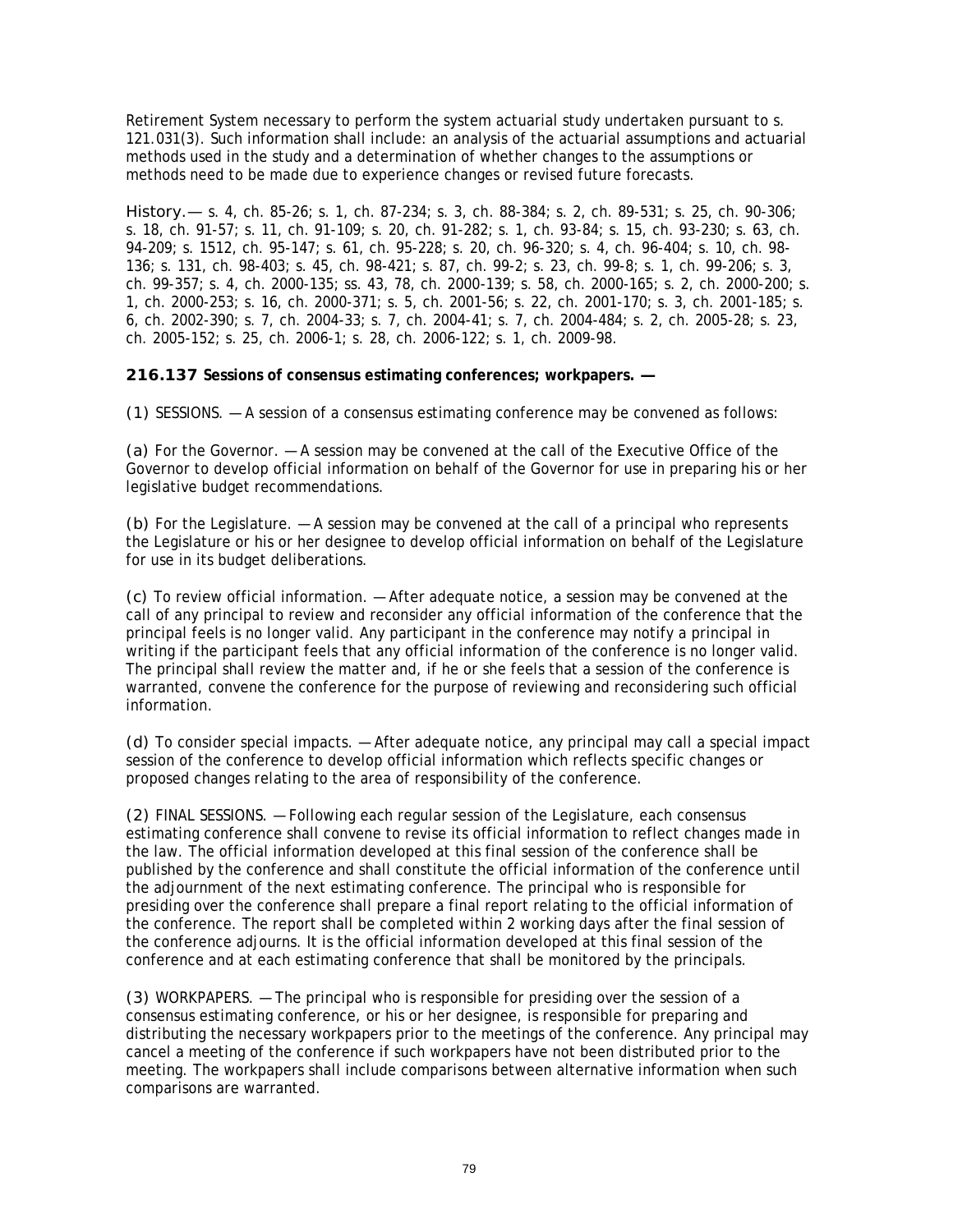History.— s. 5, ch. 85-26; s. 1161, ch. 95-147.

**1 216.138 Authority to request additional analysis of legislation. —** The President of the Senate or the Speaker of the House of Representatives may request special impact sessions of consensus estimating conferences to evaluate proposed legislation based on tools and models not generally employed by the conferences, including cost-benefit, return-on-investment, or dynamic scoring techniques, when suitable and appropriate for the legislation being evaluated. Unless exempt from s. 119.07(1), information used to develop the analyses shall be available to the public.

History.— s. 1, ch. 2010-101.

**1 Note. —** Section 2, ch. 2010-101, provides that "[t]he Office of Economic and Demographic Research, acting in consultation with the principals of the consensus estimating conferences and after receiving public input, shall develop protocols and procedures necessary to implement the provisions of s. 216.138, Florida Statutes. At a minimum, the protocols and procedures to be used for evaluating specific proposed legislation shall include cost-benefit, return-on-investment, and dynamic scoring techniques, and may include additional, appropriate economic techniques. Additionally, the protocols and procedures must address the format for reporting results and provide proposed linkages to the appropriations and revenue forecasting processes, including any statutory changes that may be needed. The linkages must be consistent with the constitutional requirement for a balanced budget. The office shall submit a report of its findings and recommendations to the President of the Senate and the Speaker of the House of Representatives by December 1, 2010. Subject to approval by the President of the Senate and the Speaker of the House of Representatives following the submission of the report, the protocols and procedures shall be used to the extent feasible for the analysis of specific proposed legislation by consensus estimating conferences as provided in s. 216.138, Florida Statutes, unless and until such approval is subsequently affirmatively revoked."